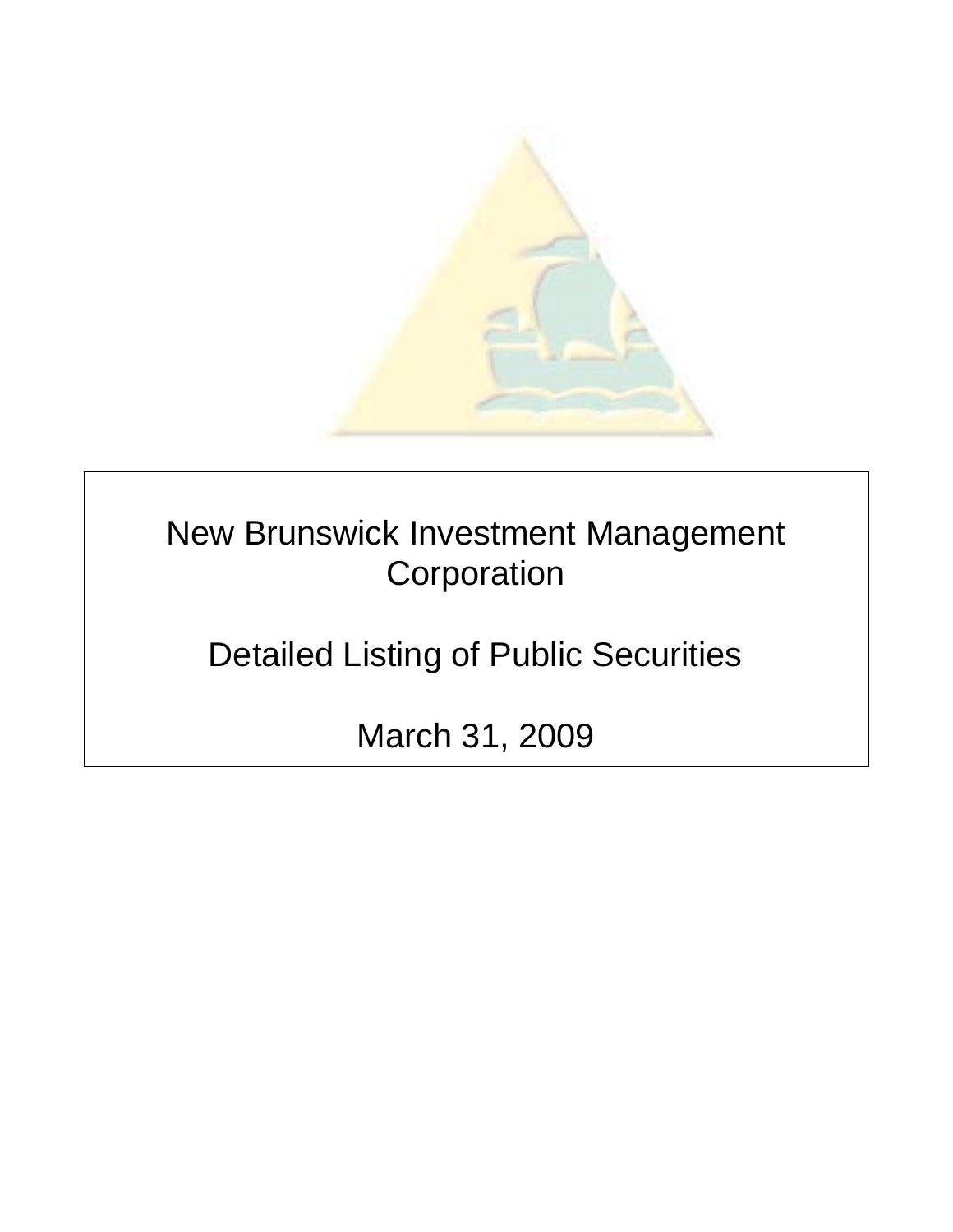|                                |                     |           | <b>Market Value - Canadian Dollars</b> |                       |            |         |
|--------------------------------|---------------------|-----------|----------------------------------------|-----------------------|------------|---------|
|                                |                     |           | Total                                  | <b>Public Service</b> | Teachers'  | Judges' |
| <b>EQUITIES</b>                |                     |           |                                        |                       |            |         |
| 3I GROUP                       | ORD 73.8636P        | 38,900    | 189,573                                | 106,200               | 82,728     | 645     |
| <b>3M COMPANY</b>              | <b>COMMON</b>       | 41,331    | 2,581,721                              | 1,450,011             | 1,122,912  | 8,798   |
| 77TH BANK                      | <b>NPV</b>          | 35,000    | 217,148                                | 121,648               | 94,761     | 739     |
| A.P. MOLLER-MAERSK             | SER'B'DKK1000       | 111       | 609,984                                | 341,717               | 266,191    | 2,075   |
| A.P. MOLLER-MAERSK             | SER'A'DKK1000       | 56        | 303,971                                | 170,287               | 132,650    | 1,034   |
| A.P. MOLLER-MAERSK             | SER'A'DKK1001       | 167       | 913,955                                | 512,004               | 398,842    | 3,110   |
| A2A SPA                        | EUR0.52             | 126,933   | 242,173                                | 135,667               | 105,682    | 824     |
| ABB LTD                        | CHF2.02(REGD)       | 222,860   | 3,906,365                              | 2,188,372             | 1,704,702  | 13,291  |
| <b>ABBOTT LABS</b>             | <b>COMMON</b>       | 172,919   | 10,394,427                             | 5,767,766             | 4,591,614  | 35,048  |
| <b>ABC-MART INC</b>            | <b>NPV</b>          | 2,500     | 59,813                                 | 33,508                | 26,102     | 204     |
| <b>ABERCROMBIE &amp; FITCH</b> | <b>CLASS A</b>      | 7,186     | 215,075                                | 119,925               | 94,421     | 728     |
| ABERTIS INFRAESTR              | EUR <sub>3</sub>    | 27,159    | 534,041                                | 299,173               | 233,051    | 1,817   |
| ABSOLUTE SOFTWARE              | <b>COMMON</b>       | 3,300     | 11,748                                 | 6,429                 | 5,280      | 39      |
| ACADIA REALTY TRUST            | COM SH BEN INT      | 109,011   | 1,486,405                              | 724,233               | 757,781    | 4,390   |
| <b>ACCIONA SA</b>              | EUR1                | 2,897     | 374,605                                | 209,856               | 163,474    | 1,275   |
| <b>ACCOR</b>                   | EUR <sub>3</sub>    | 19,319    | 846,094                                | 473,988               | 369,228    | 2,879   |
| <b>ACE AVIATION HLDGS</b>      | <b>RESTR VTG</b>    | 142,247   | 784,561                                | 429,343               | 352,605    | 2,613   |
| ACEA SPAR                      | <b>EUR5.16</b>      | 9,707     | 144,898                                | 81,173                | 63,232     | 493     |
| <b>ACERINOX SA</b>             | <b>EUR0.25</b>      | 14,167    | 207,095                                | 116,016               | 90,374     | 705     |
| ACOM CO                        | <b>NPV</b>          | 4,850     | 171,151                                | 95,880                | 74,689     | 582     |
| ACS ACTIVIDADES CO             | <b>EUR0.5</b>       | 18,684    | 975,136                                | 546,277               | 425,540    | 3,318   |
| <b>ACTELION</b>                | CHF0.5 (REGD)(POST) | 10,005    | 574,606                                | 321,898               | 250,753    | 1,955   |
| ADDAX PETROLEUM                | <b>COMMON</b>       | 69,400    | 1,894,620                              | 1,036,811             | 851,498    | 6,311   |
| ADDAX PETROLEUM                | <b>COMMON</b>       | 19,600    | 535,100                                | 292,828               | 240,490    | 1,782   |
| ADDAX PETROLEUM                | <b>COMMON</b>       | 54,800    | 1,496,320                              | 847,947               | 643,214    | 5,160   |
| <b>ADDAX PETROLEUM</b>         | <b>COMMON</b>       | 49,100    | 1,340,550                              | 733,602               | 602,483    | 4,466   |
| <b>ADDAX PETROLEUM</b>         | <b>COMMON</b>       | 192,900   | 5,266,590                              | 2,911,187             | 2,337,684  | 17,719  |
| ADECCO SA                      | CHF1(REGD)          | 12,461    | 490,343                                | 274,694               | 213,981    | 1,668   |
| ADIDAS AG                      | NPV(EU)             | 20,074    | 840,090                                | 470,624               | 366,608    | 2,858   |
| <b>ADMIRAL GROUP</b>           | ORD 0.10P           | 18,800    | 289,180                                | 162,000               | 126,195    | 984     |
| ADOBE SYSTEMS INC              | <b>COMMON</b>       | 43,345    | 1,166,209                              | 650,276               | 511,984    | 3,949   |
| ADP                            | EUR <sub>3</sub>    | 3,007     | 200,342                                | 112,233               | 87,428     | 682     |
| ADV MICRO DEVICES              | <b>COMMON</b>       | 46,296    | 177,944                                | 99,221                | 78,120     | 603     |
| <b>ADVANCE AUTO PARTS</b>      | <b>COMMON</b>       | (4,800)   | (248, 491)                             | (135, 984)            | (111, 679) | (828)   |
| ADVANTAGE ENGY INCOM           | <b>TRUST UNIT</b>   | 29,400    | 90,258                                 | 49,393                | 40,565     | 301     |
| ADVANTAGE ENGY INCOM           | <b>TRUST UNIT</b>   | 82,600    | 253,582                                | 143,702               | 109,006    | 874     |
| ADVANTAGE ENGY INCOM           | <b>TRUST UNIT</b>   | 22,000    | 67,540                                 | 36,961                | 30,354     | 225     |
| ADVANTAGE ENGY INCOM           | <b>TRUST UNIT</b>   | 134,000   | 411,380                                | 230,055               | 179,925    | 1,400   |
| ADVANTEST                      | <b>NPV</b>          | 15,200    | 282,138                                | 158,056               | 123,123    | 960     |
| <b>AECON GROUP</b>             | <b>COMMON</b>       | (16, 400) | (165, 594)                             | (84,958)              | (80, 118)  | (517)   |
| <b>AEGON NV</b>                | <b>EUR0.12</b>      | 143,873   | 702,815                                | 393,721               | 306,702    | 2,391   |
| <b>AEON CO</b>                 | <b>NPV</b>          | 64,900    | 531,637                                | 297,826               | 232,001    | 1,809   |
| <b>AEON CREDIT SERV</b>        | <b>NPV</b>          | 7,900     | 89,673                                 | 50,236                | 39,133     | 305     |
| AEON MALL CO                   | <b>NPV</b>          | 6,400     | 101,999                                | 57,141                | 44,511     | 347     |
| <b>AES CORP</b>                | <b>COMMON</b>       | 55,113    | 402,830                                | 224,617               | 176,849    | 1,364   |
| <b>AETNA INC</b>               | <b>COMMON</b>       | 37,540    | 1,151,001                              | 641,796               | 505,308    | 3,897   |
| AFFILIATED COMP SVCS           | CL A COMMON CUM RTS | 8,133     | 487,555                                | 271,859               | 214,044    | 1,651   |
| AFLAC INC                      | <b>COMMON</b>       | 38,635    | 938,701                                | 523,418               | 412,105    | 3,179   |
| AGF MANAGEMENT LTD             | CLASS B NON VTG     | 87,000    | 709,050                                | 394,646               | 312,002    | 2,402   |
| <b>AGILENT TECHN INC</b>       | <b>COMMON</b>       | 29,090    | 561,986                                | 313,362               | 246,721    | 1,903   |
| <b>AGL ENERGY</b>              | <b>NPV</b>          | 45,189    | 588,743                                | 329,818               | 256,922    | 2,003   |
| <b>AGNICO EAGLE MINES</b>      | <b>COMMON</b>       | 112,487   | 8,082,191                              | 4,517,077             | 3,537,617  | 27,497  |
| <b>AGRIUM INC</b>              | <b>COMMON</b>       | 176,354   | 7,974,909                              | 4,424,371             | 3,523,608  | 26,930  |
| AHOLD (KON) NV                 | EUR0.30             | 120,726   | 1,662,130                              | 931,136               | 725,338    | 5,655   |
| AIOI INSURANCE CO              | <b>NPV</b>          | 46,000    | 222,104                                | 124,424               | 96,924     | 756     |
| AIR CANADA                     | VAR VTG CLASS A     | (71,000)  | (61, 770)                              | (33, 803)             | (27, 761)  | (206)   |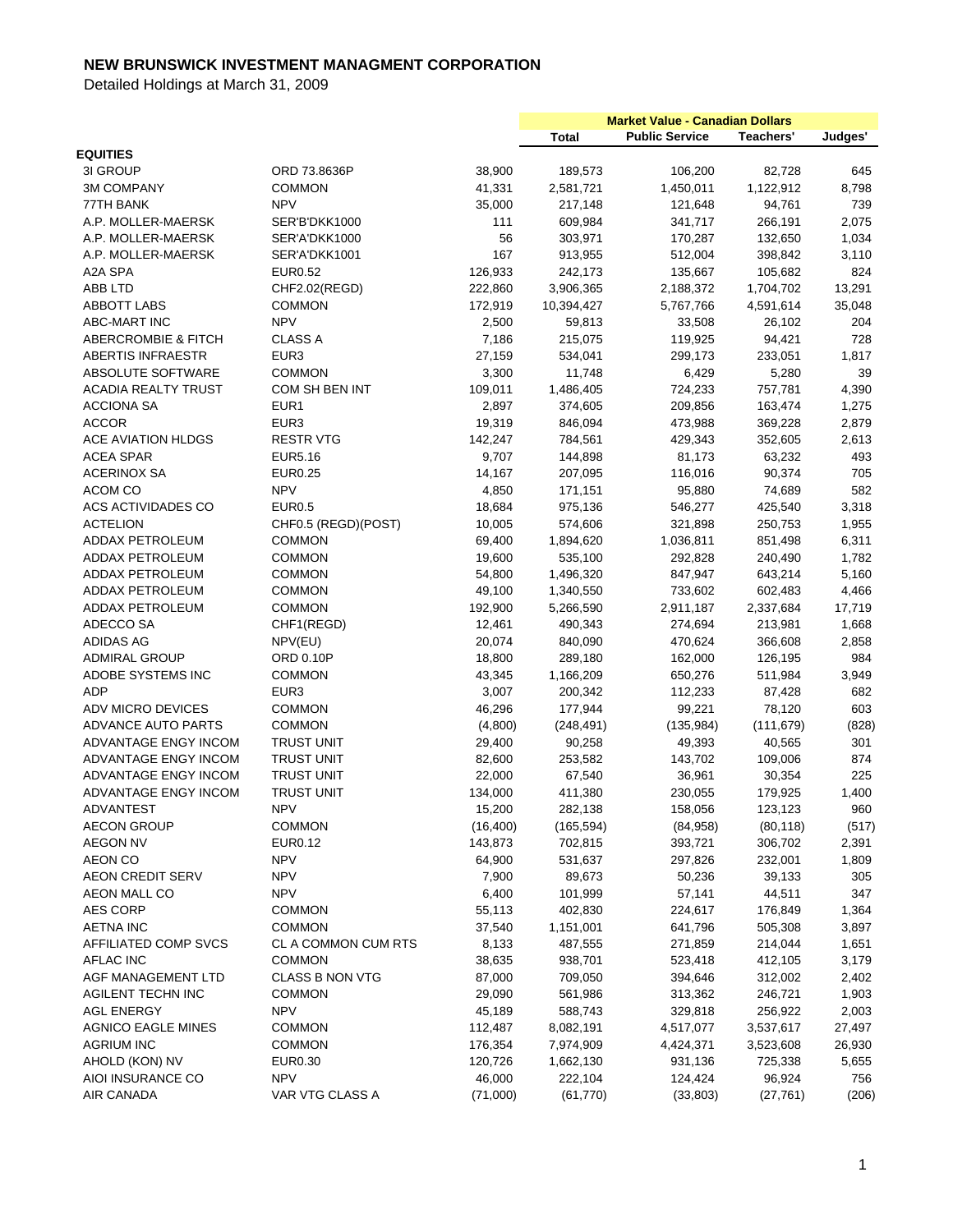|                            |                        |           | <b>Market Value - Canadian Dollars</b> |                       |            |         |
|----------------------------|------------------------|-----------|----------------------------------------|-----------------------|------------|---------|
|                            |                        |           | <b>Total</b>                           | <b>Public Service</b> | Teachers'  | Judges' |
| AIR CANADA                 | <b>CLASS B</b>         | (49, 400) | (43,966)                               | (24,060)              | (19,760)   | (146)   |
| AIR FRANCE-KLM             | <b>EUR8.50</b>         | 13,684    | 152,255                                | 85,294                | 66,443     | 518     |
| AIR LIQUIDE(L')            | EUR5.5 (POST-SUBDIV)   | 25,102    | 2,556,032                              | 1,431,906             | 1,115,429  | 8,697   |
| AIR PRODS & CHEMS          | <b>COMMON</b>          | 35,980    | 2,565,109                              | 1,416,496             | 1,140,001  | 8,613   |
| <b>AIRGAS INC</b>          | <b>COMMON</b>          | 40,100    | 1,704,512                              | 932,776               | 766,058    | 5,678   |
| AISIN SEIKI CO             | <b>NPV</b>             | 19,400    | 381,353                                | 213,636               | 166,419    | 1,298   |
| AJINOMOTO CO INC           | <b>NPV</b>             | 67,000    | 590,663                                | 330,894               | 257,760    | 2,010   |
| AK STL HLDG CORP           | <b>COMMON</b>          | 9,054     | 81,238                                 | 45,298                | 35,665     | 275     |
| AKAMAI TECH INC            | <b>COMMON</b>          | 14,109    | 343,691                                | 191,641               | 150,886    | 1,164   |
| AKER SOLUTIONS             | NOK <sub>2</sub>       | 16,700    | 135,107                                | 75,688                | 58,960     | 460     |
| AKZO NOBEL NV              | EUR <sub>2</sub>       | 24,012    | 1,142,089                              | 639,806               | 498,397    | 3,886   |
| ALAMOS GOLD IN             | <b>COMMON</b>          | 171,300   | 1,546,839                              | 857,309               | 684,312    | 5,218   |
| ALCATEL-LUCENT             | EUR <sub>2</sub>       | 234,735   | 552,552                                | 309,543               | 241,129    | 1,880   |
|                            | <b>COMMON</b>          |           | (456, 520)                             |                       |            |         |
| ALCOA INC                  |                        | (48, 926) |                                        | (242, 338)            | (212, 701) | (1,481) |
| ALEXANDRIA REAL ESTA       | REIT                   | 36,500    | 1,711,100                              | 833,713               | 872,333    | 5,054   |
| ALFA LAVAL AB              | <b>NPV</b>             | 36,969    | 348,863                                | 195,435               | 152,241    | 1,187   |
| <b>ALFRESA HOLDINGS</b>    | <b>NPV</b>             | 3,000     | 136,442                                | 76,436                | 59,542     | 464     |
| ALIMENT COUCHE-TARD        | <b>CLASS B SUB VTG</b> | 312,500   | 4,111,963                              | 2,270,839             | 1,827,302  | 13,822  |
| ALL NIPPON AIRWAYS         | <b>NPV</b>             | 65,000    | 318,811                                | 178,600               | 139,126    | 1,085   |
| ALLEANZA ASSICURA          | <b>EUR0.5</b>          | 42,877    | 296,558                                | 166,133               | 129,415    | 1,009   |
| ALLEGHENY ENERGY INC       | COMMON                 | 14,002    | 408,136                                | 227,576               | 179,178    | 1,382   |
| ALLEGHENY TECH INC         | <b>COMMON</b>          | 8,138     | 224,288                                | 125,062               | 98,466     | 759     |
| ALLERGAN INC               | <b>COMMON</b>          | 25,426    | 1,527,755                              | 851,873               | 670,709    | 5,173   |
| ALLIANZ SE                 | NPV(REGD)(VINK)        | 45,889    | 4,890,411                              | 2,739,641             | 2,134,131  | 16,639  |
| <b>ALLSTATE CORP</b>       | <b>COMMON</b>          | 44,255    | 1,078,270                              | 601,241               | 473,378    | 3,651   |
| <b>ALPHA BANK</b>          | <b>EUR4.70</b>         | 38,448    | 319,880                                | 179,199               | 139,593    | 1,088   |
| ALPS ELECTRIC CO           | <b>NPV</b>             | 17,500    | 74,909                                 | 41,965                | 32,690     | 255     |
| <b>ALSTOM</b>              | EUR7.00(POST-SUBD)     | 21,628    | 1,408,634                              | 789,126               | 614,715    | 4,793   |
| ALTAGAS INCOME TRUST       | <b>TRUST UNIT</b>      | 97,200    | 1,392,876                              | 774,499               | 613,663    | 4,714   |
| <b>ALTAGAS UTILITY GRP</b> | <b>COMMON</b>          | 214       | 1,049                                  | 574                   | 471        | 3       |
| <b>ALTERA CORP</b>         | <b>COMMON</b>          | 24,321    | 536,057                                | 298,904               | 235,337    | 1,815   |
| ALTRIA GROUP INC           | <b>COMMON</b>          | 107,400   | 2,245,087                              | 1,228,600             | 1,009,008  | 7,479   |
| <b>ALTRIA GROUP INC</b>    | <b>COMMON</b>          | 170,768   | 3,502,104                              | 1,952,765             | 1,537,480  | 11,859  |
| ALUMINA LTD                | <b>ORD</b>             | 147,869   | 161,619                                | 90,540                | 70,529     | 550     |
| AMADA CO                   | <b>NPV</b>             | 37,000    | 244,169                                | 136,785               | 106,553    | 831     |
| AMAZON COM INC             | <b>COMMON</b>          | 26,581    | 2,459,042                              | 1,371,157             | 1,079,559  | 8,327   |
| AMB PROPERTY CORP          | REIT                   | 266,200   | 4,830,699                              | 2,353,701             | 2,462,730  | 14,268  |
| <b>AMCOR LIMITED</b>       | ORD                    | 84,585    | 328,385                                | 183,963               | 143,304    | 1,117   |
| AMEC                       | ORD 50P                | 33,700    | 324,209                                | 181,624               | 141,482    | 1,103   |
| AMEREN CORPORATION         | <b>COMMON</b>          | 17,465    | 509,077                                | 283,860               | 223,493    | 1,724   |
| AMERICAN CAMPUS CMNT       | <b>COMMON</b>          | 98,400    | 2,146,504                              | 1,045,859             | 1,094,305  | 6,340   |
| AMERICAN EXPRESS CO        | <b>COMMON</b>          | 34,636    | 593,358                                | 341,938               | 249,352    | 2,068   |
| AMERICAN TOWER CORP        | <b>CLASS A</b>         | 60,287    | 2,306,561                              | 1,275,235             | 1,023,574  | 7,753   |
| AMERIPRISE FINANCIAL       | <b>COMMON</b>          | 18,059    | 465,855                                | 259,760               | 204,518    | 1,577   |
| AMERISOURCE-BERGEN         | <b>COMMON</b>          | 12,596    | 518,428                                | 289,074               | 227,598    | 1,755   |
| AMERN ELEC PWR INC         | <b>COMMON</b>          | 33,527    | 1,067,253                              | 595,098               | 468,541    | 3,614   |
| AMERN INTL GROUP INC       | <b>COMMON</b>          | 222,385   | 271,842                                | 151,579               | 119,343    | 921     |
| AMGEN INC                  | <b>COMMON</b>          | 85,548    | 5,319,226                              | 2,965,989             | 2,335,226  | 18,012  |
| AMP LIMITED                | ORD (POST RECON)       | 199,728   | 819,065                                | 458,846               | 357,432    | 2,787   |
| AMPHENOL CORPORATION       | CLASS A                | 14,143    | 507,319                                | 282,880               | 222,721    | 1,718   |
| <b>ANADARKO PETE</b>       | COMMON                 | 37,988    | 1,857,931                              | 1,035,978             | 815,661    | 6,291   |
| ANALOG DEVICES INC         | <b>COMMON</b>          | 24,123    | 584,588                                | 325,965               | 256,644    | 1,980   |
| ANGLO AMERICAN             | ORD USD0.54            | 133,300   | 2,848,454                              | 1,595,723             | 1,243,039  | 9,692   |
| ANGLO IRISH BANK           | EUR0.16                | 67,438    | 24,448                                 | 13,696                | 10,669     | 83      |
| ANHEUSER-BUSCH INB         | <b>NPV</b>             | 72,954    | 2,527,796                              | 1,416,088             | 1,103,107  | 8,601   |
| ANTOFAGASTA                | ORD 5P                 | 39,900    | 362,990                                | 203,349               | 158,406    | 1,235   |
| AON CORPORATION            | <b>COMMON</b>          | 22,557    | 1,158,373                              | 645,906               | 508,544    | 3,922   |
|                            |                        |           |                                        |                       |            |         |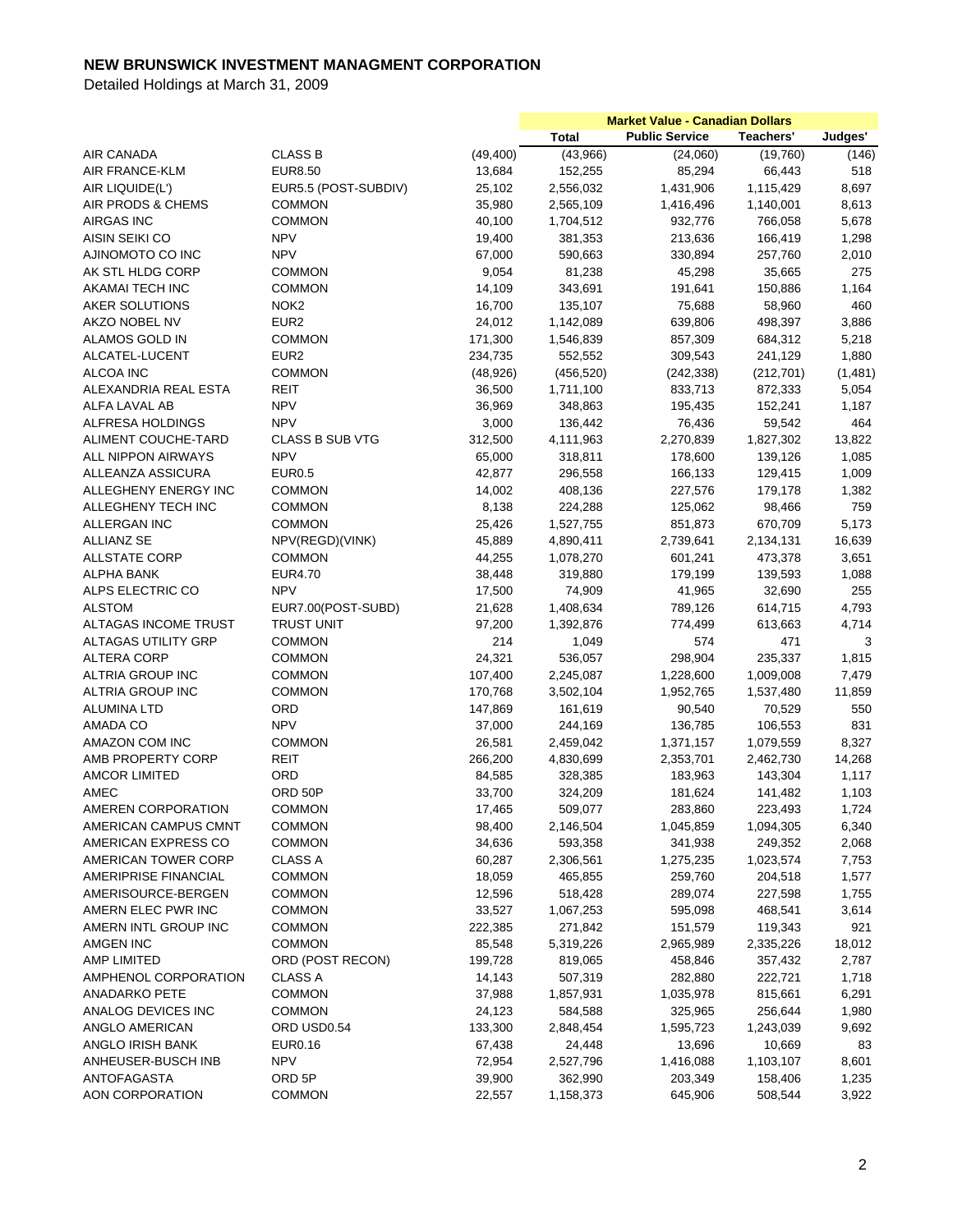|                                            |                                |                   | <b>Market Value - Canadian Dollars</b> |                       |               |          |
|--------------------------------------------|--------------------------------|-------------------|----------------------------------------|-----------------------|---------------|----------|
|                                            |                                |                   | <b>Total</b>                           | <b>Public Service</b> | Teachers'     | Judges'  |
| AOZORA BANK                                | <b>NPV</b>                     | 67,000            | 92,184                                 | 51,642                | 40,228        | 314      |
| APACHE CORP                                | <b>COMMON</b>                  | 27,783            | 2,237,276                              | 1,247,078             | 982,621       | 7,577    |
| APARTMENT INVT&MGMT                        | <b>CLASS A REIT</b>            | 9,698             | 66,851                                 | 37,276                | 29,349        | 226      |
| APOLLO GROUP INC                           | <b>CLASS A</b>                 | 8,834             | 870,681                                | 485,490               | 382,243       | 2,948    |
| <b>APPLE INC</b>                           | <b>COMMON</b>                  | 61,821            | 8,181,329                              | 4,578,072             | 3,575,467     | 27,789   |
| APPLIED MATERIALS                          | <b>COMMON</b>                  | 109,855           | 1,485,453                              | 828,286               | 652,138       | 5,030    |
| ARC ENERGY TRUST                           | <b>TRUST UNIT</b>              | 148,084           | 2,104,274                              | 1,179,492             | 917,602       | 7,180    |
| ARCELORMITTAL                              | NPV (NL)                       | 88,051            | 2,246,247                              | 1,258,362             | 980,242       | 7,643    |
| ARCHER DANIELS MIDLD                       | <b>COMMON</b>                  | 53,021            | 1,854,842                              | 1,034,256             | 814,305       | 6,281    |
| ARISTOCRAT LEISURE                         | ORD (POST RECON)               | 32,752            | 96,224                                 | 53,905                | 41,991        | 327      |
| ARKANSAS BEST CORP                         | <b>COMMON</b>                  | (106, 100)        | (2,547,123)                            | (1,393,886)           | (1, 144, 752) | (8, 485) |
| ARYZTA AG                                  | CHF0.02 (REGD)                 | 7,996             | 237,134                                | 132,844               | 103,483       | 807      |
| <b>ASAHI BREWERIES</b>                     | <b>NPV</b>                     | 39,200            | 585,292                                | 327,885               | 255,416       | 1,991    |
| ASAHI GLASS CO                             | <b>NPV</b>                     | 102,000           | 674,414                                | 377,811               | 294,308       | 2,295    |
| ASAHI KASEI CORP                           | <b>NPV</b>                     | 121,000           | 544,151                                | 304,837               | 237,462       | 1,851    |
| ASCENDAS REAL ESTA                         | UNITS NPV                      | 136,000           | 137,344                                | 76,941                | 59,936        | 467      |
| <b>ASICS CORP</b>                          | <b>NPV</b>                     | 16,000            | 137,589                                | 77,078                | 60,042        | 468      |
| ASM PACIFIC TECH.                          | <b>HKD0.10</b>                 | 19,800            | 87,281                                 | 48,895                | 38,088        | 297      |
| ASML HOLDING NV                            | <b>EUR0.09</b>                 | 43,685            | 972,852                                | 544,998               | 424,544       | 3,310    |
| <b>ASSA ABLOY</b>                          | SER'B'NPV                      | 31,609            | 369,245                                | 206,854               | 161,135       | 1,256    |
| <b>ASSICURAZIONI GEN</b>                   | EUR <sub>1</sub>               | 107,123           | 2,280,008                              | 1,277,276             | 994,975       | 7,758    |
| <b>ASSOC BRITISH FOODS</b>                 | <b>ORD 5.68P</b>               | 36,100            | 415,976                                | 233,033               | 181,528       | 1,415    |
| <b>ASSURANT INC</b>                        | <b>COMMON</b>                  | 9,770             | 267,789                                | 149,319               | 117,564       | 907      |
| <b>ASTELLAS PHARMA</b>                     | <b>NPV</b>                     | 48,500            | 1,865,984                              | 1,045,336             | 814,298       | 6,349    |
| ASTRAL MEDIA INC                           | <b>CLASS A NON VTG</b>         | 70,100            | 1,823,301                              | 1,013,514             | 803,618       | 6,169    |
|                                            | ORD USD0.25                    | 146,600           | 6,476,804                              | 3,628,349             | 2,826,418     | 22,037   |
| ASTRAZENECA                                |                                |                   |                                        |                       |               |          |
| <b>ASX LIMITED</b>                         | ORD                            | 17,336            | 444,143                                | 248,812               | 193,820       | 1,511    |
| <b>AT&amp;T INC</b><br><b>AT&amp;T INC</b> | <b>COMMON</b><br><b>COMMON</b> | 32,300<br>487,147 | 1,022,903                              | 559,773               | 459,723       | 3,407    |
|                                            |                                |                   | 15,427,374                             | 8,602,270             | 6,772,864     | 52,240   |
| ATCO LTD                                   | CLASS I NON VTG                | 54,200            | 1,947,948                              | 1,082,280             | 859,081       | 6,587    |
| <b>ATLANTIA</b>                            | EUR <sub>1</sub>               | 26,090            | 492,970                                | 276,165               | 215,128       | 1,677    |
| ATLAS COPCO                                | SER'B'NPV (POST)               | 39,525            | 333,880                                | 187,042               | 145,702       | 1,136    |
| ATLAS COPCO AB                             | SER'A'NPV                      | 68,018            | 636,685                                | 356,675               | 277,844       | 2,166    |
| <b>ATOS ORIGIN</b>                         | EUR <sub>1</sub>               | 7,061             | 226,255                                | 126,750               | 98,736        | 770      |
| <b>ATRIUM INNOVATIONS</b>                  | <b>COMMON</b>                  | 20,800            | 248,144                                | 135,794               | 111,523       | 827      |
| <b>AUCKLAND INTL</b>                       | <b>NPV</b>                     | 99,261            | 120,266                                | 67,374                | 52,483        | 409      |
| <b>AURIZON MINES LTD</b>                   | COMMON                         | 177,500           | 1,015,300                              | 565,113               | 446,748       | 3,439    |
| <b>AURORA ENERGY RES</b>                   | <b>COMMON</b>                  | (6,900)           | (17, 940)                              | (9, 817)              | (8,063)       | (60)     |
| <b>AUST &amp; NZ BANK GRP</b>              | ORD                            | 207,169           | 2,844,009                              | 1,593,233             | 1,241,100     | 9,677    |
| <b>AUTODESK INC</b>                        | COMMON                         | 18,744            | 396,836                                | 221,275               | 174,217       | 1,344    |
| <b>AUTOGRILL SPA</b>                       | EUR0.52                        | 10,307            | 74,732                                 | 41,865                | 32,612        | 254      |
| <b>AUTOMATIC DATA PROC</b>                 | COMMON                         | 41,658            | 1,845,542                              | 1,029,196             | 810,097       | 6,250    |
| <b>AUTONATION INC</b>                      | COMMON                         | 8,892             | 155,199                                | 86,539                | 68,135        | 526      |
| <b>AUTONOMY CORP</b>                       | ORD 0.333333P                  | 21,600            | 507,527                                | 284,320               | 221,480       | 1,727    |
| <b>AUTOROUTES PARIS-R</b>                  | EUR0.30                        | 2,290             | 181,992                                | 101,953               | 79,420        | 619      |
| <b>AUTOZONE INC</b>                        | <b>COMMON</b>                  | 1,399             | 286,187                                | 163,187               | 122,012       | 988      |
| <b>AVALONBAY COMMUNTIES</b>                | REIT                           | 154,108           | 9,302,996                              | 4,560,672             | 4,714,676     | 27,649   |
| <b>AVERY DENNISON CORP</b>                 | <b>COMMON</b>                  | 9,259             | 260,201                                | 145,087               | 114,232       | 881      |
| <b>AVIVA</b>                               | ORD <sub>25P</sub>             | 269,200           | 1,049,765                              | 588,085               | 458,108       | 3,572    |
| AVON PRODUCTS INC                          | <b>COMMON</b>                  | 59,825            | 1,446,762                              | 800,574               | 641,322       | 4,866    |
| AXA                                        | <b>EUR2.29</b>                 | 156,825           | 2,371,090                              | 1,328,300             | 1,034,722     | 8,068    |
| AXA ASIA PAC HLDS                          | ORD                            | 85,660            | 250,917                                | 140,565               | 109,498       | 854      |
| <b>BAE SYSTEMS</b>                         | ORD 2.5P                       | 357,200           | 2,149,777                              | 1,204,319             | 938,143       | 7,315    |
| <b>BAKER HUGHES INC</b>                    | <b>COMMON</b>                  | 25,527            | 916,177                                | 510,858               | 402,216       | 3,102    |
| <b>BALFOUR BEATTY</b>                      | ORD 50P                        | 48,400            | 284,964                                | 159,638               | 124,355       | 970      |
| <b>BALL CORP</b>                           | <b>COMMON</b>                  | 7,775             | 424,354                                | 236,619               | 186,298       | 1,437    |
| <b>BALOISE-HLDGS</b>                       | CHF0.1(REGD)                   | 5,064             | 407,673                                | 228,381               | 177,905       | 1,387    |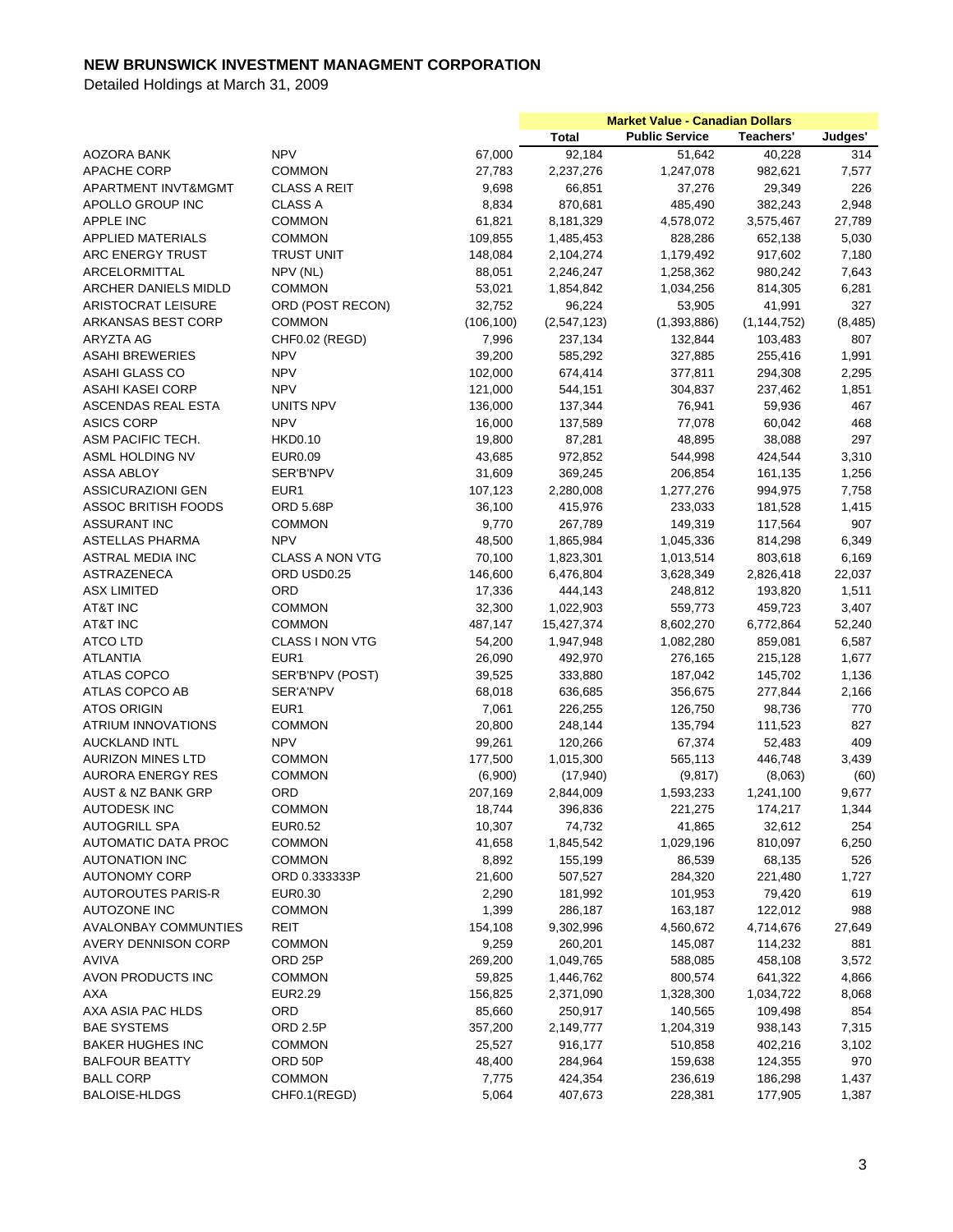|                              |                       |                | <b>Market Value - Canadian Dollars</b> |                       |            |              |
|------------------------------|-----------------------|----------------|----------------------------------------|-----------------------|------------|--------------|
|                              |                       |                | <b>Total</b>                           | <b>Public Service</b> | Teachers'  | Judges'      |
| <b>BANCO POPOLARE</b>        | EUR3.60               | 64,874         | 375,000                                | 210,077               | 163,646    | 1,276        |
| <b>BANCO SANTANDER SA</b>    | EUR0.50(REGD)         | 827,688        | 7,176,591                              | 4,020,374             | 3,131,799  | 24,418       |
| <b>BANK OF AMERICA CORP</b>  | <b>COMMON</b>         | 529,157        | 4,527,868                              | 2,524,729             | 1,987,807  | 15,332       |
| <b>BANK OF MONTREAL</b>      | <b>COMMON</b>         | 344,474        | 11,316,500                             | 6,343,162             | 4,934,725  | 38,613       |
| <b>BANK OF NEW YORK MEL</b>  | <b>COMMON</b>         | 94,964         | 3,377,190                              | 1,883,114             | 1,482,640  | 11,436       |
| <b>BANK OF NOVA SCOTIA</b>   | <b>COMMON</b>         | 701,629        | 21,638,238                             | 12,105,602            | 9,458,945  | 73,691       |
| <b>BANKINTER SA</b>          | EUR0.3(REGD)          | 26,723         | 354,032                                | 198,331               | 154,496    | 1,205        |
| <b>BARCLAYS</b>              | ORD <sub>25P</sub>    | 847,800        | 2,262,642                              | 1,267,547             | 987,396    | 7,699        |
| <b>BARD C R INC</b>          | <b>COMMON</b>         | 8,246          | 827,380                                | 461,345               | 363,233    | 2,802        |
| <b>BARRICK GOLD CORP</b>     | <b>COMMON CAD</b>     | 712,414        | 29,066,134                             | 16,207,300            | 12,760,174 | 98,660       |
|                              | <b>NPV</b>            |                |                                        | 1,995,251             |            |              |
| <b>BASF SE</b>               |                       | 93,504         | 3,561,633                              |                       | 1,554,264  | 12,118       |
| <b>BAXTER INTL INC</b>       | <b>COMMON</b>         | 50,668         | 3,283,391                              | 1,830,811             | 1,441,461  | 11,118       |
| <b>BAYER AG</b>              | ORD NPV               | 77,420         | 4,639,474                              | 2,599,064             | 2,024,624  | 15,786       |
| <b>BAYER MOTOREN WERK</b>    | EUR <sub>1</sub>      | 33,537         | 1,218,898                              | 682,835               | 531,916    | 4,147        |
| <b>BAYER MOTOREN WERK</b>    | PFD NON VTG EUR1      | 5,287          | 114,295                                | 64,029                | 49,877     | 389          |
| <b>BAYTEX ENERGY</b>         | <b>TRUST UNIT</b>     | 140,900        | 2,144,498                              | 1,190,249             | 947,005    | 7,244        |
| <b>BB&amp;T CORPORATION</b>  | <b>COMMON</b>         | 46,235         | 984,684                                | 549,058               | 432,292    | 3,334        |
| BBVA (BILB-VIZ-ARG)          | <b>EUR0.49</b>        | 360,650        | 3,675,361                              | 2,058,961             | 1,603,894  | 12,505       |
| <b>BCA CARIGE SPA</b>        | EUR <sub>1</sub>      | 73,614         | 294,236                                | 164,833               | 128,402    | 1,001        |
| <b>BCA MPS</b>               | <b>EUR0.67</b>        | 250,373        | 434,179                                | 243,230               | 189,472    | 1,477        |
| <b>BCA POP DI MILANO</b>     | <b>EUR4.00</b>        | 39,937         | 242,029                                | 135,586               | 105,619    | 823          |
| <b>BCE INC</b>               | <b>COMMON</b>         | 633,241        | 16,052,222                             | 8,954,126             | 7,043,589  | 54,507       |
| <b>BCO COM PORTUGUES</b>     | EUR1(REGD)            | 237,758        | 244,681                                | 137,072               | 106,777    | 833          |
| <b>BCO DE SABADELL</b>       | NEW EUR0.125 (POST)   | 92,985         | 582,543                                | 326,345               | 254,217    | 1,982        |
| <b>BCO DE VALENCIA</b>       | <b>EUR0.25 (POST)</b> | 21,155         | 219,477                                | 122,952               | 95,778     | 747          |
| <b>BCO ESPIR SANTO</b>       | EUR3.00               | 53,174         | 259,398                                | 145,316               | 113,199    | 883          |
| <b>BCO ESPIRITO SANTO</b>    | RTS APR 07 09         | $\overline{2}$ | 4                                      | 2                     | 2          | 0            |
| <b>BCO POPULAR ESP</b>       | EUR0.10 (POST SUBD)   | 80,022         | 637,693                                | 357,240               | 278,284    | 2,170        |
| <b>BEAR CREEK MINING</b>     | <b>COMMON</b>         | (4,000)        | (6,600)                                | (3,612)               | (2,966)    | (22)         |
| <b>BEAR CREEK MINING</b>     | <b>WTS AUG 01 09</b>  | 17,500         | 175                                    | 96                    | 79         | $\mathbf{1}$ |
| <b>BECTON DICKINSON</b>      | <b>COMMON</b>         | 19,784         | 1,673,173                              | 932,958               | 734,550    | 5,666        |
| <b>BED BATH &amp; BEYOND</b> | <b>COMMON</b>         | 5,682          | 176,736                                | 103,646               | 72,464     | 626          |
| <b>BEIERSDORF AG</b>         | SER A B C NPV(VAR)    | 8,934          | 503,588                                | 282,113               | 219,761    | 1,713        |
| <b>BELGACOM</b>              | <b>NPV</b>            | 17,119         | 672,953                                | 376,993               | 293,670    | 2,290        |
| <b>BELL ALIANT RGNL</b>      | <b>INCOME FUND</b>    | 170,300        | 4,145,392                              | 2,303,175             | 1,828,199  | 14,018       |
| <b>BEMIS INC</b>             | <b>COMMON</b>         | 8,339          | 220,370                                |                       | 96,746     |              |
|                              |                       |                |                                        | 122,878               |            | 746          |
| BENDIGO AND ADELAIDE         | ORD                   | 23,916         | 170,433                                | 95,477                | 74,375     | 580          |
| <b>BENESSE CORP</b>          | <b>NPV</b>            | 7,500          | 341,105                                | 191,090               | 148,855    | 1,161        |
| BERKELEY GP HLDGS            | UTS(NEW ORD & B SHS)  | 8,600          | 137,169                                | 76,843                | 59,859     | 467          |
| BEST BUY INC                 | <b>COMMON</b>         | (10, 800)      | (516, 642)                             | (282, 727)            | (232, 194) | (1,721)      |
| <b>BEST BUY INC</b>          | <b>COMMON</b>         | 27,962         | 1,334,452                              | 744,088               | 585,846    | 4,519        |
| <b>BFI CANADA LTD</b>        | <b>COMMON</b>         | 84,800         | 808,992                                | 449,781               | 356,473    | 2,737        |
| <b>BG GROUP</b>              | ORD 10P               | 339,900        | 6,460,297                              | 3,619,101             | 2,819,215  | 21,981       |
| <b>BHP BILLITON LTD</b>      | ORD                   | 339,937        | 9,484,878                              | 5,313,492             | 4,139,115  | 32,272       |
| <b>BHP BILLITON PLC</b>      | ORD USD0.50           | 223,500        | 5,581,977                              | 3,127,060             | 2,435,924  | 18,992       |
| <b>BIC</b>                   | EUR3.82               | 2,704          | 166,512                                | 93,281                | 72,664     | 567          |
| <b>BIG LOTS INC</b>          | <b>COMMON</b>         | 6,707          | 175,467                                | 97,840                | 77,033     | 594          |
| <b>BILLABONG INTERNAT</b>    | ORD                   | 17,007         | 125,956                                | 70,561                | 54,966     | 429          |
| <b>BIOGEN IDEC INC</b>       | <b>COMMON</b>         | 24,586         | 1,621,045                              | 903,891               | 711,665    | 5,489        |
| <b>BIOMERIEUX</b>            | <b>NPV</b>            | 1,399          | 137,055                                | 76,779                | 59,810     | 466          |
| <b>BIOVAIL CORP</b>          | <b>COMMON</b>         | 88,787         | 1,251,488                              | 700,327               | 546,899    | 4,262        |
| <b>BIRCHCLIFF ENERGY</b>     | <b>COMMON</b>         | 182,180        | 1,096,724                              | 607,757               | 485,267    | 3,699        |
| <b>BJ SVCS CO</b>            | <b>COMMON</b>         | 24,248         | 305,142                                | 170,146               | 133,962    | 1,033        |
| BK OF EAST ASIA              | HKD2.50               | 158,510        | 385,524                                | 215,973               | 168,239    | 1,312        |
| BK OF KYOTO                  | <b>NPV</b>            | 31,000         | 328,187                                | 183,853               | 143,218    | 1,117        |
| <b>BK OF PIRAEUS</b>         | EUR4.77(REGD)         | 31,710         | 259,583                                | 145,420               | 113,280    | 883          |
| BK OF YOKOHAMA               | <b>NPV</b>            | 125,000        | 662,464                                | 371,117               | 289,093    | 2,254        |
|                              |                       |                |                                        |                       |            |              |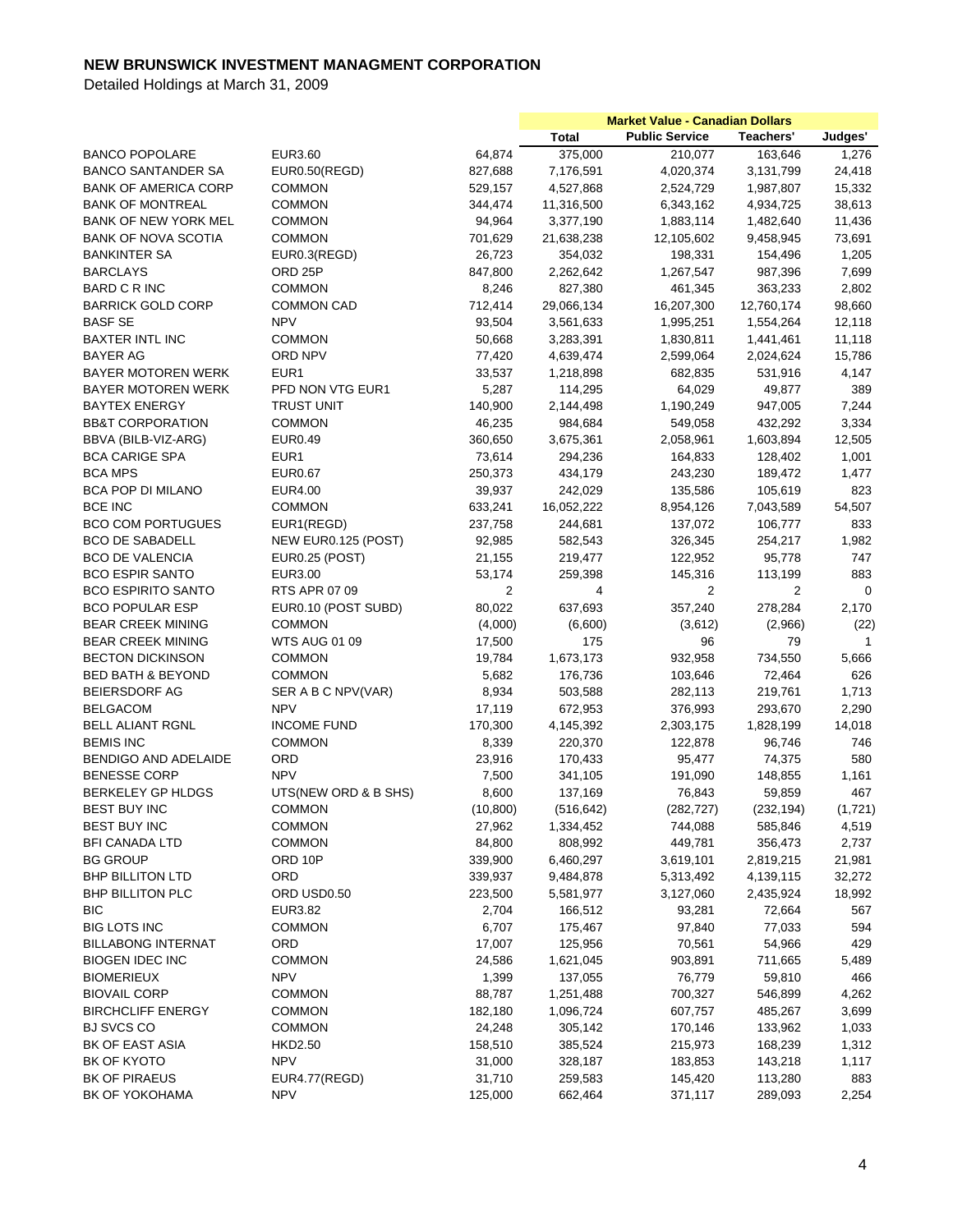|                                                |                        |           | <b>Market Value - Canadian Dollars</b> |                       |            |         |
|------------------------------------------------|------------------------|-----------|----------------------------------------|-----------------------|------------|---------|
|                                                |                        |           | <b>Total</b>                           | <b>Public Service</b> | Teachers'  | Judges' |
| <b>BKW ENERGIE AG</b>                          | CHF2.5(REGD)           | 1,604     | 145,103                                | 81,288                | 63,322     | 494     |
| <b>BLACK &amp; DECKER CORP</b>                 | <b>COMMON</b>          | 5,007     | 199,012                                | 110,969               | 87,369     | 674     |
| BLOCK H & R INC                                | <b>COMMON</b>          | 28,116    | 648,321                                | 361,502               | 284,623    | 2,195   |
| <b>BLUESCOPE STEEL LTD</b>                     | ORD                    | 88,111    | 198,002                                | 110,922               | 86,406     | 674     |
| <b>BMC SOFTWARE INC</b>                        | <b>COMMON</b>          | 15,262    | 633,925                                | 353,475               | 278,303    | 2,147   |
| <b>BNP PARIBAS</b>                             | EUR <sub>2</sub>       | 83,118    | 4,321,344                              | 2,420,846             | 1,885,795  | 14,703  |
| <b>BOARDWALK PIPELINE</b>                      | <b>COMMON UNIT</b>     | (5,200)   | (149, 671)                             | (81,906)              | (67, 267)  | (499)   |
| <b>BOARDWALK REIT</b>                          | <b>TRUST UNIT</b>      | 47,000    | 1,225,290                              | 681,986               | 539,154    | 4,151   |
| <b>BOC HONG KONG HLDG</b>                      | HKD <sub>5</sub>       | 374,800   | 481,956                                | 269,995               | 210,321    | 1,640   |
| <b>BOEING CO</b>                               | <b>COMMON</b>          | 15,062    | 663,238                                | 390,587               | 270,294    | 2,357   |
| <b>BOMBARDIER INC</b>                          | <b>CLASS B SUB VTG</b> | 2,765,064 | 8,748,244                              | 4,888,357             | 3,830,155  | 29,732  |
| <b>BONAVISTA ENGY TRUST</b>                    | <b>TRUST UNIT</b>      | 127,300   | 1,948,963                              | 1,083,402             | 858,967    | 6,594   |
| <b>BORAL LIMITED</b>                           | ORD                    | 59,331    | 183,650                                | 102,882               | 80,143     | 625     |
| <b>BORALEX INC</b>                             | CLASS A                | 25,000    | 133,750                                | 73,193                | 60,111     | 446     |
| <b>BOSKALIS WESTMNSTR</b>                      | CVA EUR0.80 (POST)     | 5,649     | 142,789                                | 79,991                | 62,312     | 486     |
| <b>BOSTON PROPERTIES</b>                       | <b>COMMON</b>          | 308,765   | 13,894,963                             | 6,802,026             | 7,051,702  | 41,236  |
| <b>BOSTON SCIENTIFIC</b>                       | <b>COMMON</b>          | 124,202   | 1,242,764                              | 692,962               | 545,593    | 4,208   |
| <b>BOUYGUES</b>                                | EUR <sub>1</sub>       | 24,302    | 1,092,952                              | 612,279               | 476,954    | 3,719   |
| <b>BOW VALLEY ENERGY</b>                       | <b>COMMON</b>          | 500,000   | 247,500                                | 135,442               | 111,234    | 824     |
| BP PLC                                         | ORD USD0.25            | 1,896,900 | 16,128,235                             | 9,035,145             | 7,038,215  | 54,876  |
| <b>BRAMBLES LTD</b>                            | <b>NPV</b>             | 140,254   | 587,432                                | 329,083               | 256,350    | 1,999   |
| BRE PROPERTIES INC                             | <b>CLASS A REIT</b>    | 104,241   | 2,576,058                              | 1,255,154             | 1,313,296  | 7,609   |
| <b>BRIDGESTONE CORP</b>                        | <b>NPV</b>             | 61,800    | 1,108,537                              | 621,010               | 483,756    | 3,772   |
| <b>BRINKER INTL INC</b>                        | <b>COMMON</b>          | (28, 400) | (541, 856)                             | (296, 525)            | (243, 526) | (1,805) |
| BRISA(AUTO-ESTRADA)                            | EUR1(PRIVILEG)         | 30,387    | 262,003                                | 146,776               | 114,336    | 891     |
| <b>BRISTOL MYERS SQUIBB</b>                    | <b>COMMON</b>          | 163,746   | 4,506,743                              | 2,512,950             | 1,978,532  | 15,261  |
| <b>BRIT AMER TOBACCO</b>                       | ORD 25P                | 192,100   | 5,587,563                              | 3,130,190             | 2,438,362  | 19,011  |
| <b>BRITISH AIRWAYS PLC</b>                     | ORD 25P                | 58,400    | 148,278                                | 83,066                | 64,707     | 505     |
| <b>BRITISH LAND CO</b>                         | ORD <sub>25P</sub>     | 86,333    | 560,454                                | 313,970               | 244,577    | 1,907   |
| <b>BRITISH SKY BRDCST</b>                      | ORD 50P                | 115,400   | 901,061                                | 504,781               | 393,215    | 3,066   |
| <b>BROADCOM CORP</b>                           | <b>CLASS A</b>         |           | 883,774                                | 492,791               | 387,991    | 2,993   |
| <b>BROOKFIELD ASSET MGT</b>                    | <b>CLASS A LTD VTG</b> | 35,188    |                                        |                       |            | 23,711  |
|                                                |                        | 402,248   | 6,987,048                              | 3,895,207             | 3,068,130  |         |
| <b>BROOKFIELD PPTYS</b>                        | <b>COMMON</b>          | 231,100   | 1,663,920                              | 926,015               | 732,269    | 5,636   |
| <b>BROTHER INDUSTRIES</b><br>BROWN FORMAN CORP | <b>NPV</b>             | 23,900    | 220,138                                | 123,323               | 96,066     | 749     |
|                                                | <b>CLASS B</b>         | 180       | 10,296                                 | 9,745                 | 495        | 56      |
| BT GROUP PLC                                   | ORD 5P                 | 784,200   | 1,105,845                              | 619,502               | 482,581    | 3,763   |
| <b>BULGARI SPA</b>                             | <b>EUR0.07</b>         | 15,208    | 82,954                                 | 46,472                | 36,201     | 282     |
| <b>BUNZL</b>                                   | ORD 32.14857P          | 33,100    | 325,301                                | 182,236               | 141,958    | 1,107   |
| <b>BURBERRY GROUP</b>                          | <b>ORD 0.05P</b>       | 43,800    | 221,943                                | 124,334               | 96,854     | 755     |
| <b>BUREAU VERITAS</b>                          | EUR0.12                | 3,834     | 182,037                                | 101,978               | 79,439     | 619     |
| <b>BURGER KING HLDGS</b>                       | COMMON                 | 36,600    | 1,052,995                              | 576,241               | 473,247    | 3,508   |
| BURLINGTN NRTHRN S F                           | <b>COMMON</b>          | 22,994    | 1,755,013                              | 978,579               | 770,492    | 5,943   |
| C H ROBINSON WLDWIDE                           | <b>COMMON</b>          | (22, 521) | (1,294,240)                            | (699, 858)            | (590, 115) | (4,267) |
| CA INC                                         | <b>COMMON</b>          | 32,635    | 722,595                                | 402,917               | 317,231    | 2,447   |
| <b>CABLE &amp; WIRELESS</b>                    | ORD <sub>25P</sub>     | 254,700   | 640,713                                | 358,932               | 279,602    | 2,180   |
| CABOT OIL & GAS CORP                           | <b>COMMON</b>          | 8,542     | 253,722                                | 141,475               | 111,388    | 859     |
| CADBURY PLC                                    | ORD 10P                | 137,700   | 1,307,353                              | 732,388               | 570,517    | 4,448   |
| CAE INC                                        | <b>COMMON</b>          | 341,900   | 2,581,345                              | 1,434,184             | 1,138,432  | 8,729   |
| <b>CAIRN ENERGY PLC</b>                        | ORD 6.1538P            | 13,300    | 521,641                                | 292,227               | 227,639    | 1,775   |
| CALFRAC WELL SERVICE                           | <b>COMMON</b>          | 2,500     | 16,925                                 | 9,262                 | 7,607      | 56      |
| CALLOWAY RL EST INV                            | <b>TRUST UNIT</b>      | 87,200    | 879,761                                | 489,033               | 387,751    | 2,976   |
| CALTEX AUSTRALIA                               | ORD                    | 13,674    | 106,412                                | 59,613                | 46,437     | 362     |
| <b>CAMDEN PPTY TR</b>                          | SH BEN INT             | 290,300   | 8,147,169                              | 3,969,612             | 4,153,494  | 24,063  |
| CAMECO CORP                                    | <b>COMMON</b>          | 252,740   | 5,459,184                              | 3,059,163             | 2,381,399  | 18,622  |
| <b>CAMERON INTL</b>                            | <b>COMMON</b>          | 18,016    | 496,758                                | 276,991               | 218,085    | 1,682   |
| CAMPBELL SOUP CO                               | <b>COMMON</b>          | 7,213     | 247,845                                | 141,662               | 105,325    | 858     |
| <b>CANFOR CORPORATION</b>                      | <b>COMMON</b>          | 113,900   | 541,025                                | 300,652               | 238,543    | 1,830   |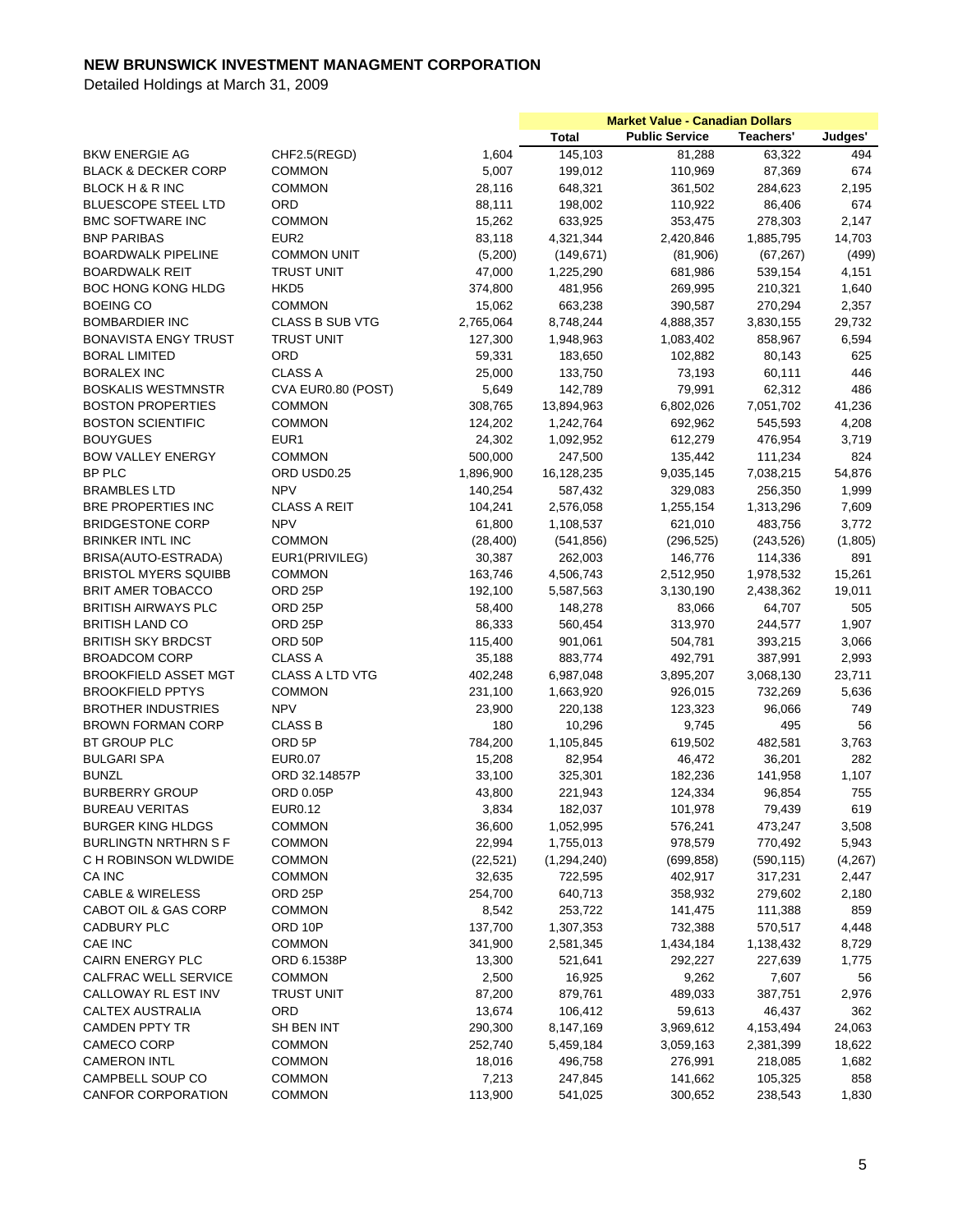|                                 |                        |                          | <b>Market Value - Canadian Dollars</b> |                       |             |         |
|---------------------------------|------------------------|--------------------------|----------------------------------------|-----------------------|-------------|---------|
|                                 |                        |                          | <b>Total</b>                           | <b>Public Service</b> | Teachers'   | Judges' |
| <b>CANON INC</b>                | <b>NPV</b>             | 108,100                  | 3,876,710                              | 2,171,758             | 1,691,761   | 13,190  |
| <b>CANON MARKETING JP</b>       | <b>NPV</b>             | 6,900                    | 121,395                                | 68,006                | 52,976      | 413     |
| <b>CAP GEMINI SA</b>            | EUR8                   | 14,031                   | 565,158                                | 316,605               | 246,630     | 1,923   |
| <b>CAPITA GROUP</b>             | ORD 2.066666P          | 62,700                   | 767,146                                | 429,760               | 334,776     | 2,610   |
| CAPITAL GOLD CORP               | <b>COMMON</b>          | 1,111,000                | 777,700                                | 425,588               | 349,521     | 2,591   |
| CAPITAL ONE FINL CO             | <b>COMMON</b>          | 32,427                   | 498,547                                | 277,989               | 218,870     | 1,688   |
| CAPITALAND                      | SGD1                   | 257,000                  | 495,680                                | 277,683               | 216,310     | 1,687   |
| <b>CAPITAMALL TRUST</b>         | <b>SGD1 UNITS</b>      | 224,200                  | 243,119                                | 136,197               | 106,095     | 827     |
| CARDINAL HEALTH INC             | <b>COMMON</b>          | 29,797                   |                                        | 660,591               |             | 4,012   |
|                                 |                        |                          | 1,184,708<br>314,237                   |                       | 520,106     |         |
| <b>CARDIOME PHARMA</b>          | <b>COMMON</b>          | 84,700                   |                                        | 174,611               | 138,563     | 1,063   |
| <b>CARLSBERG AS</b>             | 'B'DKK20               | 7,223                    | 369,792                                | 207,160               | 161,374     | 1,258   |
| <b>CARNIVAL CORP</b>            | <b>COMMON</b>          | 63,235                   | 1,718,886                              | 950,845               | 762,261     | 5,780   |
| <b>CARNIVAL PLC</b>             | ADR(1 ORD SHR)         | (4,400)                  | (127, 169)                             | (63, 488)             | (63, 291)   | (390)   |
| CARPHONE WAREHOUSE              | <b>ORD 0.1P</b>        | 41,700                   | 93,995                                 | 52,657                | 41,019      | 320     |
| <b>CARREFOUR SA</b>             | <b>EUR2.5</b>          | 64,260                   | 3,155,182                              | 1,767,554             | 1,376,893   | 10,735  |
| <b>CASCADES INC</b>             | <b>COMMON</b>          | 9,800                    | 21,756                                 | 11,906                | 9,778       | 72      |
| <b>CASEYS GEN STORES</b>        | <b>COMMON</b>          | (7,500)                  | (251, 977)                             | (137, 892)            | (113, 246)  | (839)   |
| <b>CASINO GUICHARD-PERR</b>     | EUR1.53                | 4,407                    | 359,144                                | 201,195               | 156,727     | 1,222   |
| <b>CASIO COMPUTER CO</b>        | <b>NPV</b>             | 24,000                   | 211,581                                | 118,529               | 92,332      | 720     |
| CATERPILLAR INC                 | <b>COMMON</b>          | 49,742                   | 1,750,162                              | 975,886               | 768,349     | 5,926   |
| <b>CATHAY PACIFIC AIR</b>       | <b>HKD0.20</b>         | 119,000                  | 148,965                                | 83,451                | 65,007      | 507     |
| CB RICHARD ELLIS GRP            | <b>CLASS A</b>         | 18,611                   | 93,580                                 | 52,180                | 41,083      | 317     |
| <b>CBL &amp; ASSOCIATE PROP</b> | REIT                   | $\overline{\phantom{a}}$ | 56,670                                 | 27,612                | 28,891      | 167     |
| <b>CBS CORPORATION</b>          | <b>CLASS B</b>         | (9,949)                  | (52,706)                               | (26, 029)             | (26, 517)   | (161)   |
| <b>CCL INDUSTRIES INC</b>       | <b>CLASS B NON VTG</b> | 29,100                   | 608,190                                | 338,557               | 267,573     | 2,061   |
| <b>CDN APARTMENT PPTS</b>       | <b>TRUST UNIT</b>      | 87,800                   | 1,102,768                              | 613,005               | 486,032     | 3,731   |
| CDN HYDRO DEVELOPERS            | <b>COMMON</b>          | 191,000                  | 450,760                                | 250,474               | 198,762     | 1,524   |
| <b>CDN IMP BANK COMMERC</b>     | <b>COMMON</b>          | 358,269                  | 16,738,328                             | 9,310,549             | 7,371,102   | 56,676  |
| <b>CDN NATL RAILWAY</b>         | <b>COMMON</b>          | 514,977                  | 22,972,958                             | 12,748,374            | 10,146,980  | 77,603  |
| <b>CDN NATURAL RES</b>          | <b>COMMON</b>          | 418,209                  | 20,354,094                             | 11,361,256            | 8,923,678   | 69,160  |
| CDN OIL SANDS TRUST             | <b>TRUST UNIT</b>      | 316,582                  | 7,610,631                              | 4,262,722             | 3,321,960   | 25,949  |
| <b>CDN PACIFIC RAILWAY</b>      | <b>COMMON</b>          | 81,550                   | 3,065,589                              | 1,731,225             | 1,323,826   | 10,538  |
| <b>CDN REAL ESTATE INV</b>      | <b>TRUST UNIT</b>      | 64,200                   | 1,279,076                              | 713,600               | 561,133     | 4,343   |
| <b>CDN SUPERIOR ENERGY</b>      | <b>COMMON</b>          | $\mathbf{1}$             | 1                                      | 0                     | $\mathbf 0$ | 0       |
| <b>CDN TIRE CORP</b>            | <b>CLASS A NON VTG</b> | (4, 415)                 | (215, 433)                             | (88, 889)             | (126,003)   | (541)   |
| <b>CDN UTILITIES LTD</b>        | <b>CLASS A NON VTG</b> | 90,900                   | 3,332,394                              | 1,848,144             | 1,473,002   | 11,249  |
| <b>CDN WESTERN BANK</b>         | <b>COMMON</b>          | 105,550                  | 1,109,620                              | 614,712               | 491,166     | 3,741   |
| <b>CDN WESTERN BANK</b>         | NC 5YR PFD SR 3        | 70,000                   | 1,708,000                              | 934,685               | 767,626     | 5,690   |
| <b>CDN WESTERN BANK</b>         | <b>WTS MAR 02 14</b>   | 124,600                  | 309,008                                | 169,101               | 138,877     | 1,029   |
| <b>CE FRANKLIN LTD</b>          | <b>COMMON</b>          | 22,700                   | 113,046                                | 61,863                | 50,806      | 377     |
| CELESIO AG                      | NPV(EU)                | 8,615                    | 198,762                                | 111,348               | 86,738      | 676     |
| CELESTICA INC                   | <b>SUB VTG</b>         | 267,800                  | 1,191,710                              | 662,103               | 525,577     | 4,030   |
| <b>CELGENE CORP</b>             | <b>COMMON</b>          | 37,988                   | 2,123,144                              | 1,183,861             | 932,094     | 7,189   |
| CENTENNIAL COMMUNCTN            | <b>CLASS A</b>         | 604,195                  | 6,281,604                              | 3,437,541             | 2,823,138   | 20,925  |
| <b>CENTERPOINT ENERGY</b>       | <b>COMMON</b>          | 28,706                   | 376,585                                | 209,983               | 165,327     | 1,275   |
| <b>CENTEX CORP</b>              | COMMON                 | 10,273                   | 96,966                                 |                       | 42,570      |         |
|                                 |                        |                          |                                        | 54,068                |             | 328     |
| CENTRAL JAPAN RLWY              | <b>NPV</b>             | 159                      | 1,122,189                              | 628,658               | 489,713     | 3,818   |
| <b>CENTRICA</b>                 | ORD 6.17284P           | 516,700                  | 2,122,060                              | 1,188,792             | 926,047     | 7,220   |
| CENTURYTEL INC                  | <b>COMMON</b>          | (47, 021)                | (1,667,004)                            | (909, 223)            | (752, 244)  | (5,537) |
| <b>CEPHALON INC</b>             | COMMON                 | 5,693                    | 488,499                                | 272,386               | 214,459     | 1,654   |
| CF INDUSTRIES HLDGS             | COMMON                 | 14,978                   | 1,338,068                              | 735,925               | 597,667     | 4,477   |
| <b>CFS RETAIL PROP</b>          | <b>NPV</b>             | 173,492                  | 244,237                                | 136,823               | 106,583     | 831     |
| <b>CGG VERITAS</b>              | EUR <sub>2</sub>       | 15,027                   | 219,416                                | 122,918               | 95,751      | 747     |
| <b>CGI GROUP INC</b>            | <b>CLASS A SUB VTG</b> | 428,400                  | 4,313,988                              | 2,391,728             | 1,907,703   | 14,557  |
| <b>CHARTWELL SR HOUSING</b>     | <b>TRUST UNIT</b>      | 117,400                  | 473,318                                | 263,362               | 208,353     | 1,603   |
| CHESAPEAKE ENERGY               | <b>COMMON</b>          | 46,524                   | 1,001,686                              | 558,538               | 439,756     | 3,392   |
| CHEUNG KONG INFRAS              | HKD1                   | 46,000                   | 231,154                                | 129,494               | 100,873     | 786     |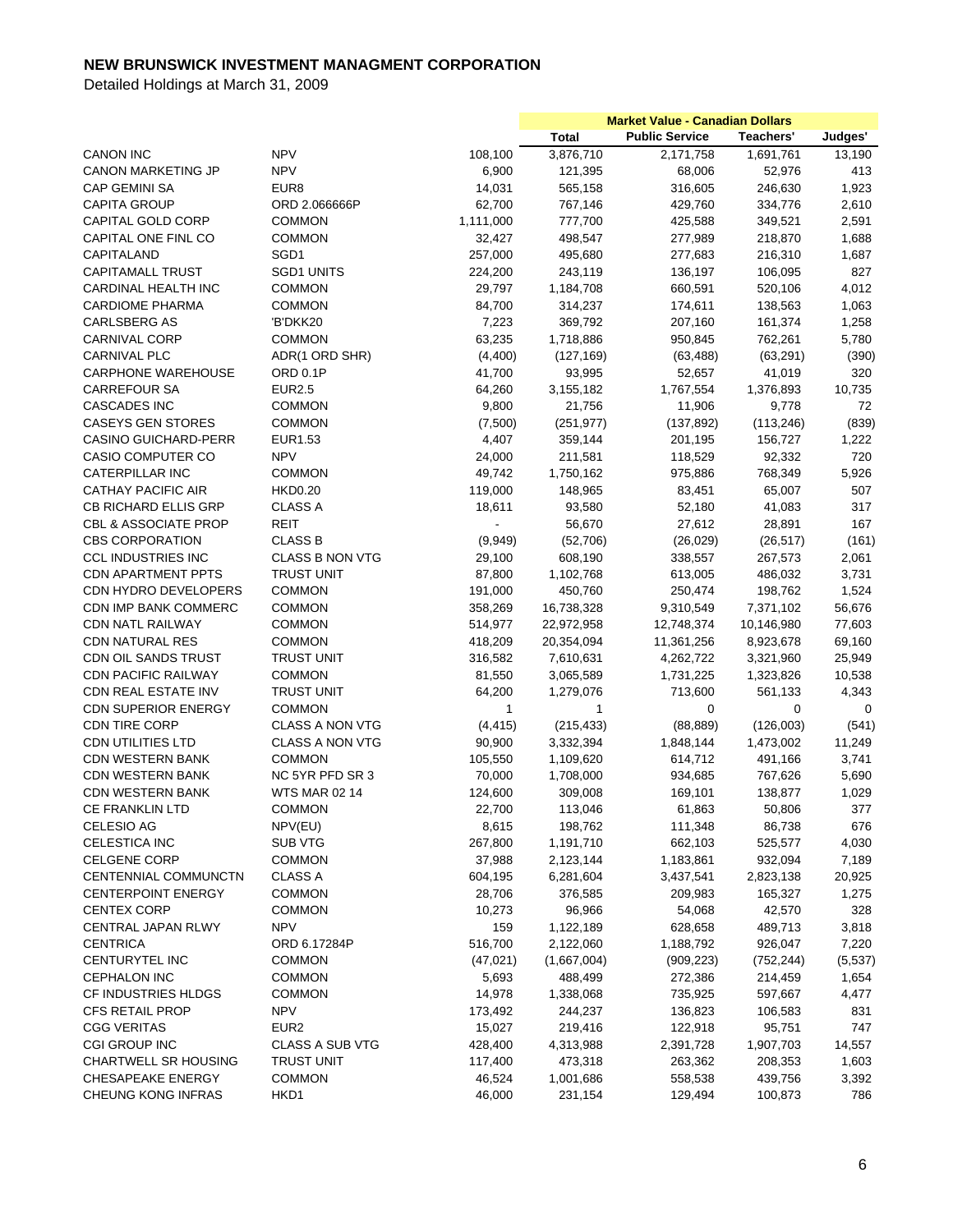|                                       |                                |                   | <b>Market Value - Canadian Dollars</b> |                       |                   |          |
|---------------------------------------|--------------------------------|-------------------|----------------------------------------|-----------------------|-------------------|----------|
|                                       |                                |                   | <b>Total</b>                           | <b>Public Service</b> | Teachers'         | Judges'  |
| <b>CHEUNG KONG(HLDGS)</b>             | <b>HKD0.50</b>                 | 141,000           | 1,523,525                              | 853,489               | 664,853           | 5,184    |
| <b>CHEVRON CORP</b>                   | <b>COMMON</b>                  | 165,735           | 14,001,924                             | 7,807,442             | 6,147,069         | 47,413   |
| <b>CHIBA BANK</b>                     | <b>NPV</b>                     | 77,000            | 474,783                                | 265,977               | 207,191           | 1,615    |
| CHINESE ESTATES HL                    | HKD <sub>0.1</sub>             | 84,000            | 127,246                                | 71,284                | 55,529            | 433      |
| CHIPOTLE MEXICAN GRI                  | CL <sub>B</sub>                | 3,100             | 223,771                                | 122,456               | 100,569           | 745      |
| <b>CHIPOTLE MEXICAN GRL</b>           | <b>CLASS A</b>                 | (3, 100)          | (259, 829)                             | (142, 189)            | (116, 775)        | (866)    |
| <b>CHOICE HOTELS INTL</b>             | <b>COMMON</b>                  | 23,500            | 764,652                                | 418,447               | 343,657           | 2,547    |
| <b>CHRISTIAN DIOR</b>                 | EUR <sub>2</sub>               | 5,522             | 380,682                                | 213,261               | 166,126           | 1,295    |
| <b>CHUBB CORP</b>                     | <b>COMMON</b>                  | 29,219            | 1,567,682                              | 874,136               | 688,237           | 5,308    |
| CHUBU ELEC POWER                      | <b>NPV</b>                     | 67,100            | 1,846,441                              | 1,034,389             | 805,770           | 6,282    |
| CHUGAI PHARM CO                       | <b>NPV</b>                     | 22,700            | 479,768                                | 268,769               | 209,366           | 1,632    |
| <b>CHUGOKU BANK</b>                   | <b>NPV</b>                     | 17,000            | 272,451                                | 152,629               | 118,895           | 927      |
| CHUGOKU ELEC POWER                    | <b>NPV</b>                     | 28,200            | 767,019                                | 429,689               | 334,720           | 2,610    |
| CHUO MITSUI TST HLD                   | <b>NPV</b>                     | 100,000           | 380,917                                | 213,392               | 166,229           | 1,296    |
| CHURCH & DWIGHT INC                   | <b>COMMON</b>                  | 8,200             | 539,519                                | 295,246               | 242,476           | 1,797    |
| CHURCHILL CORP THE                    | <b>COMMON</b>                  | 15,900            | 134,514                                | 73,611                | 60,455            | 448      |
| CI FINANCIAL CORP                     | <b>COMMON</b>                  | 218,900           | 3,071,167                              | 1,705,139             | 1,355,650         | 10,378   |
| CIE DE ST-GOBAIN                      | EUR4                           | 37,366            | 1,312,805                              | 735,442               | 572,896           | 4,467    |
| <b>CIENA CORPORATION</b>              | <b>COMMON</b>                  | 7,498             | 73,324                                 | 40,885                | 32,190            | 248      |
| <b>CIGNA CORP</b>                     | <b>COMMON</b>                  | 22,412            | 497,577                                | 277,448               | 218,444           | 1,685    |
| <b>CIMPOR CIMENTOS DE</b>             | EUR1(REGD)                     | 27,227            | 169,347                                | 94,869                | 73,901            | 576      |
| CINCINNATI FINL CORP                  | <b>COMMON</b>                  | 13,369            | 390,879                                | 217,953               | 171,602           | 1,324    |
| <b>CINEMARK HOLDINGS</b>              | <b>COMMON</b>                  | (33,800)          | (400, 817)                             | (219, 343)            | (180, 139)        | (1, 335) |
| <b>CINEPLEX GALAXY</b>                | <b>INCOME FUND</b>             | 120,900           | 1,714,028                              | 946,809               | 761,456           | 5,763    |
| <b>CINTAS CORP</b>                    | <b>COMMON</b>                  | 10,931            | 339,147                                | 189,107               | 148,891           | 1,148    |
|                                       |                                |                   |                                        |                       |                   |          |
| <b>CINTRA CONCES INFR</b>             | <b>EUR0.2</b>                  | 23,034            | 129,298                                | 72,434                | 56,425            | 440      |
| CISCO SYSTEMS INC                     | <b>COMMON</b>                  | 482,467           | 10,171,922                             | 5,671,841             | 4,465,637         | 34,444   |
| CIT GROUP INC<br><b>CITIGROUP INC</b> | <b>COMMON</b><br><b>COMMON</b> | 32,190<br>452,720 | 113,990                                | 63,561                | 50,043<br>631,175 | 386      |
|                                       | <b>NPV</b>                     |                   | 1,437,705                              | 801,661               |                   | 4,868    |
| <b>CITIZEN HOLDINGS</b>               |                                | 32,700            | 166,635                                | 93,350                | 72,718            | 567      |
| <b>CITRIX SYS INC</b>                 | <b>COMMON</b>                  | 14,805            | 421,841                                | 235,217               | 185,195           | 1,428    |
| <b>CITY DEVELOPMENTS</b>              | SGD0.50                        | 51,000            | 214,038                                | 119,905               | 93,404            | 728      |
| <b>CLOROX CO</b>                      | <b>COMMON</b>                  | 27,437            | 1,776,520                              | 979,920               | 790,642           | 5,959    |
| <b>CLP HOLDINGS</b>                   | HKD <sub>5</sub>               | 207,200           | 1,764,484                              | 988,476               | 770,005           | 6,004    |
| CME GROUP INC                         | <b>CLASS A</b>                 | 5,549             | 1,723,108                              | 960,801               | 756,472           | 5,835    |
| CML HEALTHCARE IN FD                  | <b>TRUST UNIT</b>              | 120,100           | 1,584,031                              | 880,080               | 698,595           | 5,356    |
| <b>CMNWLTH BK OF AUST</b>             | ORD                            | 149,018           | 4,516,207                              | 2,530,009             | 1,970,832         | 15,366   |
| <b>CMS ENERGY CORP</b>                | <b>COMMON</b>                  | 18,765            | 279,279                                | 155,725               | 122,608           | 946      |
| <b>CNA FINL CORP</b>                  | <b>COMMON</b>                  | (15,500)          | (178, 923)                             | (97, 914)             | (80, 413)         | (596)    |
| <b>CNP ASSURANCES</b>                 | EUR4                           | 3,761             | 298,457                                | 167,197               | 130,244           | 1,015    |
| COACH INC                             | COMMON                         | 26,638            | 559,599                                | 312,031               | 245,673           | 1,895    |
| <b>COBHAM</b>                         | ORD 2.5P                       | 115,400           | 357,095                                | 200,047               | 155,833           | 1,215    |
| <b>COCA COLA ENTERPRISE</b>           | <b>COMMON</b>                  | 73,308            | 1,218,528                              | 671,356               | 543,089           | 4,083    |
| COCA-COLA AMATIL                      | ORD                            | 55,877            | 420,183                                | 235,389               | 183,364           | 1,430    |
| COCA-COLA CO                          | <b>COMMON</b>                  | 201,972           | 11,261,993                             | 6,258,211             | 4,965,761         | 38,021   |
| COCA-COLA HELL BOT                    | EUR0.50(CB)                    | 16,655            | 299,114                                | 167,566               | 130,531           | 1,018    |
| COCA-COLA WEST CO                     | <b>NPV</b>                     | 5,600             | 112,364                                | 62,947                | 49,035            | 382      |
| <b>COCHLEAR LTD</b>                   | ORD                            | 5,670             | 247,890                                | 138,870               | 108,177           | 843      |
| COGECO CABLE INC                      | <b>SUB VTG</b>                 | 75,500            | 2,378,250                              | 1,310,723             | 1,059,549         | 7,978    |
| COGNIZANT TECH SOLNS                  | <b>CLASS A</b>                 | 24,083            | 630,660                                | 351,655               | 276,870           | 2,136    |
| <b>COLGATE PALMOLIVE CO</b>           | <b>COMMON</b>                  | 39,533            | 2,935,743                              | 1,638,426             | 1,287,367         | 9,949    |
| <b>COLOPLAST</b>                      | SER'B'DKK5                     | 2,362             | 181,720                                | 101,801               | 79,301            | 618      |
| <b>COLRUYT SA</b>                     | NPV(EU)                        | 1,689             | 487,226                                | 272,947               | 212,621           | 1,658    |
| <b>COMCAST CORP</b>                   | <b>CLASS A</b>                 | 324,548           | 5,575,455                              | 3,093,469             | 2,463,189         | 18,798   |
| <b>COMCAST CORP</b>                   | NEW CL A SPL                   | 77,168            | 1,250,598                              | 684,376               | 562,056           | 4,166    |
| <b>COMERICA INC</b>                   | <b>COMMON</b>                  | 12,507            | 289,309                                | 161,318               | 127,011           | 980      |
| COMFORTDELGRO CORP                    | SGD0.25                        | 190,000           | 212,324                                | 118,945               | 92,656            | 722      |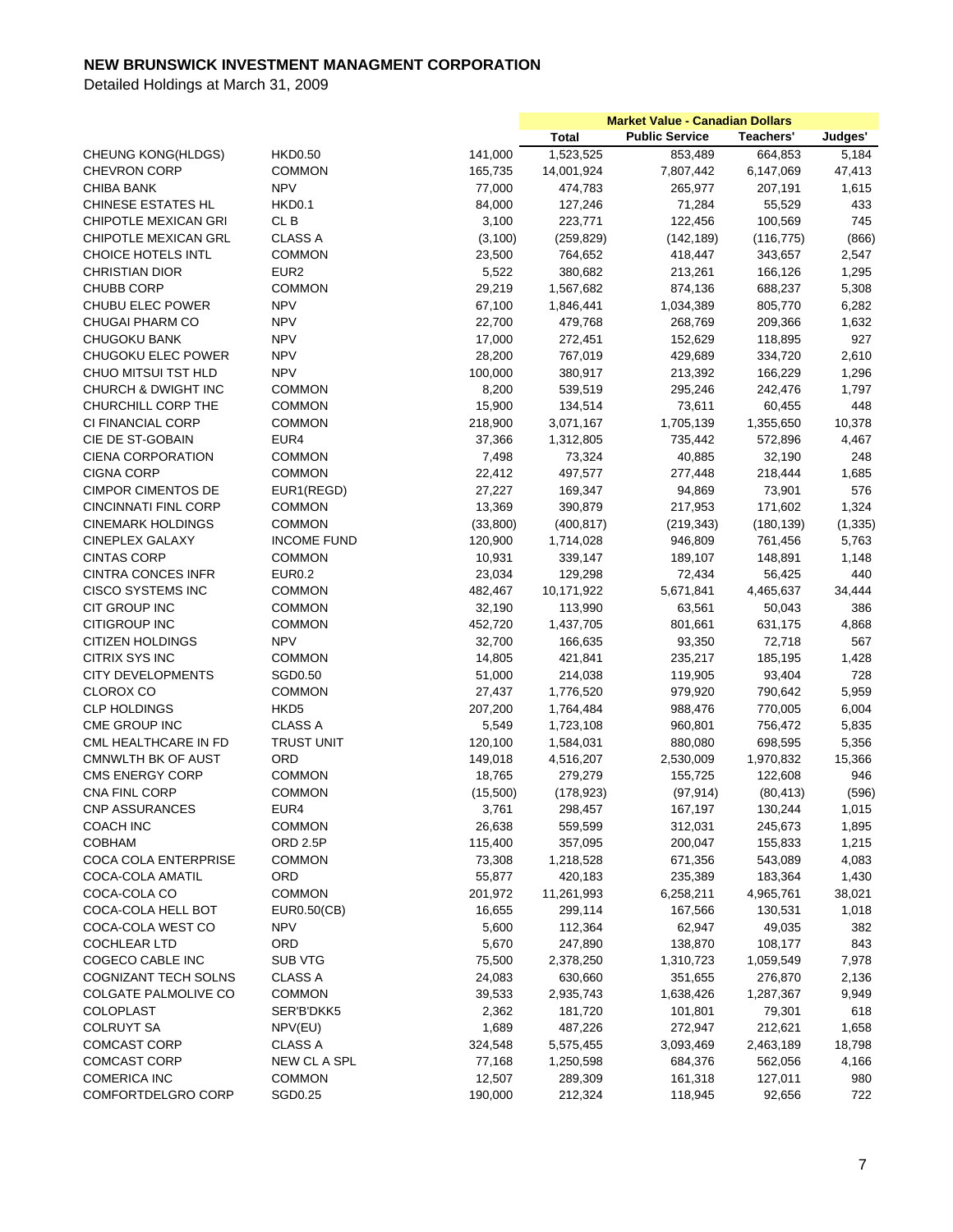|                                 |                        |                  | <b>Market Value - Canadian Dollars</b> |                       |                   |            |
|---------------------------------|------------------------|------------------|----------------------------------------|-----------------------|-------------------|------------|
|                                 |                        |                  | <b>Total</b>                           | <b>Public Service</b> | Teachers'         | Judges'    |
| <b>COMINAR REAL EST</b>         | <b>TRUST UNIT</b>      | 40,800           | 554,064                                | 308,831               | 243,353           | 1,880      |
| <b>COMMERZBANK AG</b>           | ORD NPV                | 71,799           | 479,203                                | 268,453               | 209,120           | 1,630      |
| <b>COMPASS GROUP</b>            | ORD 10P                | 187,000          | 1,075,705                              | 602,617               | 469,428           | 3,660      |
| <b>COMPUTER SCIENCES</b>        | <b>COMMON</b>          | 12,569           | 581,942                                | 324,489               | 255,482           | 1,971      |
| <b>COMPUTERSHARE LTD</b>        | ORD (POST RECON)       | 47,840           | 363,929                                | 203,876               | 158,815           | 1,238      |
| <b>COMPUWARE CORP</b>           | <b>COMMON</b>          | 20,345           | 168,959                                | 94,211                | 74,176            | 572        |
| CONAGRA FOODS INC               | <b>COMMON</b>          | 36,928           | 785,074                                | 437,755               | 344,660           | 2,658      |
| <b>CONNACHER OIL &amp; GAS</b>  | <b>COMMON</b>          | 21,500           | 15,910                                 | 8,707                 | 7,150             | 53         |
| <b>CONOCOPHILLIPS</b>           | <b>COMMON</b>          | 173,577          | 8,563,739                              | 4,748,956             | 3,785,924         | 28,859     |
| <b>CONS WTRHEATER IF</b>        | <b>TRUST UNIT</b>      | 64,300           | 434,507                                | 241,525               | 191,512           | 1,470      |
| CONSOL ENERGY INC               | <b>COMMON</b>          | 14,950           | 474,014                                | 264,309               | 208,100           | 1,605      |
| CONSOLDTD EDISON INC            | <b>COMMON</b>          | 22,633           | 1,128,049                              | 628,998               | 495,232           | 3,820      |
| <b>CONSTELLATION BRANDS</b>     | <b>CLASS A</b>         | (5,867)          | (88, 390)                              | (45, 869)             | (42, 240)         | (281)      |
| <b>CONSTELLATION ENRGY</b>      | <b>COMMON</b>          | 16,465           | 430,360                                | 239,968               | 188,935           | 1,457      |
| <b>CONTACT ENERGY</b>           | <b>NPV</b>             | 29,771           | 120,659                                | 67,594                | 52,654            | 411        |
| <b>CONVERGYS CORP</b>           | <b>COMMON</b>          | 10,094           | 102,527                                | 57,169                | 45,011            | 347        |
| CON-WAY INC                     | <b>COMMON</b>          | (204, 900)       | (4,629,795)                            | (2,533,606)           | (2,080,766)       | (15, 422)  |
| <b>COOPER INDS LTD</b>          | <b>CLASS A</b>         | 13,821           | 453,704                                | 252,984               | 199,183           | 1,536      |
| <b>CORIO NV</b>                 | <b>EUR10</b>           | 4,428            | 230,251                                | 128,988               | 100,479           | 783        |
| <b>CORNING INCORPORATED</b>     | <b>COMMON</b>          | 128,582          | 2,145,397                              | 1,196,269             | 941,864           | 7,265      |
| <b>CORPORATE OFFICE PPT</b>     | SH BEN INT             | 100,300          | 3,176,699                              | 1,547,809             | 1,619,507         | 9,383      |
| <b>CORUS ENTERTAINMT</b>        | <b>CLASS B NON VTG</b> | 153,400          | 2,078,570                              | 1,149,097             | 922,479           | 6,994      |
| <b>COSCO CORPORATION</b>        | SGD0.10(POST SUB)      | 91,000           | 61,769                                 | 34,603                | 26,955            | 210        |
| COSMO OIL COMPANY               | <b>NPV</b>             | 56,000           | 207,606                                | 116,302               | 90,597            | 706        |
| <b>COSTCO WHSL CORP</b>         | <b>COMMON</b>          | 27,106           | 1,581,451                              | 887,073               | 688,995           | 5,383      |
| <b>COVENTRY HEALTH CAR</b>      | <b>COMMON</b>          | 12,172           | 198,489                                | 110,677               | 87,140            | 672        |
| <b>COVIDIEN LTD</b>             | <b>COMMON</b>          | 41,638           | 1,749,948                              | 975,767               | 768,255           | 5,926      |
| <b>CREDIT AGRICOLE</b>          | EUR <sub>3</sub>       |                  | 1,252,581                              |                       |                   | 4,262      |
| <b>CREDIT SAISON CO</b>         | <b>NPV</b>             | 90,202<br>16,600 | 201,751                                | 701,704<br>113,022    | 546,615<br>88,042 | 686        |
| <b>CREDIT SUISSE GRP AG</b>     | CHF0.04(REGD)          | 108,209          | 4,147,886                              | 2,323,673             | 1,810,100         | 14,113     |
| <b>CRESCENT POINT ENRGY</b>     | <b>TRUST UNIT</b>      | 230,130          | 6,103,048                              | 3,380,213             | 2,702,261         | 20,574     |
| <b>CREW ENERGY</b>              | <b>COMMON</b>          |                  |                                        |                       |                   |            |
| <b>CRH</b>                      | ORD EUR0.32(DUBLIN     | 92,300           | 359,970<br>1,882,323                   | 200,100<br>1,054,490  | 158,653           | 1,218      |
| <b>CRITERIA CAIXACORP</b>       | EUR <sub>1</sub>       | 69,293           |                                        |                       | 821,428           | 6,405      |
| <b>CROSSHAIR EXPL &amp; MNG</b> | <b>WTS OCT 05 09</b>   | 85,157           | 344,286<br>2,760                       | 192,872<br>1,510      | 150,243           | 1,171<br>9 |
| <b>CROWN LTD</b>                | <b>NPV</b>             | 552,000          |                                        |                       | 1,240             |            |
|                                 |                        | 47,519           | 260,936                                | 146,178               | 113,870           | 888        |
| <b>CSL LTD</b>                  | ORD                    | 61,066           | 1,734,825                              | 971,861               | 757,062           | 5,903      |
| <b>CSR LIMITED</b>              | <b>NPV</b>             | 131,441          | 136,768                                | 76,618                | 59,684            | 465        |
| <b>CSX CORP</b>                 | <b>COMMON</b>          | 35,707           | 1,161,397                              | 646,683               | 510,787           | 3,928      |
| <b>CUMMINS INC</b>              | <b>COMMON</b>          | 16,618           | 532,136                                | 296,718               | 233,616           | 1,802      |
| <b>CV THERAPEUTICS INC</b>      | <b>COMMON</b>          | 43,800           | 1,096,208                              | 599,888               | 492,668           | 3,652      |
| <b>CVS CAREMARK CORP</b>        | <b>COMMON</b>          | 181,398          | 6,270,437                              | 3,474,504             | 2,774,816         | 21,117     |
| <b>D R HORTON INC</b>           | <b>COMMON</b>          | 22,659           | 276,126                                | 153,967               | 121,224           | 935        |
| DAI NIPPON PRINTNG              | <b>NPV</b>             | 60,000           | 684,886                                | 383,678               | 298,878           | 2,330      |
| DAICEL CHEM INDS                | <b>NPV</b>             | 28,000           | 125,562                                | 70,341                | 54,794            | 427        |
| DAIDO STEEL CO                  | <b>NPV</b>             | 31,000           | 95,968                                 | 53,762                | 41,880            | 327        |
| DAIHATSU MOTOR CO               | <b>NPV</b>             | 19,000           | 186,140                                | 104,277               | 81,230            | 633        |
| DAIICHI SANKYO COM              | <b>NPV</b>             | 68,200           | 1,429,254                              | 800,678               | 623,713           | 4,863      |
| <b>DAIKIN INDUSTRIES</b>        | <b>NPV</b>             | 26,700           | 909,901                                | 509,733               | 397,073           | 3,096      |
| DAILY MAIL&GEN TST              | 'A'NON VTG 12.5P       | 28,700           | 120,975                                | 67,771                | 52,792            | 412        |
| DAIMLER AG                      | ORD NPV (REGD)         | 87,932           | 2,816,868                              | 1,578,028             | 1,229,256         | 9,584      |
| DAINIPPON SUMITOMO              | <b>NPV</b>             | 16,000           | 166,533                                | 93,293                | 72,674            | 567        |
| DAITO TRUST CONST               | <b>NPV</b>             | 8,200            | 343,692                                | 192,538               | 149,984           | 1,169      |
| DAIWA HOUSE INDS                | <b>NPV</b>             | 52,000           | 520,697                                | 291,698               | 227,227           | 1,772      |
| DAIWA SECS GROUP                | <b>NPV</b>             | 135,000          | 736,100                                | 412,368               | 321,227           | 2,505      |
| <b>DANAHER CORP</b>             | <b>COMMON</b>          | 21,123           | 1,441,430                              | 803,738               | 632,811           | 4,881      |
| DANISCO A/S                     | DKK20                  | 4,957            | 185,958                                | 104,175               | 81,150            | 633        |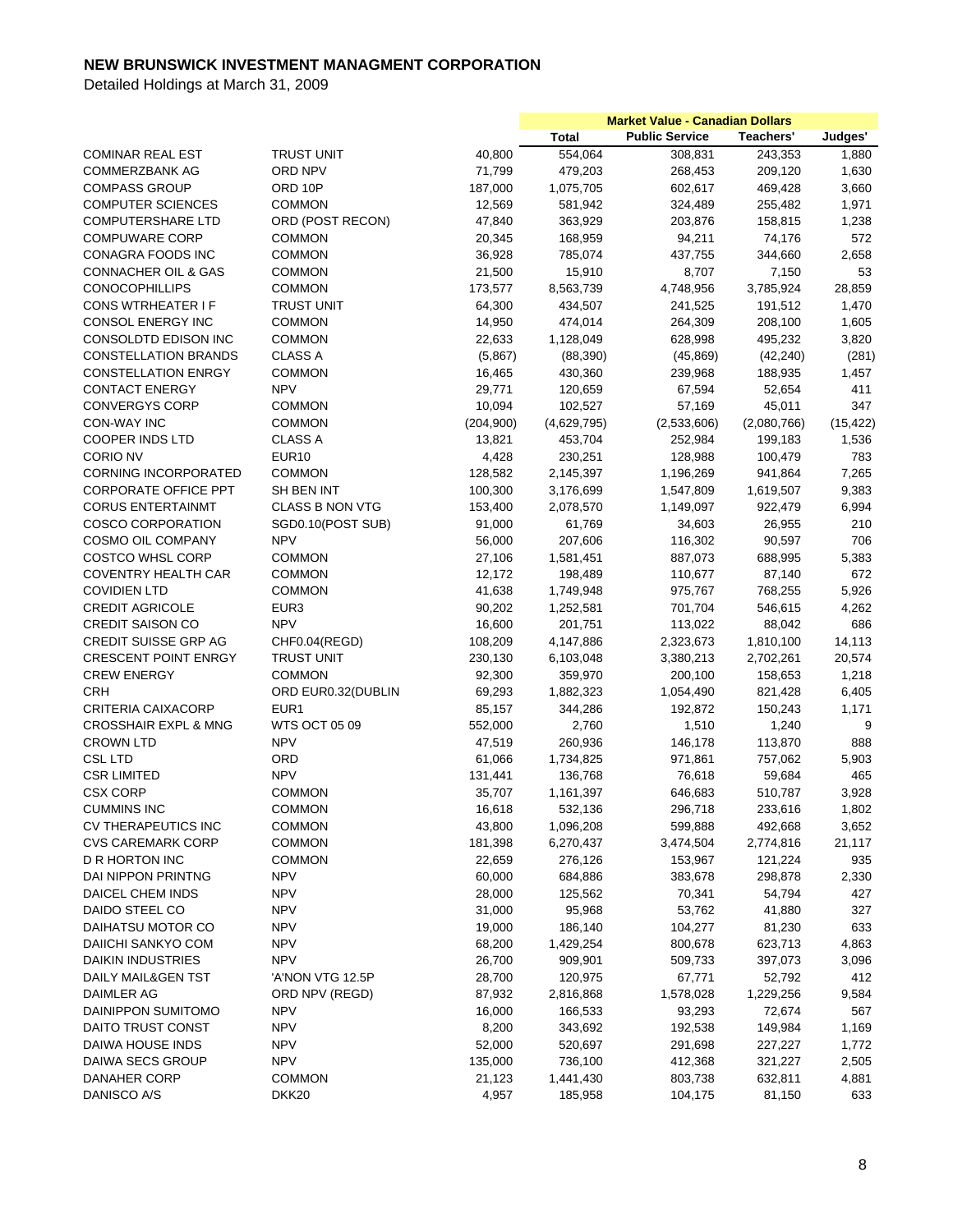|                             |                         |           | <b>Market Value - Canadian Dollars</b> |                       |             |          |
|-----------------------------|-------------------------|-----------|----------------------------------------|-----------------------|-------------|----------|
|                             |                         |           | <b>Total</b>                           | <b>Public Service</b> | Teachers'   | Judges'  |
| <b>DANONE</b>               | <b>EUR0.25 (POST)</b>   | 44,237    | 2,708,963                              | 1,517,579             | 1,182,167   | 9,217    |
| DANSKE BANK A/S             | DKK <sub>10</sub>       | 46,008    | 476,765                                | 267,087               | 208,056     | 1,622    |
| DARDEN RESTAURANT           | <b>COMMON</b>           | (80)      | (4,026)                                | 2,855                 | (6,894)     | 13       |
| DASSAULT SYSTEMES           | EUR <sub>1</sub>        | 6,630     | 321,990                                | 180,381               | 140,514     | 1,096    |
| DAVIS + HENDERSON           | <b>INCOM FD TR UNIT</b> | 100,500   | 1,192,262                              | 658,290               | 529,965     | 4,007    |
| <b>DAVITA INC</b>           | <b>COMMON</b>           | 8,643     | 477,501                                | 266,254               | 209,631     | 1,617    |
| DAYLIGHT RESOURCES          | <b>TRUST UNIT</b>       | 117,300   | 803,505                                | 446,637               | 354,150     | 2,718    |
| DBS GROUP HLDGS             | SGD1                    | 173,000   | 1,202,922                              | 673,885               | 524,944     | 4,093    |
| DCT INDUSTRIAL TRUST        | <b>COMMON</b>           | 851,800   | 3,370,596                              | 1,642,283             | 1,718,358   | 9,955    |
| <b>DEAN FOODS CO NEW</b>    | <b>COMMON</b>           | 12,791    | 290,952                                | 162,234               | 127,733     | 985      |
| DEERE & CO                  | <b>COMMON</b>           | 34,975    | 1,458,017                              | 812,987               |             | 4,937    |
| <b>DELHAIZE GROUP</b>       |                         |           |                                        |                       | 640,093     |          |
|                             | <b>NPV</b>              | 10,157    | 826,208                                | 462,847               | 360,550     | 2,811    |
| DELL INC                    | <b>COMMON</b>           | 142,979   | 1,702,721                              | 949,434               | 747,522     | 5,766    |
| DENA CO LTD                 | <b>NPV</b>              | 28        | 113,791                                | 63,746                | 49,657      | 387      |
| DENKI KAGAKU KOGYO          | <b>NPV</b>              | 49,000    | 110,491                                | 61,898                | 48,217      | 376      |
| <b>DENSO CORP</b>           | <b>NPV</b>              | 49,300    | 1,222,847                              | 685,047               | 533,639     | 4,161    |
| <b>DENTSPLY INTL INC</b>    | <b>COMMON</b>           | 12,204    | 413,247                                | 230,425               | 181,422     | 1,399    |
| <b>DENTSU INC</b>           | <b>NPV</b>              | 19,700    | 374,450                                | 209,770               | 163,407     | 1,274    |
| <b>DETOUR GOLD CORP</b>     | <b>COMMON</b>           | 15,300    | 169,524                                | 92,770                | 76,189      | 565      |
| DEUTSCHE BANK AG            | NPV(EU) REG             | 54,931    | 2,798,991                              | 1,568,013             | 1,221,454   | 9,523    |
| DEUTSCHE BOERSE AG          | <b>NPV</b>              | 19,752    | 1,493,516                              | 836,677               | 651,757     | 5,082    |
| DEUTSCHE LUFTHANSA          | ORD NPV (REGD)(VINK)    | 23,192    | 317,520                                | 177,877               | 138,563     | 1,080    |
| DEUTSCHE POST AG            | NPV(EU)                 | 85,704    | 1,161,198                              | 650,511               | 506,736     | 3,951    |
| DEUTSCHE TELEKOM            | NPV(REGD)               | 287,143   | 4,490,123                              | 2,515,397             | 1,959,449   | 15,277   |
| DEVELOPERS DIVER RTY        | REIT                    |           | 2,289                                  | 1,276                 | 1,005       | 8        |
| DEVELOPERS DIVER RTY        | <b>REIT</b>             | ÷,        | 23,717                                 | 11,556                | 12,091      | 70       |
| <b>DEVON ENERGY CORP</b>    | <b>COMMON</b>           | 36,640    | 2,058,425                              | 1,147,773             | 903,681     | 6,970    |
| DEVRY INC DEL               | <b>COMMON</b>           | (5,100)   | (310, 425)                             | (169, 877)            | (139, 514)  | (1,034)  |
| <b>DEXIA</b>                | <b>NPV</b>              | 53,556    | 232,630                                | 130,321               | 101,518     | 792      |
| <b>DEXUS PROPERTY GROUP</b> | <b>STAPLED SEC</b>      | 352,166   | 221,711                                | 124,204               | 96,752      | 754      |
| <b>DIAGEO</b>               | ORD 28 101/108P         | 253,400   | 3,591,616                              | 2,012,047             | 1,567,348   | 12,220   |
| <b>DIAMOND OFFSHORE DRL</b> | <b>COMMON</b>           | (28, 200) | (2, 234, 758)                          | (1,218,279)           | (1,009,059) | (7, 419) |
| DIC CORPORATION             | <b>NPV</b>              | 60,000    | 109,307                                | 61,234                | 47,700      | 372      |
| DIGITAL RLTY TR INC         | <b>COMMON</b>           | 274,600   | 11,471,588                             | 5,589,396             | 5,848,310   | 33,882   |
| <b>DIRECTV GROUP INC</b>    | <b>COMMON</b>           | 43,661    | 1,251,741                              | 697,968               | 549,534     | 4,239    |
| <b>DISCOVER FINL SVCS</b>   | <b>COMMON</b>           | 39,749    | 315,077                                | 175,686               | 138,324     | 1,067    |
| <b>DISCOVERY COMMUNIC</b>   | NEW COM SER C           | 28,931    | 150,990                                | 82,628                | 67,859      | 503      |
| DIVESTCO INC                | <b>COMMON</b>           |           | 15,485                                 | 8,474                 | 6,959       | 52       |
| <b>DNB NOR</b>              |                         | 49,950    |                                        |                       |             |          |
|                             | NOK <sub>10</sub>       | 74,200    | 417,928                                | 234,126               | 182,380     | 1,422    |
| DOLLAR TREE INC             | <b>COMMON</b>           | 41,900    | 2,353,930                              | 1,288,163             | 1,057,926   | 7,841    |
| DOMINION RES INC VA         | <b>COMMON</b>           | 48,283    | 1,883,799                              | 1,050,402             | 827,018     | 6,379    |
| DONNELLEY R R & SONS        | COMMON                  | 16,874    | 155,870                                | 86,913                | 68,429      | 528      |
| DOREL INDUSTRIES INC        | <b>CLASS B SUB VTG</b>  | 38,500    | 737,660                                | 410,049               | 325,116     | 2,496    |
| DOUGLAS EMMETT INC          | COMMON                  | 108,200   | 1,021,289                              | 497,611               | 520,661     | 3,016    |
| DOVER CORP                  | <b>COMMON</b>           | 15,354    | 510,430                                | 284,614               | 224,087     | 1,728    |
| DOW CHEMICAL COMPANY        | <b>COMMON</b>           | (43, 599) | (473, 341)                             | (250, 494)            | (221, 316)  | (1,531)  |
| DOWA HOLDINGS               | <b>NPV</b>              | 28,000    | 130,913                                | 73,338                | 57,129      | 445      |
| DR PEPPER SNAPPLE           | <b>COMMON</b>           | 21,048    | 447,472                                | 249,509               | 196,447     | 1,515    |
| DRAX GROUP                  | ORD 11.55172P           | 34,400    | 319,777                                | 179,141               | 139,548     | 1,088    |
| <b>DSV</b>                  | DKK1 (POST)             | 19,260    | 176,257                                | 98,740                | 76,917      | 600      |
| DT POSTBANK AG              | <b>NPV</b>              | 8,865     | 178,019                                | 99,728                | 77,686      | 606      |
| DTE ENERGY CO               | <b>COMMON</b>           | 13,497    | 478,577                                | 266,853               | 210,103     | 1,621    |
| DU PONT E I DE NEMOU        | COMMON                  | 74,605    | 2,095,644                              | 1,168,526             | 920,021     | 7,096    |
| DUKE ENERGY CORP            | <b>COMMON</b>           | 105,899   | 1,908,391                              | 1,064,115             | 837,814     | 6,462    |
| DUN & BRADSTREET COR        | <b>COMMON</b>           | 4,500     | 433,937                                | 241,962               | 190,505     | 1,469    |
| DUNDEE CORP                 | <b>CLASS A SUB VTG</b>  | 81,800    | 411,454                                | 229,175               | 180,885     | 1,395    |
| <b>DYNEGY INC</b>           | <b>CLASS A</b>          | 41,755    | 72,089                                 | 40,197                | 31,648      | 244      |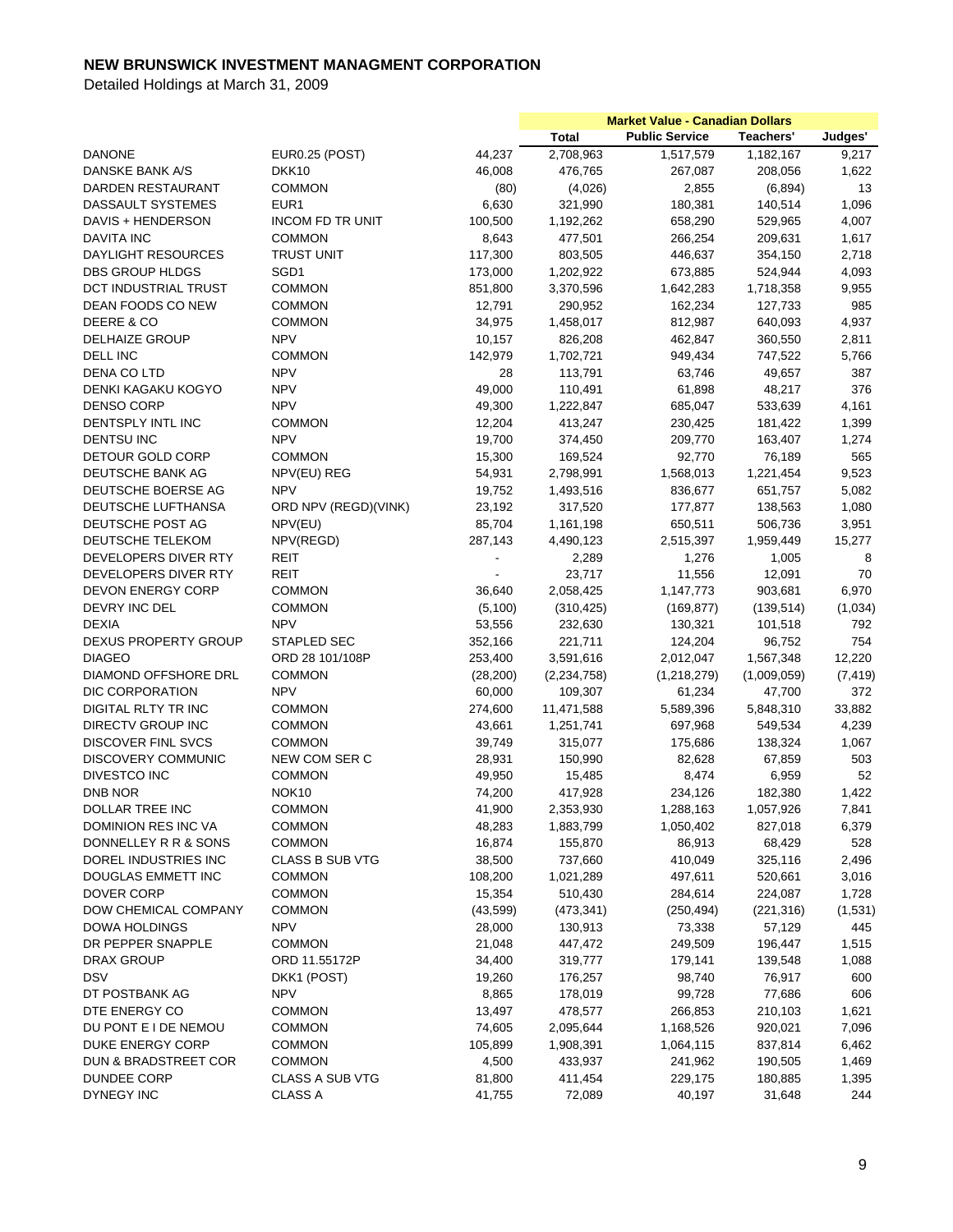|                                                  |                          |         | <b>Market Value - Canadian Dollars</b> |                       |            |         |
|--------------------------------------------------|--------------------------|---------|----------------------------------------|-----------------------|------------|---------|
|                                                  |                          |         | <b>Total</b>                           | <b>Public Service</b> | Teachers'  | Judges' |
| E TRADE FINL CORP                                | <b>COMMON</b>            | 47,327  | 73,359                                 | 40,905                | 32,206     | 248     |
| E.ON AG                                          | NPV(EU)                  | 192,547 | 6,742,364                              | 3,777,117             | 2,942,306  | 22,941  |
| EADS(EU AERO DEF)                                | EUR <sub>1</sub>         | 33,011  | 483,111                                | 270,642               | 210,825    | 1,644   |
| <b>EAST JAPAN RAILWAY</b>                        | <b>NPV</b>               | 34,400  | 2,248,200                              | 1,259,457             | 981,094    | 7,649   |
| <b>EASTGROUP PROPERTIES</b>                      | <b>COMMON</b>            | 69,700  | 2,465,555                              | 1,201,313             | 1,256,960  | 7,282   |
| <b>EASTMAN CHEM CO</b>                           | <b>COMMON</b>            | 6,047   | 207,303                                | 115,592               | 91,009     | 702     |
| EASTMAN KODAK CO                                 | <b>COMMON</b>            | 22,172  | 105,897                                | 59,048                | 46,490     | 359     |
| <b>EATON CORP</b>                                | <b>COMMON</b>            | 13,665  | 633,203                                | 353,072               | 277,986    | 2,144   |
| <b>EBAY INC</b>                                  | <b>COMMON</b>            | 22,235  | 347,450                                | 204,690               | 141,526    | 1,235   |
| <b>ECOLAB INC</b>                                | <b>COMMON</b>            | 13,868  | 608,860                                | 339,499               | 267,299    | 2,062   |
| EDF                                              | <b>EUR0.5</b>            | 20,302  | 997,173                                | 558,623               | 435,157    | 3,393   |
| <b>EDISON INTL</b>                               | <b>COMMON</b>            | 26,980  | 989,406                                | 551,690               | 434,365    | 3,350   |
| EDP ENERGIAS PORTU                               | EUR1(REGD)               | 185,185 | 807,168                                | 452,181               | 352,241    | 2,746   |
| EDP RENOVAVEIS SA                                | EUR <sub>5</sub>         | 22,089  | 226,584                                | 126,934               | 98,879     | 771     |
| <b>EFG EUROBANK ERGAS</b>                        | <b>EUR2.75(CR)</b>       | 32,064  | 224,984                                | 126,037               | 98,181     | 765     |
| <b>EFG INTERNATIONAL</b>                         | CHF0.50 (REGD)           | 5,200   | 48,451                                 | 27,142                | 21,143     | 165     |
| <b>EIFFAGE</b>                                   | EUR4 (POST SUBD)         | 3,711   | 217,178                                | 121,664               | 94,774     | 739     |
| EISAI CO                                         | <b>NPV</b>               | 25,500  | 935,604                                | 524,131               | 408,289    | 3,183   |
| EL PASO CORPORATION                              | <b>COMMON</b>            | 57,678  | 457,643                                | 255,181               | 200,913    | 1,550   |
| <b>ELAN CORP</b>                                 | ORD EUR0.05              | 48,084  | 411,296                                | 230,411               | 179,486    | 1,399   |
| ELDORADO GOLD CORP                               | <b>COMMON</b>            | 479,970 | 5,465,517                              | 3,038,174             | 2,408,852  | 18,491  |
| ELDORADO GOLD CORP                               | <b>EXCHANGE RECEIPT</b>  | 225,000 |                                        |                       |            | $\sim$  |
| ELEC POWER DEV                                   | <b>NPV</b>               | 13,500  | 501,339                                | 280,853               | 218,780    | 1,706   |
| <b>ELECTROLUX</b>                                | SER'B'NPV (POST)         | 25,779  | 252,095                                | 141,225               | 110,012    | 858     |
| <b>ELECTRONIC ARTS</b>                           | <b>COMMON</b>            | 26,554  | 608,364                                | 339,222               | 267,081    | 2,060   |
| ELI LILLY & CO                                   | <b>COMMON</b>            | 83,466  | 3,507,882                              | 1,955,987             | 1,540,016  | 11,878  |
| <b>ELISA CORPORATION</b>                         | SER'A' EUR0.5            | 14,318  | 262,645                                | 147,135               | 114,616    | 894     |
| ELPIDA MEMORY INC                                | <b>NPV</b>               | 11,200  | 97,026                                 | 54,354                | 42,341     | 330     |
| <b>EMBARQ CORPORATION</b>                        | <b>COMMON</b>            | 52,172  | 2,480,640                              | 1,363,302             | 1,109,044  | 8,294   |
| <b>EMC CORP MASS</b>                             | <b>COMMON</b>            | 166,251 | 2,384,218                              | 1,329,435             | 1,046,710  | 8,073   |
| <b>EMERA INC</b>                                 | <b>COMMON</b>            | 152,900 | 2,900,513                              | 1,611,145             | 1,279,562  | 9,806   |
| EMERSON ELEC CO                                  | <b>COMMON</b>            |         |                                        |                       |            |         |
|                                                  |                          | 35,795  | 1,286,633                              | 727,358               | 554,865    | 4,410   |
| <b>EMPIRE LTD</b>                                | <b>CLASS A NON VTG</b>   | 33,200  | 1,745,656                              | 969,813               | 769,941    | 5,903   |
| <b>ENAGAS SA</b>                                 | EUR1.50<br><b>COMMON</b> | 18,136  | 322,985                                | 180,939               | 140,948    | 1,099   |
| <b>ENBRIDGE INC</b><br><b>ENCANA CORPORATION</b> |                          | 174,959 | 6,356,280                              | 3,593,102             | 2,741,305  | 21,873  |
|                                                  | <b>COMMON</b>            | 606,728 | 30,979,532                             | 17,277,287            | 13,597,072 | 105,172 |
| <b>ENEL</b>                                      | EUR1                     | 438,586 | 2,643,293                              | 1,480,790             | 1,153,509  | 8,994   |
| <b>ENERFLEX SYST INC FD</b>                      | <b>TRUST UNIT</b>        | 54,800  | 523,340                                | 291,110               | 230,458    | 1,772   |
| <b>ENERGY SAVINGS INCM</b>                       | <b>UNITS</b>             | 137,483 | 1,457,320                              | 810,108               | 642,281    | 4,931   |
| <b>ENERPLUS RES FUND</b>                         | TRUST UNIT SER G         | 104,850 | 2,180,880                              | 1,222,086             | 951,355    | 7,439   |
| ENI                                              | EUR1                     | 263,707 | 6,401,348                              | 3,586,078             | 2,793,490  | 21,780  |
| <b>ENISPA</b>                                    | ADR(2 ORD SHRS)          | 36,500  | 1,762,617                              | 964,573               | 792,172    | 5,871   |
| ENSCO INTL INC                                   | <b>COMMON</b>            | 11,682  | 388,210                                | 216,465               | 170,430    | 1,315   |
| <b>ENSIGN ENERGY SERVCS</b>                      | <b>COMMON</b>            | 156,000 | 1,690,260                              | 940,318               | 744,219    | 5,723   |
| <b>ENTERGY CORP</b>                              | <b>COMMON</b>            | 15,666  | 1,341,686                              | 748,121               | 589,022    | 4,543   |
| <b>EOG RESOURCES INC</b>                         | <b>COMMON</b>            | 20,663  | 1,424,361                              | 794,221               | 625,317    | 4,823   |
| <b>EPCOR POWER</b>                               | LTD PARTNERSHP UNT       | 48,300  | 694,554                                | 386,100               | 306,104    | 2,350   |
| <b>EQT CORPORATION</b>                           | <b>COMMON</b>            | 10,800  | 426,406                                | 237,763               | 187,199    | 1,444   |
| EQUIFAX INC                                      | <b>COMMON</b>            | 10,497  | 322,771                                | 179,976               | 141,702    | 1,093   |
| <b>EQUINOX MINERALS</b>                          | <b>COMMON</b>            | 592,700 | 1,096,495                              | 610,397               | 482,383    | 3,715   |
| <b>EQUITY LIFESTYLE PPT</b>                      | <b>COMMON</b>            | 41,900  | 2,018,092                              | 983,291               | 1,028,840  | 5,961   |
| <b>EQUITY RESIDENTIAL</b>                        | SH BEN INT USD0.02       | 670,625 | 15,882,128                             | 7,775,817             | 8,059,172  | 47,139  |
| <b>ERAMET</b>                                    | EUR3.05                  | 530     | 146,607                                | 82,130                | 63,978     | 499     |
| ERICSSON(LM)TEL                                  | SER'B' NPV               | 300,294 | 3,080,578                              | 1,725,760             | 1,344,336  | 10,482  |
| ERSTE GROUP BK AG                                | NPV(EU)                  | 19,266  | 395,252                                | 221,423               | 172,484    | 1,345   |
| <b>ESPRIT HOLDINGS</b>                           | <b>HKD0.10</b>           | 106,900 | 685,579                                | 384,066               | 299,180    | 2,333   |
| <b>ESSEX PPTY TR INC</b>                         | REIT                     | 148,100 | 10,893,921                             | 5,307,935             | 5,553,811  | 32,176  |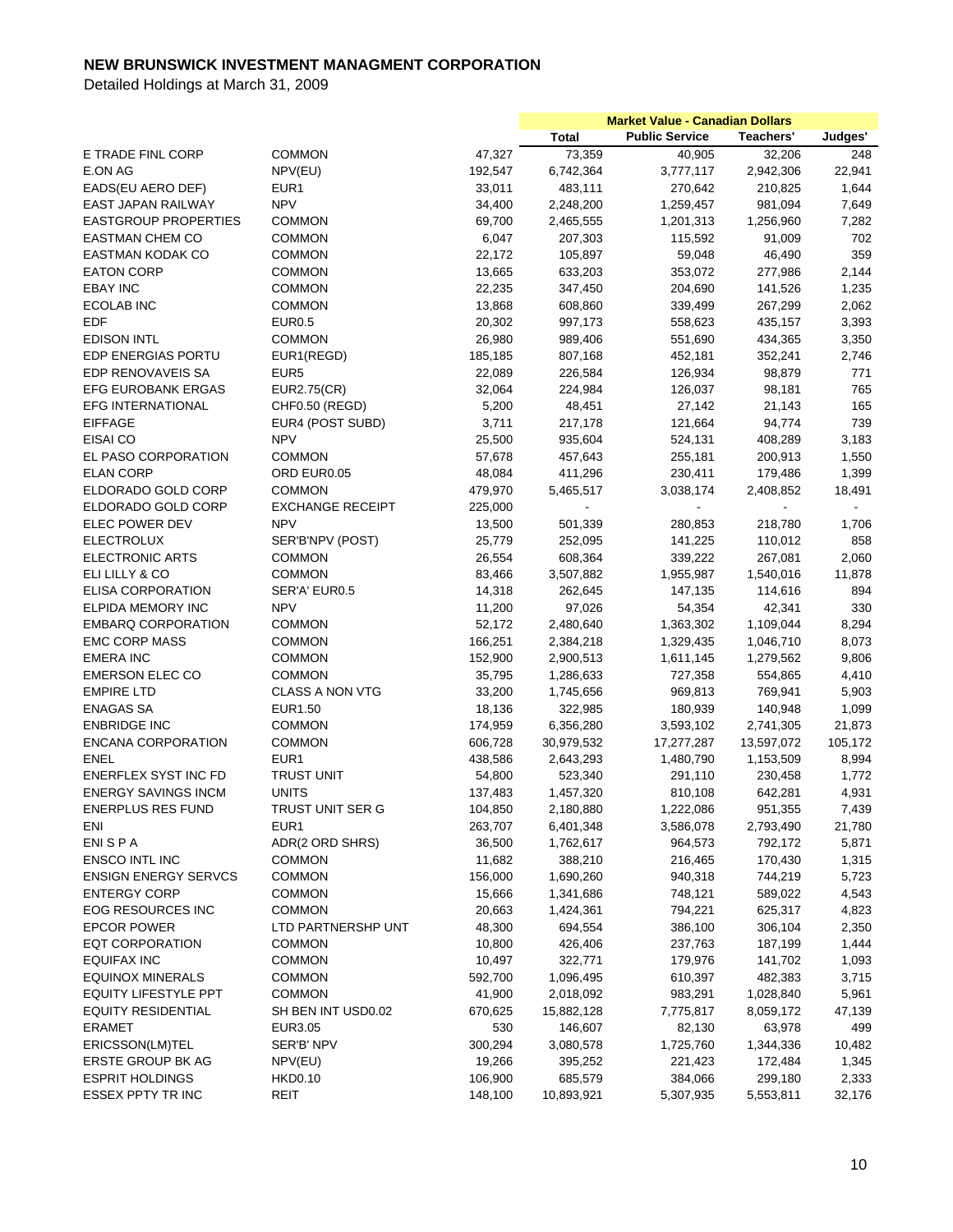|                             |                     |           | <b>Market Value - Canadian Dollars</b> |                       |                          |          |
|-----------------------------|---------------------|-----------|----------------------------------------|-----------------------|--------------------------|----------|
|                             |                     |           | <b>Total</b>                           | <b>Public Service</b> | Teachers'                | Judges'  |
| <b>ESSILOR INTL</b>         | <b>EUR0.18</b>      | 20,404    | 987,866                                | 553,409               | 431,096                  | 3,361    |
| ESTEE LAUDER CO             | <b>CLASS A</b>      | (25, 254) | (785, 366)                             | (426, 711)            | (356, 054)               | (2,600)  |
| EURASIAN NATURAL            | ORD USD0.20         | 32,600    | 264,834                                | 148,362               | 115,571                  | 901      |
| <b>EURAZEO</b>              | <b>NPV</b>          | 2,520     | 84,748                                 | 47,476                | 36,983                   | 288      |
| EUROPEAN GOLDFIELDS         | <b>COMMON</b>       | 162,700   | 543,418                                | 302,343               | 239,235                  | 1,840    |
| EUTELSAT COMMUNICA          | EUR <sub>1</sub>    | 8,899     | 237,576                                | 133,092               | 103,676                  | 808      |
|                             |                     |           |                                        |                       |                          |          |
| <b>EXELON CORP</b>          | <b>COMMON</b>       | 54,410    | 3,108,164                              | 1,733,105             | 1,364,534                | 10,525   |
| <b>EXOR</b>                 | <b>EUR0.52</b>      | 7,325     | 91,169                                 | 51,074                | 39,785                   | 310      |
| <b>EXPEDIA INC</b>          | <b>COMMON</b>       | 17,344    | 198,024                                | 110,418               | 86,936                   | 671      |
| <b>EXPEDITORS INTL WASH</b> | <b>COMMON</b>       | 17,458    | 621,516                                | 346,556               | 272,856                  | 2,105    |
| <b>EXPERIAN</b>             | ORD USD0.10         | 103,800   | 815,634                                | 456,924               | 355,935                  | 2,775    |
| <b>EXPRESS SCRIPTS INC</b>  | <b>COMMON</b>       | 45,700    | 2,653,800                              | 1,452,264             | 1,192,696                | 8,840    |
| <b>EXPRESS SCRIPTS INC</b>  | <b>COMMON</b>       | 20,398    | 1,184,512                              | 660,481               | 520,020                  | 4,011    |
| <b>EXTENDICARE REIT</b>     | <b>TRUST UNIT</b>   | 83,100    | 355,668                                | 197,965               | 156,498                  | 1,205    |
| <b>EXXON MOBIL CORP</b>     | <b>COMMON</b>       | 408,511   | 34,950,150                             | 19,488,127            | 15,343,676               | 118,347  |
| FAIRBORNE ENERGY LTD        | <b>COMMON</b>       | 6,400     | 19,200                                 | 10,507                | 8,629                    | 64       |
| <b>FAIRFAX FINL HLDGS</b>   | <b>COMMON</b>       | 3,200     | 1,040,421                              | 569,359               | 467,596                  | 3,466    |
| <b>FAIRFAX FINL HOLDNGS</b> | SUB VTG             | 22,034    | 7,146,728                              | 3,971,955             | 3,150,597                | 24,176   |
| <b>FAIRFAX MEDIA LTD</b>    | ORD                 | 193,366   | 170,769                                | 95,666                | 74,522                   | 581      |
| <b>FAMILY DOLLAR STORES</b> | <b>COMMON</b>       | (61, 856) | (2,608,364)                            | (1,422,358)           | (1, 177, 344)            | (8,662)  |
| <b>FAMILYMART CO</b>        | <b>NPV</b>          | 5,900     | 225,493                                | 126,322               | 98,403                   | 767      |
| <b>FANUC</b>                | <b>NPV</b>          | 19,400    | 1,633,663                              | 915,189               | 712,915                  | 5,558    |
| <b>FAST RETAILING CO</b>    | <b>NPV</b>          | 4,800     | 682,440                                | 382,308               | 297,811                  | 2,322    |
| <b>FASTENAL CO</b>          | <b>COMMON</b>       | (2,023)   | (82, 123)                              | (40, 460)             | (41, 413)                | (250)    |
|                             |                     |           |                                        |                       |                          |          |
| FEDERAL RLTY INVT TR        | SH BEN INT(CUM RTS) | 250,000   | 14,667,606                             | 7,146,618             | 7,477,666                | 43,322   |
| FEDERATED INVS INC          | <b>CLASS B</b>      | 7,413     | 207,296                                | 115,588               | 91,006                   | 702      |
| <b>FEDEX CORP</b>           | <b>COMMON</b>       | (12,700)  | (709, 241)                             | (373, 165)            | (333, 793)               | (2, 283) |
| <b>FIAT SPA</b>             | EUR <sub>5</sub>    | 71,912    | 632,534                                | 354,350               | 276,032                  | 2,152    |
| FIDELITY NATL INFO          | <b>COMMON</b>       | 15,819    | 362,221                                | 201,974               | 159,021                  | 1,227    |
| FIFTH THIRD BANCORP         | <b>COMMON</b>       | 47,670    | 175,415                                | 97,811                | 77,010                   | 594      |
| <b>FINMECCANICA SPA</b>     | EUR4.40             | 40,993    | 637,593                                | 357,184               | 278,240                  | 2,169    |
| <b>FINNING INTL</b>         | <b>COMMON</b>       | 247,610   | 3,100,077                              | 1,720,420             | 1,369,186                | 10,471   |
| FIRST HORIZON NATL          | <b>COMMON</b>       | 17,419    | 235,100                                | 131,091               | 103,213                  | 796      |
| FIRST QUANTUM MNRL          | <b>COMMON</b>       | 63,816    | 2,265,468                              | 1,260,158             | 997,640                  | 7,671    |
| <b>FIRSTENERGY CORP</b>     | <b>COMMON</b>       | 25,198    | 1,224,454                              | 682,753               | 537,555                  | 4,146    |
| <b>FIRSTGROUP</b>           | ORD 5P              | 48,800    | 235,179                                | 131,749               | 102,630                  | 800      |
| <b>FIRSTSERVICE CORP</b>    | <b>SUB VTG</b>      | 31,700    | 328,412                                | 182,621               | 144,679                  | 1,111    |
| <b>FISERV INC</b>           | <b>COMMON</b>       | 12,923    | 591,329                                | 329,724               | 259,603                  | 2,002    |
| <b>FLETCHER BUILDING</b>    | <b>NPV</b>          | 51,258    | 216,460                                | 121,262               | 94,461                   | 736      |
| FLINT ENERGY SERV           | <b>COMMON</b>       | 27,600    | 173,052                                | 94,701                | 77,775                   | 576      |
| FLIR SYS INC                | COMMON              | 12,500    | 322,611                                | 179,887               | 141,631                  | 1,092    |
| <b>FLOWSERVE CORP</b>       | <b>COMMON</b>       | 4,679     | 332,434                                | 185,365               | 145,944                  | 1,126    |
| FLSMIDTH & CO A/S           | SER'B'DKK20         | 5,389     | 171,643                                | 96,155                | 74,903                   | 584      |
| <b>FLUOR CORPORATION</b>    | <b>COMMON</b>       | 15,036    | 656,846                                | 366,256               | 288,366                  | 2,224    |
| <b>FNX MINING</b>           |                     |           |                                        |                       | 26,034                   | 250      |
|                             | <b>COMMON</b>       | 15,853    | 67,451                                 | 41,167                |                          |          |
| FOM CONST Y CONTRA          | EUR1                | 4,513     | 173,788                                | 97,357                | 75,840                   | 591      |
| FONDIARIA-SAI               | EUR1                | 6,935     | 100,624                                | 56,370                | 43,911                   | 342      |
| <b>FORBES ENERGY SRVCS</b>  | <b>COMMON</b>       | 183,460   | 95,399                                 | 52,206                | 42,875                   | 318      |
| FORD MOTOR CO               | <b>COMMON</b>       | 198,083   | 654,015                                | 364,678               | 287,123                  | 2,215    |
| FOREST LABS INC             | <b>COMMON</b>       | 24,920    | 689,008                                | 384,189               | 302,485                  | 2,333    |
| FORT CHICAGO ENERGY         | CLASS A UNIT        | 174,200   | 1,247,847                              | 693,640               | 549,985                  | 4,222    |
| FORTESCUE METALS            | ORD                 | 127,964   | 281,965                                | 157,959               | 123,047                  | 959      |
| <b>FORTIS</b>               | NPV (BEL)           | 226,284   | 520,183                                | 291,410               | 227,003                  | 1,770    |
| <b>FORTIS</b>               | RTS CP 42           | 198,500   | $\blacksquare$                         | $\blacksquare$        | $\overline{\phantom{a}}$ |          |
| <b>FORTIS INC</b>           | <b>COMMON</b>       | 149,539   | 3,309,298                              | 1,842,653             | 1,455,429                | 11,217   |
| FORTUM OYJ                  | EUR3.40             | 44,948    | 1,077,572                              | 603,663               | 470,243                  | 3,666    |
| FORTUNE BRANDS INC          | <b>COMMON</b>       | 12,473    | 385,260                                | 214,820               | 169,135                  | 1,305    |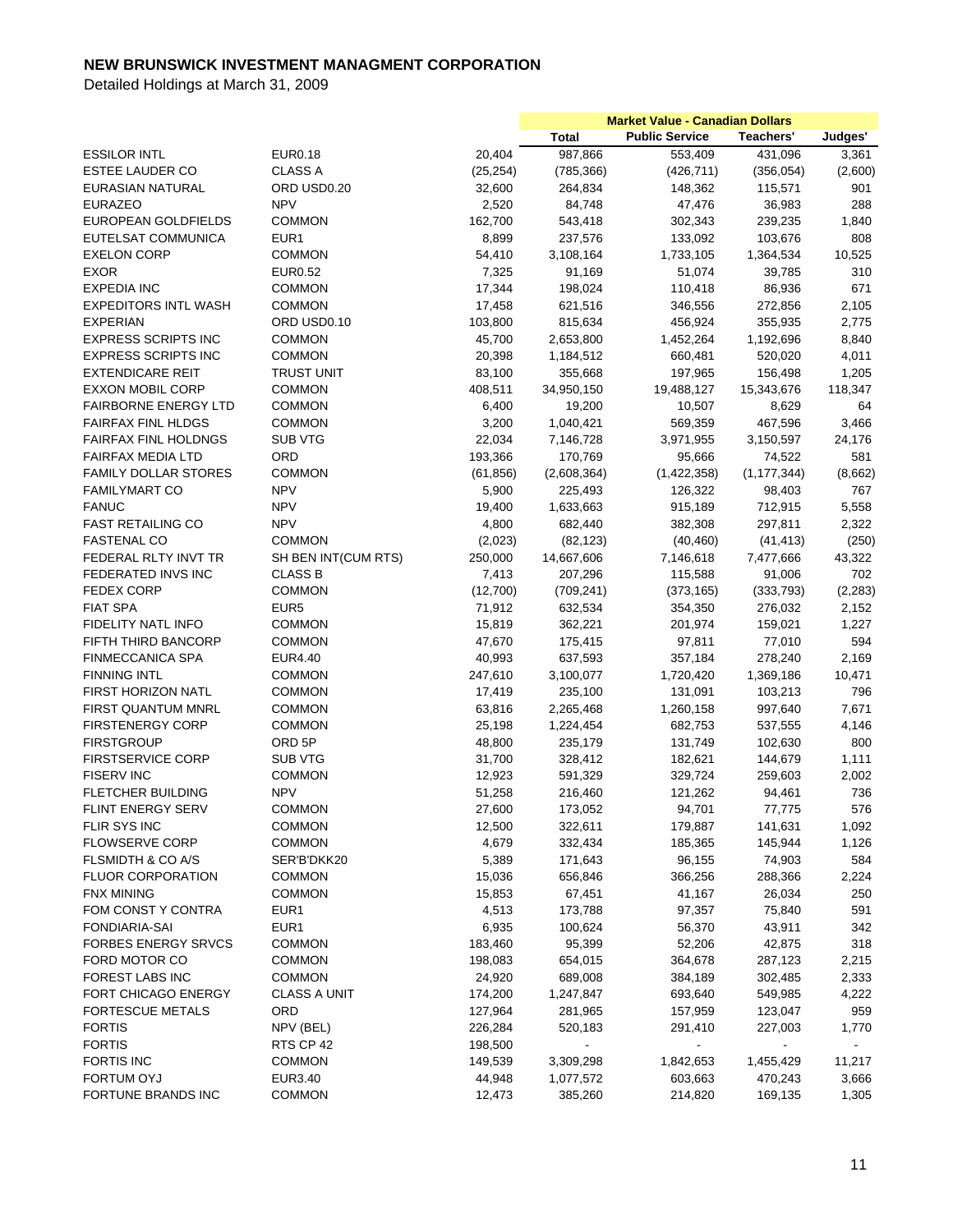|                               |                       |            | <b>Market Value - Canadian Dollars</b> |                       |               |          |
|-------------------------------|-----------------------|------------|----------------------------------------|-----------------------|---------------|----------|
|                               |                       |            | <b>Total</b>                           | <b>Public Service</b> | Teachers'     | Judges'  |
| FORZANI GROUP LTD             | <b>CLASS A</b>        | 95,000     | 937,650                                | 516,497               | 418,009       | 3,144    |
| <b>FOSTERS GROUP</b>          | ORD                   | 194,646    | 861,197                                | 482,448               | 375,819       | 2,930    |
| <b>FOXCONN INTERNATIO</b>     | <b>USD0.04</b>        | 215,000    | 113,799                                | 63,751                | 49,661        | 387      |
| FPL GROUP INC                 | <b>COMMON</b>         | 33,771     | 2,155,999                              | 1,202,180             | 946,518       | 7,301    |
| <b>FRANCE TELECOM</b>         | EUR4                  | 185,365    | 5,300,158                              | 2,969,184             | 2,312,941     | 18,034   |
| <b>FRANCO NEVADA CORP</b>     | <b>COMMON</b>         | 89,900     | 2,439,338                              | 1,365,501             | 1,065,527     | 8,310    |
| <b>FRANKLIN RES INC</b>       | <b>COMMON</b>         | 12,650     | 861,799                                | 480,537               | 378,344       | 2,918    |
| <b>FRAPORT AG</b>             | <b>NPV</b>            | 3,716      | 149,367                                | 83,677                | 65,183        | 508      |
| <b>FRASER &amp; NEAVE LTD</b> | SGD <sub>0.2</sub>    | 98,000     | 205,238                                | 114,976               | 89,564        | 698      |
| FREEHOLD ROYALTY              | <b>TRUST UNIT</b>     | 45,800     | 412,200                                | 229,423               | 181,381       | 1,396    |
| FREEPORT-MCMORAN C&G          | <b>COMMON</b>         | 51,856     | 2,487,180                              | 1,377,953             | 1,100,852     | 8,375    |
| <b>FRESENIUS MED CARE</b>     | NPV(EU)               | 19,350     | 945,241                                | 529,530               | 412,495       | 3,216    |
| <b>FRESENIUS SE</b>           | NPV(EU)               | 2,856      | 136,747                                | 76,607                | 59,675        | 465      |
| <b>FRESENIUS SE</b>           | PFD NON VTG NPV       | 8,161      | 471,196                                | 263,967               | 205,625       | 1,603    |
| <b>FRIENDS PROVIDENT</b>      | ORD 10P               | 235,400    | 293,322                                | 164,321               | 128,003       | 998      |
| <b>FRONTIER COMMUNICA</b>     | <b>COMMON</b>         | 25,702     | 231,910                                | 129,312               | 101,812       | 785      |
| <b>FRONTIER OIL CORP</b>      | <b>COMMON</b>         | (158, 700) | (2,569,920)                            | (1,406,361)           | (1, 154, 998) | (8, 561) |
| <b>FRONTLINE LTD</b>          | <b>USD2.50</b>        | 5,310      | 118,645                                | 66,466                | 51,775        | 404      |
| <b>FUGRO NV</b>               | CVA EUR0.05 (POST)    | 6,063      | 242,390                                |                       |               | 825      |
|                               | <b>NPV</b>            |            |                                        | 135,788               | 105,777       |          |
| FUJI ELECTRIC HLDG            |                       | 57,000     | 82,783                                 | 46,375                | 36,126        | 282      |
| FUJI FILM HLD CORP            | <b>NPV</b>            | 49,500     | 1,340,057                              | 750,709               | 584,789       | 4,559    |
| <b>FUJI HEAVY INDS</b>        | <b>NPV</b>            | 59,000     | 242,029                                | 135,586               | 105,619       | 823      |
| <b>FUJI MEDIA HOLDINGS</b>    | <b>NPV</b>            | 45         | 63,176                                 | 35,392                | 27,570        | 215      |
| <b>FUJITSU</b>                | <b>NPV</b>            | 189,000    | 878,848                                | 492,337               | 383,521       | 2,990    |
| FUKUOKA FINANCIAL             | <b>NPV</b>            | 78,000     | 295,128                                | 165,333               | 128,791       | 1,004    |
| <b>FURUKAWA ELECTRIC</b>      | <b>NPV</b>            | 64,000     | 225,849                                | 126,522               | 98,559        | 768      |
| G4S                           | ORD 25P               | 128,400    | 448,724                                | 251,378               | 195,819       | 1,527    |
| <b>GALLEON ENERGY INC</b>     | <b>COMMON</b>         | 43,400     | 156,240                                | 85,501                | 70,219        | 520      |
| <b>GALP ENERGIA</b>           | EUR <sub>1</sub>      | 19,528     | 292,804                                | 164,031               | 127,777       | 996      |
| <b>GAMESA CORP TECNO</b>      | <b>EUR0.17</b>        | 18,483     | 295,199                                | 165,372               | 128,822       | 1,004    |
| <b>GAMESTOP CORP HLDG</b>     | CLASS A               | 13,543     | 477,020                                | 265,985               | 209,419       | 1,615    |
| <b>GAMMON GOLD</b>            | <b>COMMON</b>         | 24,600     | 185,532                                | 112,703               | 72,144        | 685      |
| <b>GANNETT INC</b>            | <b>COMMON</b>         | 18,938     | 52,906                                 | 29,500                | 23,227        | 179      |
| <b>GAP INC</b>                | <b>COMMON</b>         | 38,521     | 630,589                                | 351,615               | 276,839       | 2,135    |
| <b>GAS NATURAL SDG</b>        | EUR1                  | 22,678     | 389,477                                | 218,188               | 169,964       | 1,325    |
| <b>GDF SUEZ</b>               | EUR1 (POST MERGER)    | 111,009    | 4,794,054                              | 2,685,661             | 2,092,081     | 16,312   |
| <b>GEA GROUP AG</b>           | <b>NPV</b>            | 14,894     | 198,314                                | 111,097               | 86,543        | 675      |
| <b>GEBERIT</b>                | CHF0.10(REGD)(POST)   | 4,138      | 468,438                                | 262,422               | 204,422       | 1,594    |
| <b>GECINA</b>                 | <b>EUR7.50</b>        | 1,581      | 76,056                                 | 42,607                | 33,190        | 259      |
| <b>GENERAL DYNAMICS</b>       | <b>COMMON</b>         | 31,865     | 1,670,099                              | 931,244               | 733,200       | 5,655    |
| <b>GENERAL ELECTRIC CO</b>    | <b>COMMON</b>         | 872,891    | 11,433,271                             | 6,375,167             | 5,019,389     | 38,715   |
| <b>GENERAL MILLS INC</b>      | <b>COMMON</b>         | 26,252     | 1,646,760                              | 918,750               | 722,430       | 5,579    |
| <b>GENERAL MOTORS CORP</b>    | <b>COMMON</b>         | 50,377     | 122,526                                | 68,320                | 53,791        | 415      |
| <b>GENTING SINGAPORE</b>      | <b>USD0.10</b>        | 293,000    | 126,120                                | 70,653                | 55,038        | 429      |
| <b>GENUINE PARTS CO</b>       | <b>COMMON</b>         | 13,234     | 502,939                                | 280,438               | 220,798       | 1,703    |
| <b>GENWORTH FINANCIAL</b>     | <b>COMMON CLASS A</b> | 35,784     | 84,328                                 | 47,021                | 37,021        | 286      |
| <b>GENZYME CORP</b>           | <b>COMMON</b>         | 22,413     | 1,676,333                              | 934,719               | 735,937       | 5,676    |
| <b>GEOLOGIX EXPLOR WARR</b>   | WTS FEB 25 2010       | 50,000     |                                        |                       |               |          |
| <b>GEORGE WESTON LTD</b>      | <b>COMMON</b>         | 3,450      | 189,855                                | 127,914               | 61,162        | 779      |
| <b>GERDAU AMERISTEEL</b>      | <b>COMMON</b>         | 205,200    | 779,760                                | 432,694               | 344,432       | 2,634    |
| <b>GESTEVIS TELECINCO</b>     | <b>EUR0.5</b>         | 11,242     | 98,039                                 | 54,922                | 42,783        | 334      |
| <b>GETINGE</b>                | SER'B'NPV             | 20,273     | 246,079                                | 137,855               | 107,387       | 837      |
| <b>GILDAN ACTIVEWEAR</b>      | <b>COMMON</b>         | 163,339    | 1,667,514                              | 922,963               | 738,932       | 5,618    |
| GILEAD SCIENCES INC           | <b>COMMON</b>         | 75,258     | 4,391,098                              | 2,448,467             | 1,927,762     | 14,869   |
| GIVAUDAN AG                   | CHF10                 | 663        | 432,864                                | 242,493               | 188,898       | 1,473    |
| <b>GLAXOSMITHKLINE</b>        | ORD 25P               | 526,400    | 10,308,760                             | 5,775,036             | 4,498,649     | 35,075   |
| <b>GOLDCORP INC</b>           | <b>COMMON</b>         | 700,236    | 29,467,611                             | 16,385,682            | 12,982,185    | 99,745   |
|                               |                       |            |                                        |                       |               |          |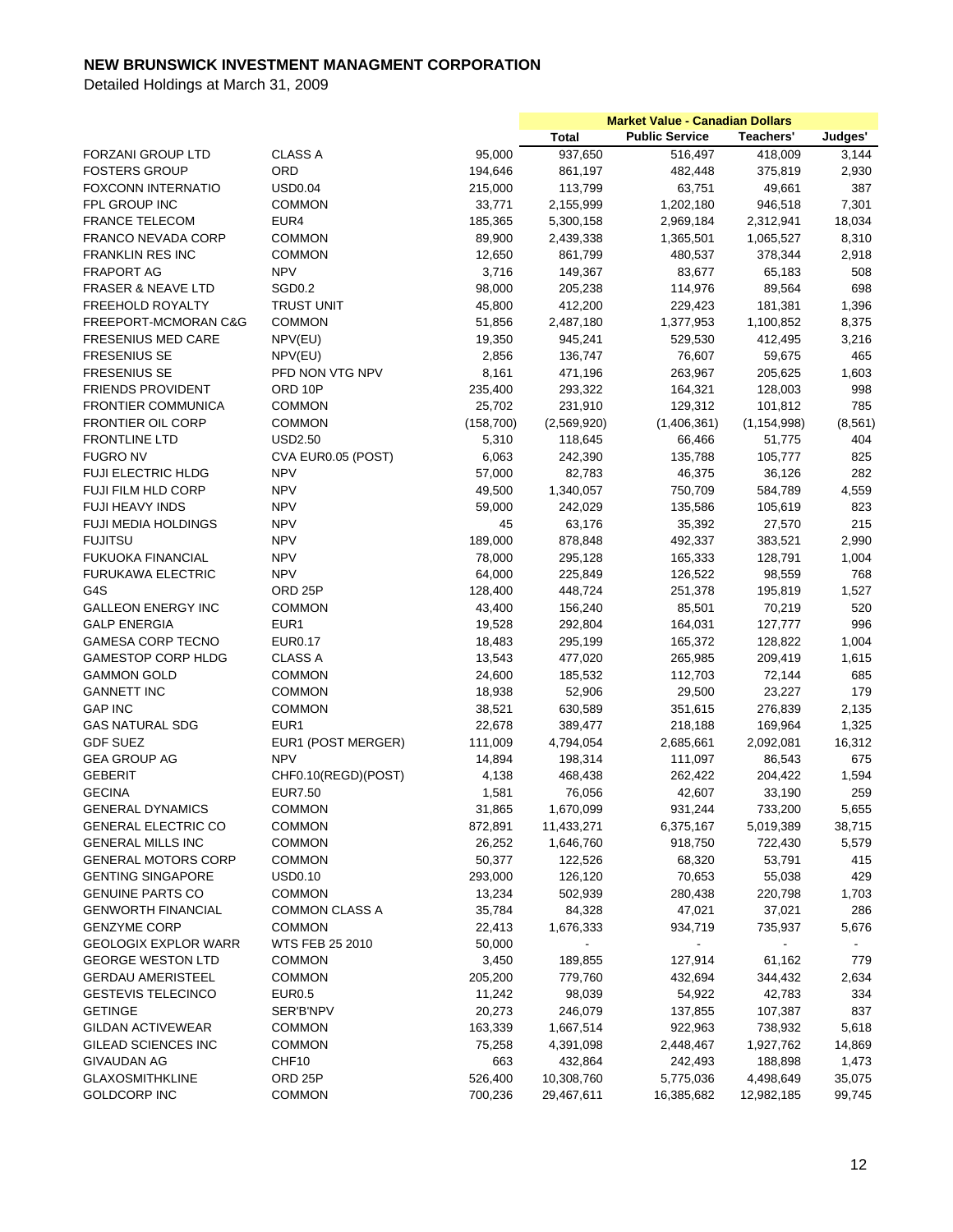|                                 |                        |           | <b>Market Value - Canadian Dollars</b> |                       |            |         |
|---------------------------------|------------------------|-----------|----------------------------------------|-----------------------|------------|---------|
|                                 |                        |           | Total                                  | <b>Public Service</b> | Teachers'  | Judges' |
| <b>GOLDEN AGRI RESOUR</b>       | <b>USD0.10</b>         | 525,200   | 117,382                                | 65,758                | 51,224     | 399     |
| <b>GOLDMAN SACHS GROUP</b>      | <b>COMMON</b>          | 38,219    | 5,106,303                              | 2,847,263             | 2,241,749  | 17,291  |
| <b>GOODMAN FIELDER</b>          | ORD                    | 134,209   | 120,872                                | 67,713                | 52,747     | 411     |
| <b>GOODMAN GROUP</b>            | <b>STAPLED UNITS</b>   | 267,400   | 75,989                                 | 42,570                | 33,161     | 259     |
| <b>GOODRICH CORP</b>            | <b>COMMON</b>          | 10,308    | 494,641                                | 275,811               | 217,155    | 1,675   |
| <b>GOODYEAR TIRE &amp; RUBR</b> | <b>COMMON</b>          | 19,931    | 156,730                                | 87,393                | 68,807     | 531     |
| <b>GOOGLE INC</b>               | <b>CLASS A</b>         | 25,295    | 11,070,798                             | 6,148,118             | 4,885,325  | 37,355  |
| <b>GPT GROUP</b>                | ORD NPV (UNITS)        | 449,268   | 168,920                                | 94,630                | 73,715     | 575     |
| <b>GRAINGER W W INC</b>         | <b>COMMON</b>          | 1,055     | 92,643                                 | 55,505                | 36,804     | 334     |
| <b>GREAT CDN GAMING</b>         | <b>COMMON</b>          | 17,760    | 46,354                                 | 25,367                | 20,833     | 154     |
| <b>GREAT-WEST LIFECO</b>        | <b>COMMON</b>          | 324,200   | 5,734,672                              | 3,188,641             | 2,526,624  | 19,407  |
| <b>GRIFOLS SA</b>               | <b>EUR0.5 (BR)</b>     | 12,949    | 234,720                                | 131,492               | 102,430    | 799     |
| <b>GROUPE AEROPLAN INC</b>      | <b>COMMON</b>          |           |                                        |                       |            | 3,881   |
|                                 | <b>NPV</b>             | 145,496   | 1,140,689<br>695,595                   | 637,496               | 499,312    |         |
| <b>GROUPE BRUXELLES L</b>       | EUR1                   | 8,172     |                                        | 389,677               | 303,552    | 2,367   |
| <b>GRUPO FERROVIAL SA</b>       |                        | 6,393     | 171,421                                | 96,031                | 74,807     | 583     |
| <b>GUESTLOGIX</b>               | <b>COMMON</b>          | 393,000   | 129,690                                | 70,971                | 58,287     | 432     |
| <b>GUNMA BANK</b>               | <b>NPV</b>             | 40,000    | 269,572                                | 151,016               | 117,639    | 917     |
| <b>H&amp;R REAL EST INV</b>     | <b>TRUST UNIT</b>      | 179,700   | 1,365,720                              | 759,940               | 601,155    | 4,625   |
| <b>HACHIJUNI BANK</b>           | <b>NPV</b>             | 43,000    | 311,154                                | 174,311               | 135,785    | 1,059   |
| <b>HAKUHODO DY HLDGS</b>        | <b>NPV</b>             | 2,360     | 126,877                                | 71,077                | 55,368     | 432     |
| <b>HALLIBURTON</b>              | <b>COMMON</b>          | 74,201    | 1,444,700                              | 805,562               | 634,247    | 4,892   |
| <b>HAMBURGER HAFEN</b>          | NPV (REGD)             | 2,479     | 76,287                                 | 42,736                | 33,291     | 260     |
| <b>HAMMERSON</b>                | ORD <sub>25P</sub>     | 61,680    | 281,679                                | 157,798               | 122,922    | 958     |
| <b>HANESBRANDS INC</b>          | <b>COMMON</b>          | (63,000)  | (762, 169)                             | (417,089)             | (342, 541) | (2,539) |
| <b>HANG LUNG GROUP</b>          | HKD1                   | 88,000    | 340,050                                | 190,498               | 148,395    | 1,157   |
| <b>HANG LUNG PROP</b>           | HKD1                   | 210,000   | 606,907                                | 339,993               | 264,848    | 2,065   |
| <b>HANG SENG BANK</b>           | HKD <sub>5</sub>       | 77,500    | 983,991                                | 551,238               | 429,405    | 3,348   |
| HANKYU HANSHIN HLD              | <b>NPV</b>             | 122,000   | 693,193                                | 388,331               | 302,503    | 2,359   |
| HANNOVER RUECKVERS              | ORD NPV(REGD)          | 6,108     | 243,985                                | 136,682               | 106,473    | 830     |
| <b>HARLEY DAVIDSON INC</b>      | <b>COMMON</b>          | 19,307    | 325,058                                | 181,252               | 142,706    | 1,101   |
| <b>HARMAN INTL INDS</b>         | <b>COMMON</b>          | 4,900     | 83,547                                 | 46,586                | 36,679     | 283     |
| HARRIS CORP DEL                 | <b>COMMON</b>          | 10,984    | 400,173                                | 223,136               | 175,682    | 1,355   |
| HARRY WINSTON DIAMON            | <b>COMMON</b>          | 8,900     | 31,862                                 | 17,436                | 14,320     | 106     |
| <b>HARTFORD FINL SVCS</b>       | COMMON                 | 26,890    | 266,550                                | 148,628               | 117,020    | 903     |
| <b>HARVEST ENERGY</b>           | <b>TRUST UNIT</b>      | 183,600   | 844,640                                | 470,435               | 371,342    | 2,863   |
| <b>HARVEY NORMAN HLDG</b>       | ORD (POST SPLIT)       | 53,801    | 118,549                                | 66,412                | 51,734     | 403     |
| <b>HASBRO INC</b>               | <b>COMMON</b>          | 10,310    | 325,726                                | 181,624               | 142,999    | 1,103   |
| <b>HASEKO CORPORATION</b>       | <b>NPV</b>             | 131,100   | 76,828                                 | 43,040                | 33,527     | 261     |
| <b>HATTERAS FINL CORP</b>       | COM                    | 8,300     | 260,969                                | 142,812               | 117,287    | 869     |
| <b>HAYS</b>                     | ORD 1P                 | 139,400   | 182,247                                | 102,096               | 79,531     | 620     |
| HCP INC                         | <b>COMMON</b>          | 471,186   | 10,593,189                             | 5,194,602             | 5,367,094  | 31,492  |
| HEALTH CARE REIT INC            | REIT                   | 282,500   | 10,829,718                             | 5,301,197             | 5,496,383  | 32,137  |
| <b>HEALTHCARE RLTY TR</b>       | REIT                   | 96,300    | 1,815,505                              | 884,583               | 925,559    | 5,362   |
| <b>HEARTLAND EXPRESS IN</b>     | <b>COMMON</b>          | 76,500    | 1,427,762                              | 781,328               | 641,679    | 4,756   |
| <b>HECLA MINING CO</b>          | <b>WTS AUG 10 2014</b> | 72,500    | 75,376                                 | 41,249                | 33,876     | 251     |
| <b>HECLA MNG CO</b>             | <b>COMMON</b>          | (25, 932) | (65, 686)                              | (35, 946)             | (29, 521)  | (219)   |
| <b>HEICO CORP</b>               | <b>COMMON</b>          | 65,166    | 1,993,927                              | 1,091,155             | 896,130    | 6,642   |
| <b>HEICO CORP NEW</b>           | CLASS A                | (65, 123) | (1,693,884)                            | (926,960)             | (761, 281) | (5,643) |
| <b>HEIDELBERGCEMENT</b>         | <b>NPV</b>             | 2,532     | 104,694                                | 58,650                | 45,688     | 356     |
| <b>HEINEKEN HOLDING</b>         | EUR1.6                 | 11,168    | 340,131                                | 190,544               | 148,430    | 1,157   |
| <b>HEINEKEN NV</b>              | EUR1.60                | 24,815    | 881,999                                | 494,102               | 384,896    | 3,001   |
| HEINZ H J CO                    | <b>COMMON</b>          | 12,746    | 537,785                                | 305,657               | 230,276    | 1,852   |
| <b>HELLENIC PETROLEUM</b>       | <b>EUR2.18</b>         | 12,383    | 146,468                                | 82,052                | 63,917     | 498     |
| <b>HENDERSON LAND DEV</b>       | HKD <sub>2</sub>       | 109,000   | 523,842                                | 293,460               | 228,600    | 1,782   |
| HENKEL AG&CO. KGAA              | NPV(BR)                | 13,157    | 415,655                                | 232,852               | 181,388    | 1,414   |
| HENKEL AG&CO. KGAA              | NON-VTG PRF NPV        | 18,046    | 616,837                                | 345,556               | 269,182    | 2,099   |
| <b>HENNES &amp; MAURITZ</b>     | SER'B'NPV              | 51,783    | 2,431,465                              | 1,362,123             | 1,061,069  | 8,273   |
|                                 |                        |           |                                        |                       |            |         |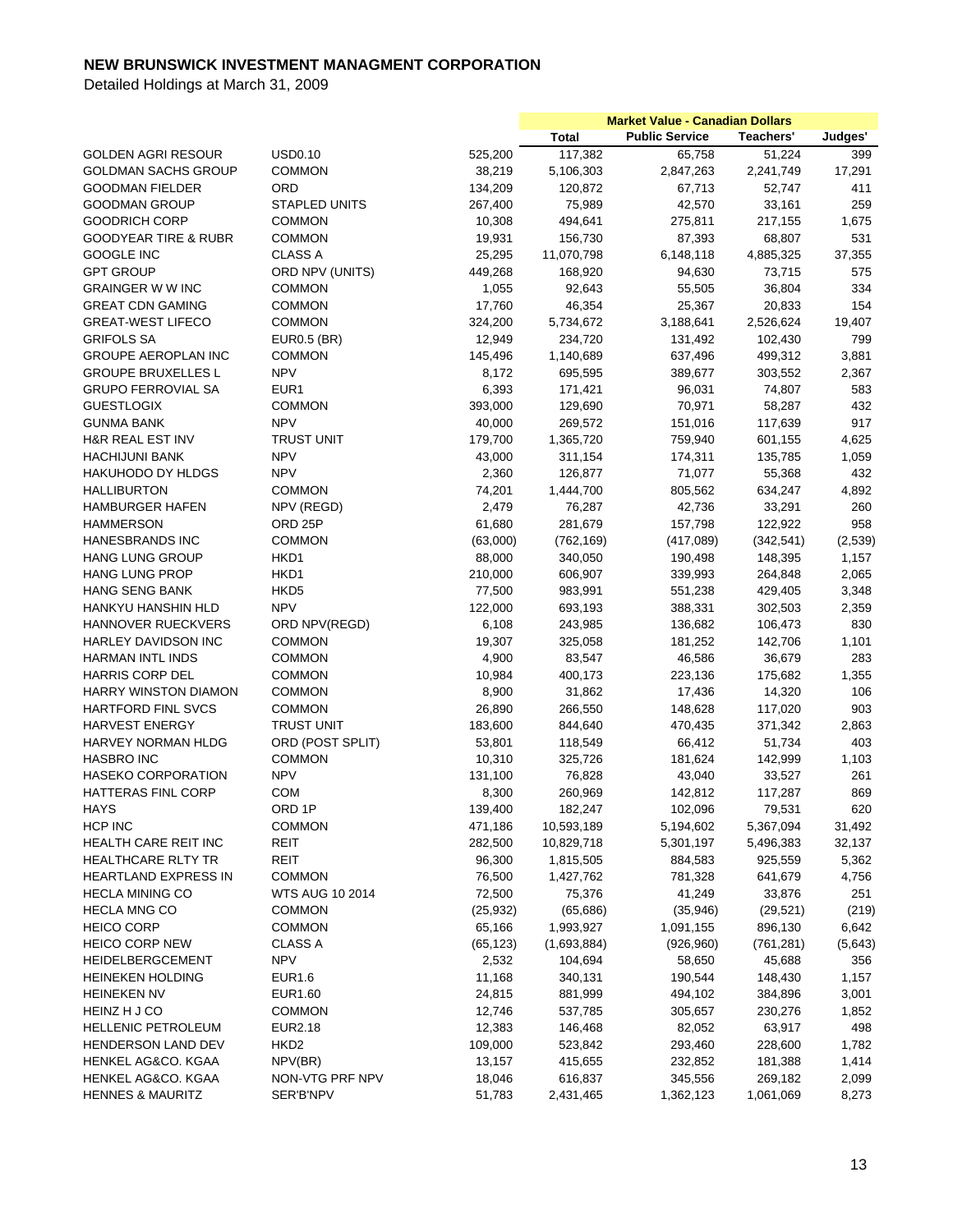|                                 |                     |           | <b>Market Value - Canadian Dollars</b> |                       |           |         |
|---------------------------------|---------------------|-----------|----------------------------------------|-----------------------|-----------|---------|
|                                 |                     |           | <b>Total</b>                           | <b>Public Service</b> | Teachers' | Judges' |
| <b>HERMES INTL</b>              | NPV(EU)             | 5,375     | 784,558                                | 439,515               | 342,374   | 2,669   |
| <b>HESS CORPORATION</b>         | COMMON              | 23,482    | 1,602,704                              | 893,664               | 703,613   | 5,427   |
| <b>HEWLETT PACKARD CO</b>       | <b>COMMON</b>       | 198,105   | 8,029,529                              | 4,477,176             | 3,525,164 | 27,189  |
| <b>HIGHPINE OIL&amp;GAS</b>     | <b>CLASS A</b>      | 76,300    | 354,032                                | 196,637               | 156,198   | 1,197   |
| HIGHWOODS PPTYS INC             | <b>COMMON</b>       | 208,312   | 5,604,691                              | 2,730,819             | 2,857,317 | 16,554  |
| HIKARI TSUSHIN INC              | <b>NPV</b>          | 2,700     | 63,153                                 | 35,379                | 27,559    | 215     |
| <b>HINO MOTORS</b>              | <b>NPV</b>          | 26,000    | 70,884                                 | 39,710                | 30,933    | 241     |
| <b>HIROSE ELECTRIC</b>          | <b>NPV</b>          | 3,200     | 385,249                                | 215,819               | 168,119   | 1,311   |
| <b>HIROSHIMA BANK</b>           | <b>NPV</b>          | 51,000    | 241,698                                | 135,401               | 105,475   | 822     |
|                                 | <b>NPV</b>          | 6,700     | 258,629                                |                       | 112,863   | 880     |
| <b>HISAMITSU PHARM CO</b>       | <b>NPV</b>          |           | 1,146,879                              | 144,885               |           |         |
| <b>HITACHI</b>                  |                     | 341,000   |                                        | 642,489               | 500,487   | 3,902   |
| <b>HITACHI CHEMICAL</b>         | <b>NPV</b>          | 10,600    | 158,133                                | 88,587                | 69,008    | 538     |
| <b>HITACHI CONST MACH</b>       | <b>NPV</b>          | 10,900    | 175,800                                | 98,484                | 76,718    | 598     |
| HITACHI HIGH-TECH               | <b>NPV</b>          | 7,000     | 123,244                                | 69,042                | 53,782    | 419     |
| <b>HITACHI METALS</b>           | <b>NPV</b>          | 17,000    | 148,787                                | 83,351                | 64,929    | 506     |
| <b>HOCHTIEF AG</b>              | NPV(EU)             | 4,254     | 201,410                                | 112,831               | 87,894    | 685     |
| <b>HOKKAIDO ELECTRIC</b>        | <b>NPV</b>          | 19,600    | 493,403                                | 276,408               | 215,317   | 1,679   |
| <b>HOKUHOKU FINANCIAL</b>       | <b>NPV</b>          | 120,000   | 272,120                                | 152,443               | 118,751   | 926     |
| HOKURIKU ELEC PWR               | <b>NPV</b>          | 17,900    | 538,176                                | 301,490               | 234,855   | 1,831   |
| <b>HOLCIM</b>                   | CHF2(REGD)          | 20,024    | 896,525                                | 502,239               | 391,235   | 3,050   |
| <b>HOLMEN AB</b>                | SER'B'NPV           | 5,349     | 111,130                                | 62,256                | 48,496    | 378     |
| HOME CAPITAL GROUP              | COMMON              | 42,380    | 1,059,076                              | 588,122               | 467,375   | 3,579   |
| HOME DEPOT INC                  | <b>COMMON</b>       | 97,201    | 2,855,373                              | 1,605,349             | 1,240,285 | 9,739   |
| HOME PROPERTIES INC             | COMMON              | 48,200    | 1,858,694                              | 905,627               | 947,578   | 5,490   |
| <b>HOME RETAIL GROUP</b>        | ORD NPV             | 88,900    | 359,497                                | 201,392               | 156,881   | 1,223   |
| HONDA MOTOR CO                  | <b>NPV</b>          | 167,300   | 4,934,079                              | 2,764,104             | 2,153,187 | 16,788  |
| HONEYWELL INTL INC              | COMMON              | 144,873   | 5,079,068                              | 2,801,536             | 2,260,496 | 17,036  |
| <b>HONG KONG AIRCRAFT</b>       | HKD1                | 6,700     | 72,775                                 | 40,769                | 31,758    | 248     |
| HONG KONG ELECTRIC              | HKD1                | 140,500   | 1,053,903                              | 590,404               | 459,914   | 3,586   |
| HONG KONG EXCHANGE              | HKD1                | 103,400   | 1,222,178                              | 684,672               | 533,347   | 4,158   |
| HONGKONG&CHINA GAS              | <b>HKD0.25</b>      | 405,000   | 800,912                                | 448,676               | 349,511   | 2,725   |
| <b>HOPEWELL HIGHWAY</b>         | HKD0.1              | 6,320     | 4,443                                  | 2,489                 | 1,939     | 15      |
| <b>HOPEWELL HLDGS</b>           | <b>HKD2.50</b>      | 63,200    | 207,277                                | 116,118               | 90,454    | 705     |
| HORMEL FOODS CORP               | <b>COMMON</b>       | 5,800     | 231,335                                | 128,992               | 101,560   | 783     |
| <b>HOSPIRA INC</b>              | COMMON              | 13,214    | 513,556                                | 286,358               | 225,459   | 1,739   |
| <b>HOSPITALITY PPTYS TR</b>     | COMMON SBI          | 97,100    | 1,464,714                              | 713,665               | 746,723   | 4,326   |
|                                 | REIT                |           |                                        |                       |           |         |
| <b>HOST HOTELS &amp; RESRTS</b> | <b>NPV</b>          | 1,274,694 | 6,296,968                              | 3,083,227             | 3,195,050 | 18,691  |
| <b>HOYA CORP</b>                |                     | 41,900    | 1,027,552                              | 575,642               | 448,414   | 3,496   |
| <b>HSBC HOLDINGS</b>            | ORD USD0.50(UK REG) | 1,736,975 | 12,356,665                             | 6,922,286             | 5,392,336 | 42,043  |
| <b>HUDBAY MINERALS</b>          | COMMON              | 206,100   | 1,213,929                              | 674,413               | 535,411   | 4,105   |
| <b>HUDSON CITY BANCORP</b>      | <b>COMMON</b>       | 43,236    | 634,762                                | 353,942               | 278,671   | 2,149   |
| <b>HUMANA INC</b>               | <b>COMMON</b>       | 13,923    | 457,594                                | 255,153               | 200,891   | 1,549   |
| <b>HUNTINGTON BANCSHARE</b>     | <b>COMMON</b>       | 30,251    | 61,727                                 | 34,419                | 27,099    | 209     |
| <b>HUSKY ENERGY INC</b>         | <b>COMMON</b>       | 208,981   | 5,645,236                              | 3,146,238             | 2,479,846 | 19,152  |
| <b>HUSQVARNA AB</b>             | SER(B)NPV           | 27,593    | 139,852                                | 78,346                | 61,030    | 476     |
| <b>HUTCHISON TELECOMM</b>       | <b>HKD0.25</b>      | 170,000   | 65,691                                 | 36,801                | 28,667    | 224     |
| <b>HUTCHISON WHAMPOA</b>        | <b>HKD0.25</b>      | 216,000   | 1,337,922                              | 749,513               | 583,857   | 4,552   |
| <b>HYSAN DEVELOPMENT</b>        | HKD <sub>5</sub>    | 58,000    | 123,739                                | 69,319                | 53,998    | 421     |
| <b>IAMGOLD CORP</b>             | <b>COMMON</b>       | 484,920   | 5,237,136                              | 2,905,350             | 2,314,103 | 17,683  |
| <b>IBERDROLA RENOVABL</b>       | <b>EUR0.5</b>       | 85,571    | 446,031                                | 249,870               | 194,644   | 1,518   |
| <b>IBERDROLA SA</b>             | EUR0.75 (POST)      | 354,680   | 3,110,858                              | 1,742,723             | 1,357,550 | 10,585  |
| <b>IBERIA LINEAS AERE</b>       | <b>EUR0.78</b>      | 48,270    | 127,414                                | 71,378                | 55,602    | 434     |
| <b>IBIDEN CO</b>                | <b>NPV</b>          | 13,800    | 415,786                                | 232,926               | 181,445   | 1,415   |
| <b>ICADE</b>                    | <b>NPV</b>          | 1,993     | 176,552                                | 98,905                | 77,046    | 601     |
| <b>ICAP</b>                     | ORD 10P             | 52,500    | 288,039                                | 161,361               | 125,697   | 980     |
| <b>IDEMITSU KOSAN CO</b>        | <b>NPV</b>          | 2,200     | 205,440                                | 115,089               | 89,652    | 699     |
| <b>IGM FINANCIAL INC</b>        | <b>COMMON</b>       | 119,552   | 3,640,020                              | 2,027,830             | 1,599,847 | 12,343  |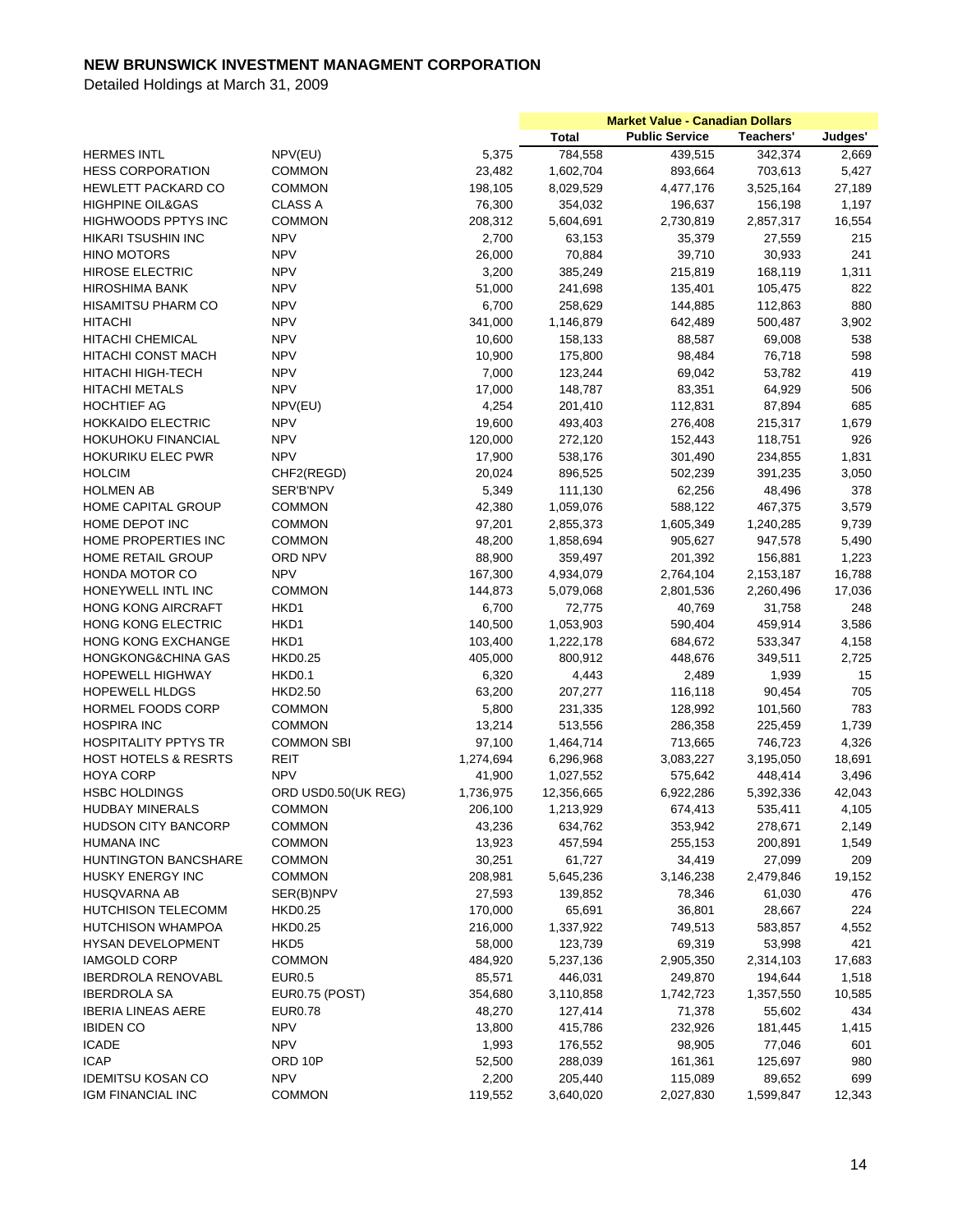|                                 |                            |            | <b>Market Value - Canadian Dollars</b> |                       |             |          |
|---------------------------------|----------------------------|------------|----------------------------------------|-----------------------|-------------|----------|
|                                 |                            |            | <b>Total</b>                           | <b>Public Service</b> | Teachers'   | Judges'  |
| <b>IHI CORPORATION</b>          | <b>NPV</b>                 | 134,000    | 191,197                                | 107,110               | 83,437      | 651      |
| <b>ILIAD</b>                    | <b>NPV</b>                 | 1,646      | 192,863                                | 108,043               | 84,164      | 656      |
| <b>ILLINOIS TOOL WORKS</b>      | <b>COMMON</b>              | (51, 209)  | (2,013,916)                            | (1,089,183)           | (918,092)   | (6,640)  |
| <b>IMERYS</b>                   | EUR <sub>2</sub>           | 2,879      | 132,510                                | 74,233                | 57,826      | 451      |
| IMI                             | ORD <sub>25P</sub>         | 32,400     | 158,480                                | 88,782                | 69,159      | 539      |
| <b>IMPERIAL OIL LTD</b>         | COMMON                     | 138,995    | 6,306,130                              | 3,544,701             | 2,739,851   | 21,578   |
| <b>IMPERIAL TOBACCO</b>         | ORD 10P                    | 102,900    | 2,907,670                              | 1,628,896             | 1,268,881   | 9,893    |
| IMS HEALTH INC                  | <b>COMMON</b>              | 14,964     | 234,589                                | 130,806               | 102,988     | 794      |
| <b>INCITEC PIVOT</b>            | ORD                        | 170,714    | 313,469                                | 175,608               | 136,795     | 1,067    |
| IND ALLNCE & FNCL               | <b>COMMON</b>              | 132,100    | 2,589,160                              | 1,434,539             | 1,145,889   | 8,731    |
| <b>INDITEX</b>                  | <b>EUR0.15</b>             | 22,098     | 1,082,064                              | 606,179               | 472,203     | 3,682    |
| <b>INDRA SISTEMAS SA</b>        | <b>EUR0.20</b>             | 9,975      | 240,805                                | 134,900               | 105,085     | 819      |
| ING CANADA INC                  | <b>LTD VTG</b>             | 195,059    | 7,010,420                              | 3,884,678             | 3,102,099   | 23,644   |
| ING GROEP NV CVA                | EUR0.24 (NL)               | 198,350    | 1,373,870                              | 769,651               | 599,544     | 4,675    |
| INGERSOLL-RAND CO               | <b>CLASS A</b>             | (107, 100) | (1,863,900)                            | (1,019,999)           | (837, 692)  | (6,209)  |
| INGERSOLL-RAND CO               | CLASS A                    | 26,417     | 458,080                                | 255,424               | 201,104     | 1,551    |
| <b>INMET MINING CORP</b>        | COMMON                     |            | 974,826                                |                       |             |          |
|                                 |                            | 31,446     |                                        | 544,662               | 426,848     | 3,316    |
| <b>INNVEST REIT</b>             | <b>UNIT</b>                | 82,300     | 266,858                                | 148,740               | 117,212     | 905      |
| <b>INPEX CORPORATION</b>        | <b>NPV</b>                 | 84         | 729,832                                | 408,857               | 318,492     | 2,483    |
| <b>INSURANCE AUST GRP</b>       | ORD                        | 206,463    | 626,438                                | 350,935               | 273,372     | 2,131    |
| <b>INTEGRYS ENERGY</b>          | <b>COMMON</b>              | 6,271      | 205,787                                | 114,746               | 90,344      | 697      |
| <b>INTEL CORP</b>               | COMMON                     | 406,242    | 7,693,877                              | 4,300,592             | 3,367,176   | 26,109   |
| <b>INTER PIPELINE FUND</b>      | CL A LP TRUST UNITS        | 290,000    | 2,166,300                              | 1,204,182             | 954,789     | 7,329    |
| <b>INTERCONTINENTALEXCH</b>     | <b>COMMON</b>              | 6,030      | 564,454                                | 314,738               | 247,804     | 1,911    |
| <b>INTERCONTL HOTELS</b>        | ORD 13.617P                | 26,000     | 248,959                                | 139,469               | 108,644     | 847      |
| INTERNATIONAL PAPER             | <b>COMMON</b>              | 35,415     | 314,195                                | 175,194               | 137,937     | 1,064    |
| <b>INTERPUBLIC GROUP</b>        | <b>COMMON</b>              | 39,337     | 203,247                                | 113,330               | 89,229      | 688      |
| <b>INTESA SANPAOLO</b>          | EUR0.52                    | 780,142    | 2,697,914                              | 1,511,390             | 1,177,345   | 9,180    |
| <b>INTESA SANPAOLO</b>          | DI RISP EUR0.52(NCV)       | 89,729     | 202,072                                | 113,202               | 88,183      | 688      |
| <b>INTL BUSINESS MCHN</b>       | <b>COMMON</b>              | 110,860    | 13,534,695                             | 7,546,916             | 5,941,948   | 45,831   |
| <b>INTL FLAVORS &amp; FRAGR</b> | COMMON                     | 6,487      | 250,404                                | 139,625               | 109,931     | 848      |
| <b>INTL GAME TECH</b>           | COMMON                     | 24,442     | 285,074                                | 158,956               | 125,152     | 965      |
| <b>INTL POWER</b>               | ORD 50P                    | 153,800    | 581,727                                | 325,887               | 253,860     | 1,979    |
| INTL SPEEDWAY CORP              | <b>CLASS A</b>             | (12,780)   | (355, 284)                             | (194, 425)            | (159, 675)  | (1, 183) |
| <b>INTUIT</b>                   | COMMON                     | 26,609     | 905,047                                | 504,652               | 397,330     | 3,065    |
| <b>INTUITIVE SURGIC INC</b>     | COMMON                     | 3,240      | 389,359                                | 217,106               | 170,935     | 1,318    |
| <b>INVENSYS</b>                 | ORD 10P                    | 81,100     | 242,767                                | 136,000               | 105,941     | 826      |
| <b>INVESCO LTD</b>              | COMMON                     | 31,231     | 543,131                                | 302,849               | 238,443     | 1,839    |
| <b>INVESTEC</b>                 | ORD 0.02P                  | 40,900     | 213,886                                | 119,820               | 93,338      | 728      |
| <b>INVESTOR AB</b>              | SER'B'NPV                  | 46,136     | 732,052                                | 410,100               | 319,461     | 2,491    |
| <b>IPSEN</b>                    | EUR1                       | 2,554      | 123,567                                | 69,223                | 53,924      | 420      |
| <b>IRON MOUNTAIN INC</b>        | <b>COMMON</b>              | 14,800     | 412,559                                | 230,042               | 181,120     | 1,397    |
| <b>ISETAN MITSUKOSHI</b>        | <b>NPV</b>                 | 33,400     | 321,683                                | 180,209               | 140,379     | 1,095    |
| <b>ISHARES CDN S&amp;P/TSX</b>  | <b>GOLD INDX FD</b>        | (140, 100) | (2,947,704)                            | (1,613,100)           | (1,324,785) | (9, 819) |
| <b>ISHARES S&amp;P/TSX</b>      | <b>COMPLETION INDEX FD</b> | 230,000    | 2,635,800                              | 1,493,676             | 1,133,035   | 9,089    |
| ISHARES S&P/TSX 60              | <b>INDEX FUND</b>          | 31,966     | 422,591                                | 201,595               | 219,491     | 1,505    |
| <b>ISHARES TR</b>               | NASDQ BIO INDX             | 23,500     | 1,961,974                              | 1,073,669             | 881,769     | 6,536    |
| <b>ISUZU MOTORS</b>             | <b>NPV</b>                 | 129,000    | 193,924                                | 108,637               | 84,627      | 660      |
| <b>ITALCEMENTI</b>              | EUR <sub>1</sub>           | 7,176      | 91,293                                 | 51,143                | 39,839      | 311      |
| <b>ITALCEMENTI</b>              | DI RISP EUR1               | 10,679     | 69,579                                 | 38,979                | 30,364      | 237      |
| <b>ITEMUS INC</b>               | <b>COMMON</b>              |            |                                        |                       |             |          |
|                                 |                            | 875,000    |                                        |                       |             |          |
| <b>ITERATION ENERGY</b>         | COMMON                     | 23,900     | 23,422                                 | 12,817                | 10,527      | 78       |
| <b>ITO EN</b>                   | <b>NPV</b>                 | 6,500      | 99,535                                 | 55,760                | 43,436      | 339      |
| <b>ITOCHU CORP</b>              | <b>NPV</b>                 | 153,000    | 931,705                                | 521,947               | 406,588     | 3,170    |
| <b>ITOCHU TECHNO SOLU</b>       | <b>NPV</b>                 | 3,000      | 77,011                                 | 43,142                | 33,607      | 262      |
| <b>ITT CORPORATION</b>          | <b>COMMON</b>              | 15,028     | 731,501                                | 407,884               | 321,141     | 2,477    |
| <b>ITV</b>                      | ORD 10P                    | 334,800    | 114,710                                | 64,261                | 50,058      | 390      |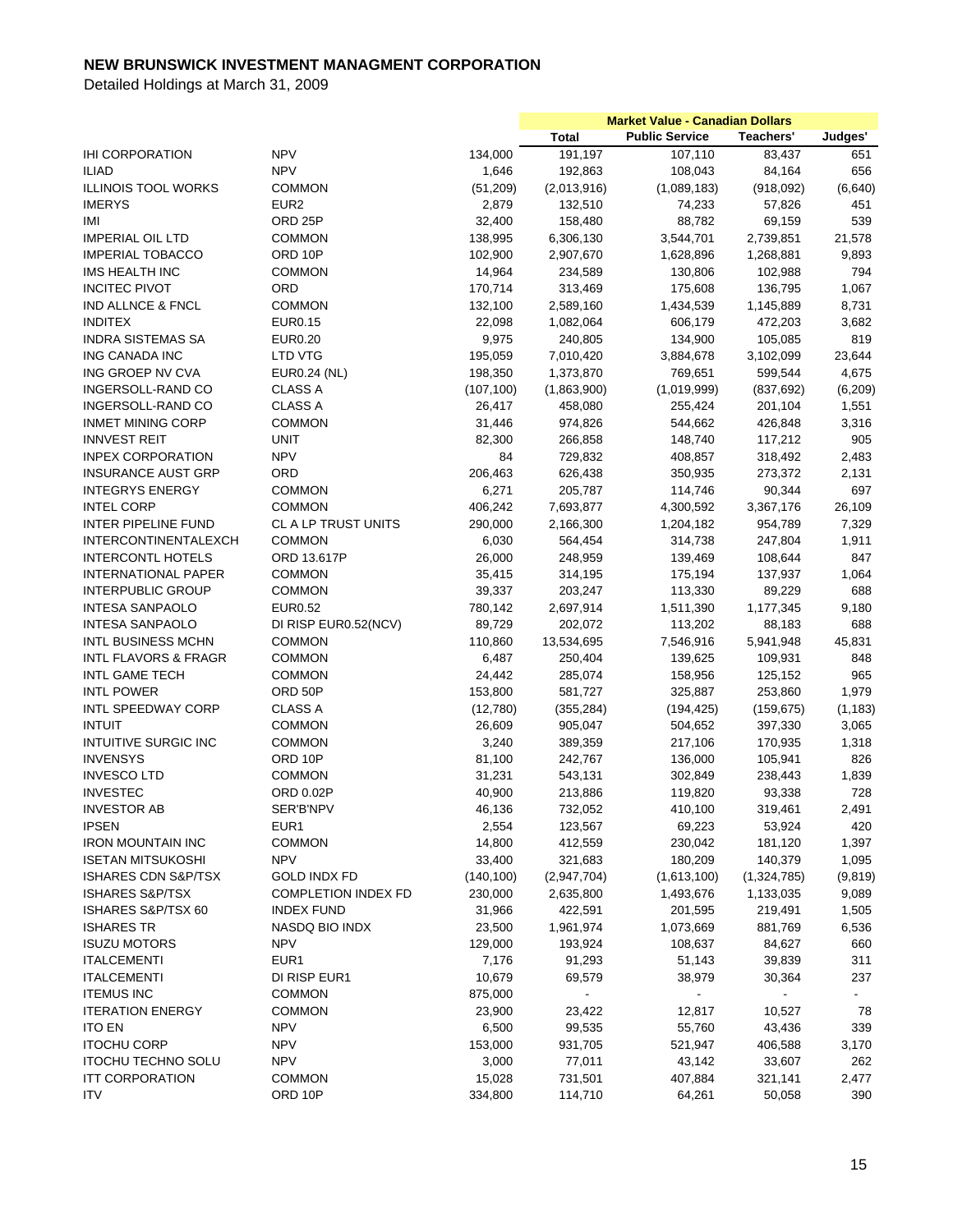|                                 |                        |         | <b>Market Value - Canadian Dollars</b> |                       |           |         |
|---------------------------------|------------------------|---------|----------------------------------------|-----------------------|-----------|---------|
|                                 |                        |         | <b>Total</b>                           | <b>Public Service</b> | Teachers' | Judges' |
| <b>IVANHOE MINES</b>            | <b>COMMON</b>          | 329,100 | 2,550,525                              | 1,419,758             | 1,122,126 | 8,641   |
| <b>IYO BANK</b>                 | <b>NPV</b>             | 25,000  | 315,626                                | 176,816               | 137,736   | 1,074   |
| J FRONT RETAILING               | <b>NPV</b>             | 52,000  | 224,575                                | 125,809               | 98,003    | 764     |
| JABIL CIRCUIT INC               | <b>COMMON</b>          | 17,641  | 123,605                                | 68,922                | 54,265    | 419     |
| <b>JACOBS ENGR GROUP</b>        | <b>COMMON</b>          | 10,215  | 496,509                                | 276,853               | 217,976   | 1,681   |
| JAFCO CO                        | <b>NPV</b>             | 3,400   | 75,455                                 | 42,270                | 32,928    | 257     |
| JAKKS PAC INC                   | <b>COMMON</b>          | 82,870  | 1,288,700                              | 705,228               | 579,180   | 4,293   |
| JAMES HARDIE ID NV              | <b>CUFS EUR0.5</b>     | 43,853  | 156,447                                | 87,642                | 68,272    | 532     |
| <b>JANUS CAPITAL GROUP</b>      | <b>COMMON</b>          | 13,140  | 109,455                                | 61,032                | 48,053    | 371     |
| JAPAN AIRLINES CORP             | <b>NPV</b>             | 91,000  | 230,703                                | 129,241               | 100,677   | 785     |
| JAPAN PETROLEUM EX              | <b>NPV</b>             | 2,900   | 146,303                                | 81,960                | 63,845    | 498     |
| <b>JAPAN PRIME REALTY</b>       |                        |         |                                        |                       |           |         |
|                                 | REAL ESTATE INV TRU    | 54      | 124,793                                | 69,910                | 54,459    | 425     |
| <b>JAPAN REAL ESTATE</b>        | REAL ESTATE INV REIT   | 43      | 414,142                                | 232,005               | 180,728   | 1,409   |
| JAPAN RETAIL FUND               | RETAIL FUND INV REIT   | 33      | 155,552                                | 87,141                | 67,881    | 529     |
| JAPAN STEEL WORKS               | <b>NPV</b>             | 36,000  | 424,232                                | 237,658               | 185,131   | 1,443   |
| JAPAN TOBACCO INC               | <b>NPV</b>             | 456     | 1,517,390                              | 850,052               | 662,175   | 5,163   |
| <b>JARDINE CYCLE &amp; CARR</b> | SGD1                   | 14,000  | 134,894                                | 75,569                | 58,867    | 459     |
| <b>JAZZ AIR</b>                 | <b>INCOME FUND</b>     | 156,700 | 506,736                                | 281,734               | 223,288   | 1,715   |
| <b>JC DECAUX SA</b>             | NPV (EU)               | 6,779   | 96,480                                 | 54,049                | 42,103    | 328     |
| <b>JDS UNIPHASE CORP</b>        | <b>COMMON</b>          | 17,664  | 72,346                                 | 40,340                | 31,761    | 245     |
| <b>JEAN COUTU GROUP</b>         | <b>CLASS A SUB VTG</b> | 159,300 | 1,209,087                              | 671,742               | 533,256   | 4,088   |
| <b>JERONIMO MARTINS</b>         | EUR1 (POST)            | 22,309  | 136,782                                | 76,626                | 59,691    | 465     |
| JFE HOLDINGS INC                | <b>NPV</b>             | 52,900  | 1,442,210                              | 807,936               | 629,367   | 4,907   |
| <b>JGC CORP</b>                 | <b>NPV</b>             | 22,000  | 312,785                                | 175,224               | 136,497   | 1,064   |
| <b>JOHNSON &amp; JOHNSON</b>    | <b>COMMON</b>          | 187,923 | 12,447,605                             | 6,968,708             | 5,436,599 | 42,298  |
| JOHNSON CONTROLS INC            | <b>COMMON</b>          | 49,127  | 749,708                                | 418,036               | 329,134   | 2,539   |
| <b>JOHNSON MATTHEY</b>          | ORD GBP1               | 21,700  | 412,049                                | 230,833               | 179,814   | 1,402   |
| <b>JOYO BANK</b>                | <b>NPV</b>             | 71,000  | 407,938                                | 228,530               | 178,020   | 1,388   |
| JPMORGAN CHASE & CO             | COMMON                 | 310,583 | 10,387,668                             | 5,792,141             | 4,560,353 | 35,175  |
| <b>JS GROUP CORP</b>            | <b>NPV</b>             | 27,000  | 379,745                                | 212,736               | 165,717   | 1,292   |
| <b>JSR CORP</b>                 | <b>NPV</b>             | 18,100  | 262,871                                | 147,262               | 114,714   | 894     |
| JTEKT CORPORATION               | <b>NPV</b>             | 19,500  | 169,674                                | 95,052                | 74,044    | 577     |
| <b>JULIUS BAER HLDG</b>         | CHF0.05 (POST)         | 21,376  | 661,850                                | 370,773               | 288,825   | 2,252   |
| JUNIPER NETWORKS COM            | <b>COMMON</b>          | 43,240  | 820,090                                | 457,281               | 360,033   | 2,777   |
| <b>JUPITER TELECOMM</b>         | <b>NPV</b>             | 246     | 207,782                                | 116,401               | 90,674    | 707     |
| <b>JYSKE BANK A/S</b>           | DKK10                  | 4,923   | 138,581                                | 77,634                | 60,475    | 472     |
| K & S AG                        | NPV(EU)                | 15,042  | 873,011                                | 489,066               | 380,974   | 2,970   |
| <b>KAJIMA CORP</b>              | <b>NPV</b>             | 86,000  | 264,043                                | 147,919               | 115,226   | 898     |
| <b>KAMIGUMI CO</b>              | <b>NPV</b>             | 26,000  | 216,295                                | 121,170               | 94,389    | 736     |
| <b>KANEKA CORP</b>              | <b>NPV</b>             | 30,000  | 184,980                                | 103,627               | 80,724    | 629     |
| KANSAI ELEC POWER               | <b>NPV</b>             | 77,400  | 2,105,223                              | 1,179,360             | 918,700   | 7,163   |
| KANSAI PAINT CO                 | <b>NPV</b>             | 22,000  | 153,029                                | 85,728                | 66,781    | 521     |
| <b>KAO CORP</b>                 | <b>NPV</b>             | 52,000  | 1,270,607                              | 711,802               | 554,481   | 4,323   |
| KAWASAKI HEAVY IND              | <b>NPV</b>             | 152,000 | 373,732                                | 209,367               | 163,093   | 1,272   |
| KAWASAKI KISEN KAI              | <b>NPV</b>             | 61,000  | 234,691                                | 131,475               | 102,417   | 799     |
| KAZAKHMYS                       | ORD <sub>20P</sub>     | 21,700  | 145,176                                | 81,328                | 63,353    | 494     |
| <b>KB HOME</b>                  | <b>COMMON</b>          | 6,192   | 102,846                                | 57,346                | 45,151    | 348     |
| <b>KBC GROEP NV</b>             | <b>NPV</b>             | 16,189  | 319,279                                | 178,862               | 139,330   | 1,086   |
| <b>KDDI CORP</b>                | <b>NPV</b>             | 295     | 1,736,294                              | 972,683               | 757,703   | 5,908   |
| KEIHIN ELEC EXP RL              | <b>NPV</b>             | 44,000  | 396,867                                | 222,328               | 173,189   | 1,350   |
| <b>KEIO CORP</b>                | <b>NPV</b>             | 59,000  | 419,416                                | 234,960               | 183,029   | 1,427   |
| KEISEI ELEC RY CO               | <b>NPV</b>             | 28,000  | 175,502                                | 98,317                | 76,588    | 597     |
| <b>KELLOGG CO</b>               | <b>COMMON</b>          | 13,565  | 625,032                                | 352,008               | 270,889   | 2,135   |
| <b>KEPPEL CORP</b>              | <b>NPV</b>             | 129,000 | 534,982                                | 299,701               | 233,461   | 1,820   |
| <b>KERRY GROUP</b>              | 'A'ORD EUR0.125(DUBL   | 14,161  | 360,595                                | 202,008               | 157,361   | 1,227   |
| <b>KERRY PROPERTIES</b>         | HKD1                   | 65,100  | 197,654                                | 110,727               | 86,254    | 673     |
| <b>KESKO OYJ</b>                | NPV SER'B'             | 6,693   | 174,769                                | 97,907                | 76,268    | 595     |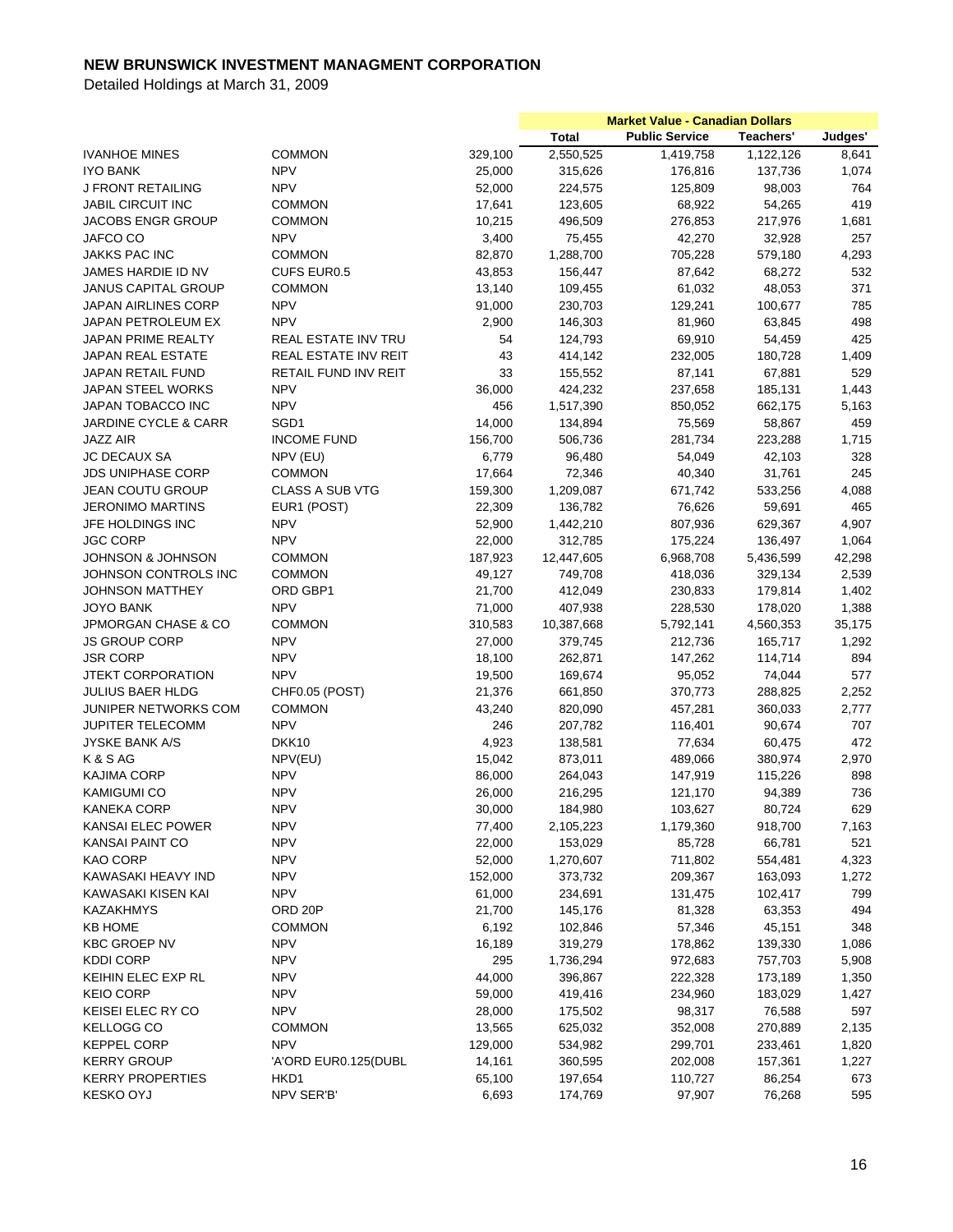|                                |                    |          | <b>Market Value - Canadian Dollars</b> |                       |           |         |
|--------------------------------|--------------------|----------|----------------------------------------|-----------------------|-----------|---------|
|                                |                    |          | <b>Total</b>                           | <b>Public Service</b> | Teachers' | Judges' |
| <b>KEYCORP</b>                 | COMMON             | 40,874   | 402,289                                | 224,315               | 176,611   | 1,362   |
| <b>KEYENCE CORP</b>            | <b>NPV</b>         | 4,180    | 979,836                                | 548,910               | 427,591   | 3,334   |
| <b>KEYERA FACILITIES</b>       | <b>TRUST UNIT</b>  | 75,400   | 1,180,010                              | 656,797               | 519,216   | 3,997   |
| <b>KIKKOMAN CORP</b>           | <b>NPV</b>         | 16,000   | 167,349                                | 93,750                | 73,029    | 569     |
| <b>KILLAM PROPERTIES</b>       | <b>COMMON</b>      | 83,100   | 410,237                                | 224,498               | 184,373   | 1,367   |
| <b>KILROY RLTY CORP</b>        | <b>COMMON</b>      | 66,200   | 1,459,223                              | 710,989               | 743,924   | 4,310   |
| KIMBERLY CLARK CORP            | COMMON             | 34,167   | 2,005,288                              | 1,118,144             | 880,353   | 6,790   |
| KIMCO REALTY CORP              | COMMON             | 19,317   | 185,252                                | 103,296               | 81,329    | 627     |
| KIMCO REALTY CORP              | COMMON             | 399,042  |                                        | 1,864,593             |           | 11,303  |
|                                |                    |          | 3,826,861                              |                       | 1,950,965 |         |
| KINDEN CORPORATION             | <b>NPV</b>         | 13,000   | 131,996                                | 73,945                | 57,602    | 449     |
| KING PHARMACEUTICALS           | <b>COMMON</b>      | 20,266   | 180,562                                | 100,681               | 79,270    | 611     |
| KINGBOARD CHEMICAL             | <b>HKD0.10</b>     | 55,300   | 141,862                                | 79,472                | 61,907    | 483     |
| <b>KINGFISHER</b>              | ORD GBP0.157142857 | 239,100  | 645,449                                | 361,585               | 281,668   | 2,196   |
| <b>KINGSWAY FINANCIAL</b>      | <b>COMMON</b>      | 5,600    | 13,104                                 | 7,171                 | 5,889     | 44      |
| <b>KINROSS GOLD</b>            | WTS SEP 03 13      | 118,837  | 709,457                                | 388,243               | 318,851   | 2,363   |
| KINROSS GOLD CORP              | <b>COMMON</b>      | 528,942  | 11,904,626                             | 6,646,227             | 5,217,941 | 40,457  |
| <b>KINTETSU CORP</b>           | <b>NPV</b>         | 165,000  | 853,432                                | 478,099               | 372,430   | 2,904   |
| KIRIN HOLDINGS CO              | <b>NPV</b>         | 80,000   | 1,060,962                              | 594,358               | 462,994   | 3,610   |
| <b>KLA-TENCOR CORP</b>         | <b>COMMON</b>      | 14,007   | 352,679                                | 196,653               | 154,832   | 1,194   |
| <b>KLEPIERRE</b>               | <b>EUR4.20</b>     | 8,418    | 185,919                                | 104,153               | 81,134    | 633     |
| <b>KNIGHT TRANSN INC</b>       | COMMON             | 129,600  | 2,472,694                              | 1,353,155             | 1,111,302 | 8,237   |
| <b>KOBE STEEL</b>              | <b>NPV</b>         | 268,000  | 430,194                                | 240,998               | 187,733   | 1,464   |
| KOHLS CORP                     | <b>COMMON</b>      | 15,570   | 828,667                                | 467,368               | 358,465   | 2,834   |
| <b>KOMATSU</b>                 | <b>NPV</b>         | 91,000   | 1,240,465                              | 694,916               | 541,327   | 4,221   |
| KON KPN NV                     | EUR0.24(NL)        | 176,758  | 2,970,717                              | 1,664,215             | 1,296,394 | 10,108  |
| KONAMI CORP                    | <b>NPV</b>         | 10,200   | 191,539                                | 107,301               | 83,586    | 652     |
| KONE CORP                      | ORD 'B'            | 15,526   | 403,602                                | 226,101               | 176,128   | 1,373   |
| KONICA MINOLTA HOL             | <b>NPV</b>         | 48,500   | 515,308                                | 288,679               | 224,876   | 1,753   |
| KONINKLIJKE DSM NV             | <b>EUR1.5</b>      | 13,782   | 456,237                                |                       | 199,098   |         |
|                                |                    |          |                                        | 255,587               |           | 1,552   |
| <b>KRAFT FOODS INC</b>         | <b>CLASS A</b>     | 99,945   | 2,841,499                              | 1,590,696             | 1,241,148 | 9,655   |
| <b>KROGER CO</b>               | <b>COMMON</b>      | 72,784   | 1,940,846                              | 1,077,019             | 857,283   | 6,544   |
| <b>KUBOTA CORP</b>             | <b>NPV</b>         | 111,000  | 755,133                                | 423,030               | 329,533   | 2,569   |
| KUEHNE & NAGEL AG              | CHF1(REGD)(POST)   | 5,470    | 400,408                                | 224,311               | 174,734   | 1,362   |
| <b>KURARAY CO</b>              | <b>NPV</b>         | 34,900   | 371,254                                | 207,979               | 162,012   | 1,263   |
| KURITA WATER INDS              | <b>NPV</b>         | 11,400   | 273,037                                | 152,957               | 119,151   | 929     |
| <b>KYOCERA CORP</b>            | <b>NPV</b>         | 16,500   | 1,357,925                              | 760,718               | 592,586   | 4,620   |
| KYOWA HAKKO KIRIN              | <b>NPV</b>         | 26,000   | 273,598                                | 153,271               | 119,396   | 931     |
| <b>KYUSHU ELEC POWER</b>       | <b>NPV</b>         | 38,400   | 1,078,696                              | 604,293               | 470,733   | 3,670   |
| <b>L-3 COMMUNICATIONS</b>      | <b>COMMON</b>      | 44,157   | 3,767,278                              | 2,070,299             | 1,684,384 | 12,595  |
| LABORATORY CORP AMER           | <b>COMMON</b>      | 8,905    | 655,257                                | 365,370               | 287,668   | 2,219   |
| <b>LABRADOR IRON ORE</b>       | <b>TRUST UNIT</b>  | 45,000   | 1,249,200                              | 693,545               | 551,433   | 4,221   |
| <b>LADBROKES</b>               | ORD 28.333P        | 60,800   | 200,365                                | 112,246               | 87,437    | 682     |
| LAFARGE                        | EUR4               | 12,843   | 726,932                                | 407,232               | 317,227   | 2,473   |
| LAGARDERE S.C.A.               | EUR6.10(REGD)      | 11,954   | 420,587                                | 235,616               | 183,540   | 1,431   |
| <b>LAND SECURITIES</b>         | ORD 10P            | 76,537   | 600,718                                | 336,526               | 262,148   | 2,044   |
| LAURENTIAN BK CDA              | COMMON             | 39,400   | 1,052,768                              | 583,236               | 465,983   | 3,550   |
| <b>LAWSON INC</b>              | <b>NPV</b>         | 7,100    | 369,044                                | 206,741               | 161,047   | 1,256   |
| LEGAL & GENERAL GP             | ORD 2.5P           | 593,700  | 460,359                                | 257,896               | 200,896   | 1,566   |
| <b>LEGG MASON INC</b>          | COMMON             | 11,836   | 239,990                                | 133,818               | 105,359   | 813     |
| <b>LEGGETT &amp; PLATT INC</b> | <b>COMMON</b>      | 12,965   | 215,485                                | 120,154               | 94,601    | 730     |
|                                | EUR4               |          |                                        | 113,532               | 88,440    |         |
| LEGRAND SA                     |                    | 9,317    | 202,662                                |                       |           | 690     |
| LEIGHTON HOLDINGS              | ORD                | 15,091   | 254,672                                | 142,669               | 111,137   | 867     |
| <b>LEND LEASE CORP</b>         | ORD                | 43,673   | 234,088                                | 131,138               | 102,154   | 796     |
| <b>LENNAR CORP</b>             | <b>CLASS A</b>     | 52,715   | 498,900                                | 274,166               | 223,066   | 1,668   |
| LENNAR CORP                    | <b>CLASS B</b>     | (41,000) | (296, 059)                             | (162, 015)            | (133,058) | (986)   |
| LEOPALACE 21 CORP              | <b>NPV</b>         | 12,900   | 95,647                                 | 53,582                | 41,740    | 325     |
| LEUCADIA NATL CORP             | <b>COMMON</b>      | 14,913   | 279,833                                | 156,034               | 122,851   | 948     |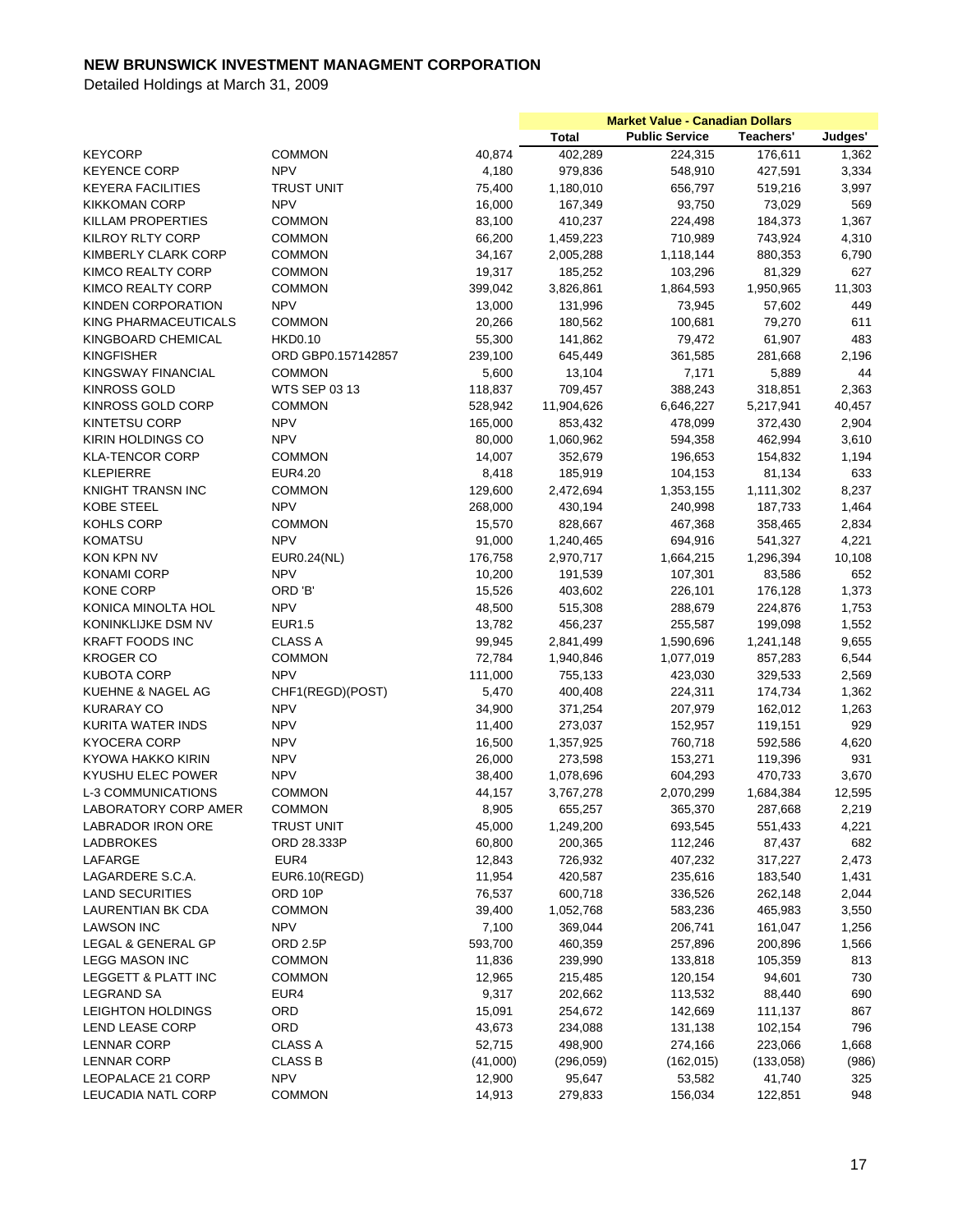|                                                    |                                  |           | <b>Market Value - Canadian Dollars</b> |                       |            |         |
|----------------------------------------------------|----------------------------------|-----------|----------------------------------------|-----------------------|------------|---------|
|                                                    |                                  |           | <b>Total</b>                           | <b>Public Service</b> | Teachers'  | Judges' |
| <b>LEXMARK INTL</b>                                | <b>CLASS A</b>                   | 6,381     | 135,497                                | 75,553                | 59,485     | 459     |
| LI & FUNG LTD                                      | <b>HKD0.025</b>                  | 239,000   | 704,687                                | 394,770               | 307,519    | 2,398   |
| LIBERTY GLOBAL INC                                 | <b>CLASS A</b>                   | (6,900)   | (126, 692)                             | (69, 331)             | (56, 939)  | (422)   |
| LIBERTY GLOBAL INC                                 | <b>SERIES C</b>                  | 7,200     | 128,026                                | 70,061                | 57,539     | 426     |
| <b>LIBERTY INTERNTL</b>                            | ORD 50P                          | 25,700    | 180,394                                | 101,058               | 78,722     | 614     |
| <b>LIBERTY PPTY TR</b>                             | SH BEN INT                       | 219,800   | 5,372,259                              | 2,617,570             | 2,738,822  | 15,867  |
| LIFE TECHNOLOGIES                                  | COMMON                           | 14,294    | 582,910                                | 325,030               | 255,907    | 1,974   |
| <b>LIFESTYLE INTERNAT</b>                          | <b>HKD0.005</b>                  | 68,700    | 68,041                                 | 38,117                | 29,692     | 232     |
| <b>LIMITED BRANDS INC</b>                          | <b>COMMON</b>                    | 22,437    | 245,145                                | 136,692               | 107,623    | 830     |
| LINCOLN NATL CORP                                  | <b>COMMON</b>                    | 21,236    | 178,500                                | 99,531                | 78,364     | 604     |
| LINDE AG                                           | NPV(EU)                          | 13,653    | 1,165,328                              | 652,824               | 508,539    | 3,965   |
| <b>LINDT &amp; SPRUENGLI</b>                       | CHF100 REGD                      | 95        | 366,204                                | 205,150               | 159,808    | 1,246   |
| LINEAR TECHNOLOGY                                  | <b>COMMON</b>                    | 18,363    | 531,550                                | 296,391               | 233,359    | 1,800   |
| LINK R/EST INVEST                                  | <b>NPV</b>                       | 218,700   | 544,699                                | 305,144               | 237,702    | 1,853   |
| LION NATHAN LTD                                    | ORD (AUST LIST)                  | 29,762    | 209,491                                | 117,358               | 91,420     | 713     |
|                                                    | ORD 25P                          | 994,700   |                                        |                       |            | 4,315   |
| LLOYDS BANKING GP                                  |                                  |           | 1,268,155                              | 710,429               | 553,411    |         |
| <b>LOBLAW COS LTD</b>                              | COMMON                           | 133,741   | 4,209,759                              | 2,330,534             | 1,865,038  | 14,187  |
| <b>LOCKERBIE &amp; HOLE INC</b>                    | <b>COMMON</b>                    | 450,800   | 3,646,972                              | 1,995,767             | 1,639,057  | 12,149  |
| LOCKHEED MARTIN CORP                               | <b>COMMON</b>                    | 27,383    | 2,379,331                              | 1,326,709             | 1,044,564  | 8,057   |
| <b>LOEWS CORP</b>                                  | <b>COMMON</b>                    | 61,240    | 1,704,788                              | 941,552               | 757,511    | 5,725   |
| <b>LOGICA PLC</b>                                  | ORD 10P                          | 148,200   | 169,700                                | 95,067                | 74,056     | 577     |
| <b>LOGITECH INTL</b>                               | CHF0.25(REGD)(POST)              | 17,467    | 227,499                                | 127,447               | 99,279     | 774     |
| <b>LONDON STOCK EXCH</b>                           | ORD 444.767441P                  | 15,100    | 152,757                                | 85,575                | 66,662     | 520     |
| <b>LONMIN</b>                                      | ORD USD1                         | 11,900    | 304,502                                | 170,584               | 132,882    | 1,036   |
| LONZA GROUP AG                                     | CHF1(REGD)                       | 4,855     | 603,329                                | 337,989               | 263,287    | 2,053   |
| <b>L'OREAL</b>                                     | EUR0.2                           | 24,407    | 2,102,789                              | 1,177,996             | 917,638    | 7,155   |
| LORILLARD INC                                      | COM STK USD 0.02                 | 51,784    | 4,021,863                              | 2,212,091             | 1,796,315  | 13,457  |
| LOTTOMATICA                                        | EUR1                             | 6,165     | 127,405                                | 71,373                | 55,598     | 433     |
| LOWES CO                                           | <b>COMMON</b>                    | 210,032   | 4,814,572                              | 2,663,485             | 2,134,895  | 16,191  |
| <b>LSI CORPORATION</b>                             | COMMON                           | 53,580    | 203,915                                | 113,703               | 89,522     | 690     |
| LUNDIN MINING CORP                                 | <b>COMMON</b>                    | 506,600   | 992,936                                | 552,667               | 436,905    | 3,364   |
| LUNDIN PETROLEUM A                                 | <b>NPV</b>                       | 22,290    | 151,650                                | 84,955                | 66,179     | 516     |
| <b>LUXOTTICA GROUP</b>                             | <b>EUR0.06</b>                   | 14,076    | 273,491                                | 153,212               | 119,349    | 931     |
| LVMH MOET HENNESSY                                 | EUR0.30 (FR)                     | 24,813    | 1,949,775                              | 1,092,277             | 850,864    | 6,634   |
| M & T BK CORP                                      | <b>COMMON</b>                    | 13,585    | 771,419                                | 425,906               | 342,923    | 2,590   |
| M UFJ LEASE                                        | <b>NPV</b>                       | 5,900     | 154,087                                | 86,320                | 67,242     | 524     |
| <b>MABUCHI MOTOR CO</b>                            | <b>NPV</b>                       | 3,000     | 152,494                                | 85,428                | 66,547     | 519     |
| MACDONALD DETTWILER                                | <b>COMMON</b>                    | 39,300    | 976,605                                | 545,698               | 427,586    | 3,321   |
| <b>MACERICH CO</b>                                 | <b>REIT</b>                      | 171,000   | 1,348,994                              | 657,281               | 687,728    | 3,984   |
| MACK CALI RLTY CORP                                | <b>COMMON</b>                    | 213,550   | 5,331,182                              | 2,597,556             | 2,717,881  | 15,746  |
| <b>MACQUARIE AIRPORTS</b>                          | STAPLED F/PAID                   | 69,633    | 110,205                                | 61,737                | 48,092     | 375     |
| MACQUARIE GP LTD                                   | <b>NPV</b>                       | 28,465    | 673,263                                | 377,167               | 293,806    | 2,291   |
| <b>MACQUARIE INFRA GR</b>                          | STAPLED SEC                      | 243,484   | 310,835                                | 174,132               | 135,646    | 1,058   |
| <b>MACQUARIE OFFICE</b>                            | UNITS ORD                        | 413,716   | 61,498                                 | 34,451                | 26,837     | 209     |
| <b>MACYS INC</b>                                   | <b>COMMON</b>                    | 34,794    | 391,819                                | 218,478               | 172,015    | 1,327   |
| MAGELLAN MIDSTREAM                                 | COMMON                           | 81,900    | 1,801,021                              | 985,590               | 809,432    | 5,999   |
|                                                    | <b>COMMON UNITS</b>              |           |                                        |                       | (860, 826) |         |
| MAGELLAN MIDSTREAM                                 |                                  | (51,750)  | (1,915,375)                            | (1,048,168)           |            | (6,380) |
| <b>MAGNA INTL INC</b><br><b>MAJOR DRILLING GRP</b> | <b>CLASS A SUB VTG</b><br>COMMON | 67,415    | 2,257,054                              | 1,267,028             | 982,313    | 7,713   |
|                                                    |                                  | 50,000    | 602,500                                | 332,922               | 267,551    | 2,026   |
| <b>MAKITA CORP</b>                                 | <b>NPV</b>                       | 12,400    | 347,539                                | 194,694               | 151,663    | 1,182   |
| <b>MAN GROUP</b>                                   | ORD USD0.03428571                | 171,400   | 675,341                                | 378,330               | 294,713    | 2,298   |
| <b>MAN SE</b>                                      | ORD NPV                          | 10,709    | 587,002                                | 328,842               | 256,162    | 1,997   |
| MANITOBA TELECOM                                   | <b>COMMON</b>                    | 83,900    | 2,729,090                              | 1,517,002             | 1,202,856  | 9,233   |
| MANITOWOC INC                                      | <b>COMMON</b>                    | 10,757    | 43,786                                 | 24,415                | 19,223     | 148     |
| <b>MANULIFE FINCL CORP</b>                         | <b>COMMON</b>                    | 1,211,531 | 17,058,356                             | 9,526,763             | 7,473,601  | 57,993  |
| <b>MAPFRE SA</b>                                   | <b>EUR0.10</b>                   | 69,523    | 190,483                                | 106,710               | 83,125     | 648     |
| <b>MAPFRE SA</b>                                   | RTS APR 01 09                    | 69,523    | 1,161                                  | 651                   | 507        | 4       |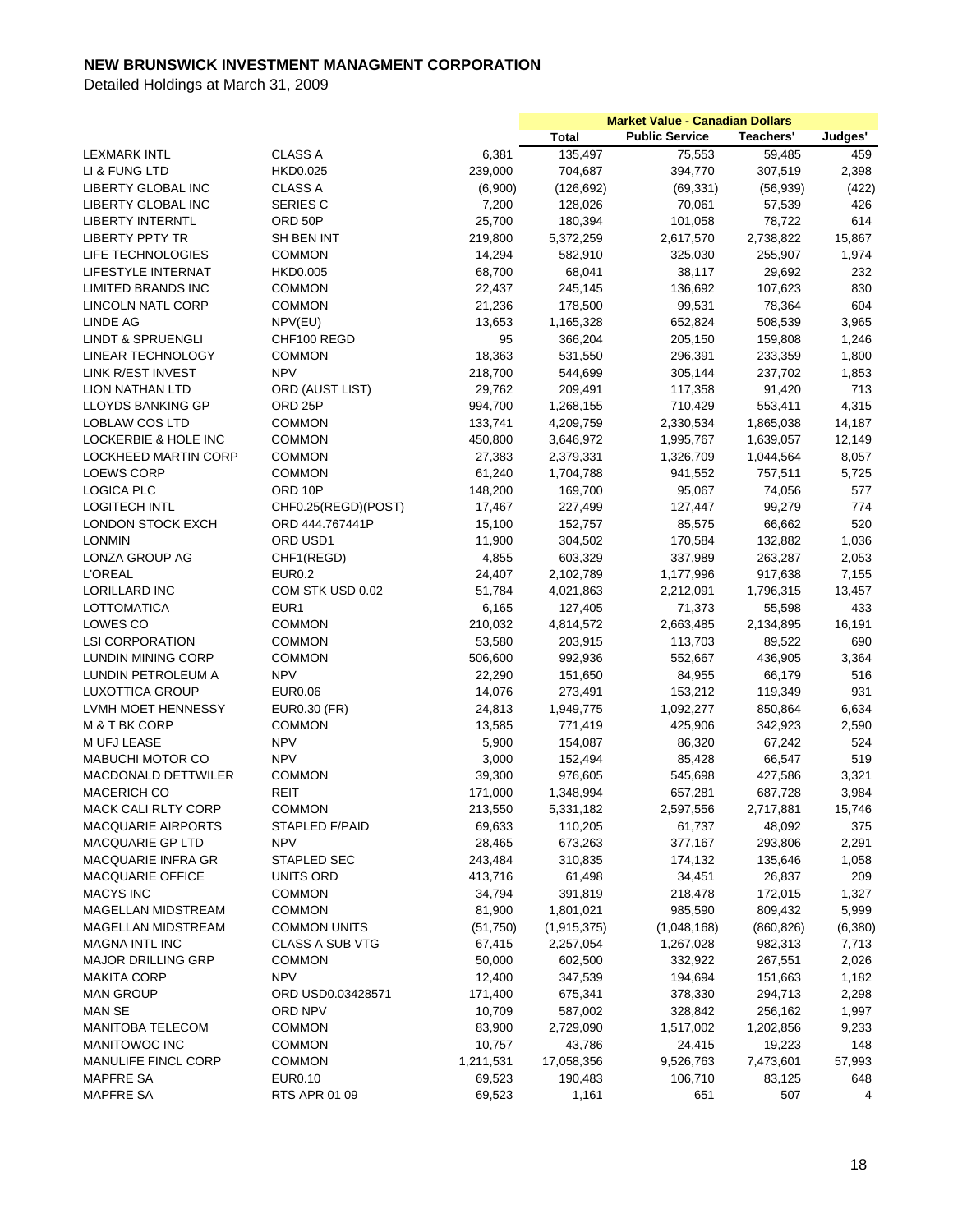|                                 |                        |           | <b>Market Value - Canadian Dollars</b> |                       |            |          |
|---------------------------------|------------------------|-----------|----------------------------------------|-----------------------|------------|----------|
|                                 |                        |           | <b>Total</b>                           | <b>Public Service</b> | Teachers'  | Judges'  |
| MAPLE LEAF FOODS                | <b>COMMON</b>          | 86,300    | 699,893                                | 388,861               | 308,666    | 2,367    |
| MARATHON OIL CORP               | <b>COMMON</b>          | 58,484    | 1,934,665                              | 1,078,765             | 849,349    | 6,551    |
| <b>MARFIN INVEST GRP</b>        | <b>EUR0.54(CR)</b>     | 60,548    | 270,082                                | 151,302               | 117,861    | 919      |
| <b>MARKS &amp; SPENCER GP</b>   | ORD <sub>25P</sub>     | 159,700   | 852,427                                | 477,535               | 371,992    | 2,900    |
| <b>MARRIOTT INTL INC</b>        | <b>CLASS A</b>         | (24, 665) | (507,067)                              | (272, 262)            | (233, 143) | (1,661)  |
| <b>MARSH &amp; MCLENNAN COS</b> | <b>COMMON</b>          | 42,480    | 1,082,979                              | 603,866               | 475,445    | 3,667    |
| <b>MARSHALL&amp;ILSLEY NEW</b>  | <b>COMMON</b>          | 21,899    | 153,992                                | 85,866                | 67,605     | 521      |
| <b>MARUBENI CORP</b>            | <b>NPV</b>             | 167,000   | 648,897                                | 363,516               | 283,173    | 2,208    |
| <b>MARUI GROUP CO</b>           | <b>NPV</b>             | 25,800    | 171,244                                | 95,932                | 74,730     | 583      |
| <b>MARUICHI STL TUBE</b>        | <b>NPV</b>             | 3,800     | 101,905                                | 57,088                | 44,470     | 347      |
| <b>MASCO CORP</b>               | <b>COMMON</b>          | 29,712    | 260,978                                | 145,521               | 114,574    | 884      |
| <b>MASSEY ENERGY CO</b>         | <b>COMMON</b>          | 7,116     | 90,483                                 | 50,453                | 39,723     | 306      |
| <b>MASTERCARD INC</b>           | <b>COMMON CLASS A</b>  | 5,999     | 1,262,586                              | 704,015               | 554,295    | 4,275    |
| <b>MATSUI SECURITIES</b>        | <b>NPV</b>             | 12,300    | 100,287                                | 56,181                | 43,764     | 341      |
| <b>MATTEL INC</b>               | <b>COMMON</b>          | (60, 610) | (882, 946)                             | (478, 714)            | (401, 314) | (2, 917) |
| <b>MAZDA MOTOR CORP</b>         | <b>NPV</b>             | 93,000    | 193,121                                | 108,188               | 84,276     | 657      |
| <b>MBIA INC</b>                 | <b>COMMON</b>          | 14,074    | 80,699                                 | 44,998                | 35,428     | 273      |
| <b>MCAFEE INC</b>               | <b>COMMON</b>          | 12,800    | 540,374                                | 301,311               | 237,233    | 1,830    |
| MCCORMICK & CO INC              | COMMON NON VTG         | 10,793    | 401,239                                | 223,730               | 176,151    | 1,359    |
| <b>MCDONALDS CORP</b>           | <b>COMMON</b>          | 114,327   | 7,852,081                              | 4,362,510             | 3,463,067  | 26,505   |
| MCGRAW HILL COS INC             | <b>COMMON</b>          | 25,909    | 746,717                                | 416,368               | 327,821    | 2,529    |
| <b>MCKESSON CORP</b>            | <b>COMMON</b>          | 22,628    | 1,001,233                              | 558,285               | 439,557    | 3,390    |
| <b>MDS INC</b>                  | <b>COMMON</b>          | 52,659    | 310,688                                | 174,847               | 134,776    | 1,064    |
| MEADWESTVACO CORP               | <b>COMMON</b>          | 14,057    | 211,867                                | 118,137               | 93,013     | 717      |
| MEDCO HEALTH SOL                | <b>COMMON</b>          | 41,400    | 2,153,150                              | 1,178,288             | 967,689    | 7,172    |
| <b>MEDCO HEALTH SOL</b>         | <b>COMMON</b>          | 40,552    | 2,109,047                              | 1,176,000             | 925,905    | 7,142    |
| <b>MEDIASET</b>                 | <b>EUR0.52</b>         | 77,770    | 436,227                                | 244,377               | 190,365    | 1,484    |
| <b>MEDICEO PALTAC HLD</b>       | <b>NPV</b>             | 14,900    | 199,123                                | 111,550               | 86,895     | 678      |
| <b>MEDIOBANCA SPA</b>           | <b>EUR0.5</b>          | 49,838    | 524,548                                | 293,855               | 228,908    | 1,785    |
| <b>MEDIOLANUM</b>               | <b>EUR0.1</b>          | 22,185    | 94,789                                 | 53,102                | 41,365     | 323      |
| <b>MEDTRONIC INC</b>            | <b>COMMON</b>          | 92,548    | 3,434,724                              | 1,915,194             | 1,507,899  | 11,631   |
| <b>MEGGITT</b>                  | ORD 5P                 | 67,400    | 155,876                                | 87,323                | 68,023     | 530      |
| <b>MEIJI DAIRIES CORP</b>       | <b>NPV</b>             |           | 138,965                                |                       | 60,643     | 473      |
| <b>MEMC ELECTR MATLS</b>        | <b>COMMON</b>          | 27,000    |                                        | 77,849                |            |          |
|                                 |                        | 18,489    | 383,515                                | 213,847               | 168,369    | 1,299    |
| MERCK & CO INC                  | <b>COMMON</b>          | 59,824    | 2,079,842                              | 1,199,571             | 873,015    | 7,255    |
| <b>MERCK KGAA</b>               | ORD NPV                | 6,545     | 726,152                                | 406,795               | 316,886    | 2,471    |
| <b>MEREDITH CORP</b>            | <b>COMMON</b>          | 2,973     | 62,193                                 | 34,679                | 27,304     | 211      |
| <b>METCASH LTD</b>              | ORD                    | 77,473    | 273,677                                | 153,316               | 119,430    | 931      |
| <b>METHANEX CORP</b>            | <b>COMMON</b>          | 119,600   | 1,178,060                              | 654,834               | 519,241    | 3,985    |
| <b>METLIFE INC</b>              | <b>COMMON</b>          | 67,731    | 1,943,524                              | 1,083,705             | 853,238    | 6,581    |
| METRO AG                        | ORD NPV                | 11,490    | 475,094                                | 266,151               | 207,327    | 1,616    |
| <b>METRO INC</b>                | <b>CLASS A SUB VTG</b> | 67,796    | 2,550,959                              | 1,431,320             | 1,110,926  | 8,713    |
| METROPOLE TV-(M6)               | EUR0.4                 | 6,531     | 133,660                                | 74,877                | 58,328     | 455      |
| <b>METSO OYJ</b>                | EUR1.70                | 12,922    | 191,918                                | 107,514               | 83,751     | 653      |
| MICHELIN(CGDE)                  | EUR2(REGD)             | 14,686    | 684,284                                | 383,340               | 298,615    | 2,328    |
| MICROCHIP TECHNOLOGY            | <b>COMMON</b>          | 14,990    | 400,288                                | 223,199               | 175,733    | 1,355    |
| MICRON TECHNOLOGY               | <b>COMMON</b>          | 63,064    | 321,072                                | 179,029               | 140,956    | 1,087    |
| <b>MICROSOFT CORP</b>           | <b>COMMON</b>          | 576,479   | 13,314,958                             | 7,437,686             | 5,832,115  | 45,158   |
| MID-AMER APT CMNTYS             | REIT                   | 112,400   | 4,354,213                              | 2,121,539             | 2,219,813  | 12,860   |
| MILLICOM INTL CELL              | SDR EACH REP1 USD1.5   | 7,114     | 332,954                                | 186,523               | 145,298    | 1,133    |
| <b>MILLIPORE CORP</b>           | <b>COMMON</b>          | 4,576     | 330,200                                | 184,119               | 144,963    | 1,118    |
| <b>MINEBEA CO</b>               | <b>NPV</b>             | 36,000    | 163,731                                | 91,723                | 71,451     | 557      |
| MINEFINDERS CORP LTD            | <b>COMMON</b>          | 70,700    | 688,618                                | 383,279               | 303,006    | 2,333    |
| <b>MIRVAC GROUP</b>             | STAPLED SEC            | 163,270   | 118,493                                | 66,380                | 51,709     | 403      |
| <b>MITSUBISHI CHEM HL</b>       | <b>NPV</b>             | 129,700   | 553,534                                | 310,093               | 241,557    | 1,883    |
| <b>MITSUBISHI CORP</b>          | <b>NPV</b>             | 137,400   | 2,303,572                              | 1,290,476             | 1,005,258  | 7,838    |
| MITSUBISHI ELEC CP              | <b>NPV</b>             | 196,000   | 1,096,175                              | 614,084               | 478,361    | 3,730    |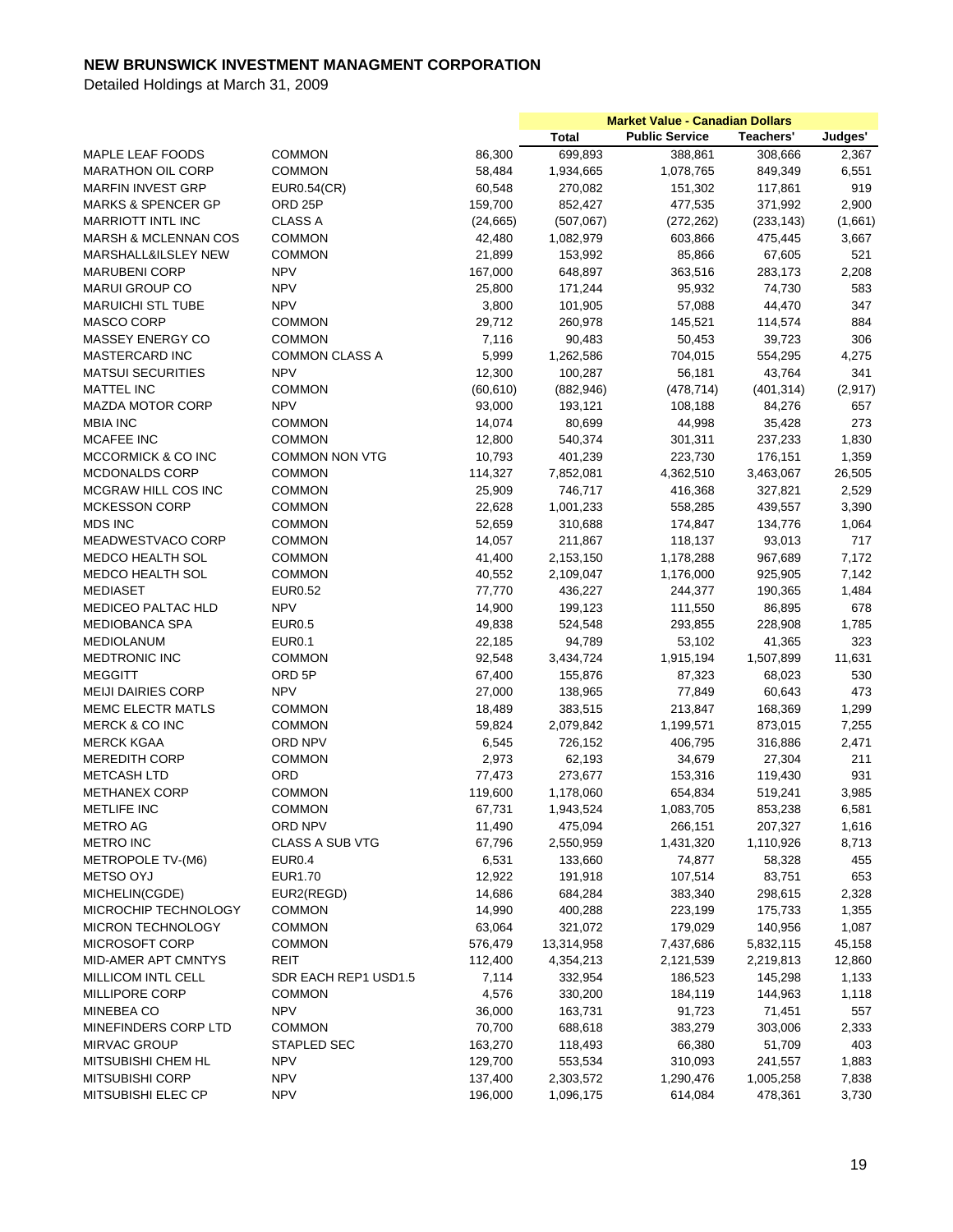|                                |                   |            | <b>Market Value - Canadian Dollars</b> |                       |             |          |
|--------------------------------|-------------------|------------|----------------------------------------|-----------------------|-------------|----------|
|                                |                   |            | <b>Total</b>                           | <b>Public Service</b> | Teachers'   | Judges'  |
| <b>MITSUBISHI ESTATE</b>       | <b>NPV</b>        | 119,000    | 1,657,014                              | 928,271               | 723,106     | 5,638    |
| <b>MITSUBISHI GAS CHM</b>      | <b>NPV</b>        | 39,000     | 208,179                                | 116,623               | 90,848      | 708      |
| MITSUBISHI HVY IND             | <b>NPV</b>        | 325,000    | 1,233,840                              | 691,205               | 538,436     | 4,198    |
| MITSUBISHI LOGISTI             | <b>NPV</b>        | 12,000     | 145,233                                | 81,360                | 63,378      | 494      |
| <b>MITSUBISHI MATERLS</b>      | <b>NPV</b>        | 117,000    | 393,504                                | 220,443               | 171,721     | 1,339    |
| MITSUBISHI MOTOR C             | <b>NPV</b>        | 365,000    | 581,249                                | 325,619               | 253,652     | 1,978    |
| <b>MITSUBISHI RAYON</b>        | <b>NPV</b>        | 55,000     | 131,728                                | 73,795                | 57,485      | 448      |
| <b>MITSUBISHI TANABE</b>       | <b>NPV</b>        | 23,000     | 284,516                                | 159,388               | 124,160     | 968      |
| <b>MITSUBISHI UFJ FIN</b>      | <b>NPV</b>        | 1,113,200  | 6,750,553                              | 3,781,704             | 2,945,880   | 22,968   |
| <b>MITSUI &amp; CO</b>         | <b>NPV</b>        | 176,000    | 2,206,312                              | 1,235,991             | 962,814     | 7,507    |
| <b>MITSUI CHEMICALS</b>        | <b>NPV</b>        | 64,000     | 194,866                                | 109,165               | 85,038      | 663      |
| <b>MITSUI ENG&amp;SHIPBG</b>   | <b>NPV</b>        | 72,000     | 149,513                                | 83,758                | 65,246      | 509      |
| MITSUI FUDOSAN CO              | <b>NPV</b>        | 85,000     | 1,148,930                              | 643,638               | 501,382     | 3,909    |
| MITSUI MINING & SM             | <b>NPV</b>        | 58,000     | 118,224                                | 66,230                | 51,592      | 402      |
| MITSUI O.S.K.LINES             | <b>NPV</b>        | 116,000    | 709,346                                | 397,381               | 309,552     | 2,414    |
| <b>MITSUI SUMITOMO GR</b>      | <b>NPV</b>        | 38,400     | 1,108,048                              | 620,736               | 483,542     | 3,770    |
| <b>MITSUMI ELECTRIC</b>        | <b>NPV</b>        | 8,400      | 150,675                                | 84,409                | 65,753      | 513      |
|                                |                   |            |                                        |                       |             |          |
| MIZUHO FINL GP                 | <b>NPV</b>        | 962,500    | 2,292,987                              | 1,284,546             | 1,000,638   | 7,802    |
| <b>MIZUHO SECURITIES</b>       | <b>NPV</b>        | 53,000     | 128,289                                | 71,868                | 55,984      | 436      |
| MIZUHO TRUST & BKG             | <b>NPV</b>        | 153,000    | 177,375                                | 99,367                | 77,405      | 604      |
| <b>MOBISTAR</b>                | <b>NPV</b>        | 3,140      | 249,334                                | 139,679               | 108,807     | 848      |
| <b>MODERN TIMES GROUP</b>      | SER'B'NPV         | 5,145      | 109,828                                | 61,526                | 47,928      | 374      |
| <b>MOLEX INC</b>               | <b>CLASS A</b>    | (174, 438) | (2,807,597)                            | (1,536,428)           | (1,261,817) | (9,352)  |
| MOLEX INC                      | <b>COMMON</b>     | 4,099      | 72,697                                 | 39,783                | 32,672      | 242      |
| MOLEX INC                      | <b>COMMON</b>     | 185,408    | 3,243,382                              | 1,776,964             | 1,455,603   | 10,815   |
| <b>MOLSON COORS BREWING</b>    | <b>CLASS B</b>    | 51,229     | 2,207,265                              | 1,213,449             | 986,433     | 7,382    |
| <b>MONGOLIA ENERGY CO</b>      | <b>HKD0.02</b>    | 184,000    | 66,919                                 | 37,488                | 29,203      | 228      |
| MONSANTO CO                    | <b>COMMON</b>     | 45,239     | 4,734,126                              | 2,639,738             | 2,078,357   | 16,031   |
| <b>MONSTER WORLDWIDE</b>       | <b>COMMON</b>     | 10,601     | 108,612                                | 60,562                | 47,682      | 368      |
| MOODYS CORP                    | <b>COMMON</b>     | 15,771     | 454,731                                | 253,557               | 199,634     | 1,540    |
| <b>MORGAN STANLEY</b>          | <b>COMMON</b>     | 88,824     | 2,539,828                              | 1,416,202             | 1,115,025   | 8,600    |
| MORRISON(W)SUPMART             | ORD 10P           | 239,700    | 1,104,383                              | 618,683               | 481,943     | 3,758    |
| MOTOROLA INC                   | <b>COMMON</b>     | 188,142    | 991,064                                | 552,615               | 435,093     | 3,356    |
| <b>MTR CORP</b>                | HKD1              | 143,400    | 435,385                                | 243,905               | 189,998     | 1,481    |
| MUENCHENER RUECKVE             | NPV(REGD)         | 20,907     | 3,206,406                              | 1,796,250             | 1,399,247   | 10,910   |
| <b>MULLEN GROUP</b>            | <b>INCOME FD</b>  | 71,800     | 645,841                                | 359,657               | 283,995     | 2,189    |
| <b>MURATA MFG CO</b>           | <b>NPV</b>        | 21,700     | 1,044,987                              | 585,408               | 456,023     | 3,556    |
| MURPHY OIL CORP                | <b>COMMON</b>     | (24, 234)  | (1,369,447)                            | (740, 224)            | (624, 710)  | (4, 513) |
| <b>MYLAN INC</b>               | <b>COMMON</b>     | 25,241     | 425,282                                | 237,137               | 186,706     | 1,440    |
| NABORS INDS LTD                | <b>COMMON</b>     | 23,370     | 294,214                                | 164,053               | 129,165     | 996      |
| <b>NAL OIL &amp; GAS TRUST</b> | <b>TRUST UNIT</b> | 124,900    | 856,069                                | 475,860               | 377,313     | 2,896    |
| NAMCO BANDAI HLDGS             | <b>NPV</b>        | 20,300     |                                        |                       |             |          |
|                                |                   |            | 253,185                                | 141,836               | 110,488     | 861      |
| NASDAQ OMX GROUP               | <b>COMMON</b>     | 11,287     | 278,077                                | 155,055               | 122,080     | 942      |
| NATIONAL BK CDA                | <b>COMMON</b>     | 150,667    | 6,115,991                              | 3,402,529             | 2,692,752   | 20,710   |
| NATIONAL GRID                  | ORD 11.395P       | 246,000    | 2,371,065                              | 1,328,287             | 1,034,711   | 8,067    |
| NATIONAL OILWELL VAR           | <b>COMMON</b>     | 34,506     | 1,245,395                              | 694,429               | 546,748     | 4,217    |
| NATIONAL RETAIL PPTY           | <b>COMMON</b>     | 107,900    | 2,148,414                              | 1,046,789             | 1,095,279   | 6,345    |
| NATIONAL SEMICONDUCT           | <b>COMMON</b>     | 16,114     | 209,842                                | 117,007               | 92,124      | 711      |
| NATIONWIDE HEALTH PP           | <b>COMMON</b>     | 346,700    | 9,664,479                              | 4,708,903             | 4,927,031   | 28,545   |
| <b>NATIXIS</b>                 | EUR1.6(POST)      | 103,098    | 214,611                                | 120,227               | 93,654      | 730      |
| NATL AUSTRALIA BK              | ORD               | 189,436    | 3,329,393                              | 1,865,148             | 1,452,917   | 11,328   |
| NATL BK OF GREECE              | EUR5.00(REGD)     | 50,306     | 958,096                                | 536,731               | 418,104     | 3,260    |
| NATL PORTEFEUILLE              | NPV (NAT POORT)   | 3,978      | 231,408                                | 129,636               | 100,984     | 787      |
| <b>NBT BANCORP</b>             | <b>COMMON</b>     | 10,000     | 271,699                                | 148,684               | 122,110     | 905      |
| <b>NEC CORP</b>                | <b>NPV</b>        | 195,000    | 653,355                                | 366,014               | 285,118     | 2,223    |
| NEC ELECTRONICS CP             | <b>NPV</b>        | 3,800      | 28,901                                 | 16,191                | 12,612      | 98       |
| <b>NEOPOST</b>                 | EUR <sub>1</sub>  | 3,149      | 307,155                                | 172,070               | 134,040     | 1,045    |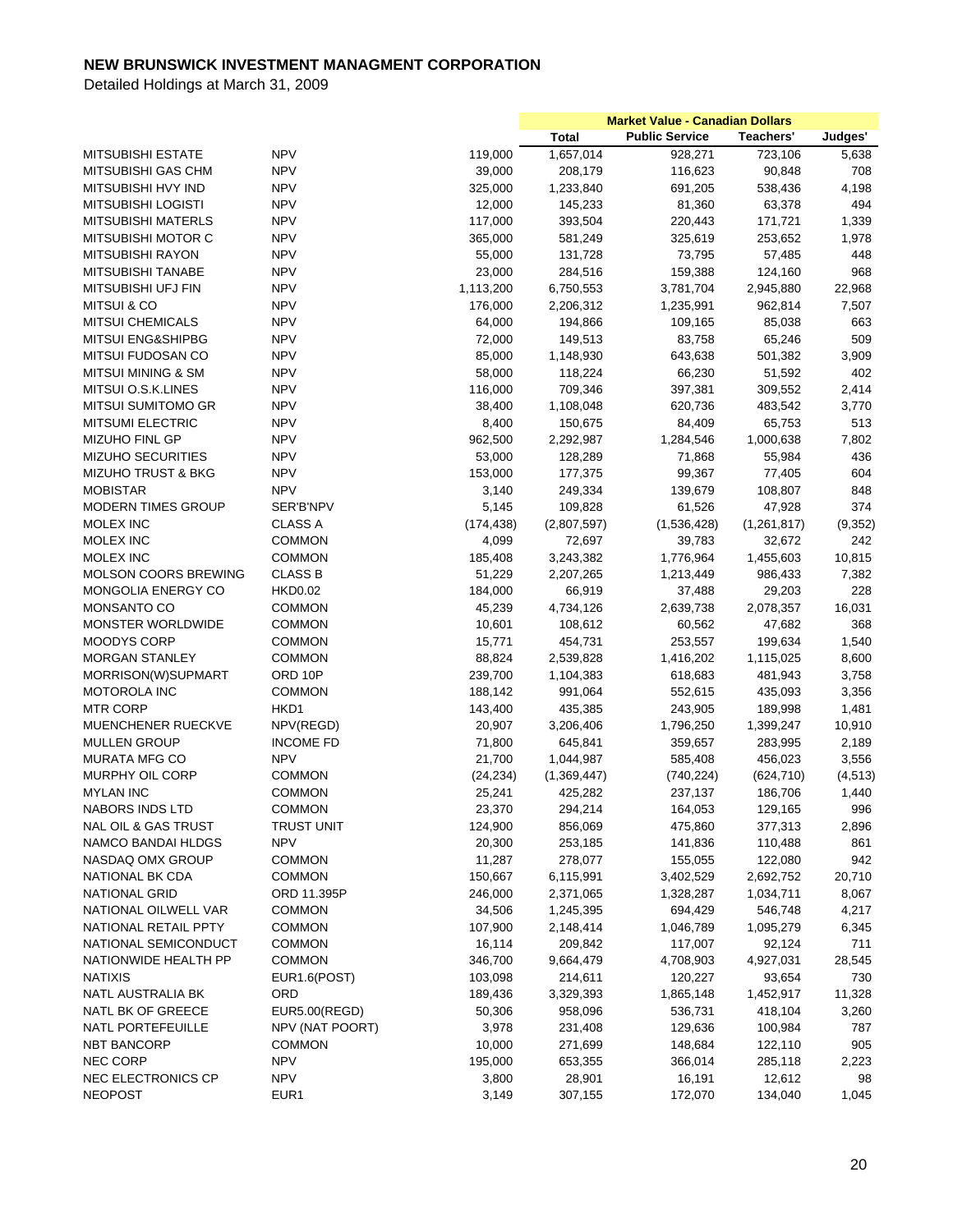|                                                |                             |                   | <b>Market Value - Canadian Dollars</b> |                       |                   |                 |
|------------------------------------------------|-----------------------------|-------------------|----------------------------------------|-----------------------|-------------------|-----------------|
|                                                |                             |                   | <b>Total</b>                           | <b>Public Service</b> | Teachers'         | Judges'         |
| NEPTUNE ORIENT LNS                             | SGD1                        | 52,000            | 50,362                                 | 28,213                | 21,977            | 171             |
| NESTE OIL OYJ                                  | <b>NPV</b>                  | 12,986            | 216,950                                | 121,537               | 94,675            | 738             |
| <b>NESTLE SA</b>                               | CHF0.10(REGD)               | 387,941           | 16,519,096                             | 9,254,108             | 7,208,783         | 56,206          |
| NETAPP INC COM                                 | <b>COMMON</b>               | 27,256            | 507,320                                | 282,881               | 222,722           | 1,718           |
| <b>NEW GOLD INC</b>                            | <b>COMMON</b>               | (1,003,500)       | (2,451,369)                            | (1,335,692)           | (1, 107, 547)     | (8, 131)        |
| NEW WORLD DEVEL CO                             | HKD1                        | 247,000           | 309,998                                | 173,663               | 135,280           | 1,055           |
| <b>NEW YORK TIMES CO</b>                       | <b>CLASS A</b>              | 9,682             | 54,906                                 | 30,615                | 24,104            | 186             |
| <b>NEWALTA INC</b>                             | <b>COMMON</b>               | 4,300             | 11,180                                 | 6,118                 | 5,025             | 37              |
| <b>NEWCREST MINING</b>                         | ORD                         | 48,688            | 1,392,119                              | 779,874               | 607,508           | 4,737           |
| <b>NEWELL RUBBERMAID IN</b>                    | <b>COMMON</b>               | 22,912            | 184,214                                | 102,717               | 80,873            | 624             |
| <b>NEWMONT MINING CORP</b>                     | <b>COMMON</b>               | (99,200)          | (5,595,530)                            | (3,062,094)           | (2,514,796)       | (18, 639)       |
| <b>NEWMONT MINING CORP</b>                     | <b>COMMON</b>               | 40,524            | 2,281,734                              | 1,272,290             | 1,001,718         | 7,726           |
| <b>NEWS CORP LTD</b>                           | <b>CLASS A</b>              | 1,354,799         | 11,337,852                             | 6,221,056             | 5,078,941         | 37,856          |
| NEWS CORP LTD                                  | <b>CLASS B</b>              | (1, 128, 019)     | (10, 984, 507)                         | (6,011,155)           | (4,936,762)       | (36, 591)       |
| <b>NEXEN INC</b>                               | <b>COMMON</b>               | 444,217           | 9,515,308                              | 5,301,294             | 4, 181, 743       | 32,271          |
| <b>NEXT PLC</b>                                | ORD 10P                     | 20,000            | 477,145                                | 267,300               | 208,222           | 1,623           |
| <b>NGK INSULATORS</b>                          | <b>NPV</b>                  | 26,000            | 497,842                                | 278,894               | 217,254           | 1,694           |
| <b>NGK SPARK PLUG CO</b>                       | <b>NPV</b>                  | 17,000            | 179,107                                | 100,337               | 78,161            | 609             |
| <b>NHK SPRING CO</b>                           | <b>NPV</b>                  | 16,000            | 71,954                                 | 40,309                | 31,400            | 245             |
| <b>NICOR INC</b>                               | <b>COMMON</b>               | 3,742             | 158,517                                | 88,389                | 69,592            | 537             |
| <b>NIDEC CORPORATION</b>                       | <b>NPV</b>                  | 11,000            | 606,792                                | 339,929               | 264,798           | 2,065           |
|                                                | <b>CLASS B</b>              |                   | 1,896,984                              |                       |                   |                 |
| <b>NIKE INC</b><br><b>NIKO RESOURCES LTD</b>   |                             | 31,985            |                                        | 1,057,754             | 832,806           | 6,424           |
| <b>NIKON CORP</b>                              | <b>COMMON</b><br><b>NPV</b> | 67,700            | 3,972,636<br>492,708                   | 2,201,601             | 1,757,635         | 13,400<br>1,676 |
|                                                | <b>NPV</b>                  | 35,000            |                                        | 276,018               | 215,013           |                 |
| NINTENDO CO                                    |                             | 10,000            | 3,624,444                              | 2,030,438             | 1,581,675         | 12,332          |
| NIPPON BUILDING FD                             | NIPPON BLDG FD REIT         | 52                | 560,445                                | 313,965               | 244,573           | 1,907           |
| <b>NIPPON ELEC GLASS</b>                       | <b>NPV</b><br><b>NPV</b>    | 35,000            | 305,880                                | 171,356               | 133,483           | 1,041           |
| NIPPON EXPRESS CO<br>NIPPON MEAT PACKER        | <b>NPV</b>                  | 81,000<br>19,000  | 317,830                                | 178,050               | 138,698           | 1,081<br>844    |
| <b>NIPPON MINING HLDG</b>                      | <b>NPV</b>                  | 89,300            | 248,106<br>441,410                     | 138,990<br>247,281    | 108,271           |                 |
|                                                | <b>NPV</b>                  |                   |                                        |                       | 192,627           | 1,502           |
| NIPPON OIL CORP<br>NIPPON PAPER GROUP          | <b>NPV</b>                  | 134,000<br>9,100  | 824,539<br>277,076                     | 461,912               | 359,821           | 2,805<br>943    |
|                                                | <b>NPV</b>                  |                   |                                        | 155,220               | 120,913           |                 |
| <b>NIPPON SHEET GLASS</b><br>NIPPON STEEL CORP | <b>NPV</b>                  | 61,000            | 188,063                                | 105,354               | 82,069<br>755,929 | 640<br>5,894    |
| NIPPON TEL&TEL CP                              | <b>NPV</b>                  | 517,000           | 1,732,230<br>2,499,504                 | 970,407<br>1,400,238  |                   | 8,504           |
| <b>NIPPON YUSEN KK</b>                         | <b>NPV</b>                  | 52,600<br>112,000 |                                        |                       | 1,090,761         |                 |
|                                                |                             |                   | 535,067                                | 299,748               | 233,499           | 1,821           |
| NIPPONKOA INSURAN                              | <b>NPV</b><br><b>NPV</b>    | 66,000            | 473,382                                | 265,192               | 206,579           | 1,611           |
| NISHI-NIPPON CITY                              | <b>COMMON</b>               | 73,000            | 196,230                                | 109,929               | 85,633            | 668             |
| NISOURCE INC<br>NISSAN CHEMICAL IN             |                             | 22,599            | 278,812                                | 155,465               | 122,403           | 944<br>533      |
|                                                | <b>NPV</b>                  | 15,000            | 156,698                                | 87,783                | 68,382            |                 |
| NISSAN MOTOR CO<br>NISSAY DOWA GENERA          | <b>NPV</b>                  | 229,000           | 1,021,087                              | 572,020               | 445,593           | 3,474           |
|                                                | <b>NPV</b>                  | 18,000            | 86,222                                 | 48,302                | 37,627            | 293             |
| <b>NISSHIN SEIFUN GRP</b>                      | <b>NPV</b>                  | 17,800            | 238,785                                | 133,769               | 104,204           | 812             |
| NISSHIN STEEL CO                               | <b>NPV</b><br><b>NPV</b>    | 76,000            | 158,788                                | 88,954<br>86,099      | 69,293            | 540             |
| NISSHINBO HOLDINGS                             |                             | 13,000            | 153,692                                |                       | 67,070            | 523             |
| NISSIN FOODS HLDG CO                           | <b>NPV</b>                  | 8,400             | 310,339                                | 173,854               | 135,429           | 1,056           |
| NITORI CO                                      | <b>NPV</b>                  | 4,060             | 285,512                                | 159,946               | 124,595           | 971             |
| NITTO DENKO CORP                               | <b>NPV</b>                  | 16,700            | 425,506                                | 238,371               | 185,687           | 1,448           |
| NOBEL BIOCARE AG                               | CHF2.00(BR)                 | 11,962            | 255,739                                | 143,267               | 111,602           | 870             |
| NOBLE ENERGY INC                               | <b>COMMON</b>               | 14,343            | 973,341                                | 542,733               | 427,312           | 3,296           |
| NOBLE GROUP                                    | <b>HKD0.25</b>              | 167,000           | 164,504                                | 92,156                | 71,788            | 560             |
| <b>NOK CORP</b>                                | <b>NPV</b>                  | 11,400            | 121,414                                | 68,017                | 52,984            | 413             |
| <b>NOKIA OYJ</b>                               | <b>EUR0.06</b>              | 384,998           | 5,711,571                              | 3,199,660             | 2,492,478         | 19,433          |
| NOKIAN RENKAAT                                 | <b>NPV</b>                  | 10,748            | 158,732                                | 88,923                | 69,269            | 540             |
| NOMURA HOLDINGS                                | <b>NPV</b>                  | 252,500           | 1,592,303                              | 892,019               | 694,867           | 5,418           |
| NOMURA REAL ESTATE                             | R/EST OFFICE F(REIT)        | 26                | 178,865                                | 100,202               | 78,055            | 609             |
| NOMURA RESEARCH IN                             | <b>NPV</b>                  | 11,400            | 221,915                                | 124,318               | 96,842            | 755             |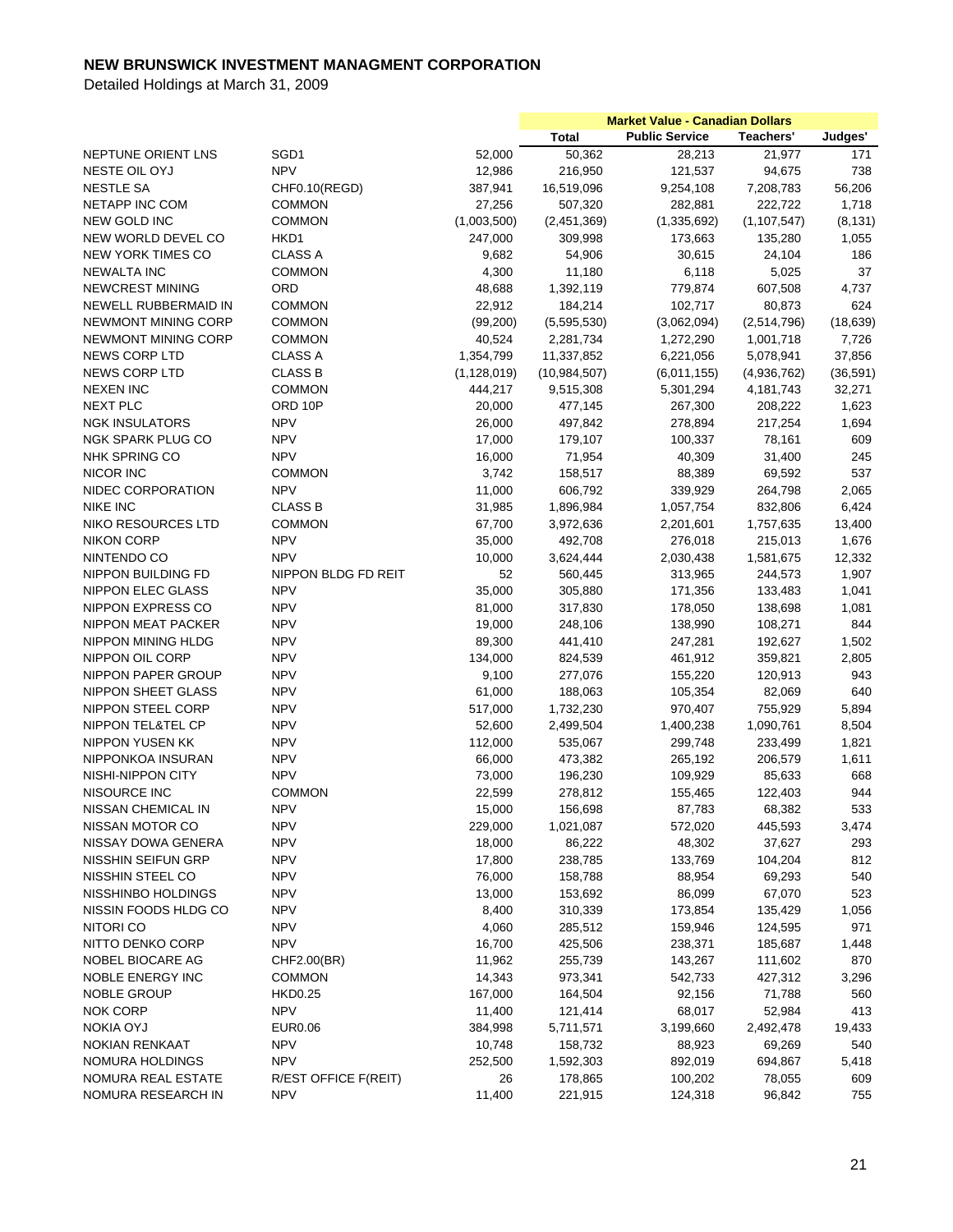|                             |                              |         | <b>Market Value - Canadian Dollars</b> |                       |           |         |
|-----------------------------|------------------------------|---------|----------------------------------------|-----------------------|-----------|---------|
|                             |                              |         | <b>Total</b>                           | <b>Public Service</b> | Teachers' | Judges' |
| NOMURA RL EST INC           | <b>NPV</b>                   | 5,300   | 99,998                                 | 56,019                | 43,638    | 340     |
| NORDEA BANK AB              | ORD NPV(SEK QUOTE)           | 210,692 | 1,311,587                              | 734,760               | 572,364   | 4,463   |
| NORDSTROM INC               | <b>COMMON</b>                | 13,224  | 278,804                                | 155,460               | 122,399   | 944     |
| NORFOLK SOUTHERN            | <b>COMMON</b>                | 63,558  | 2,697,626                              | 1,489,550             | 1,199,019 | 9,057   |
| NORSK HYDRO ASA             | NOK1.098                     | 69,500  | 327,399                                | 183,411               | 142,874   | 1,114   |
| NORTH WEST CO               | <b>TRUST UNIT</b>            | 64,900  | 1,000,758                              | 556,021               | 441,353   | 3,384   |
| <b>NORTHEAST UTILS</b>      | <b>COMMON</b>                | 14,200  | 385,634                                | 215,029               | 169,299   | 1,306   |
| NORTHERN TR CORP            | <b>COMMON</b>                | 18,475  | 1,399,662                              | 780,448               | 614,474   | 4,740   |
| NORTHLAND POWER             | <b>TRUST UNIT</b>            | 83,200  | 841,152                                | 467,370               | 370,937   | 2,845   |
| NORTHROP GRUMMAN CO         | <b>COMMON</b>                | 27,058  | 1,486,694                              | 828,977               | 652,683   | 5,034   |
| NORTHSTAR AEROSPACE         | <b>COMMON</b>                | 170,075 | 68,030                                 | 37,229                | 30,575    | 227     |
| <b>NOVA CHEMICALS CORP</b>  | <b>COMMON</b>                | 608,400 | 4,412,573                              |                       |           | 14,740  |
|                             |                              |         |                                        | 2,421,488             | 1,976,346 |         |
| <b>NOVARTIS AG</b>          | CHF0.50(REGD)                | 240,995 | 11,419,320                             | 6,397,179             | 4,983,287 | 38,854  |
| NOVELL INC                  | <b>COMMON</b>                | 28,391  | 152,416                                | 84,987                | 66,913    | 516     |
| NOVELLUS SYS INC            | <b>COMMON</b>                | 7,985   | 167,242                                | 93,254                | 73,422    | 566     |
| NOVO-NORDISK AS             | DKK1 SER'B'                  | 45,331  | 2,724,954                              | 1,526,537             | 1,189,145 | 9,272   |
| NOVOZYMES A/S               | SER'B'DKK10                  | 4,671   | 421,701                                | 236,240               | 184,027   | 1,435   |
| <b>NSK</b>                  | <b>NPV</b>                   | 45,000  | 216,129                                | 121,077               | 94,317    | 735     |
| <b>NTN CORP</b>             | <b>NPV</b>                   | 43,000  | 150,647                                | 84,393                | 65,741    | 513     |
| NTT DATA CORP               | <b>NPV</b>                   | 128     | 435,718                                | 244,092               | 190,143   | 1,483   |
| NTT DOCOMO                  | <b>NPV</b>                   | 1,591   | 2,709,947                              | 1,518,130             | 1,182,596 | 9,220   |
| NTT URBAN DEVELOPM          | <b>NPV</b>                   | 117     | 117,157                                | 65,632                | 51,126    | 399     |
| <b>NUCOR CORP</b>           | <b>COMMON</b>                | 25,853  | 1,253,025                              | 698,684               | 550,098   | 4,243   |
| <b>NUFARM</b>               | <b>ORD(AUST LISTING)</b>     | 14,237  | 140,297                                | 78,595                | 61,224    | 477     |
| <b>NUVISTA ENERGY LTD</b>   | <b>COMMON</b>                | 93,400  | 563,202                                | 312,956               | 248,341   | 1,905   |
| <b>NVIDIA CORP</b>          | <b>COMMON</b>                | 44,440  | 550,512                                | 306,964               | 241,684   | 1,864   |
| NWS HOLDINGS LTD            | HKD1                         | 83,000  | 138,533                                | 77,607                | 60,455    | 471     |
| <b>NYSE EURONEXT</b>        | <b>COMMON</b>                | 21,426  | 483,049                                | 269,347               | 212,066   | 1,636   |
| O REILLY AUTOMOTIVE         | <b>COMMON</b>                | 11,200  | 493,857                                | 275,374               | 216,811   | 1,672   |
| <b>OBAYASHI CORP</b>        | <b>NPV</b>                   | 62,000  | 377,554                                | 211,508               | 164,761   | 1,285   |
| OBIC CO                     | <b>NPV</b>                   | 710     | 110,804                                | 62,073                | 48,354    | 377     |
| <b>OCCIDENTAL PETE CORP</b> | <b>COMMON</b>                | 66,857  | 4,696,303                              | 2,618,809             | 2,061,591 | 15,903  |
| ODAKYU ELEC RLWY            | <b>NPV</b>                   | 63,000  | 610,779                                | 342,163               | 266,539   | 2,078   |
| <b>OEST ELEKTRIZITATS</b>   | CLASS'A'NPV(EU)              | 7,804   | 394,912                                | 221,233               | 172,336   | 1,344   |
| OFFICE DEPOT INC            | <b>COMMON</b>                | 22,737  | 37,536                                 | 20,930                | 16,479    | 127     |
| OJI PAPER CO                | <b>NPV</b>                   | 86,000  | 438,246                                | 245,508               | 191,246   | 1,491   |
| <b>OLAM INTERNATIONAL</b>   | SGD <sub>0.1</sub>           | 121,000 | 145,233                                | 81,361                | 63,378    | 494     |
| <b>OLD MUTUAL</b>           | 10P                          | 507,800 | 474,333                                | 265,724               | 206,995   | 1,614   |
| <b>OLYMPUS CORP</b>         | <b>NPV</b>                   | 23,000  | 462,961                                | 259,354               | 202,032   | 1,575   |
| OMEGA HEALTHCARE INV        | <b>COMMON</b>                | 177,250 | 3,142,822                              | 1,531,303             | 1,602,237 | 9,283   |
| OMNICOM GROUP INC           | <b>COMMON</b>                | 25,728  | 762,178                                | 424,989               | 334,609   | 2,581   |
| <b>OMRON CORP</b>           | <b>NPV</b>                   | 20,600  | 303,378                                | 169,954               | 132,391   | 1,032   |
| OMV AG                      | NPV(VAR)(EU)                 | 16,713  | 703,622                                | 394,173               | 307,054   | 2,394   |
| ONESTEEL                    | ORD                          | 84,946  | 166,379                                | 93,206                | 72,606    | 566     |
| <b>ONEX CORP</b>            | <b>SUB VTG</b>               | 121,300 | 1,857,103                              | 1,032,657             | 818,161   | 6,285   |
| ONO PHARMACEUTICAL          | <b>NPV</b>                   | 9,800   | 534,354                                | 299,349               | 233,187   | 1,818   |
| <b>ONWARD HOLDINGS</b>      | <b>NPV</b>                   | 13,000  | 105,829                                | 59,286                | 46,183    | 360     |
| OPAP (ORG OF FOOTB)         |                              | 22,618  | 755,733                                | 423,367               | 329,795   | 2,571   |
| OPEN TEXT CORP              | EUR0.30(CR)<br><b>COMMON</b> |         |                                        |                       |           |         |
|                             |                              | 93,670  | 4,054,974                              | 2,244,215             | 1,797,100 | 13,659  |
| ORACLE CORP                 | <b>COMMON</b>                | 317,030 | 7,215,353                              | 4,023,265             | 3,167,656 | 24,432  |
| ORACLE CORP JAPAN           | <b>NPV</b>                   | 3,900   | 184,828                                | 103,542               | 80,657    | 629     |
| ORICA LIMITED               | ORD                          | 36,383  | 469,242                                | 262,873               | 204,773   | 1,597   |
| ORIENT O/SEAS INTL          | <b>USD0.10</b>               | 22,200  | 69,493                                 | 38,931                | 30,326    | 236     |
| ORIENTAL LAND CO            | <b>NPV</b>                   | 5,300   | 423,353                                | 237,165               | 184,747   | 1,440   |
| <b>ORIGIN ENERGY</b>        | ORD (POST RECON)             | 89,410  | 1,156,274                              | 647,752               | 504,587   | 3,934   |
| ORION CORP                  | SER'B'NPV                    | 9,045   | 164,408                                | 92,102                | 71,746    | 559     |
| ORIX CORP                   | <b>NPV</b>                   | 9,340   | 377,194                                | 211,307               | 164,604   | 1,283   |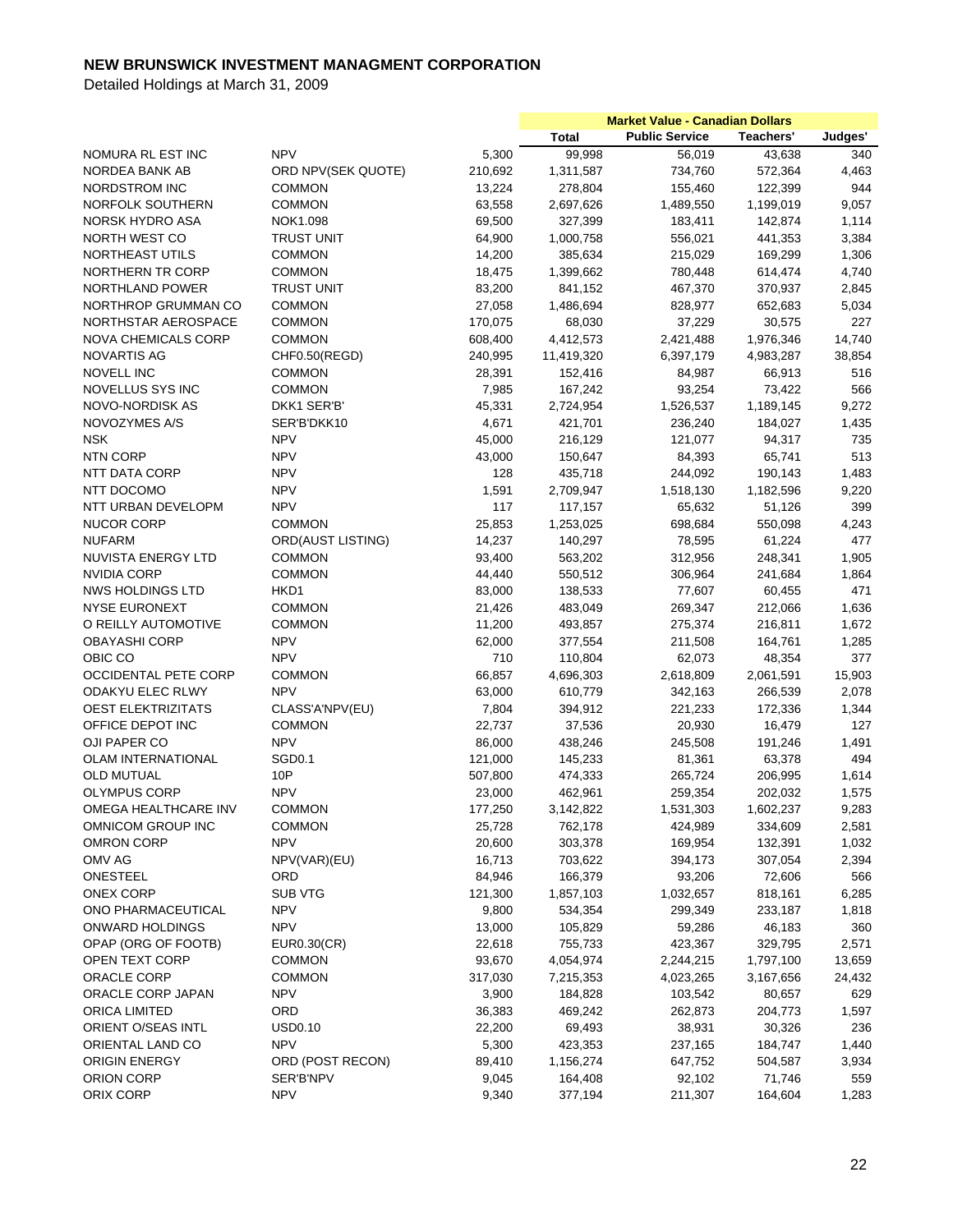|                            |                       |           | <b>Market Value - Canadian Dollars</b> |                       |            |         |
|----------------------------|-----------------------|-----------|----------------------------------------|-----------------------|------------|---------|
|                            |                       |           | <b>Total</b>                           | <b>Public Service</b> | Teachers'  | Judges' |
| ORKLA ASA                  | <b>NOK1.25 (POST)</b> | 83,400    | 717,432                                | 401,910               | 313,081    | 2,441   |
| OSAKA GAS CO               | <b>NPV</b>            | 197,000   | 770,484                                | 431,630               | 336,232    | 2,622   |
| <b>OSAKA TITANIUM TEC</b>  | <b>NPV</b>            | 1,900     | 61,724                                 | 34,578                | 26,936     | 210     |
| OSISKO MINING CORP         | <b>COMMON</b>         | 243,200   | 1,391,104                              | 774,283               | 612,109    | 4,712   |
| OTE(HELLENIC TLCM)         | EUR2.39(CR)           | 27,306    | 507,735                                | 284,437               | 221,571    | 1,728   |
| OTSUKA CORP                | <b>NPV</b>            | 1,600     | 74,604                                 | 41,793                | 32,556     | 254     |
| <b>OUTOKUMPU OY</b>        | 'A'NPV(EU)            | 11,947    | 162,867                                | 91,239                | 71,074     | 554     |
| OVERSEA-CHINESE BK         | SGD <sub>0.5</sub>    | 253,000   | 1,011,532                              | 566,667               | 441,423    | 3,442   |
| <b>OWENS ILL INC</b>       | <b>COMMON</b>         | 13,800    | 251,123                                | 140,025               | 110,247    | 850     |
| OZ MINERALS LTD            | ORD                   | 300,352   | 145,757                                | 81,654                | 63,607     | 496     |
| P F CHANGS CHINA BI        | <b>COMMON</b>         | (12,700)  |                                        |                       | (164, 574) |         |
|                            |                       |           | (366, 184)                             | (200, 390)            |            | (1,220) |
| PACCAR INC                 | <b>COMMON</b>         | 29,992    | 972,867                                | 542,468               | 427,104    | 3,294   |
| PACIFIC BASIN SHIP         | <b>USD0.1</b>         | 168,000   | 96,560                                 | 54,093                | 42,138     | 329     |
| PACIFIC RUBIALES ENE       | <b>COMMON</b>         | 252,100   | 1,194,954                              | 665,108               | 525,798    | 4,048   |
| <b>PACTIV CORP</b>         | <b>COMMON</b>         | 10,919    | 200,347                                | 111,713               | 87,956     | 678     |
| PAGESJAUNES GROUPE         | <b>EUR0.20</b>        | 12,792    | 135,919                                | 76,143                | 59,314     | 462     |
| PALL CORP                  | <b>COMMON</b>         | 9,755     | 250,659                                | 139,767               | 110,043    | 849     |
| <b>PAN AMERICAN SILVER</b> | <b>COMMON</b>         | 103,500   | 2,265,615                              | 1,261,205             | 996,734    | 7,676   |
| PANASONIC CORP             | <b>NPV</b>            | 186,400   | 2,536,158                              | 1,420,773             | 1,106,756  | 8,629   |
| PANASONIC ELECTRIC         | <b>NPV</b>            | 38,000    | 346,138                                | 193,909               | 151,051    | 1,178   |
| PANERA BREAD CO            | CLASS A               | (17,300)  | (1,217,394)                            | (666, 206)            | (547, 133) | (4,055) |
| <b>PANTRY INC</b>          | <b>COMMON</b>         | (23, 100) | (512, 638)                             | (280, 536)            | (230, 395) | (1,708) |
| PARAMOUNT ENERGY TR        | <b>TRUST UNIT</b>     | 91,200    | 285,456                                | 159,409               | 125,077    | 970     |
| PARGESA                    | CHF20(BR)(POST SUBD)  | 2,737     | 182,329                                | 102,142               | 79,567     | 620     |
| PARKER HANNIFIN CORP       | <b>COMMON</b>         | 13,313    | 568,910                                | 317,223               | 249,760    | 1,926   |
| PARKWAY HLDGS              | SGD0.25               | 92,000    | 87,579                                 | 49,062                | 38,218     | 298     |
| PARMALAT SPA               | EUR <sub>1</sub>      | 168,975   | 433,326                                | 242,752               | 189,100    | 1,474   |
| <b>PASON SYSTEMS</b>       | <b>COMMON</b>         | 87,300    | 830,223                                | 460,952               | 366,465    | 2,806   |
| PATHEON INC                | <b>RESTR COMMON</b>   | 74,200    | 179,564                                | 98,264                | 80,701     | 598     |
| PATTERSON COMPANIES        | <b>COMMON</b>         | 7,553     | 179,325                                | 99,991                | 78,726     | 607     |
| <b>PAYCHEX INC</b>         | <b>COMMON</b>         | 26,619    | 859,765                                | 479,403               | 377,451    | 2,911   |
| <b>PCCW LIMITED</b>        | <b>HKD0.25</b>        | 330,000   | 213,245                                | 119,461               | 93,058     | 726     |
| PEABODY ENERGY CORP        | <b>COMMON</b>         | 22,127    | 698,227                                | 389,330               | 306,533    | 2,364   |
| <b>PEARSON</b>             | ORD 25P               | 82,000    | 1,036,556                              | 580,685               | 452,343    | 3,527   |
| PEER 1 NETWORK ENT         | <b>COMMON</b>         | 223,800   | 208,134                                | 113,899               | 93,542     | 693     |
| PEMBINA PIPEL INCOME       | <b>TRUST UNIT</b>     | 175,700   | 2,461,557                              | 1,368,314             | 1,084,915  | 8,328   |
| PENGROWTH ENERGY           | <b>TRUST UNIT</b>     | 300,900   | 2,139,399                              | 1,191,201             | 940,948    | 7,250   |
| PENN WEST ENERGY           | <b>TRUST UNIT</b>     | 259,786   | 3,146,008                              | 1,763,275             | 1,372,000  | 10,734  |
| PENNEY J C INC             | <b>COMMON</b>         | 18,353    | 463,263                                | 258,314               | 203,380    | 1,569   |
| PEOPLES UNITED FINL        | <b>COMMON</b>         | 28,676    | 649,029                                | 361,897               | 284,934    | 2,198   |
| PEPCO HOLDINGS INC         | COMMON                | 18,172    | 285,109                                | 158,976               |            | 965     |
| PEPSI BOTTLING GRP         | <b>COMMON</b>         | 11,189    |                                        |                       | 125,168    |         |
|                            |                       |           | 311,900                                | 173,915               | 136,929    | 1,056   |
| PEPSIAMERICAS INC          | <b>COMMON</b>         | (54,600)  | (1, 192, 318)                          | (652, 483)            | (535, 863) | (3,972) |
| PEPSICO INC                | <b>COMMON</b>         | 128,722   | 8,350,852                              | 4,656,417             | 3,666,158  | 28,277  |
| PERKINELMER INC            | <b>COMMON</b>         | 9,561     | 153,501                                | 85,592                | 67,390     | 520     |
| PERNOD-RICARD              | NPV(EU)               | 16,689    | 1,170,322                              | 655,622               | 510,718    | 3,982   |
| PERPETUAL LIMITED          | ORD                   | 3,847     | 88,838                                 | 49,767                | 38,768     | 302     |
| PETROBANK ENGY & RES       | <b>COMMON</b>         | 132,700   | 3,072,005                              | 1,702,778             | 1,358,863  | 10,364  |
| PETRO-CANADA               | <b>COMMON</b>         | 379,593   | 12,827,095                             | 7,157,955             | 5,625,567  | 43,573  |
| PEUGEOT SA                 | EUR1                  | 15,409    | 364,263                                | 204,063               | 158,961    | 1,239   |
| PEYTO ENERGY TRUST         | <b>TRUST UNIT</b>     | 137,500   | 1,080,750                              | 600,754               | 476,340    | 3,656   |
| PFIZER INC                 | <b>COMMON</b>         | 429,478   | 7,369,913                              | 4,132,244             | 3,212,592  | 25,077  |
| <b>PG&amp;E CORP</b>       | <b>COMMON</b>         | 30,193    | 1,466,417                              | 817,671               | 643,781    | 4,966   |
| PHILIP MORRIS INTL         | <b>COMMON</b>         | 193,598   | 8,782,870                              | 4,884,240             | 3,868,960  | 29,671  |
| PHILIPS ELEC(KON)          | EUR 0.20              | 98,496    | 1,823,234                              | 1,021,388             | 795,643    | 6,203   |
| PIKE ELECTRIC CORP         | <b>COMMON</b>         | 89,600    | 1,044,454                              | 571,566               | 469,408    | 3,479   |
| PINNACLE WEST CAP          | <b>COMMON</b>         | 8,349     | 278,607                                | 155,351               | 122,313    | 943     |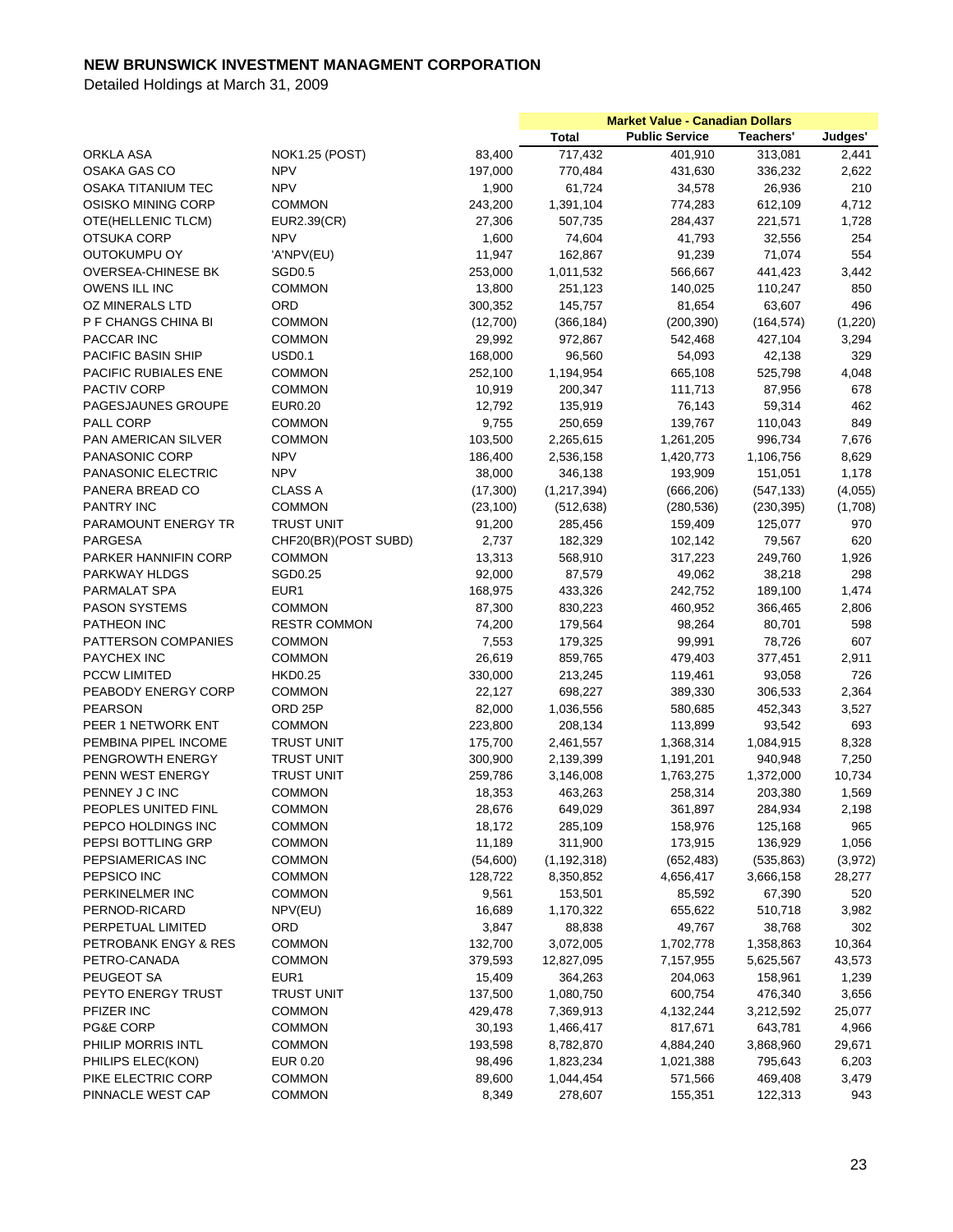|                            |                        |            | <b>Market Value - Canadian Dollars</b> |                       |             |         |
|----------------------------|------------------------|------------|----------------------------------------|-----------------------|-------------|---------|
|                            |                        |            | <b>Total</b>                           | <b>Public Service</b> | Teachers'   | Judges' |
| PIONEER NATURAL RES        | <b>COMMON</b>          | 9,464      | 196,907                                | 109,795               | 86,445      | 667     |
| PIRELLI & CO.              | <b>EUR0.29</b>         | 265,032    | 77,751                                 | 43,557                | 33,930      | 265     |
| PITNEY BOWES INC           | <b>COMMON</b>          | 17,015     | 499,820                                | 278,699               | 219,429     | 1,692   |
| PLUM CREEK TIMBER CO       | <b>COMMON</b>          | 233,874    | 8,564,796                              | 4,208,072             | 4,331,213   | 25,512  |
| PNC FINL SVCS GRP          | <b>COMMON</b>          | 35,408     | 1,299,814                              | 724,774               | 570,639     | 4,401   |
| POHJOLA BANK PLC           | RTS APR 24 09          | 11,314     |                                        |                       |             |         |
| POHJOLA PANKKI             | NPV SER'A'             | 11,314     | 83,923                                 | 47,014                | 36,623      | 286     |
| POLO RALPH LAUREN          | <b>CLASS A</b>         | 4,664      | 248,621                                | 138,631               | 109,149     | 842     |
| PORSCHE AUTOMOBIL HL       | NON VTG PRF NPV        | 8,863      | 522,240                                | 292,562               | 227,901     | 1,777   |
| PORTUGAL TCOM SGPS         | EUR0.03                |            | 604,446                                | 338,615               |             |         |
|                            |                        | 62,059     |                                        |                       | 263,775     | 2,057   |
| POTASH CORP OF SASK        | <b>COMMON</b>          | 229,023    | 23,348,895                             | 13,031,832            | 10,237,730  | 79,333  |
| POWER CORP OF CDA          | SUB VTG                | (154, 307) | (3,053,693)                            | (1,615,747)           | (1,428,111) | (9,835) |
| POWER FINANCIAL CORP       | <b>COMMON</b>          | 782,800    | 15,890,840                             | 8,747,339             | 7,090,258   | 53,243  |
| POWERSHARES QQQ TR         | UNIT SER 1             | (43,200)   | (1,656,464)                            | (906, 482)            | (744, 464)  | (5,518) |
| PPG INDUSTRIES INC         | <b>COMMON</b>          | 13,614     | 631,869                                | 352,329               | 277,401     | 2,140   |
| PPL CORP                   | <b>COMMON</b>          | 30,983     | 1,131,407                              | 630,870               | 496,706     | 3,831   |
| <b>PPR</b>                 | EUR4                   | 7,691      | 619,511                                | 347,054               | 270,349     | 2,108   |
| PRAXAIR INC                | <b>COMMON</b>          | 4,882      | 409,891                                | 246,564               | 161,844     | 1,484   |
| PRECISION CASTPARTS        | <b>COMMON</b>          | 11,533     | 867,964                                | 483,975               | 381,050     | 2,939   |
| PRECISION DRILLING         | <b>TRUST UNIT</b>      | 167,800    | 565,486                                | 317,243               | 246,313     | 1,931   |
| PRICE T ROWE GRP           | <b>COMMON</b>          | 21,210     | 766,850                                | 427,594               | 336,660     | 2,597   |
| PRIMARIS RETAIL REIT       | <b>TRUST UNIT</b>      | 56,200     | 505,328                                | 282,551               | 221,057     | 1,720   |
| PRINCIPAL FINL GRP         | <b>COMMON</b>          | 21,484     | 220,925                                | 123,187               | 96,990      | 748     |
| PROCTER & GAMBLE CO        | <b>COMMON</b>          | 225,272    | 13,343,435                             | 7,450,663             | 5,847,533   | 45,239  |
| PROGRESS ENERGY INC        | <b>COMMON</b>          | 22,847     | 1,041,975                              | 581,003               | 457,444     | 3,528   |
| PROGRESS ENERGY RES        | COMMON                 | 211,208    | 1,996,038                              | 1,109,759             | 879,525     | 6,754   |
| PROGRESSIVE CORP           | COMMON                 | (125, 592) | (2, 127, 867)                          | (1, 154, 651)         | (966, 180)  | (7,036) |
| <b>PROLOGIS</b>            | COM SH BEN INT         | 487,510    | 3,993,341                              | 1,958,457             | 2,023,011   | 11,873  |
| PROMISE CO                 | <b>NPV</b>             | 6,150      | 120,188                                | 67,330                | 52,449      | 409     |
| PROVIDENT BANKSHARES       | <b>COMMON</b>          | (41, 612)  | (369, 698)                             | (202, 313)            | (166, 153)  | (1,232) |
| PROVIDENT ENERGY           | <b>TRUST UNIT</b>      | 302,100    | 1,435,341                              | 799,265               | 631,211     | 4,864   |
| PRUDENTIAL                 | ORD 5P                 | 252,900    | 1,536,878                              | 860,969               | 670,680     | 5,229   |
| PRUDENTIAL FINL            | <b>COMMON</b>          | 35,134     | 837,257                                | 466,852               | 367,569     | 2,835   |
| <b>PRYSMIAN SPA</b>        | <b>EUR0.1</b>          | 10,973     | 137,490                                | 77,023                | 59,999      | 468     |
|                            | REIT                   |            | 1,631,562                              | 794,959               |             | 4,819   |
| PS BUSINESS PKS INC        |                        | 35,500     |                                        |                       | 831,784     |         |
| PUBLIC POWER CORP          | EUR4.60(CR)            | 10,575     | 237,622                                | 133,117               | 103,696     | 808     |
| PUBLIC STORAGE             | REIT                   | 230,493    | 16,033,794                             | 7,863,145             | 8,122,979   | 47,670  |
| PUBLIC SVC ENTERPR         | <b>COMMON</b>          | 41,816     | 1,550,859                              | 864,755               | 680,852     | 5,251   |
| <b>PUBLICIS GROUP SA</b>   | <b>EUR0.40</b>         | 12,802     | 412,995                                | 231,362               | 180,227     | 1,405   |
| PULSE SEISMIC INC          | <b>COMMON</b>          | 23,200     | 26,216                                 | 14,346                | 11,782      | 87      |
| PULTE HOMES INC            | <b>COMMON</b>          | 17,747     | 243,776                                | 135,929               | 107,022     | 825     |
| PUMA AG                    | NPV(EU)                | 649        | 123,322                                | 69,086                | 53,817      | 420     |
| <b>QANTAS AIRWAYS</b>      | ORD                    | 110,178    | 167,148                                | 93,637                | 72,942      | 569     |
| <b>QBE INSURANCE GROUP</b> | ORD                    | 99,934     | 1,677,726                              | 939,873               | 732,144     | 5,708   |
| Q-CELLS SE                 | <b>NPV</b>             | 6,241      | 152,018                                | 85,162                | 66,339      | 517     |
| <b>QIAGEN NV</b>           | <b>EUR0.01</b>         | 18,984     | 381,538                                | 213,740               | 166,500     | 1,298   |
| QLOGIC CORP                | COMMON                 | 10,080     | 141,255                                | 78,764                | 62,013      | 478     |
| QUADRA MINING LTD          | <b>COMMON</b>          | 100,500    | 596,970                                | 331,075               | 263,880     | 2,015   |
| <b>QUALCOMM INC</b>        | <b>COMMON</b>          | 168,920    | 8,257,343                              | 4,587,820             | 3,641,650   | 27,873  |
| QUANTA SVCS INC            | <b>COMMON</b>          | (36,000)   | (973, 126)                             | (532, 533)            | (437, 352)  | (3,242) |
| QUEBECOR INC               | <b>CLASS B SUB VTG</b> | 72,350     | 1,292,955                              | 716,906               | 571,685     | 4,363   |
| <b>QUEST DIAGNOSTICS</b>   | COMMON                 | 12,768     | 761,068                                | 424,370               | 334,121     | 2,577   |
| QUESTAR CORP               | <b>COMMON</b>          | 14,254     | 528,648                                | 294,773               | 232,085     | 1,790   |
| QWEST COMMUNCTN INTL       | <b>COMMON</b>          | 121,468    | 521,982                                | 291,056               | 229,159     | 1,768   |
| RADIOSHACK CORP            | <b>COMMON</b>          | 10,390     | 112,211                                | 62,569                | 49,262      | 380     |
| RAIFFEISEN INTL BK         | NPV (REGD)             | 5,483      | 186,684                                | 104,581               | 81,467      | 635     |
| <b>RAKUTEN INC</b>         | <b>NPV</b>             | 663        | 396,982                                | 222,392               | 173,239     | 1,351   |
|                            |                        |            |                                        |                       |             |         |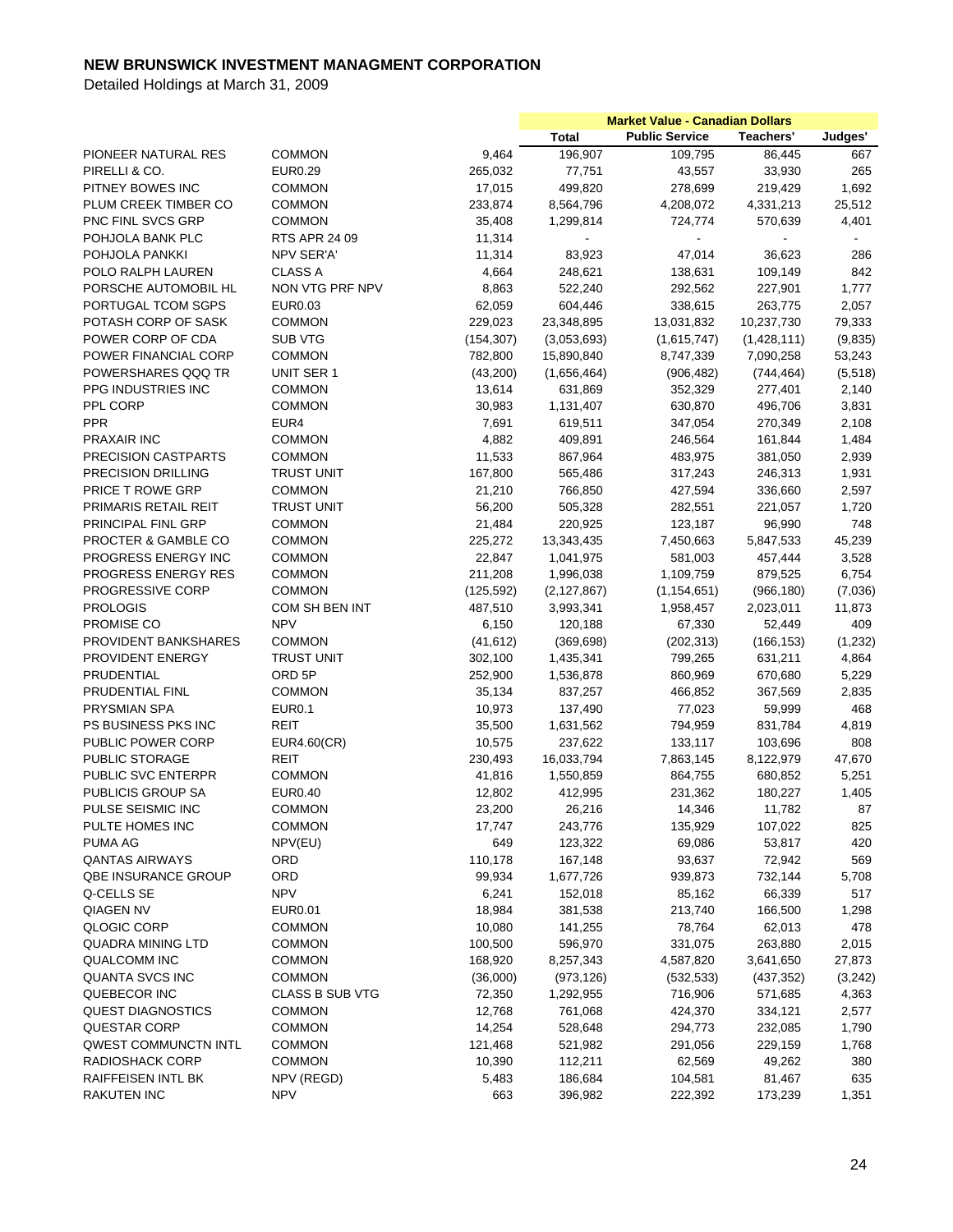|                             |                         |           | <b>Market Value - Canadian Dollars</b> |                       |            |         |
|-----------------------------|-------------------------|-----------|----------------------------------------|-----------------------|------------|---------|
|                             |                         |           | <b>Total</b>                           | <b>Public Service</b> | Teachers'  | Judges' |
| RANDSTAD HLDGS NV           | <b>EUR0.10</b>          | 10,304    | 219,655                                | 123,052               | 95,855     | 747     |
| RANGE RESOURCES CORP        | <b>COMMON</b>           | 12,911    | 668,552                                | 372,783               | 293,505    | 2,264   |
| RAUTARUUKKI OYJ             | 'K'NPV(EU)              | 8,522     | 171,701                                | 96,188                | 74,929     | 584     |
| <b>RAYONIER INC</b>         | <b>COMMON REIT</b>      | 110,450   | 4,206,294                              | 2,049,467             | 2,144,403  | 12,424  |
| RAYTEC METALS               | WARRANTS 10 JUL 10      | 100,000   | 1,000                                  | 547                   | 449        | 3       |
| <b>RAYTHEON</b>             | <b>COMMON</b>           | 33,127    | 1,622,275                              | 904,577               | 712,205    | 5,493   |
| <b>REALTY INCOME CORP</b>   | <b>COMMON</b>           | 153,100   | 3,648,829                              | 1,777,849             | 1,860,203  | 10,777  |
| <b>RECKITT BENCKISER</b>    | ORD 10P                 | 61,000    |                                        |                       | 1,255,752  | 9,791   |
|                             |                         |           | 2,877,586                              | 1,612,043             |            |         |
| <b>RED BACK MINING</b>      | <b>COMMON</b>           | 247,200   | 2,002,320                              | 1,114,495             | 881,042    | 6,783   |
| RED ELECTRICA CORP          | EUR <sub>2</sub>        | 10,961    | 535,624                                | 300,060               | 233,742    | 1,822   |
| <b>REED ELSEVIER</b>        | ORD 14P                 | 111,700   | 1,009,140                              | 565,327               | 440,380    | 3,434   |
| REED ELSEVIER NV            | <b>EUR0.07</b>          | 63,569    | 855,982                                | 479,527               | 373,543    | 2,912   |
| <b>REGENCY CENTERS CORP</b> | REIT                    | 116,100   | 3,887,436                              | 1,894,107             | 1,981,847  | 11,482  |
| <b>REGIONS FINL CORP</b>    | <b>COMMON</b>           | 57,432    | 312,059                                | 174,003               | 136,999    | 1,057   |
| REITMANS CDA LTD            | <b>CLASS A NON VTG</b>  | 80,000    | 864,000                                | 479,452               | 381,630    | 2,918   |
| RENAISSANCE RE HLDGS        | <b>COMMON</b>           | 12,500    | 778,489                                | 426,020               | 349,876    | 2,593   |
| RENAULT                     | EUR3.81                 | 18,760    | 485,320                                | 271,880               | 211,789    | 1,651   |
| <b>RENEWABLE ENERGY</b>     | NOK <sub>1</sub>        | 15,000    | 162,550                                | 91,062                | 70,935     | 553     |
| REPSOL YPF SA               | EUR1                    | 74,197    | 1,615,158                              | 904,822               | 704,840    | 5,496   |
| REPUBLIC SVCS INC           | <b>COMMON</b>           | 26,601    | 581,282                                | 324,121               | 255,192    | 1,968   |
| <b>RESEARCH IN MOTION</b>   | <b>COMMON</b>           | 441,907   | 23,074,356                             | 12,859,580            | 10,136,500 | 78,276  |
| <b>RESONA HOLDINGS</b>      | <b>NPV</b>              | 52,000    | 881,740                                | 493,957               | 384,783    | 3,000   |
| <b>RETAIL HOLDRS TR</b>     | DEP RCPT                | (5,500)   | (525, 715)                             | (287, 692)            | (236, 272) | (1,751) |
| <b>REXAM</b>                | ORD 64.285714P          | 65,100    | 314,906                                | 176,413               | 137,422    | 1,071   |
| REYNOLDS AMERN INC          | <b>COMMON</b>           | (2,404)   | (96, 352)                              | (46, 053)             | (50,013)   | (285)   |
| RICHELIEU HARDWARE          | <b>COMMON</b>           | 14,500    | 212,570                                | 116,327               | 95,535     | 708     |
| RICHEMONT(CIE FIN)          | CHF1                    | 52,873    | 1,039,697                              |                       | 453,714    | 3,538   |
|                             | <b>NPV</b>              |           |                                        | 582,445               |            |         |
| RICOH CO                    |                         | 68,000    | 1,004,041                              | 562,471               | 438,154    | 3,416   |
| RIO TINTO LIMITED           | ORD                     | 28,943    | 1,430,383                              | 801,310               | 624,206    | 4,867   |
| RIO TINTO PLC               | ORD 10P(REGD)           | 101,100   | 4,284,299                              | 2,400,093             | 1,869,629  | 14,577  |
| RIOCAN REAL ESTATE          | <b>TRUST UNIT</b>       | 245,200   | 3,078,486                              | 1,716,021             | 1,352,021  | 10,444  |
| RITCHIE BROS AUCTNRS        | <b>COMMON</b>           | 131,460   | 3,091,939                              | 1,719,660             | 1,361,813  | 10,466  |
| ROBERT HALF INTL INC        | <b>COMMON</b>           | 12,630    | 283,470                                | 158,062               | 124,448    | 960     |
| ROCHE HLDGS AG              | <b>GENUSSCHEINE NPV</b> | 71,163    | 12,292,570                             | 6,886,379             | 5,364,366  | 41,825  |
| ROCKWELL AUTOMATION         | <b>COMMON</b>           | 11,726    | 322,141                                | 179,625               | 141,425    | 1,091   |
| ROCKWELL COLLINS INC        | <b>COMMON</b>           | 13,072    | 536,866                                | 299,355               | 235,693    | 1,818   |
| ROGERS COMMUNICATION        | <b>CLASS B NON VTG</b>  | 524,961   | 15,248,553                             | 8,475,307             | 6,721,655  | 51,592  |
| ROHM & HAAS CO              | <b>COMMON</b>           | 45,328    | 4,503,526                              | 2,475,239             | 2,013,228  | 15,059  |
| ROHM CO                     | <b>NPV</b>              | 10,200    | 635,431                                | 355,973               | 277,296    | 2,162   |
| ROLLS ROYCE GROUP           | ORD 20P                 | 185,600   | 983,143                                | 550,763               | 429,035    | 3,345   |
| RONA INC                    | <b>COMMON</b>           | 146,500   | 1,727,235                              | 960,505               | 760,884    | 5,846   |
| ROWAN COS INC               | <b>COMMON</b>           | 9,315     | 140,513                                | 78,350                | 61,687     | 476     |
| ROYAL BANK CDA              | <b>COMMON</b>           | 1,067,938 | 39,001,096                             | 21,777,682            | 17,090,846 | 132,568 |
| ROYAL BANK OF SCOTLA        | RTS 06 APR 2009         | 770,742   |                                        |                       |            |         |
| ROYAL BK SCOT GRP           | ORD <sub>25P</sub>      | 1,798,400 | 791,292                                | 443,287               | 345,313    | 2,692   |
| ROYAL CARIBBEAN CRUS        | <b>COMMON</b>           | 16,200    | 162,505                                | 88,929                | 73,035     | 541     |
| ROYAL DUTCH SHELL           | ADR(2 ORD CL A)         | 66,500    | 3,710,810                              | 2,030,701             | 1,667,748  | 12,361  |
| ROYAL DUTCH SHELL           |                         |           |                                        |                       |            |         |
|                             | ADR(2 ORD CL A)         | 100       | 5,580                                  | 3,054                 | 2,508      | 19      |
| ROYAL DUTCH SHELL           | ADR(2 ORD CL B)         | (100)     | (5,508)                                | (3,014)               | (2, 476)   | (18)    |
| ROYAL DUTCH SHELL           | 'A'SHS EUR0.07          | 359,100   | 10,147,174                             | 5,684,514             | 4,428,134  | 34,525  |
| ROYAL DUTCH SHELL           | 'B'SHS EUR0.07          | 273,100   | 7,539,761                              | 4,223,824             | 3,290,283  | 25,654  |
| <b>RSA INSURANCE GR</b>     | ORD 27.5P               | 336,300   | 786,552                                | 440,632               | 343,244    | 2,676   |
| RUSH ENTERPISES INC         | CL A                    | 5,906     | 66,166                                 | 36,209                | 29,737     | 220     |
| <b>RUSH ENTERPRISES INC</b> | <b>CLASS B</b>          | (6,828)   | (69, 439)                              | (38,000)              | (31, 208)  | (231)   |
| RUSSEL METALS INC           | <b>COMMON</b>           | 74,200    | 759,066                                | 422,235               | 334,261    | 2,570   |
| RWE AG (NEU)                | NPV 'A'                 | 45,063    | 3,978,021                              | 2,228,514             | 1,735,972  | 13,535  |
| RWE AG (NEU)                | NON VTG PRF NPV         | 3,950     | 308,439                                | 172,790               | 134,600    | 1,049   |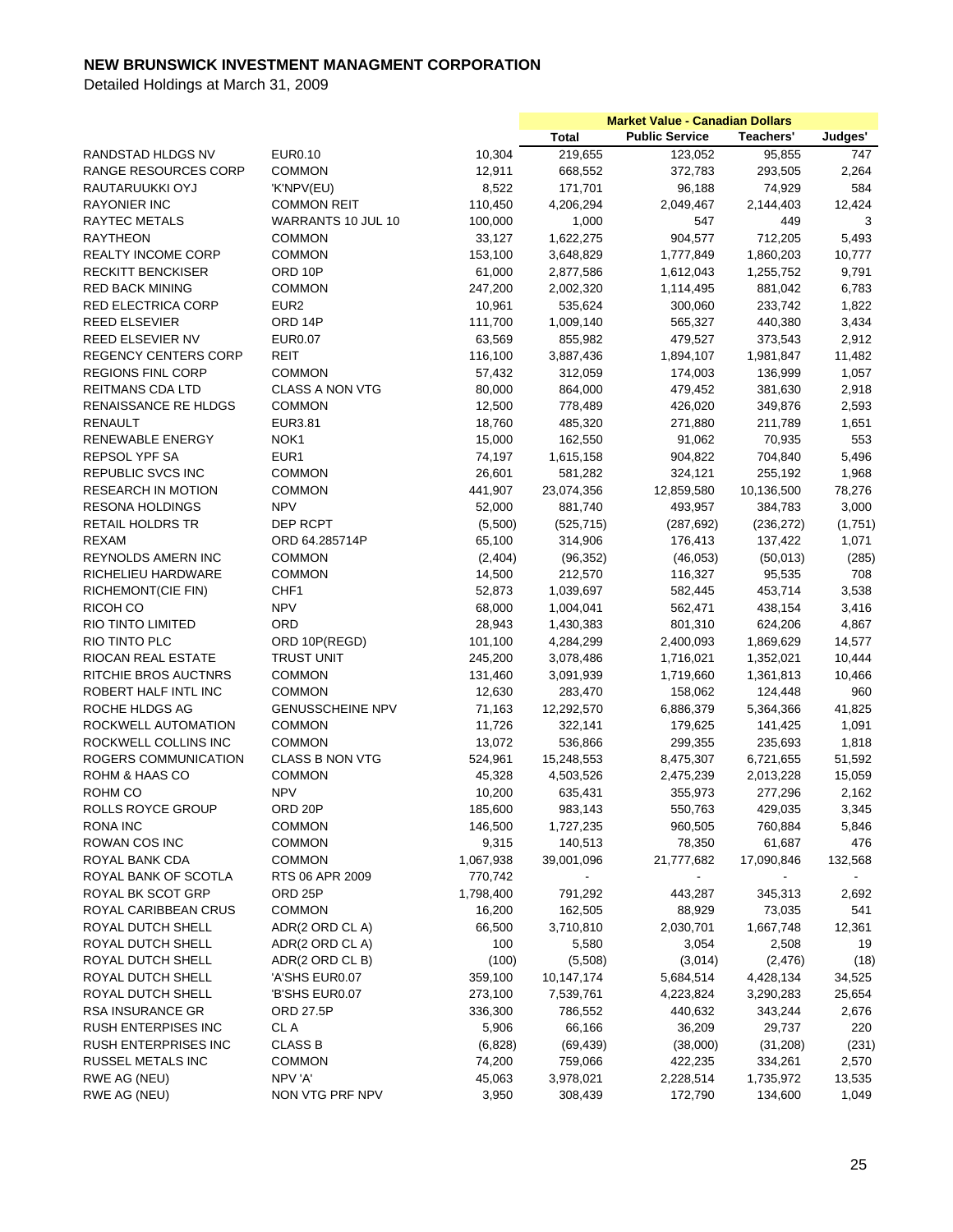|                                |                      |                |             | <b>Market Value - Canadian Dollars</b> |               |          |
|--------------------------------|----------------------|----------------|-------------|----------------------------------------|---------------|----------|
|                                |                      |                | Total       | <b>Public Service</b>                  | Teachers'     | Judges'  |
| RYANAIR HLDGS                  | SP ADR (5 ORD)       | 5,780          | 168,006     | 94,118                                 | 73,316        | 572      |
| <b>RYDER SYSTEMS INC</b>       | <b>COMMON</b>        | 4,647          | 165,788     | 92,443                                 | 72,783        | 561      |
| S&P 500 DEP RECEIPTS           | UNIT SER 1           | $\blacksquare$ | 11,957      | 6,543                                  | 5,374         | 40       |
| <b>SABMILLER</b>               | ORD USD0.10          | 91,600         | 1,711,260   | 958,659                                | 746,778       | 5,822    |
| SACYR VALLEHERMOSO             | EUR <sub>1</sub>     | 7,723          | 74,705      | 41,850                                 | 32,601        | 254      |
| SAFEWAY INC                    | <b>COMMON</b>        | 35,480         | 904,200     | 504,180                                | 396,958       | 3,062    |
| <b>SAFRAN</b>                  | <b>EUR0.20</b>       | 19,008         | 221,019     | 123,816                                | 96,451        | 752      |
| <b>SAGE GROUP</b>              | ORD <sub>1P</sub>    | 132,600        | 403,624     | 226,113                                | 176,138       | 1,373    |
| SAIFUN RECEIVABLE              | <b>SHARES</b>        | 36,701         | 46,251      | 25,310                                 | 20,787        | 154      |
| SAINSBURY(J)                   | ORD 28.571428P       | 106,300        | 598,065     | 335,040                                | 260,990       | 2,035    |
| <b>SAIPEM</b>                  | EUR1                 | 26,817         | 597,655     | 334,810                                | 260,811       | 2,033    |
| SALESFORCE.COM                 | <b>COMMON</b>        | 8,743          | 359,625     | 200,526                                | 157,881       | 1,218    |
| SALZGITTER AG                  | ORD NPV              | 3,957          | 277,850     | 155,653                                | 121,251       | 945      |
| SAMPO OYJ                      | SER'A'NPV            | 42,555         | 787,725     | 441,289                                | 343,756       | 2,680    |
| SANDISK CORP                   | <b>COMMON</b>        | 18,697         | 297,352     | 165,803                                | 130,542       | 1,007    |
| SANDVIK                        | NPV (POST)           | 102,135        | 730,631     | 409,304                                | 318,841       | 2,486    |
| SANKYO CO                      | <b>NPV</b>           | 5,400          | 293,752     | 164,562                                | 128,191       | 999      |
| SANOFI-AVENTIS                 | EUR <sub>2</sub>     | 106,555        | 7,519,378   | 4,212,406                              | 3,281,388     | 25,584   |
| SANOMA OYJ                     | <b>NPV</b>           | 8,260          | 131,785     | 73,827                                 | 57,510        | 448      |
| SANTEN PHARM, CO.              | <b>NPV</b>           | 7,500          | 260,845     | 146,127                                | 113,831       | 888      |
| <b>SANTOS LIMITED</b>          | ORD                  | 59,235         | 871,704     | 488,334                                | 380,404       | 2,966    |
| SANYO ELECTRIC CO              | <b>NPV</b>           | 171,000        | 220,027     | 123,261                                | 96,018        | 749      |
| SAP AG                         | ORD NPV              | 86,910         | 3,875,275   | 2,170,955                              | 1,691,135     | 13,185   |
| SAPPORO HOKUYO HLD             | <b>NPV</b>           | 30,300         | 106,540     | 59,684                                 | 46,493        | 362      |
| SAPPORO HOLDINGS               | <b>NPV</b>           | 26,000         | 122,556     | 68,657                                 | 53,482        | 417      |
| SAPUTO INC                     | <b>COMMON</b>        | 88,619         | 1,840,617   | 1,031,079                              | 803,261       | 6,277    |
| SARA LEE CORP                  | <b>COMMON</b>        | 34,126         | 353,497     | 199,577                                | 152,710       | 1,210    |
| <b>SARAS RAFFINERIE</b>        | <b>NPV</b>           | 33,714         | 111,071     | 62,223                                 | 48,470        | 378      |
| SAVANNA ENERGY                 | <b>COMMON</b>        | 85,404         | 427,874     | 237,472                                | 188,957       | 1,445    |
| SBI HOLDINGS INC               | <b>NPV</b>           | 1,698          | 221,079     | 123,850                                | 96,477        | 752      |
| SBM OFFSHORE NV                | EUR0.25 (POST SUBD)  | 14,744         | 246,813     | 138,266                                | 107,707       | 840      |
| <b>SCANA CORPORATION</b>       | <b>COMMON</b>        | 10,100         | 398,117     | 221,989                                | 174,780       | 1,348    |
| <b>SCANIA</b>                  | SER'B'NPV (POST)     | 32,413         | 330,537     | 185,169                                | 144,243       | 1,125    |
| SCHERING PLOUGH CORP           | <b>COMMON</b>        | 146,124        | 4,325,577   | 2,408,345                              | 1,902,604     | 14,628   |
| SCHINDLER HOLDING AG           | PTG CERT CHF0.10(EX) | 5,159          | 306,852     | 171,901                                | 133,908       | 1,044    |
| <b>SCHLUMBERGER LTD</b>        | <b>COMMON</b>        | 98,915         | 5,076,260   | 2,830,511                              | 2,228,559     | 17,189   |
| <b>SCHNEIDER ELECTRIC</b>      | EUR <sub>8</sub>     | 22,553         | 1,887,671   | 1,057,486                              | 823,762       | 6,423    |
| <b>SCHRODERS</b>               | ORD GBP1             | 12,400         | 176,872     |                                        |               | 602      |
| <b>SCHWAB CHARLES CORP</b>     | <b>COMMON</b>        |                | 1,511,686   | 99,085                                 | 77,185        | 5,119    |
|                                | EUR7.876972 (POST)   | 77,491         |             | 842,913                                | 663,655       |          |
| <b>SCOR SE</b>                 |                      | 17,720         | 455,899     | 255,398                                | 198,950       | 1,551    |
| <b>SCOT &amp; SOUTHERN ENG</b> | ORD 50P              | 92,800         | 1,850,818   | 1,036,841                              | 807,680       | 6,297    |
| <b>SCRIPPS NETWORKS</b>        | <b>COMMON</b>        | (17,604)       | (499, 847)  | (271, 338)                             | (226, 855)    | (1,653)  |
| <b>SEADRILL LTD</b>            | USD <sub>2</sub>     | 28,300         | 344,617     | 193,057                                | 150,388       | 1,173    |
| SEAGATE TECHNOLOGY             | <b>SHARES</b>        | (69, 600)      | (528, 014)  | (288,950)                              | (237, 305)    | (1,759)  |
| SEALED AIR CORP                | <b>COMMON</b>        | 13,148         | 228,654     | 127,497                                | 100,383       | 774      |
| <b>SEARS CANADA INC</b>        | <b>COMMON</b>        | 37,000         | 703,000     | 391,545                                | 309,072       | 2,383    |
| <b>SEARS HOLDING CORP</b>      | <b>COMMON</b>        | 4,571          | 263,249     | 146,787                                | 115,571       | 891      |
| <b>SECOM CO</b>                | <b>NPV</b>           | 21,300         | 982,307     | 550,295                                | 428,670       | 3,342    |
| <b>SECTOR SPDR TR</b>          | SBI INT-INDS         | (1,100)        | (22, 517)   | (12, 322)                              | (10, 120)     | (75)     |
| <b>SECTOR SPDR TR</b>          | SBI CONS STPLS       | (105, 800)     | (2,843,215) | (1,555,919)                            | (1, 277, 825) | (9, 471) |
| <b>SECTOR SPDR TR</b>          | HEALTH CARE          | (63,500)       | (2,013,870) | (1, 102, 069)                          | (905,093)     | (6,708)  |
| <b>SECURITAS</b>               | SER'B'NPV            | 31,716         | 288,431     | 161,581                                | 125,869       | 981      |
| SEGA SAMMY HLDGS               | <b>NPV</b>           | 18,600         | 203,547     | 114,029                                | 88,826        | 693      |
| <b>SEGRO PLC</b>               | ORD 1P               | 44,200         | 17,934      | 10,046                                 | 7,826         | 61       |
| <b>SEGRO PLC</b>               | RTS APR 06 09        | 530,400        | 45,910      | 25,719                                 | 20,035        | 156      |
| SEIKO EPSON CORP               | <b>NPV</b>           | 12,900         | 218,904     | 122,631                                | 95,528        | 745      |
| SEKISUI CHEMICAL               | <b>NPV</b>           | 44,000         | 272,986     | 152,929                                | 119,129       | 929      |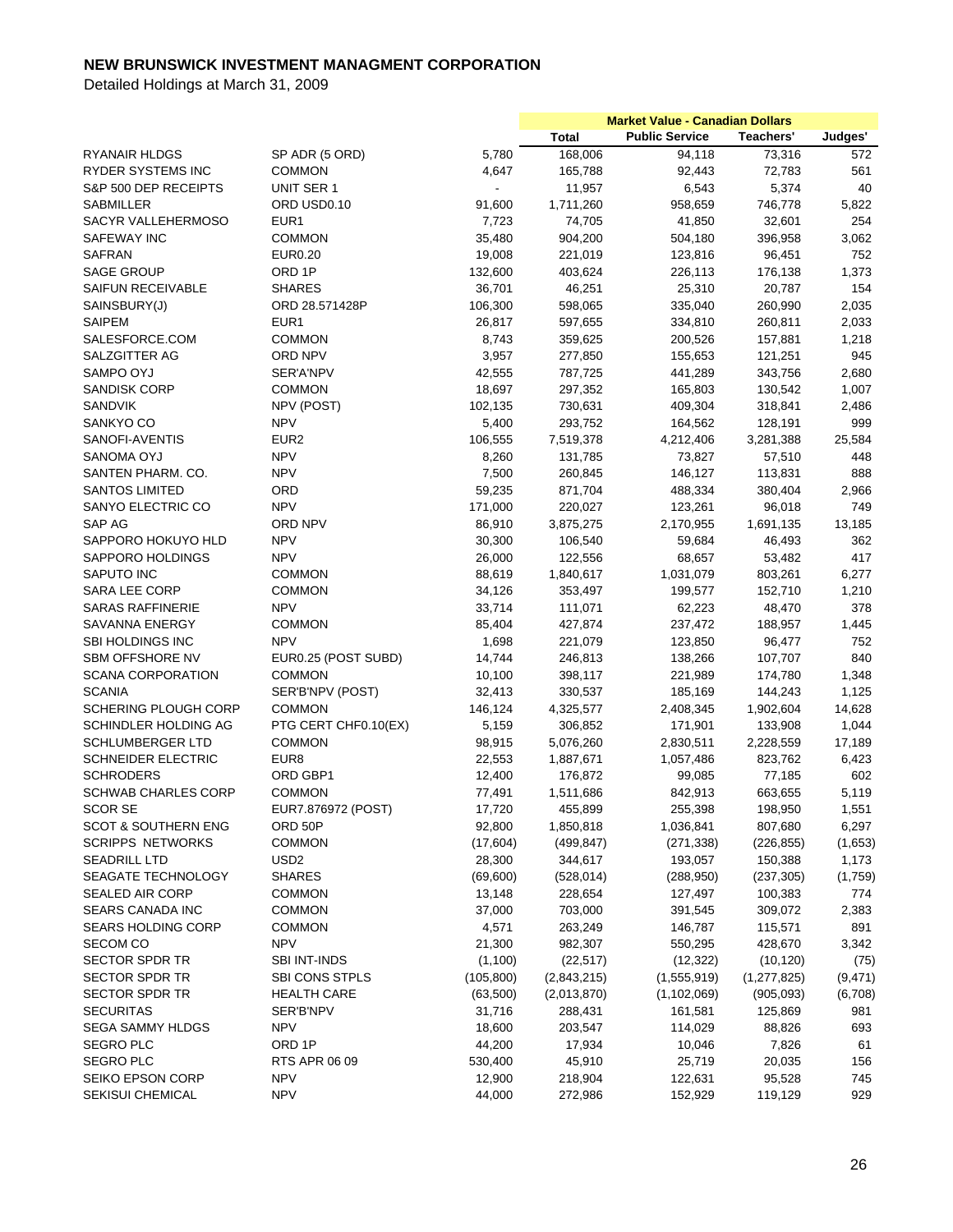|                            |                        |            |             | <b>Market Value - Canadian Dollars</b> |             |                |
|----------------------------|------------------------|------------|-------------|----------------------------------------|-------------|----------------|
|                            |                        |            | Total       | <b>Public Service</b>                  | Teachers'   | Judges'        |
| <b>SEKISUI HOUSE</b>       | <b>NPV</b>             | 45,000     | 426,525     | 238,942                                | 186,132     | 1,451          |
| <b>SELECT SECTOR SPDR</b>  | <b>SBI CONS DISCR</b>  | (140, 500) | (3,509,301) | (1,920,428)                            | (1,577,183) | (11,690)       |
| SEMBCORP INDUSTRIE         | SGD0.25 (POST REORG)   | 99,000     | 191,762     | 107,426                                | 83,683      | 652            |
| SEMBCORP MARINE LTD        | SGD0.10                | 84,000     | 125,855     | 70,505                                 | 54,922      | 428            |
| SEMICONDUCTOR HLDRS        | DEP RCPT               | (10, 700)  | (289, 208)  | (158, 266)                             | (129, 979)  | (963)          |
| <b>SEMPRA ENERGY</b>       | <b>COMMON</b>          | 20,060     | 1,176,738   | 656,146                                | 516,607     | 3,985          |
| SENIOR HSG PPTYS TR        | <b>COMMON SBI</b>      | 389,700    | 6,860,666   | 3,342,779                              | 3,497,624   | 20,263         |
| <b>SERCO GROUP</b>         | ORD 2P                 | 49,300     | 324,934     | 182,030                                | 141,798     | 1,106          |
| <b>SES SA</b>              | REP 1 'A' NPV          | 28,669     | 685,867     | 384,227                                | 299,306     | 2,334          |
| SEVEN & I HOLDINGS         | <b>NPV</b>             | 82,600     | 2,267,705   | 1,270,383                              | 989,606     | 7,716          |
|                            | <b>NPV</b>             |            |             |                                        |             | 466            |
| <b>SEVEN BANK</b>          |                        | 41         | 136,902     | 76,693                                 | 59,743      |                |
| <b>SEVERN TRENT</b>        | ORD 97.89P             | 23,900     | 426,456     | 238,904                                | 186,102     | 1,451          |
| <b>SGS SA</b>              | CHF1(REGD)             | 475        | 624,447     | 349,819                                | 272,503     | 2,125          |
| SHANGRI-LA ASIA            | HKD1                   | 132,000    | 189,028     | 105,894                                | 82,490      | 643            |
| <b>SHARP CORP</b>          | <b>NPV</b>             | 101,000    | 998,487     | 559,359                                | 435,730     | 3,397          |
| <b>SHAW COMMUNICATIONS</b> | <b>CLASS B NON VTG</b> | 73,206     | 1,405,558   | 822,787                                | 577,762     | 5,009          |
| <b>SHAWCOR LTD</b>         | <b>CLASS A SUB VTG</b> | 70,000     | 1,344,700   | 748,463                                | 591,681     | 4,555          |
| SHERRITT INTL CORP         | COMMON                 | 378,109    | 1,129,033   | 627,655                                | 497,559     | 3,820          |
| SHERWIN WILLIAMS CO        | <b>COMMON</b>          | (4,036)    | (265, 141)  | (139, 633)                             | (124, 653)  | (854)          |
| <b>SHIKOKU ELEC POWER</b>  | <b>NPV</b>             | 18,500     | 621,028     | 347,904                                | 271,011     | 2,113          |
| SHIMADZU CORP              | <b>NPV</b>             | 25,000     | 199,695     | 111,870                                | 87,145      | 679            |
| SHIMAMURA CO               | <b>NPV</b>             | 2,200      | 146,863     | 82,274                                 | 64,090      | 500            |
| SHIMANO INC                | <b>NPV</b>             | 6,800      | 256,858     | 143,893                                | 112,090     | 874            |
| SHIMIZU CORP               | <b>NPV</b>             | 60,000     | 311,868     | 174,710                                | 136,096     | 1,061          |
| SHIN-ETSU CHEMICAL         | <b>NPV</b>             | 41,600     | 2,522,664   | 1,413,213                              | 1,100,868   | 8,583          |
| SHINKO ELEC INDS           | <b>NPV</b>             | 6,800      | 81,259      | 45,522                                 | 35,461      | 276            |
| <b>SHINSEI BANK</b>        | <b>NPV</b>             | 157,000    | 198,013     | 110,928                                | 86,411      | 674            |
| SHIONOGI & CO              | <b>NPV</b>             | 30,000     | 643,227     | 360,340                                | 280,699     | 2,189          |
| <b>SHIRE</b>               | ORD 5P                 | 56,700     | 882,378     | 494,314                                | 385,062     | 3,002          |
| SHISEIDO CO                | <b>NPV</b>             | 33,000     | 602,448     | 337,495                                | 262,903     | 2,050          |
| <b>SHIZUOKA BANK</b>       | <b>NPV</b>             | 61,000     | 683,867     | 383,107                                | 298,433     | 2,327          |
| SHOPPERS DRUG MART         | <b>COMMON</b>          | 153,983    | 6,685,441   | 3,738,505                              | 2,924,180   | 22,757         |
| SHORE GOLD INC             | <b>COMMON</b>          | 102,500    | 28,188      | 15,425                                 | 12,668      | 94             |
| <b>SHOWA DENKO KK</b>      | <b>NPV</b>             | 120,000    | 184,980     | 103,627                                | 80,724      | 629            |
| SHOWA SHELL SEKIYU         | <b>NPV</b>             | 19,100     | 217,292     | 121,728                                | 94,824      | 739            |
| <b>SIEMENS AG</b>          | NPV(REGD)(EU)          | 87,970     | 6,303,399   | 3,531,206                              | 2,750,746   | 21,447         |
| <b>SIGMA ALDRICH CORP</b>  | <b>COMMON</b>          | 10,099     | 479,926     | 267,606                                | 210,695     | 1,625          |
| SILVER STANDARD RES        | <b>COMMON</b>          | 81,600     | 1,654,032   | 920,644                                | 727,784     |                |
| <b>SILVER WHEATON</b>      | <b>COMMON</b>          | 262,950    |             |                                        |             | 5,603<br>9,251 |
|                            |                        |            | 2,716,807   | 1,520,046                              | 1,187,511   |                |
| SILVERCORP METALS          | <b>COMMON</b>          | 193,000    | 551,980     | 307,244                                | 242,866     | 1,870          |
| SILVERSTONE RES CORP       | <b>COMMON</b>          | 567,000    | 1,048,950   | 574,027                                | 471,429     | 3,494          |
| SIMON PPTY INC             | REIT                   | 546,966    | 23,780,386  | 11,650,609                             | 12,059,147  | 70,630         |
| SIMS METAL MGMT            | <b>NPV</b>             | 15,651     | 229,363     | 128,490                                | 100,092     | 780            |
| SINGAPORE AIRLINES         | SGD0.50(1000 LOT)      | 54,000     | 446,998     | 250,411                                | 195,066     | 1,521          |
| SINGAPORE EXCHANGE         | SGD0.01                | 87,000     | 367,284     | 205,755                                | 160,279     | 1,250          |
| SINGAPORE PRESS HD         | SGD0.20                | 153,000    | 320,423     | 179,503                                | 139,830     | 1,090          |
| SINGAPORE TECH ENG         | SGD0.10                | 137,000    | 277,843     | 155,649                                | 121,248     | 945            |
| SINGAPORE TELECOMM         | SGD0.15(POST RE-ORG)   | 807,000    | 1,690,076   | 946,792                                | 737,534     | 5,750          |
| SINO FOREST CORP           | <b>COMMON</b>          | 257,800    | 2,222,236   | 1,234,033                              | 980,692     | 7,511          |
| SINO LAND CO               | HKD1                   | 171,000    | 215,447     | 120,695                                | 94,019      | 733            |
| <b>SKAND ENSKILDA BKN</b>  | SER'A'NPV              | 47,009     | 183,882     | 103,012                                | 80,245      | 626            |
| SKANSKA SE                 | SER'B'NPV              | 38,114     | 410,428     | 229,924                                | 179,107     | 1,396          |
| <b>SKF</b>                 | SER'B'NPV (POST)       | 39,222     | 423,852     | 237,444                                | 184,965     | 1,442          |
| SKY CITY ENT GP            | <b>NPV</b>             | 48,298     | 95,820      | 53,679                                 | 41,815      | 326            |
| SL GREEN RLTY CORP         | <b>REIT</b>            | 126,800    | 1,777,701   | 866,164                                | 906,287     | 5,251          |
| <b>SLM CORP</b>            | <b>VOTING COMMON</b>   | 38,619     | 238,958     | 133,243                                | 104,906     | 809            |
| SMC CORP                   | <b>NPV</b>             | 5,800      | 696,046     | 389,930                                | 303,748     | 2,368          |
|                            |                        |            |             |                                        |             |                |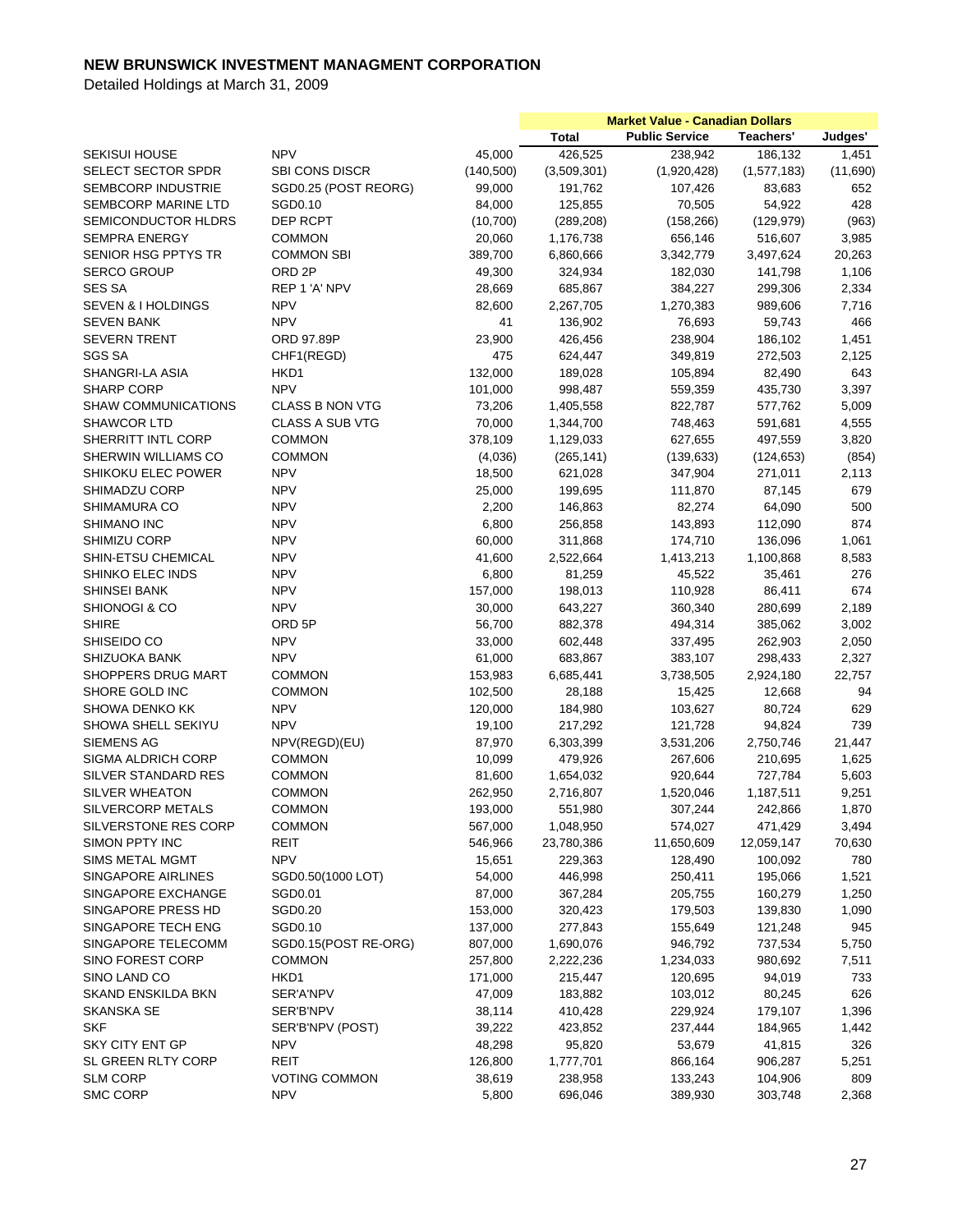|                              |                          |           | <b>Market Value - Canadian Dollars</b> |                       |           |                |
|------------------------------|--------------------------|-----------|----------------------------------------|-----------------------|-----------|----------------|
|                              |                          |           | Total                                  | <b>Public Service</b> | Teachers' | Judges'        |
| <b>SMITH &amp; NEPHEW</b>    | ORD USD0.20              | 89,400    | 696,034                                | 389,923               | 303,743   | 2,368          |
| SMITH INTL INC               | <b>COMMON</b>            | 18,207    | 494,211                                | 275,571               | 216,967   | 1,673          |
| <b>SMITHS GROUP</b>          | ORD 37.5P                | 39,400    | 473,896                                | 265,480               | 206,804   | 1,612          |
| SMUCKER J M CO               | <b>COMMON</b>            | 9,762     | 457,637                                | 255,177               | 200,910   | 1,550          |
| <b>SNAM RETE GAS</b>         | EUR1                     | 79,267    | 529,708                                | 296,746               | 231,160   | 1,802          |
| SNAP-ON INC                  | <b>COMMON</b>            | 4,843     | 152,945                                | 85,282                | 67,145    | 518            |
| <b>SNC-LAVALIN GROUP</b>     | <b>COMMON</b>            | 130,666   | 4,174,764                              | 2,325,455             | 1,835,153 | 14,156         |
| SNS REAAL GROEP              | EUR1.63                  | 13,242    | 58,714                                 | 32,892                | 25,622    | 200            |
| <b>SOC GENERALE</b>          | EUR1.25                  | 47,057    | 2,318,372                              | 1,298,768             | 1,011,717 | 7,888          |
| SODEXO                       | EUR4                     | 9,550     | 547,564                                | 306,749               | 238,952   | 1,863          |
| <b>SOFTBANK CORP</b>         | <b>NPV</b>               | 76,600    | 1,225,681                              | 686,635               | 534,876   | 4,170          |
| SOJITZ CORPORATION           | <b>NPV</b>               | 125,000   | 187,911                                | 105,269               | 82,002    | 639            |
| SOLARWORLD AG                | NPV(EU)                  | 8,487     | 219,487                                | 122,958               | 95,782    | 747            |
| <b>SOLVAY SA</b>             | <b>NPV</b>               | 6,006     | 529,087                                | 296,398               | 230,889   | 1,800          |
| SOMPO JAPAN INS              | <b>NPV</b>               | 85,000    | 546,852                                | 306,350               | 238,641   | 1,861          |
| SONIC HEALTHCARE             | ORD                      | 36,566    | 353,622                                | 198,101               | 154,317   | 1,203          |
|                              |                          |           |                                        |                       |           |                |
| SONOVA HOLDING AG            | CHF0.05                  | 4,684     | 350,647                                | 196,435               | 153,019   | 1,193          |
| SONY CORP                    | <b>NPV</b>               | 101,700   | 2,535,543                              | 1,420,428             | 1,106,488 | 8,627          |
| SONY FINANCIAL HOL           | <b>NPV</b>               | 88        | 294,623                                | 165,050               | 128,571   | 1,002          |
| SOUTHERN CO                  | <b>COMMON</b>            | 64,188    | 2,472,799                              | 1,378,827             | 1,085,598 | 8,373          |
| SOUTHWEST AIRLS CO           | <b>COMMON</b>            | 61,236    | 487,712                                | 271,947               | 214,113   | 1,651          |
| SOUTHWESTERN ENERGY          | <b>COMMON</b>            | 28,371    | 1,057,935                              | 589,902               | 464,451   | 3,582          |
| SOVRAN SELF STORAGE          | <b>COMMON</b>            | 24,000    | 604,896                                | 294,728               | 308,381   | 1,787          |
| SP AUSNET                    | NPV STAPLED UNT          | 105,984   | 84,331                                 | 47,243                | 36,801    | 287            |
| SPDR S&P RETAIL              | <b>SPDR SERIES TRUST</b> |           | 2,429                                  | 1,329                 | 1,092     | 8              |
| <b>SPDR S&amp;P HOMEBLDR</b> | <b>SPDR SERIES TRUST</b> |           | 1,228                                  | 672                   | 552       | 4              |
| <b>SPDR SERIES TRUST</b>     | <b>KBW BK ETF</b>        |           | 2,060                                  | 1,127                 | 926       | $\overline{7}$ |
| SPECTRA ENERGY CORP          | <b>COMMON</b>            | 53,112    | 945,076                                | 526,972               | 414,904   | 3,200          |
| <b>SPRINT NEXTEL</b>         | <b>SER 1 COMMON</b>      | 236,848   | 1,059,589                              | 590,825               | 465,177   | 3,588          |
| <b>SPX CORP</b>              | <b>COMMON</b>            | 31,500    | 1,871,681                              | 1,024,257             | 841,188   | 6,235          |
| SQUARE ENIX HOLDINGS         | <b>NPV</b>               | 6,400     | 151,572                                | 84,912                | 66,145    | 516            |
| <b>SSAB AB</b>               | SER'A'NPV                | 18,290    | 194,171                                | 108,776               | 84,734    | 661            |
| <b>SSAB AB</b>               | SER'B'NPV                | 8,417     | 83,271                                 | 46,649                | 36,339    | 283            |
| ST JUDE MEDICAL INC          | <b>COMMON</b>            | (16, 384) | (752, 841)                             | (398, 436)            | (351,969) | (2, 436)       |
| <b>STAGECOACH GROUP</b>      | ORD 0.9824P(POST)        | 54,600    | 117,658                                | 65,913                | 51,345    | 400            |
| STANDARD CHARTERED           | ORD USD0.50              | 191,600   | 2,993,814                              | 1,677,154             | 1,306,473 | 10,186         |
| STANDARD LIFE                | ORD 10P                  | 220,600   | 660,748                                | 370,155               | 288,344   | 2,248          |
| <b>STANLEY ELECTRIC</b>      | <b>NPV</b>               | 15,300    | 213,240                                | 119,458               | 93,056    | 726            |
| <b>STANLEY WORKS</b>         | <b>COMMON</b>            | 6,525     | 239,037                                | 133,286               | 104,941   | 809            |
| STANTEC INC                  | <b>COMMON</b>            | 75,295    | 1,716,726                              | 951,078               | 759,859   | 5,789          |
| <b>STAPLES INC</b>           | <b>COMMON</b>            | 58,896    | 1,350,261                              | 752,902               | 592,786   | 4,572          |
| <b>STARBUCKS CORP</b>        | COMMON                   | 60,708    | 848,432                                | 473,084               | 372,475   | 2,873          |
| STARWOOD HTLS&RESORT         | <b>COMMON</b>            | 15,025    | 239,900                                | 133,768               | 105,320   | 812            |
| STATE STREET CORP            | <b>COMMON</b>            | 35,658    | 1,380,440                              | 769,731               | 606,035   | 4,674          |
| STATOILHYDRO ASA             | <b>NOK2.50</b>           | 130,000   | 2,878,046                              | 1,612,301             | 1,255,953 | 9,792          |
| STELLA JONES INC             | <b>COMMON</b>            | 8,300     | 153,550                                | 84,029                | 69,010    | 511            |
| STERICYCLE INC               | <b>COMMON</b>            | 7,117     | 427,096                                | 238,148               | 187,502   | 1,446          |
| <b>STMICROELECTRONICS</b>    | EUR1.04(SICOVAM)         | 69,154    | 436,710                                | 244,648               | 190,576   | 1,486          |
| STOCKLAND TRUST GRP          | STAPLED SEC              | 160,882   | 434,683                                | 243,512               | 189,692   | 1,479          |
| STORA ENSO OYJ               | NPV SER 'R'              | 58,927    | 262,851                                | 147,251               | 114,706   | 894            |
| STRABAG SE                   | NPV (BR)                 | 5,196     | 125,002                                | 70,027                | 54,550    | 425            |
|                              |                          |           |                                        |                       |           |                |
| <b>STRAUMANN HLDG</b>        | CHF0.1(REGD)             | 792       | 152,409                                | 85,380                | 66,510    | 519            |
| STRAYER ED INC               | <b>COMMON</b>            | 3,500     | 793,264                                | 434,105               | 356,516   | 2,642          |
| <b>STRYKER CORP</b>          | <b>COMMON</b>            | 19,734    | 844,793                                | 471,055               | 370,878   | 2,861          |
| SUEDZUCKER AG                | NPV(EU)                  | 6,713     | 161,945                                | 90,723                | 70,671    | 551            |
| <b>SUEZ ENVIRONNEMENT</b>    | EUR4                     | 27,281    | 504,536                                | 282,644               | 220,175   | 1,717          |
| SULZER AG                    | CHF0.01(REGD)            | 2,764     | 178,011                                | 99,723                | 77,682    | 606            |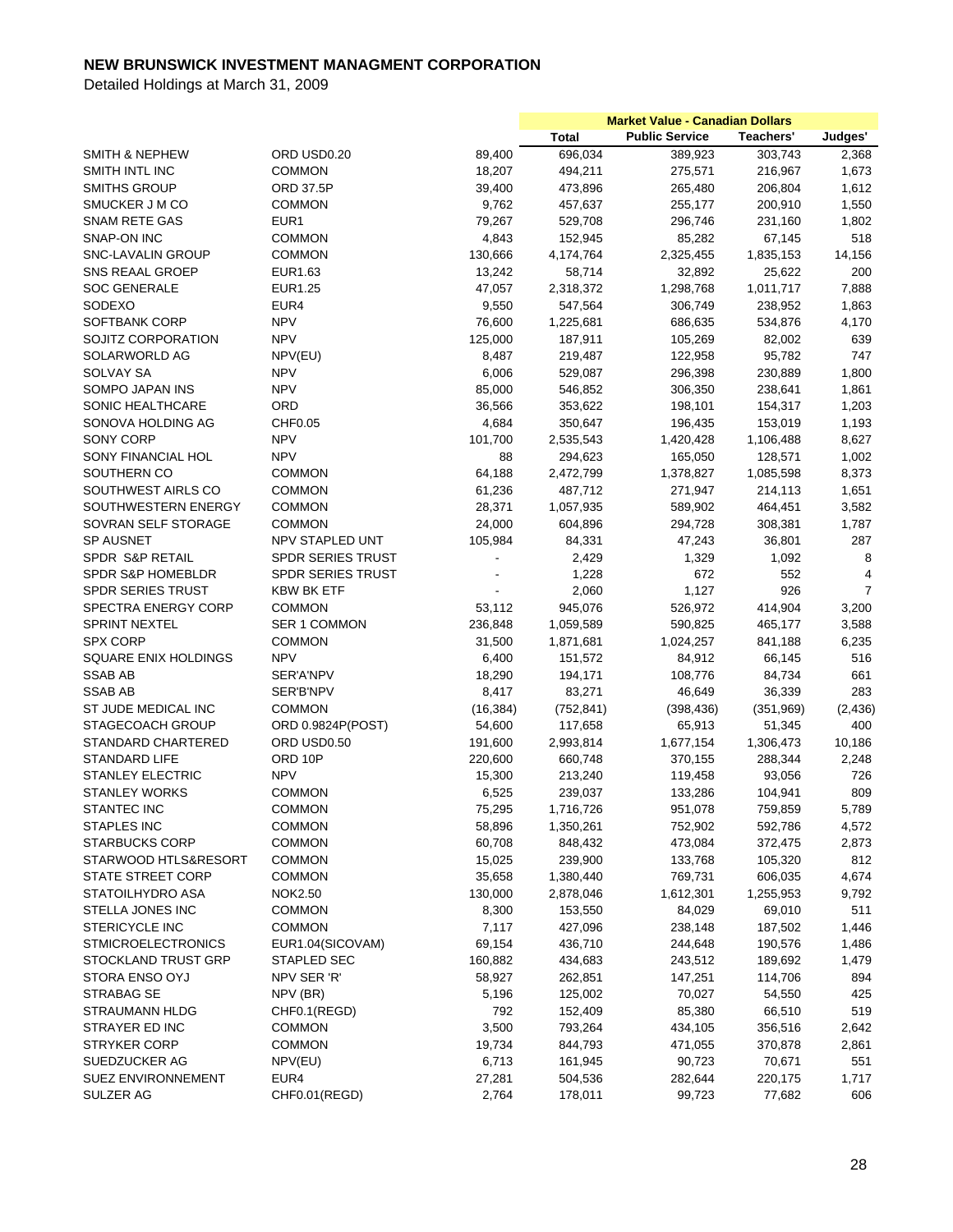|                               |                             |                     | <b>Market Value - Canadian Dollars</b> |                       |             |           |
|-------------------------------|-----------------------------|---------------------|----------------------------------------|-----------------------|-------------|-----------|
|                               |                             |                     | <b>Total</b>                           | <b>Public Service</b> | Teachers'   | Judges'   |
| <b>SUMCO CORPORATION</b>      | <b>NPV</b>                  | 13,100              | 240,322                                | 134,630               | 104,874     | 818       |
| SUMITOMO CHEM CO              | <b>NPV</b>                  | 159,000             | 670,478                                | 375,606               | 292,590     | 2,281     |
| <b>SUMITOMO CORP</b>          | <b>NPV</b>                  | 114,000             | 1,222,858                              | 685,053               | 533,644     | 4,161     |
| SUMITOMO ELECTRIC             | <b>NPV</b>                  | 76,400              | 798,117                                | 447,110               | 348,291     | 2,716     |
| SUMITOMO HEAVY IND            | <b>NPV</b>                  | 58,000              | 239,404                                | 134,116               | 104,474     | 815       |
| SUMITOMO METAL IND            | <b>NPV</b>                  | 389,000             | 976,281                                | 546,919               | 426,040     | 3,322     |
| SUMITOMO METAL MNG            | <b>NPV</b>                  | 56,000              | 669,904                                | 375,285               | 292,340     | 2,279     |
| <b>SUMITOMO MITSUI GR</b>     | <b>NPV</b>                  | 67,900              | 2,776,732                              | 1,555,544             | 1,211,741   | 9,448     |
| SUMITOMO RLTY&DEV             | <b>NPV</b>                  | 39,000              | 537,093                                | 300,883               | 234,382     | 1,827     |
| <b>SUMITOMO RUBBER</b>        | <b>NPV</b>                  | 17,300              | 143,699                                | 80,501                | 62,709      | 489       |
| <b>SUMITOMO TRUST&amp;BKG</b> | <b>NPV</b>                  | 144,000             | 684,275                                | 383,335               | 298,611     | 2,328     |
| <b>SUN HUNG KAI PROP</b>      | <b>HKD0.50</b>              | 143,000             | 1,602,019                              | 897,462               | 699,106     | 5,451     |
| SUN LIFE FNCL INC             | <b>COMMON</b>               | 429,580             | 9,820,980                              | 5,482,222             | 4,305,387   | 33,370    |
| SUN MICROSYSTEMS INC          | <b>COMMON</b>               | 61,471              | 569,373                                | 317,481               | 249,964     | 1,928     |
| SUNCOR ENERGY INC             | <b>COMMON</b>               | 705,218             | 19,781,365                             | 11,047,340            | 8,666,775   | 67,249    |
| SUNCORP-METWAY                | ORD                         | 131,949             | 688,790                                | 385,865               | 300,582     | 2,344     |
| SUNOCO INC                    | <b>COMMON</b>               | 9,694               | 323,123                                | 180,173               | 141,856     | 1,094     |
| <b>SUNPOWER CORP</b>          | <b>CLASS A</b>              | 73,630              | 2,200,016                              | 1,203,935             | 988,752     | 7,329     |
| <b>SUNPOWER CORP</b>          | <b>COMMON CL B</b>          | (74, 522)           | (1,867,922)                            | (1,022,200)           | (839, 499)  | (6, 222)  |
| SUNTRUST BANKS INC            | <b>COMMON</b>               | 29,457              | 435,809                                | 243,006               | 191,327     | 1,476     |
| <b>SUPERIOR PLUS</b>          | <b>COMMON</b>               | 114,800             | 1,073,954                              | 596,971               | 473,350     | 3,633     |
| SUPERVALU INC                 |                             |                     |                                        |                       |             |           |
|                               | <b>COMMON</b><br><b>NPV</b> | 17,517              | 314,568                                | 175,402               | 138,100     | 1,065     |
| <b>SURUGA BANK</b>            | <b>COMMON</b>               | 23,000<br>(22, 200) | 237,048                                | 132,796               | 103,445     | 807       |
| SUSQUEHANNA BKSHS PA          | <b>NPV</b>                  |                     | (261, 300)                             | (142, 994)            | (117, 436)  | (870)     |
| SUZUKEN CO                    |                             | 7,100               | 232,461                                | 130,226               | 101,444     | 791       |
| <b>SUZUKI MOTOR CORP</b>      | <b>NPV</b>                  | 35,800              | 741,588                                | 415,443               | 323,622     | 2,523     |
| SVENSKA CELLULOSA             | SER'B'NPV                   | 57,174              | 541,706                                | 303,467               | 236,396     | 1,843     |
| SVENSKA HANDELSBKN            | SER'A'NPV                   | 46,471              | 824,012                                | 461,617               | 359,591     | 2,804     |
| <b>SWATCH GROUP</b>           | CHF2.25(BR)                 | 3,124               | 475,334                                | 266,286               | 207,432     | 1,617     |
| <b>SWATCH GROUP</b>           | CHF0.45(REGD)               | 5,026               | 154,059                                | 86,305                | 67,230      | 524       |
| SWEDBANK AB                   | SER'A'NPV                   | 36,542              | 152,394                                | 85,372                | 66,503      | 519       |
| <b>SWEDISH MATCH</b>          | <b>NPV</b>                  | 25,829              | 466,839                                | 261,526               | 203,724     | 1,588     |
| <b>SWIRE PACIFIC</b>          | 'A'HKD0.60                  | 82,600              | 694,021                                | 388,795               | 302,865     | 2,361     |
| <b>SWISS LIFE HLDG</b>        | CHF17(REGD)                 | 3,541               | 307,596                                | 172,317               | 134,232     | 1,047     |
| <b>SWISS REINSURANCE</b>      | CHF0.1(REGD)                | 33,971              | 700,712                                | 392,544               | 305,784     | 2,384     |
| <b>SWISSCOM AG</b>            | CHF1(REGD)                  | 2,436               | 861,933                                | 482,860               | 376,140     | 2,933     |
| <b>SXC HEALTH SOLUTIONS</b>   | <b>COMMON</b>               | 28,700              | 777,196                                | 432,580               | 341,983     | 2,633     |
| SYMANTEC CORP                 | <b>COMMON</b>               | 126,680             | 2,381,861                              | 1,316,668             | 1,057,188   | 8,005     |
| <b>SYNGENTA</b>               | CHF0.10(REGD)               | 9,817               | 2,487,710                              | 1,393,632             | 1,085,614   | 8,464     |
| SYNTHES INC                   | CHF0.001(POST SUBD)         | 6,012               | 841,579                                | 471,458               | 367,258     | 2,863     |
| SYSCO CORP                    | <b>COMMON</b>               | 48,651              | 1,397,868                              | 779,448               | 613,686     | 4,733     |
| T&D HOLDINGS INC              | <b>NPV</b>                  | 23,260              | 697,846                                | 390,938               | 304,534     | 2,374     |
| TABCORP HOLDINGS LTD          | ORD                         | 59,226              | 335,578                                | 187,993               | 146,443     | 1,142     |
| <b>TAIHEIYO CEMENT</b>        | <b>NPV</b>                  | 91,000              | 165,782                                | 92,872                | 72,346      | 564       |
| <b>TAISEI CORP</b>            | <b>NPV</b>                  | 97,000              | 232,321                                | 130,148               | 101,383     | 790       |
| TAISHO PHARM CO               | <b>NPV</b>                  | 13,000              | 302,746                                | 169,600               | 132,116     | 1,030     |
| TAIYO NIPPON SANSO            | <b>NPV</b>                  | 29,000              | 236,079                                | 132,253               | 103,023     | 803       |
| <b>TAKASHIMAYA CO</b>         | <b>NPV</b>                  | 30,000              | 215,174                                | 120,542               | 93,900      | 732       |
| <b>TAKEDA PHARMACEUTI</b>     | <b>NPV</b>                  | 82,600              | 3,577,817                              | 2,004,317             | 1,561,327   | 12,173    |
| <b>TAKEFUJI CORP</b>          | <b>NPV</b>                  | 10,960              | 64,368                                 | 36,059                | 28,090      | 219       |
| TALISMAN ENERGY INC           | <b>COMMON</b>               | 803,657             | 10,656,492                             | 5,945,478             | 4,674,822   | 36,192    |
| <b>TANGER FACTORY OUTLT</b>   | <b>COMMON</b>               | 109,500             | 4,251,530                              | 2,071,508             | 2,167,465   | 12,557    |
| TANZANIAN RYLTY EXP           | <b>COMMON</b>               | 115,400             | 638,162                                | 354,734               | 281,269     | 2,159     |
| <b>TARGET CORPORATION</b>     | <b>COMMON</b>               | 20,936              | 904,188                                | 522,758               | 378,269     | 3,161     |
| TATE & LYLE                   | ORD <sub>25P</sub>          | 46,400              | 217,756                                | 121,988               | 95,027      | 741       |
| <b>TATTS GROUP LTD</b>        | <b>NPV</b>                  | 115,351             | 276,362                                | 154,820               | 120,602     | 940       |
| TD AMERITRADE HLDG            | <b>COMMON</b>               | (250, 400)          | (4,357,802)                            | (2,384,761)           | (1,958,525) | (14, 516) |
|                               |                             |                     |                                        |                       |             |           |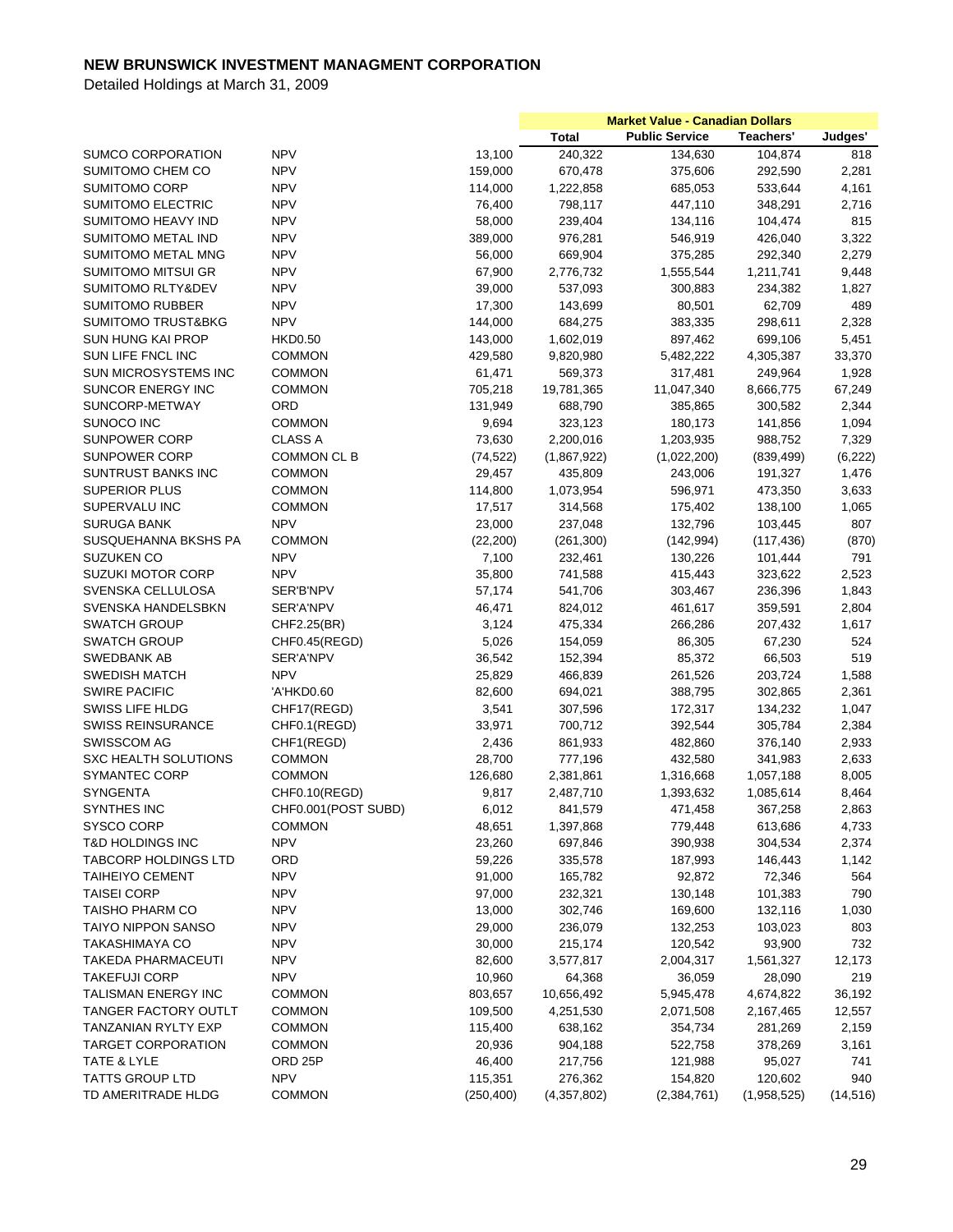|                             |                        |           | <b>Market Value - Canadian Dollars</b> |                       |            |          |
|-----------------------------|------------------------|-----------|----------------------------------------|-----------------------|------------|----------|
|                             |                        |           | <b>Total</b>                           | <b>Public Service</b> | Teachers'  | Judges'  |
| <b>TDK CORP</b>             | <b>NPV</b>             | 12,500    | 581,249                                | 325,619               | 253,652    | 1,978    |
| <b>TECHNIP</b>              | <b>NPV</b>             | 10,509    | 465,958                                | 261,033               | 203,340    | 1,585    |
| <b>TECK RESOURCES</b>       | CLASS B SUB VOT SHS    | (125,000) | (875, 839)                             | (479, 294)            | (393, 628) | (2,918)  |
| <b>TECK RESOURCES LTD</b>   | <b>CLASS B SUB VTG</b> | 347,567   | 2,419,066                              | 1,352,141             | 1,058,695  | 8,231    |
| <b>TECO ENERGY INC</b>      | <b>COMMON</b>          | 17,555    | 246,227                                | 137,296               | 108,098    | 834      |
| <b>TEIJIN</b>               | <b>NPV</b>             | 90,000    | 244,220                                | 136,814               | 106,575    | 831      |
| TELE2 AB                    | SER'B'NPV              | 30,894    | 325,626                                | 182,418               | 142,100    | 1,108    |
| TELECOM CORP OF NZ          | <b>NPV</b>             | 185,189   | 299,171                                | 167,598               | 130,556    | 1,018    |
| <b>TELECOM ITALIA</b>       | <b>EUR0.55</b>         | 1,016,505 | 1,634,536                              | 915,678               | 713,297    | 5,561    |
| TELECOM ITALIA DI           | RISP EUR0.55           | 610,386   | 759,705                                | 425,592               | 331,528    | 2,585    |
|                             |                        |           |                                        |                       |            |          |
| <b>TELEFONICA SA</b>        | EUR1 (ESP)             | 428,912   | 10,755,561                             | 6,025,337             | 4,693,629  | 36,595   |
| <b>TELEKOM AUSTRIA(TA</b>   | NPV(BR)                | 34,945    | 654,448                                | 366,626               | 285,595    | 2,227    |
| <b>TELENOR GROUP</b>        | ORD NOK6               | 85,100    | 610,046                                | 341,752               | 266,219    | 2,076    |
| <b>TELEVISION BROADCT</b>   | <b>HKD0.05</b>         | 29,000    | 115,122                                | 64,492                | 50,238     | 392      |
| <b>TELIASONERA AB</b>       | <b>NPV</b>             | 227,419   | 1,367,255                              | 765,945               | 596,658    | 4,652    |
| <b>TELLABS INC</b>          | <b>COMMON</b>          | 32,695    | 188,294                                | 104,992               | 82,664     | 638      |
| <b>TELSTRA CORP</b>         | <b>ORD</b>             | 445,599   | 1,250,708                              | 700,655               | 545,797    | 4,255    |
| <b>TELUS CORP</b>           | <b>COMMON</b>          | 192,075   | 6,677,456                              | 3,748,123             | 2,906,516  | 22,817   |
| <b>TELUS CORP</b>           | <b>NON VTG</b>         | 16,400    | 594,042                                | 325,083               | 266,980    | 1,979    |
| <b>TENARIS S A</b>          | USD <sub>1</sub>       | 47,831    | 612,100                                | 342,903               | 267,115    | 2,083    |
| <b>TENET HEALTHCARE</b>     | <b>COMMON</b>          | 34,256    | 49,213                                 | 27,441                | 21,605     | 167      |
| <b>TERADATA CORP</b>        | <b>COMMON</b>          | 14,259    | 290,921                                | 162,217               | 127,719    | 985      |
| <b>TERADYNE INC</b>         | <b>COMMON</b>          | 14,296    | 78,189                                 | 43,598                | 34,326     | 265      |
| <b>TERNA SPA</b>            | ORD EUR0.22            | 121,603   | 473,352                                | 265,175               | 206,567    | 1,611    |
| <b>TERUMO CORP</b>          | <b>NPV</b>             | 17,100    | 790,791                                | 443,007               | 345,094    | 2,691    |
| <b>TESCO</b>                | ORD <sub>5P</sub>      | 796,300   | 4,786,001                              | 2,681,149             | 2,088,567  | 16,284   |
| <b>TESORO CORPORATION</b>   | <b>COMMON</b>          | 11,382    | 193,208                                | 107,732               | 84,822     | 654      |
| <b>TEVA PHARMACEUTICAL</b>  | ADR (1 ORD)            | 54,400    | 3,087,712                              | 1,689,717             | 1,387,709  | 10,286   |
| <b>TEXAS INSTRUMENTS</b>    | <b>COMMON</b>          | 105,493   | 2,190,889                              | 1,221,635             | 961,835    | 7,419    |
| <b>TEXTRON INC</b>          | <b>COMMON</b>          | 20,099    | 145,848                                | 81,325                | 64,030     | 494      |
| <b>TF1-TV FRANCAISE</b>     | <b>EUR0.20</b>         | 11,889    | 117,188                                | 65,649                | 51,140     | 399      |
| <b>THALES</b>               | EUR <sub>3</sub>       | 9,040     | 431,029                                | 241,465               | 188,097    | 1,467    |
| THE HANOVER INS GRP         | <b>COMMON</b>          | 26,700    | 967,698                                | 529,562               | 434,912    | 3,224    |
| THE HERSHEY COMPANY         | <b>COMMON</b>          | (494)     | (23, 015)                              | (6, 392)              | (16,580)   | (44)     |
| THE WESTERN UNION           | <b>COMMON</b>          | 58,670    | 929,375                                | 518,217               | 408,010    | 3,147    |
| THERMO FISHER SCI           | <b>COMMON</b>          | 34,641    | 1,554,540                              | 866,808               | 682,468    | 5,264    |
| THINKORSWIM GR INC          | <b>COMMON</b>          |           | 6,826,502                              |                       |            |          |
|                             | <b>NPV</b>             | 627,694   |                                        | 3,735,731             | 3,068,032  | 22,740   |
| THK CO                      |                        | 12,200    | 204,849                                | 114,758               | 89,394     | 697      |
| THOMAS COOK GROUP           | ORD EUR0.10            | 43,500    | 187,477                                | 105,026               | 81,813     | 638      |
| THOMPSON CREEK MTLS         | COMMON                 | 236,100   | 1,173,417                              | 648,945               | 520,522    | 3,950    |
| <b>THOMSON REUTERS</b>      | <b>COMMON</b>          | (18,800)  | (602,008)                              | (329, 442)            | (270, 560) | (2,005)  |
| THOMSON REUTERS             | ADR (6 ORD)            | 3,100     | 517,485                                | 283,188               | 232,573    | 1,724    |
| THOMSON REUTERS CORP        | <b>COMMON</b>          | 153,153   | 4,900,896                              | 2,734,389             | 2,149,862  | 16,645   |
| THOMSON-REUTERS PL          | ORD 25P                | 18,300    | 513,147                                | 287,469               | 223,933    | 1,746    |
| THYSSENKRUPP AG             | <b>NPV</b>             | 36,479    | 800,797                                | 448,612               | 349,461    | 2,725    |
| TIFFANY & CO                | <b>COMMON</b>          | 10,235    | 279,589                                | 155,898               | 122,744    | 947      |
| TIM HORTONS INC             | <b>COMMON</b>          | (54, 395) | (1,749,610)                            | (908, 220)            | (835, 862) | (5,528)  |
| TIME WARNER CABLE           | <b>COMMON NEW</b>      | (20,600)  | (650, 074)                             | (346, 326)            | (301, 633) | (2, 115) |
| TIME WARNER INC             | COM NEW                | 98,879    | 2,404,921                              | 1,340,979             | 1,055,799  | 8,143    |
| TITAN CEMENT CO             | EUR 4.00               | 5,847     | 153,459                                | 85,969                | 66,968     | 522      |
| <b>TITANIUM METALS CORP</b> | <b>COMMON</b>          | 7,088     | 48,681                                 | 27,144                | 21,372     | 165      |
| TJX COMPANIES INC           | <b>COMMON</b>          | 34,493    | 1,111,479                              | 619,758               | 487,957    | 3,764    |
| TMX GROUP INC               | <b>COMMON</b>          | 114,200   | 4,054,100                              | 2,248,182             | 1,792,234  | 13,683   |
| TNT NV                      | EUR0.48                | 36,467    | 780,429                                | 437,201               | 340,572    | 2,655    |
| <b>TOBU RAILWAY CO</b>      | <b>NPV</b>             | 83,000    | 525,525                                | 294,403               | 229,334    | 1,788    |
| TOHO CO(FILM)               | <b>NPV</b>             | 11,500    | 201,446                                | 112,852               | 87,909     | 685      |
| TOHO GAS CO                 | <b>NPV</b>             | 48,000    | 276,401                                | 154,841               | 120,619    | 940      |
|                             |                        |           |                                        |                       |            |          |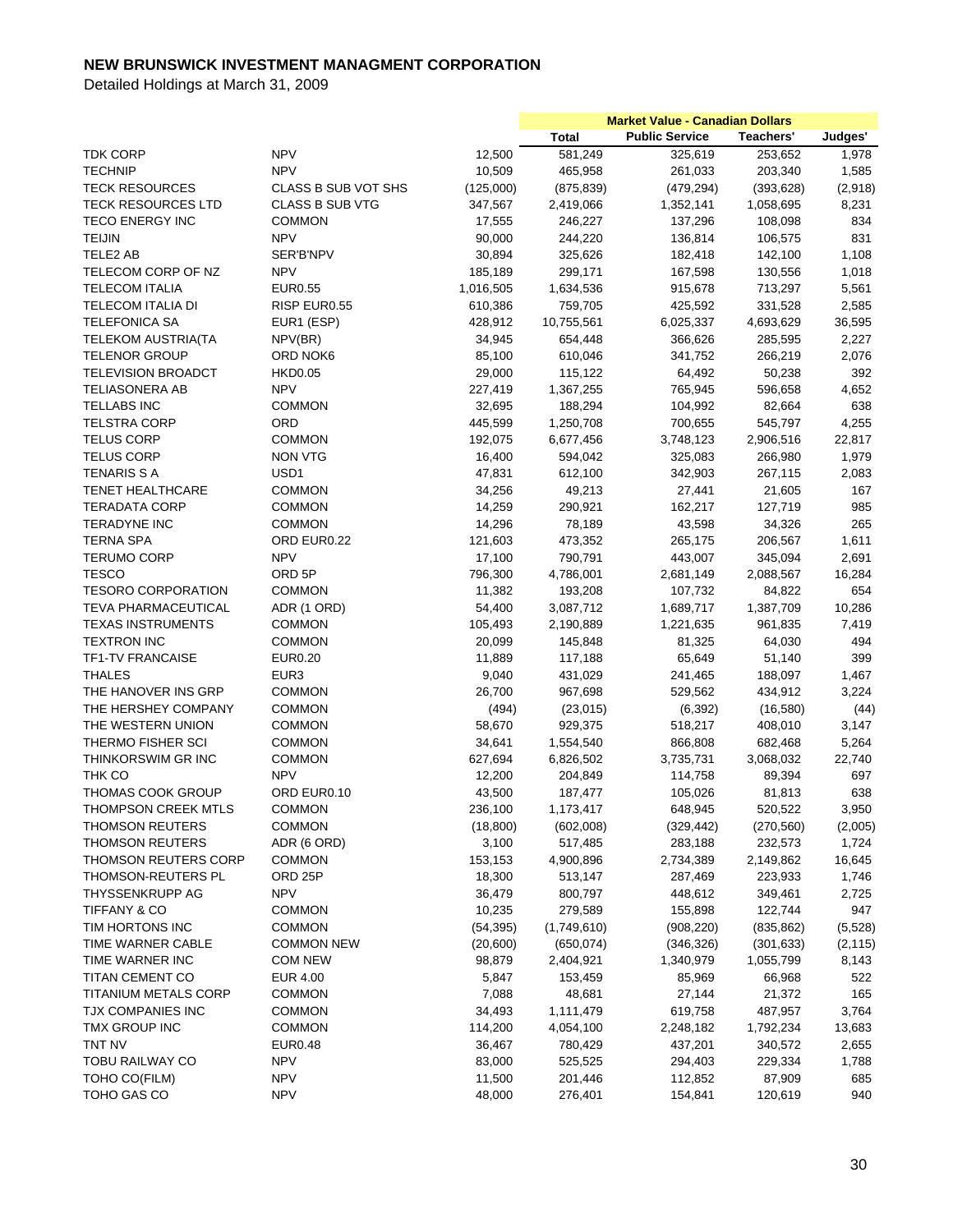|                            |                        |           | <b>Market Value - Canadian Dollars</b> |                       |             |          |
|----------------------------|------------------------|-----------|----------------------------------------|-----------------------|-------------|----------|
|                            |                        |           | <b>Total</b>                           | <b>Public Service</b> | Teachers'   | Judges'  |
| TOHOKU ELEC POWER          | <b>NPV</b>             | 43,300    | 1,188,760                              | 665,952               | 518,764     | 4,045    |
| <b>TOKIO MARINE HLDG</b>   | <b>NPV</b>             | 69,300    | 1,589,150                              | 890,252               | 693,491     | 5,407    |
| <b>TOKUYAMA CORP</b>       | <b>NPV</b>             | 22,000    | 175,171                                | 98,132                | 76,443      | 596      |
| <b>TOKYO BROADCASTING</b>  | <b>NPV</b>             | 3,900     | 64,292                                 | 36,017                | 28,057      | 219      |
| <b>TOKYO ELEC POWER</b>    | <b>NPV</b>             | 123,300   | 3,856,326                              | 2,160,339             | 1,682,866   | 13,121   |
| <b>TOKYO ELECTRON</b>      | <b>NPV</b>             | 17,400    | 806,882                                | 452,020               | 352,116     | 2,745    |
| <b>TOKYO GAS CO</b>        | <b>NPV</b>             | 234,000   | 1,028,476                              | 576,159               | 448,818     | 3,499    |
| <b>TOKYO STEEL MFG</b>     | <b>NPV</b>             | 11,000    | 137,754                                | 77,171                | 60,115      | 469      |
| <b>TOKYO TATEMONO CO</b>   | <b>NPV</b>             | 27,000    | 86,681                                 | 48,559                | 37,827      | 295      |
| <b>TOKYU CORP</b>          | <b>NPV</b>             | 115,000   | 603,607                                | 338,145               | 263,409     | 2,054    |
|                            |                        |           |                                        |                       |             |          |
| <b>TOKYU LAND CORP</b>     | <b>NPV</b>             | 46,000    | 157,641                                | 88,312                | 68,793      | 536      |
| <b>TOLL HOLDINGS LTD</b>   | ORD                    | 66,528    | 355,428                                | 199,113               | 155,106     | 1,209    |
| <b>TOMKINS</b>             | ORD USD0.09            | 89,600    | 195,907                                | 109,749               | 85,492      | 667      |
| TONEN GEN SEKIYU           | <b>NPV</b>             | 29,000    | 355,412                                | 199,104               | 155,099     | 1,209    |
| <b>TOPDANMARK AS</b>       | DKK10(REGD)            | 1,604     | 196,438                                | 110,046               | 85,724      | 668      |
| <b>TOPPAN PRINTING CO</b>  | <b>NPV</b>             | 53,000    | 450,361                                | 252,295               | 196,533     | 1,532    |
| <b>TORAY INDS INC</b>      | <b>NPV</b>             | 135,000   | 675,905                                | 378,646               | 294,959     | 2,300    |
| <b>TORCHMARK CORP</b>      | <b>COMMON</b>          | 7,008     | 230,767                                | 128,675               | 101,310     | 781      |
| <b>TOROMONT INDS LTD</b>   | <b>COMMON</b>          | 73,200    | 1,722,711                              | 959,811               | 757,059     | 5,842    |
| TORONTO DOMINION BK        | <b>COMMON</b>          | 675,653   | 29,363,879                             | 16,381,535            | 12,882,624  | 99,720   |
| <b>TORSTAR CORP</b>        | <b>CLASS B NON VTG</b> | 60,500    | 298,870                                | 166,503               | 131,354     | 1,013    |
| <b>TOSHIBA CORP</b>        | <b>NPV</b>             | 312,000   | 1,005,621                              | 563,356               | 438,844     | 3,422    |
| <b>TOSOH CORP</b>          | <b>NPV</b>             | 52,000    | 122,556                                | 68,657                | 53,482      | 417      |
| <b>TOTAL</b>               | EUR2.5 (POST SUBD)     | 216,088   | 13,447,486                             | 7,533,371             | 5,868,360   | 45,755   |
| <b>TOTAL S A</b>           | ADR(1 ORD SHR)         | (87, 300) | (5,406,160)                            | (2,958,463)           | (2,429,688) | (18,009) |
| TOTAL SYS SVCS INC         | <b>COMMON</b>          | 16,257    | 283,631                                | 158,152               | 124,519     | 960      |
| <b>TOTO</b>                | <b>NPV</b>             | 26,000    | 162,966                                | 91,295                | 71,117      | 554      |
| <b>TOYO SEIKAN KAISHA</b>  | <b>NPV</b>             | 16,500    | 301,434                                | 168,865               | 131,543     | 1,026    |
| <b>TOYO SUISAN KAISHA</b>  | <b>NPV</b>             | 9,000     | 232,181                                | 130,069               | 101,322     | 790      |
| <b>TOYODA GOSEI</b>        | <b>NPV</b>             | 6,600     | 124,525                                | 69,760                | 54,342      | 424      |
| TOYOTA BOSHOKU CP          | <b>NPV</b>             | 6,700     | 86,039                                 | 48,200                | 37,547      | 293      |
| <b>TOYOTA INDUSTRIES</b>   | <b>NPV</b>             | 18,200    | 484,593                                | 271,472               | 211,472     | 1,649    |
| <b>TOYOTA MOTOR CORP</b>   | <b>NPV</b>             |           | 11,069,958                             | 6,201,464             | 4,830,829   | 37,665   |
| <b>TOYOTA TSUSHO CORP</b>  | <b>NPV</b>             | 279,400   |                                        |                       |             | 882      |
|                            |                        | 21,500    | 259,113                                | 145,157               | 113,074     |          |
| <b>TRANSALTA CORP</b>      | <b>COMMON</b>          | 139,482   | 2,605,973                              | 1,457,484             | 1,139,618   | 8,871    |
| TRANSAT A.T. INC           | <b>CLASS B</b>         | 42,050    | 311,591                                | 173,238               | 137,298     | 1,054    |
| TRANSCANADA CORP           | <b>COMMON</b>          | 590,257   | 17,796,249                             | 9,896,447             | 7,839,557   | 60,244   |
| TRANSCONTINENTAL INC       | <b>CLASS A SUB VTG</b> | 55,600    | 318,032                                | 178,367               | 138,579     | 1,085    |
| <b>TRANSFORCE INC</b>      | <b>COMMON</b>          | 183,140   | 640,990                                | 353,607               | 285,231     | 2,152    |
| <b>TRANSOCEAN LTD</b>      | <b>COMMON</b>          | 33,300    | 2,465,004                              | 1,348,947             | 1,107,846   | 8,211    |
| TRANSURBAN GROUP           | STAPLED UNITS ORD      | 122,504   | 493,808                                | 276,634               | 215,493     | 1,680    |
| TRAVELERS CO(THE)          | COMMON                 | 48,380    | 2,477,759                              | 1,381,593             | 1,087,776   | 8,390    |
| TREND MICRO INC            | <b>NPV</b>             | 10,700    | 377,592                                | 211,530               | 164,778     | 1,285    |
| <b>TRICAN WELL SERVICE</b> | <b>COMMON</b>          | 155,000   | 987,350                                | 549,274               | 434,733     | 3,343    |
| <b>TRINIDAD DRILLING</b>   | <b>COMMON</b>          | 118,000   | 297,360                                | 165,388               | 130,965     | 1,007    |
| TRISTAR OIL&GAS            | COMMON                 | 188,900   | 1,743,547                              | 965,878               | 771,791     | 5,879    |
| <b>TRYGVESTA A/S</b>       | DKK <sub>25</sub>      | 2,755     | 173,025                                | 96,930                | 75,507      | 589      |
| <b>TSUMURA &amp; CO</b>    | <b>NPV</b>             | 6,100     | 197,000                                | 110,361               | 85,969      | 670      |
| TUI AG                     | <b>NPV</b>             | 21,631    | 144,551                                | 80,978                | 63,081      | 492      |
| TUI TRAVEL PLC             | ORD 10P                | 56,600    | 233,474                                | 130,794               | 101,886     | 794      |
| <b>TULLOW OIL</b>          | ORD 10P                | 80,900    | 1,168,535                              | 654,621               | 509,938     | 3,976    |
| <b>TUSK ENERGY CORP</b>    | COMMON                 | 914,500   | 1,947,885                              | 1,065,959             | 875,437     | 6,489    |
| <b>TYCO ELEC LTD</b>       | COMMON                 | 37,943    | 525,973                                | 293,282               | 230,911     | 1,781    |
| <b>TYCO INTL LTD</b>       | <b>COMMON</b>          | 88,000    | 2,162,503                              | 1,183,407             | 971,893     | 7,204    |
| <b>TYSON FOODS INC</b>     | <b>CLASS A</b>         | 25,043    | 296,341                                | 165,239               | 130,098     | 1,003    |
| <b>UBE INDUSTRIES</b>      | <b>NPV</b>             | 102,000   | 231,302                                | 129,577               | 100,938     | 787      |
| <b>UBI BANCA</b>           | <b>EUR2.50</b>         |           |                                        | 476,014               |             |          |
|                            |                        | 61,501    | 849,712                                |                       | 370,807     | 2,891    |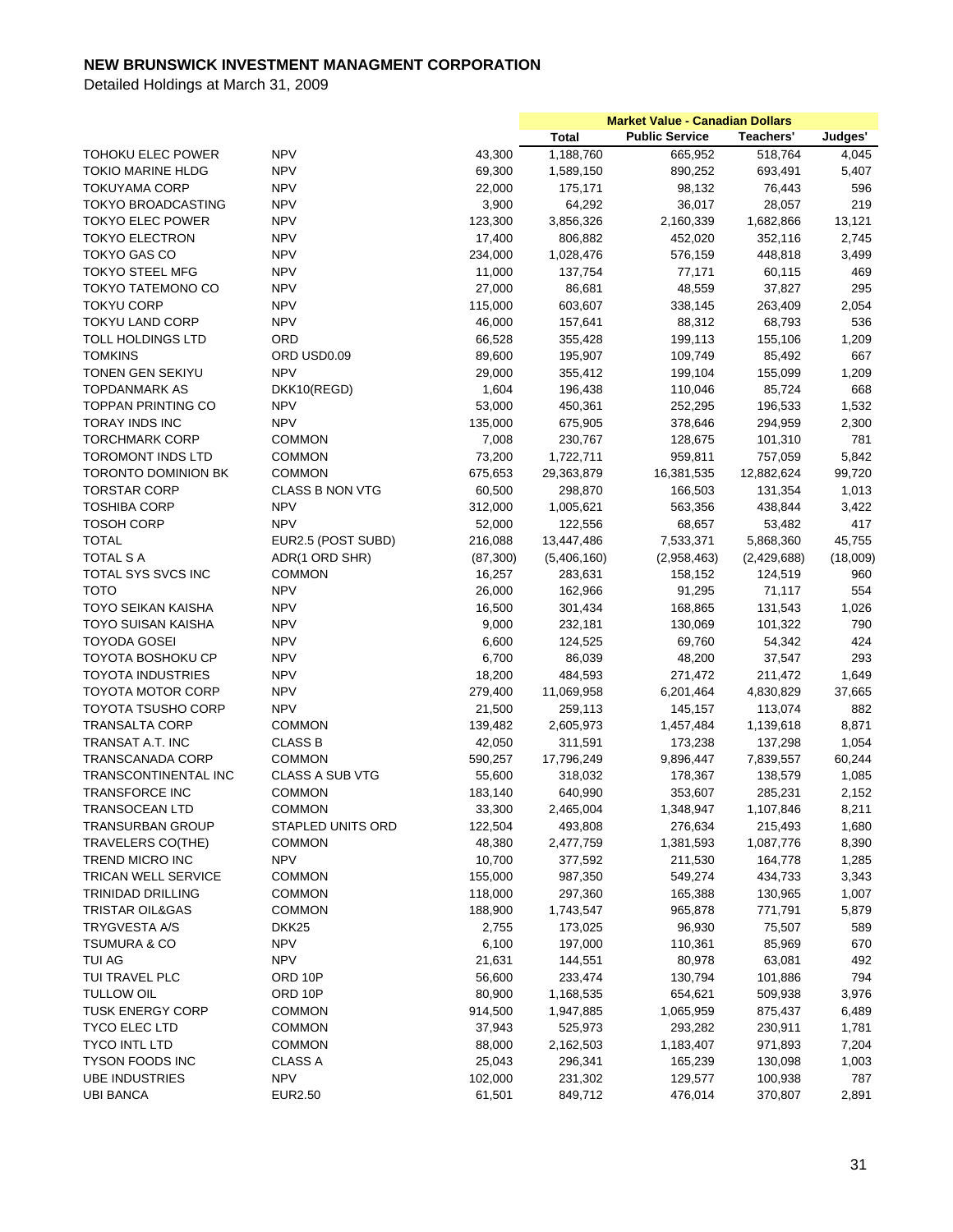|                                                            |                       |           | <b>Market Value - Canadian Dollars</b> |                       |            |          |
|------------------------------------------------------------|-----------------------|-----------|----------------------------------------|-----------------------|------------|----------|
|                                                            |                       |           | <b>Total</b>                           | <b>Public Service</b> | Teachers'  | Judges'  |
| <b>UBS AG</b>                                              | CHF0.1 (POST SUBD)    | 297,040   | 3,517,096                              | 1,970,301             | 1,534,829  | 11,967   |
| <b>UCB</b>                                                 | <b>CAP NPV</b>        | 10,215    | 378,687                                | 212,143               | 165,255    | 1,288    |
| UDR INC                                                    | <b>COMMON</b>         | 130,340   | 1,412,588                              | 688,267               | 720,149    | 4,172    |
| <b>UMICORE</b>                                             | <b>NPV</b>            | 12,604    | 292,269                                | 163,731               | 127,543    | 994      |
| UNIBAIL-RODAMCO SE                                         | EUR <sub>5</sub>      | 8,303     | 1,476,191                              | 826,972               | 644,196    | 5,023    |
| <b>UNI-CHARM CORP</b>                                      | <b>NPV</b>            | 4,200     | 321,040                                | 179,849               | 140,099    | 1,092    |
| <b>UNICREDIT</b>                                           | <b>EUR0.50</b>        | 1,234,692 | 2,545,411                              | 1,425,956             | 1,110,794  | 8,661    |
| UNILEVER NV CVA                                            | <b>EUR0.16</b>        | 165,000   | 4,085,228                              | 2,288,572             | 1,782,756  | 13,900   |
| UNILEVER PLC                                               | ORD 3.1111P           | 130,000   | 3,087,378                              |                       |            |          |
|                                                            |                       |           |                                        | 1,729,570             | 1,347,304  | 10,505   |
| UNION FENOSA SA                                            | EUR1 POST             | 37,033    | 1,113,023                              | 623,523               | 485,713    | 3,787    |
| UNION PAC CORP                                             | <b>COMMON</b>         | 128,340   | 6,651,938                              | 3,662,646             | 2,967,015  | 22,278   |
| <b>UNIPOL</b>                                              | <b>NPV PRIV</b>       | 159,784   | 142,873                                | 80,038                | 62,348     | 486      |
| UNITED STATES STL                                          | <b>COMMON</b>         | 9,558     | 254,511                                | 141,915               | 111,734    | 862      |
| UNITED TECHNOLOGIES                                        | <b>COMMON</b>         | 130,552   | 7,064,559                              | 3,909,643             | 3,131,151  | 23,765   |
| UNITED UTILITIES G                                         | ORD 5P                | 69,000    | 601,598                                | 337,019               | 262,532    | 2,047    |
| UNITEDHEALTH GRP INC                                       | <b>COMMON</b>         | 100,487   | 2,650,444                              | 1,477,882             | 1,163,587  | 8,975    |
| <b>UNUM GROUP</b>                                          | <b>COMMON</b>         | 27,366    | 430,738                                | 240,179               | 189,101    | 1,459    |
| UNY CO                                                     | <b>NPV</b>            | 18,000    | 176,114                                | 98,660                | 76,854     | 599      |
| <b>UOL GROUP</b>                                           | SGD1                  | 52,000    | 79,201                                 | 44,369                | 34,563     | 269      |
| UPM-KYMMENE OY                                             | <b>NPV</b>            | 52,668    | 382,754                                | 214,422               | 167,031    | 1,302    |
| <b>URANIUM ONE</b>                                         | <b>COMMON</b>         | 746,486   | 1,896,074                              | 1,050,973             | 838,704    | 6,397    |
| US BANCORP DEL                                             | <b>COMMON</b>         | 145,149   | 2,681,560                              | 1,495,232             | 1,177,248  | 9,080    |
| <b>USHIO INC</b>                                           | <b>NPV</b>            | 12,000    | 210,969                                | 118,186               | 92,065     | 718      |
| USS <sub>CO</sub>                                          | <b>NPV</b>            | 2,480     | 135,540                                | 75,931                | 59,149     | 461      |
| UTD BUSINESS MEDIA                                         | ORD 10P               | 23,500    | 180,313                                | 101,013               | 78,687     | 614      |
| UTD INTERNET AG                                            | <b>NPV</b>            | 12,734    | 133,388                                | 74,725                | 58,209     | 454      |
| UTD O/S BANK                                               | SGD1                  | 123,000   | 988,636                                | 553,840               | 431,432    | 3,364    |
| UTD PARCEL SERV                                            | <b>CLASS B</b>        | (32, 890) | (2,046,708)                            | (1,067,208)           | (972, 962) | (6, 537) |
| UTS ENERGY CORP                                            | <b>COMMON</b>         | 577,600   | 976,144                                | 543,164               | 429,674    | 3,306    |
| V F CORP                                                   | <b>COMMON</b>         | 7,341     | 527,684                                | 294,236               | 231,662    | 1,787    |
| <b>VALEO</b>                                               | EUR <sub>3</sub>      | 7,526     | 138,306                                | 77,480                | 60,355     | 471      |
| VALERO ENERGY CORP                                         | <b>COMMON</b>         | 168,692   | 3,805,283                              | 2,092,378             | 1,700,176  | 12,729   |
| VALLEY NATL BANCORP                                        | <b>COMMON</b>         | (18,000)  | (280, 823)                             | (153, 677)            | (126, 210) | (935)    |
| VALLOUREC(USIN A T)                                        | EUR4 (POST SUBD)      | 5,372     | 626,524                                | 350,983               | 273,409    | 2,132    |
| VARIAN MED SYS INC                                         | <b>COMMON</b>         | 10,323    | 395,085                                | 220,298               | 173,449    | 1,338    |
| <b>VEDANTA RESOURCES</b>                                   | ORD NPV               | 14,600    | 177,844                                | 99,629                | 77,609     | 605      |
| <b>VENTAS INC</b>                                          | <b>COMMON</b>         | 348,753   | 9,919,482                              | 4,856,765             | 5,033,274  | 29,443   |
| <b>VEOLIA ENVIRONNEME</b>                                  | EUR <sub>5</sub>      | 38,291    | 1,005,619                              | 563,354               | 438,843    | 3,422    |
| <b>VERENEX ENERGY</b>                                      | <b>COMMON</b>         | 100,400   | 896,572                                | 490,639               | 402,946    | 2,987    |
| <b>VERISIGN INC</b>                                        | <b>COMMON</b>         |           |                                        | 210,584               |            | 1,279    |
|                                                            |                       | 15,890    | 377,664                                |                       | 165,800    |          |
| <b>VERIZON COMMUNICATNS</b><br><b>VERMILION ENGY TRUST</b> | <b>COMMON</b>         | 151,568   | 5,740,718                              | 3,233,783             | 2,487,322  | 19,613   |
|                                                            | <b>TRUST UNIT</b>     | 106,800   | 2,893,212                              | 1,604,617             | 1,278,828  | 9,766    |
| <b>VESTAS WIND SYSTEM</b>                                  | DKK1                  | 18,759    | 1,030,872                              | 577,502               | 449,863    | 3,508    |
| VIACOM INC                                                 | <b>CLASS A</b>        | (4, 441)  | 484,732                                | 278,632               | 204,412    | 1,688    |
| <b>VIACOM INC</b>                                          | <b>CLASS B</b>        | 83,609    | 1,827,859                              | 1,011,625             | 810,084    | 6,149    |
| <b>VIENNA INS GRP</b>                                      | NPV (BR)              | 3,890     | 135,825                                | 76,090                | 59,273     | 462      |
| <b>VINCI</b>                                               | <b>EUR2.50 (POST)</b> | 42,694    | 1,993,933                              | 1,117,014             | 870,134    | 6,784    |
| <b>VITERRA INC</b>                                         | <b>COMMON</b>         | 355,110   | 3,117,866                              | 1,729,545             | 1,377,795  | 10,527   |
| <b>VIVENDI SA</b>                                          | <b>EUR5.5</b>         | 118,487   | 3,944,148                              | 2,209,538             | 1,721,190  | 13,420   |
| <b>VODAFONE GROUP</b>                                      | ORD USD0.11428571     | 5,314,800 | 11,730,839                             | 6,571,694             | 5,119,231  | 39,914   |
| <b>VOESTALPINE AG</b>                                      | <b>NPV</b>            | 11,659    | 194,391                                | 108,899               | 84,830     | 661      |
| <b>VOLKSWAGEN AG</b>                                       | ORD NPV               | 8,962     | 3,455,162                              | 1,935,605             | 1,507,801  | 11,756   |
| <b>VOLKSWAGEN AG</b>                                       | PFD NON VTG NPV       | 10,660    | 759,201                                | 425,309               | 331,308    | 2,583    |
| <b>VOLVO</b>                                               | SER'A'NPV (POST)      | 44,612    | 296,728                                | 166,229               | 129,489    | 1,010    |
| <b>VOLVO</b>                                               | SER'B'NPV (POST)      | 110,215   | 733,074                                | 410,673               | 319,907    | 2,494    |
| <b>VORNADO RLTY TR</b>                                     | SH BEN INT REIT       | 310,289   | 12,966,429                             | 6,351,852             | 6,576,070  | 38,507   |
| <b>VULCAN MATERIALS CO</b>                                 | <b>COMMON</b>         | 9,132     | 509,696                                | 284,205               | 223,765    | 1,726    |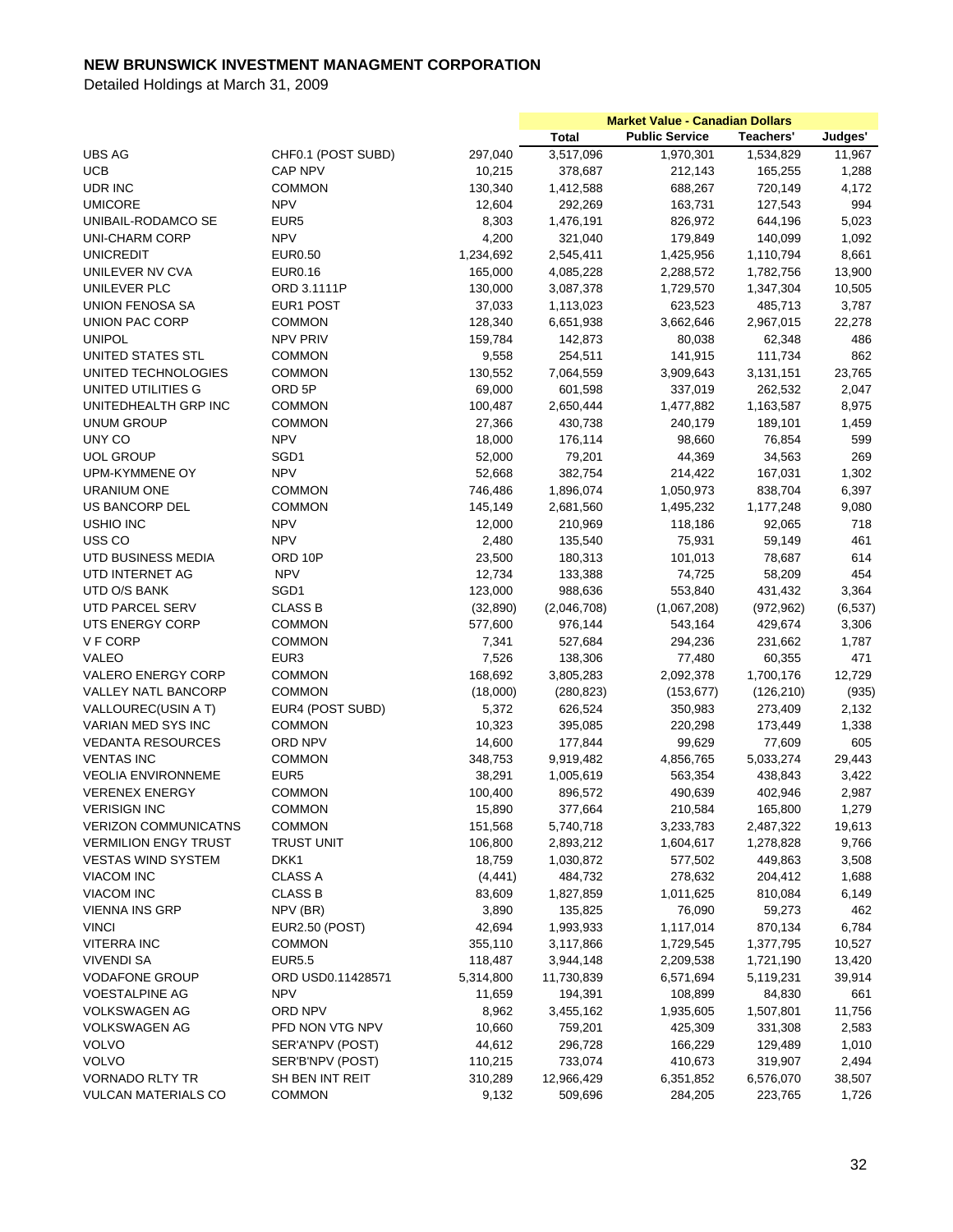|                               |                          |           | <b>Market Value - Canadian Dollars</b> |                       |            |          |
|-------------------------------|--------------------------|-----------|----------------------------------------|-----------------------|------------|----------|
|                               |                          |           | <b>Total</b>                           | <b>Public Service</b> | Teachers'  | Judges'  |
| WACKER CHEMIE AG              | NPV(BR)                  | 1,585     | 165,498                                | 92,713                | 72,222     | 563      |
| WAL MART STORES INC           | <b>COMMON</b>            | 227,491   | 14,967,360                             | 8,316,588             | 6,600,244  | 50,528   |
| <b>WALGREEN CO</b>            | <b>COMMON</b>            | 81,557    | 2,664,009                              | 1,485,446             | 1,169,543  | 9,021    |
| <b>WALT DISNEY CO</b>         | <b>COMMON</b>            | 153,511   | 3,509,266                              | 1,956,759             | 1,540,624  | 11,883   |
| WARTSILA OYJ ABP              | <b>NPV</b>               | 8,491     | 224,839                                | 125,956               | 98,118     | 765      |
| WASH REAL ESTATE INV          | SH BEN INT               | 253,251   | 5,505,284                              | 2,682,385             | 2,806,639  | 16,260   |
| <b>WASHINGTON POST CO</b>     | <b>CLASS B</b>           | 533       | 239,228                                | 133,393               | 105,025    | 810      |
| WASTE MANAGEMENT INC          | <b>COMMON</b>            | 40,571    | 1,306,821                              | 728,680               | 573,715    | 4,425    |
| <b>WATERS CORP</b>            | <b>COMMON</b>            | 8,017     | 373,004                                | 207,986               | 163,755    | 1,263    |
| <b>WATSON PHARMACEUTCLS</b>   | <b>COMMON</b>            | 8,609     | 336,863                                | 187,834               | 147,888    | 1,141    |
| <b>WEINGARTEN RLTY INVS</b>   | SH BEN INT               | 162,325   | 1,943,339                              | 946,869               | 990,730    | 5,740    |
| <b>WELLPOINT INC</b>          | <b>COMMON</b>            | 41,172    | 1,967,477                              | 1,097,061             | 863,754    | 6,662    |
| <b>WELLS FARGO &amp; CO</b>   | <b>COMMON</b>            | 350,305   | 6,286,310                              | 3,505,233             | 2,759,791  | 21,287   |
| WENDEL                        | EUR4                     | 2,806     | 93,218                                 | 52,221                | 40,679     | 317      |
| <b>WERNER ENTERPRISES</b>     | <b>COMMON</b>            | 121,000   | 2,304,036                              | 1,260,859             | 1,035,502  | 7,675    |
| <b>WESFARMERS</b>             | ORD                      | 108,055   | 1,776,271                              | 995,079               | 775,149    | 6,044    |
| <b>WESFARMERS LTD</b>         | NPV PPS                  | 9,148     | 149,980                                | 84,020                | 65,450     | 510      |
| <b>WEST FRASER TIMBER</b>     | <b>COMMON</b>            | 39,276    | 881,465                                | 490,012               | 388,471    | 2,982    |
| WEST JAPAN RAILWAY            | <b>NPV</b>               | 172       | 683,663                                | 382,993               | 298,344    | 2,326    |
|                               | <b>COMMON</b>            | 1,277,400 | 3,014,664                              | 1,649,743             |            | 10,042   |
| <b>WESTERN GOLDFIELDS</b>     |                          |           |                                        |                       | 1,354,879  |          |
| <b>WESTFIELD GROUP</b>        | <b>NPV STAPLED SECUR</b> | 204,288   | 1,780,921                              | 997,684               | 777,178    | 6,060    |
| <b>WESTJET AIRLINES</b>       | <b>COMMON</b>            | 171,450   | 2,017,967                              | 1,121,181             | 889,961    | 6,824    |
| <b>WESTPAC BANK CORP</b>      | ORD                      | 283,056   | 4,722,340                              | 2,645,486             | 2,060,786  | 16,068   |
| <b>WESTPORT INNOVATIONS</b>   | <b>COMMON</b>            | 3,142     | 19,606                                 | 10,729                | 8,812      | 65       |
| <b>WESTSHORE TERMINALS</b>    | <b>TRUST UNIT</b>        | 79,716    | 732,590                                | 407,265               | 322,846    | 2,479    |
| <b>WEYERHAEUSER CO</b>        | <b>COMMON</b>            | 17,362    | 601,689                                | 335,500               | 264,151    | 2,037    |
| WHARF(HLDGS)                  | HKD1                     | 139,000   | 437,372                                | 245,019               | 190,865    | 1,488    |
| <b>WHEELOCK &amp; COMPANY</b> | <b>HKD0.50</b>           | 93,000    | 196,899                                | 110,304               | 85,925     | 670      |
| WHIRLPOOL CORP                | <b>COMMON</b>            | (14, 648) | (547, 466)                             | (297, 268)            | (248, 387) | (1, 811) |
| <b>WHITBREAD</b>              | ORD 76.797385P           | 17,600    | 250,092                                | 140,103               | 109,138    | 851      |
| WHOLE FOODS MKT INC           | <b>COMMON</b>            | 11,634    | 246,308                                | 137,341               | 108,133    | 834      |
| <b>WI LAN INC</b>             | <b>COMMON</b>            | 311,190   | 448,114                                | 245,225               | 201,395    | 1,493    |
| <b>WIENERBERGER AG</b>        | <b>NPV</b>               | 8,503     | 82,818                                 | 46,395                | 36,141     | 282      |
| <b>WILLIAM DEMANT HOL</b>     | DKK1                     | 2,389     | 119,763                                | 67,092                | 52,263     | 407      |
| <b>WILLIAMS COS INC</b>       | COM USD 1                | 47,820    | 683,982                                | 381,387               | 300,279    | 2,316    |
| <b>WILMAR INTERL LTD</b>      | SGD <sub>0.5</sub>       | 84,000    | 219,724                                | 123,091               | 95,886     | 748      |
| <b>WINDSTREAM CORP</b>        | <b>COMMON</b>            | 36,397    | 381,159                                | 212,533               | 167,335    | 1,291    |
| WING HANG BANK                | HKD1                     | 17,900    | 106,079                                | 59,426                | 46,292     | 361      |
| <b>WISCONSIN ENERGY</b>       | <b>COMMON</b>            | 9,660     | 501,184                                | 279,459               | 220,028    | 1,697    |
| WOLSELEY                      | ORD <sub>25P</sub>       | 67,100    | 277,391                                | 155,396               | 121,051    | 944      |
| <b>WOLTERS KLUWER</b>         | EUR 0.12                 | 27,625    | 563,049                                | 315,424               | 245,710    | 1,916    |
| WOODSIDE PETROLEUM            | ORD                      | 49,529    | 1,649,594                              | 924,114               | 719,868    | 5,613    |
| <b>WOOLWORTHS LTD</b>         | ORD                      | 124,039   | 2,712,555                              | 1,519,591             | 1,183,734  | 9,229    |
| <b>WORLEYPARSONS LTD</b>      | ORD                      | 15,371    | 237,893                                | 133,269               | 103,814    | 809      |
| WPP PLC                       | ORD 10P                  | 112,800   | 796,854                                | 446,403               | 347,740    | 2,711    |
| <b>WYETH</b>                  | <b>COMMON</b>            | 296,648   | 16,052,510                             | 8,846,250             | 7,152,459  | 53,801   |
| WYNDHAM WORLDWIDE CO          | <b>COMMON</b>            | 61,391    | 324,933                                | 178,616               | 145,230    | 1,087    |
| WYNN RESORTS LTD              | <b>COMMON</b>            | 5,484     | 138,011                                | 76,955                | 60,589     | 467      |
| <b>XCEL ENERGY INC</b>        | <b>COMMON</b>            | 37,610    | 892,350                                | 497,573               | 391,756    | 3,022    |
|                               |                          |           |                                        |                       |            |          |
| <b>XEROX CORP</b>             | <b>COMMON</b>            | 71,503    | 413,821                                | 230,746               | 181,674    | 1,401    |
| <b>XILINX INC</b>             | <b>COMMON</b>            | 22,630    | 546,126                                | 304,519               | 239,758    | 1,849    |
| <b>XL CAP LTD</b>             | <b>CLASS A</b>           | 28,304    | 194,038                                | 108,195               | 85,186     | 657      |
| <b>XSTRATA PLC</b>            | COM STK USD0.50          | 193,200   | 1,626,118                              | 910,962               | 709,623    | 5,533    |
| <b>XTO ENERGY INC</b>         | <b>COMMON</b>            | 47,899    | 1,852,218                              | 1,032,793             | 813,153    | 6,272    |
| YAHOO INC                     | <b>COMMON</b>            | 115,168   | 1,854,822                              | 1,034,244             | 814,296    | 6,281    |
| YAHOO JAPAN CORP              | <b>NPV</b>               | 1,501     | 494,120                                | 276,809               | 215,629    | 1,681    |
| YAKULT HONSHA CO              | <b>NPV</b>               | 9,800     | 218,736                                | 122,537               | 95,454     | 744      |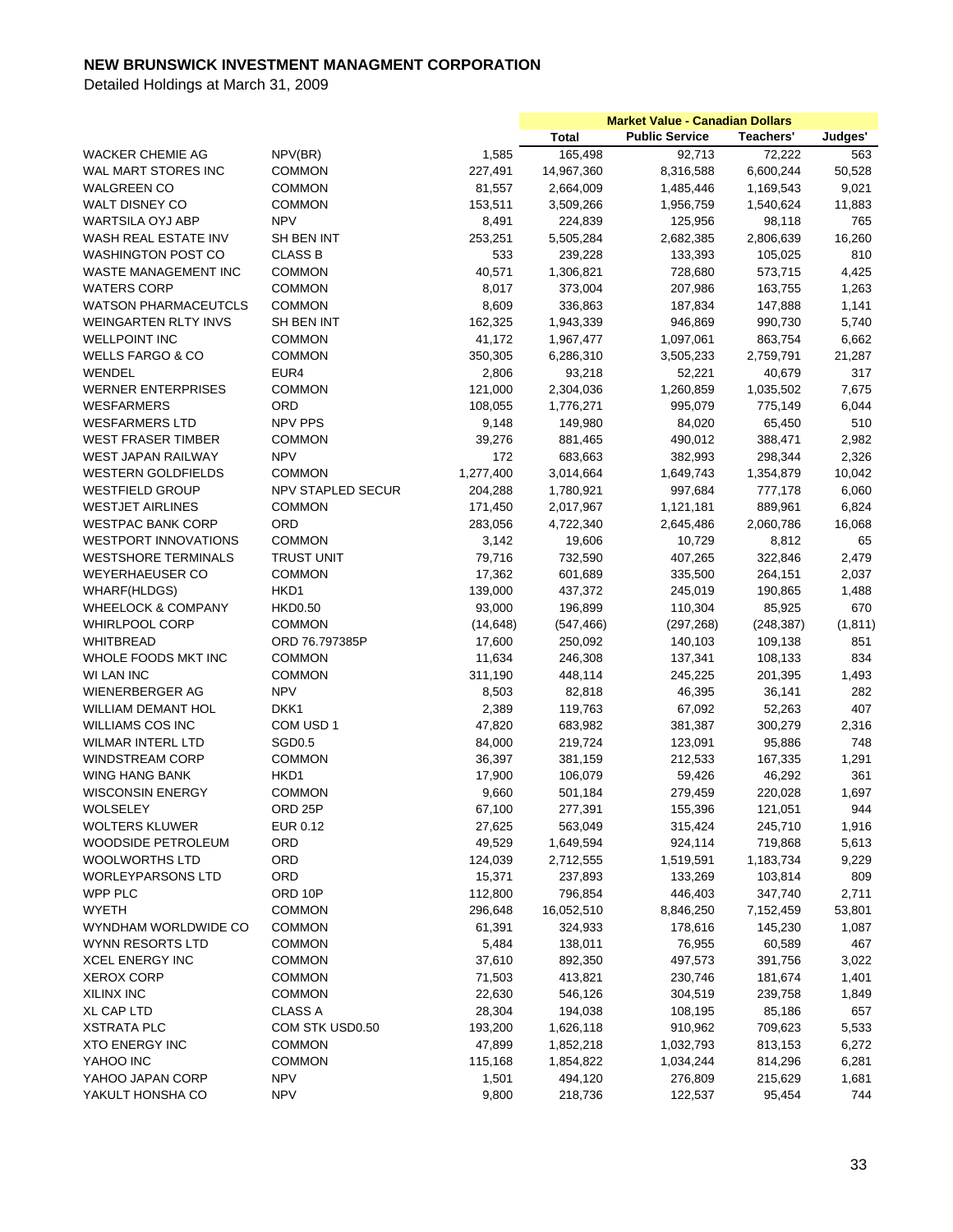|                                  |                                    |             | <b>Market Value - Canadian Dollars</b> |                                        |            |         |
|----------------------------------|------------------------------------|-------------|----------------------------------------|----------------------------------------|------------|---------|
|                                  |                                    |             | <b>Total</b>                           | <b>Public Service</b>                  | Teachers'  | Judges' |
| YAMADA DENKI CO                  | <b>NPV</b>                         | 8,790       | 432,250                                | 242,150                                | 188,630    | 1,471   |
| YAMAGUCHI FINANCIAL              | <b>NPV</b>                         | 21,000      | 247,469                                | 138,634                                | 107,993    | 842     |
| YAMAHA CORP                      | <b>NPV</b>                         | 17,000      | 206,829                                | 115,867                                | 90,258     | 704     |
| YAMAHA MOTOR CO                  | <b>NPV</b>                         | 20,300      | 226,030                                | 126,624                                | 98,638     | 769     |
| YAMANA GOLD INC                  | <b>COMMON</b>                      | 936,614     | 10,970,187                             | 6,075,979                              | 4,857,222  | 36,986  |
| YAMATO HOLDINGS                  | <b>NPV</b>                         | 39,000      | 459,585                                | 257,462                                | 200,559    | 1,564   |
| YAMATO KOGYO CO                  | <b>NPV</b>                         | 4,000       | 106,759                                | 59,807                                 | 46,589     | 363     |
| YAMAZAKI BAKING CO               | <b>NPV</b>                         | 12,000      | 160,979                                | 90,181                                 | 70,250     | 548     |
| YARA INTERNATIONAL               | <b>NOK1.70</b>                     | 19,200      | 526,416                                | 294,902                                | 229,723    | 1,791   |
| YASKAWA ELEC CORP                | <b>NPV</b>                         | 24,000      | 129,639                                | 72,625                                 | 56,573     | 441     |
| <b>YELLOW PAGES</b>              | <b>TRUST UNIT</b>                  | 360,334     | 2,197,137                              | 1,228,528                              | 961,130    | 7,478   |
| YOKOGAWA ELECTRIC                | <b>NPV</b>                         | 23,100      | 115,949                                | 64,955                                 | 50,599     | 395     |
| YUE YUEN INDL HLDG               | <b>HKD0.25</b>                     | 67,200      | 191,373                                | 107,209                                | 83,514     | 651     |
| YUM BRANDS INC                   | <b>COMMON</b>                      | 38,015      | 1,314,554                              | 732,993                                | 577,110    | 4,451   |
| ZARDOYA-OTIS                     | <b>EUR0.1</b>                      | 12,841      | 292,401                                | 163,805                                | 127,601    | 995     |
| ZIMMER HOLDINGS                  | <b>COMMON</b>                      | 18,412      | 846,902                                | 472,231                                | 371,804    | 2,868   |
| ZIONS BANCORPORATION             | <b>COMMON</b>                      | 9,500       | 117,444                                | 65,487                                 | 51,560     | 398     |
| ZODIAC AEROSPACE                 | <b>NPV</b>                         | 4,229       | 134,662                                | 75,438                                 | 58,765     | 458     |
| ZON MULTIMEDIA                   | <b>EUR0.01</b>                     | 17,481      | 116,176                                | 65,082                                 | 50,698     | 395     |
| ZURICH FINL SVCS AG              | CHF0.10                            | 14,395      | 2,864,092                              | 1,604,483                              | 1,249,863  | 9.745   |
|                                  |                                    |             |                                        |                                        |            |         |
|                                  |                                    |             |                                        | <b>Market Value - Canadian Dollars</b> |            |         |
| <b>FIXED INCOME</b>              |                                    |             | <b>Total</b>                           | <b>Public Service</b>                  | Teachers'  | Judges' |
| 407 INTERNATIONAL IN             | 5.290 DEC 01 39 RRB                | 34,602,810  | 36,857,937                             | 19,683,736                             | 17,054,383 | 119,818 |
| 55 SCHOOL BOARD TR               | 5.900 JUN 02 33                    | 7,000,000   | 7,420,949                              | 4,024,979                              | 3,371,400  | 24,570  |
| ALBERTA CAP FIN AUTH             | 4.350 JUN 15 16                    | 31,905,000  | 33,730,377                             | 18,294,703                             | 15,323,996 | 111,677 |
| <b>ALBERTA PROV</b>              | 5.930 SEP 16 16                    | 5,215,449   | 5,866,739                              | 3,182,005                              | 2,665,309  | 19,424  |
| ALBERTA TREASURY MTN             | 4.100 JUN 01 11                    | 15,000,000  | 16,002,742                             | 8,679,577                              | 7,270,181  | 52,983  |
| <b>BANK OF MONTREAL FLT</b>      | 0.95143 01 FEB 10                  | 75,000,000  | 74,998,151                             | 42,312,764                             | 32,427,958 | 257,429 |
| <b>BANK OF MONTREAL FLT</b>      | 1.70571 14 JUL 11                  | 20,000,000  | 19,881,026                             | 10,892,993                             | 8,921,850  | 66,183  |
| <b>BANK OF NOVA SCOTIA</b>       | 5.000 SEP 13 10                    | 30,000,000  | 31,480,973                             | 17,839,888                             | 13,532,526 | 108,559 |
| <b>BANK OF NOVA SCOTIA</b>       | 5.040 APR 08 13                    | 7,000,000   | 7,674,634                              | 4,162,573                              | 3,486,651  | 25,410  |
| <b>BANK OF NOVA SCOTIA</b>       | FLTG 6.000 OCT 03 18               | 7,500,000   | 8,147,810                              | 4,419,214                              | 3,701,619  | 26,976  |
| <b>FLTG</b><br>BANK OF NS        | 0.69857 15 APR 2009                | 49,500,000  | 49,535,991                             | 27, 141, 216                           | 22,229,872 | 164,902 |
| <b>FLTG</b><br>BANK OF NS        | 0.84 07 FEB 2011                   | 25,000,000  | 24,629,120                             | 13,494,517                             | 11,052,614 | 81,989  |
| <b>BANK OF NS</b><br><b>FLTG</b> | 1.44286 02 JUL 2010                | 50,000,000  | 50,283,582                             | 28,117,391                             | 21,995,196 | 170,995 |
| <b>BC MUNI FINANCE</b>           | 4.650 APR 19 16                    | 4,650,000   | 4,916,751                              | 2,666,750                              | 2,233,722  | 16,279  |
| <b>BC MUNI FINANCE</b>           | 4.800 DEC 01 17                    | 6,500,000   | 6,701,635                              | 3,634,837                              | 3,044,610  | 22,188  |
| BC MUNI FINANCE                  | 4.950 DEC 01 27                    | 3,100,000   | 2,945,973                              | 1,597,839                              | 1,338,381  | 9,754   |
| BC PROV                          | 4.700 DEC 01 17                    | 20,055,000  | 21,390,905                             | 11,602,012                             | 9,718,070  | 70,823  |
| BC PROV                          | 4.700 JUN 18 37                    | 2,000,000   | 1,994,806                              | 1,081,944                              | 906,257    | 6,605   |
| <b>BC PROV</b>                   | 5.700 JUN 18 29                    | 51,300,000  | 56,877,076                             | 30,849,024                             | 25,839,738 | 188,314 |
| <b>BC PROV</b>                   | 5.750 JAN 09 12                    | 28,500,000  | 31,861,583                             | 17,281,105                             | 14,474,987 | 105,490 |
| <b>BC PROV</b>                   | 6.350 JUN 18 31                    | 9,000,000   | 10,805,663                             | 5,860,782                              | 4,909,104  | 35,776  |
| <b>BC PROV</b>                   | 9.950 MAY 15 21                    | 4,000,000   | 6,090,936                              | 3,303,606                              | 2,767,164  | 20,166  |
| CANADA GOVT                      | 2.000 DEC 01 41 RRF                | 122,720,685 | 129,468,524                            | 69,141,803                             | 59,905,845 | 420,876 |
| CANADA GOVT                      | 2.750 DEC 01 10                    | 1,100,000   | 1,142,758                              | 619,810                                | 519,165    | 3,784   |
| CANADA GOVT                      | 3.000 DEC 01 36 RR                 | 68,546,457  | 87,076,827                             | 46,502,800                             | 40,290,958 | 283,069 |
|                                  |                                    |             |                                        |                                        |            |         |
| CANADA GOVT<br>CANADA GOVT       | 3.500 JUN 01 13<br>3.750 JUN 01 09 | 23,700,000  | 25,777,704                             | 13,981,327                             | 11,711,030 | 85,347  |
|                                  |                                    | 300,000     | 305,373                                | 165,628                                | 138,733    | 1,011   |
| CANADA GOVT                      | 3.750 JUN 01 12                    | 10,700,000  | 11,626,072                             | 6,300,112                              | 5,287,445  | 38,514  |
| CANADA GOVT                      | 3.750 JUN 01 19                    | 30,000,000  | 32,931,863                             | 17,861,605                             | 14,961,225 | 109,034 |
| CANADA GOVT                      | 3.750 SEP 01 11                    | 68,400,000  | 72,789,378                             | 39,479,549                             | 33,068,832 | 240,997 |
| CANADA GOVT                      | 4.000 DEC 01 31 RR                 | 27,842,388  | 39,422,335                             | 21,053,236                             | 18,240,945 | 128,154 |
| CANADA GOVT                      | 4.000 JUN 01 16                    | 20,045,000  | 22,675,920                             | 12,298,980                             | 10,301,863 | 75,077  |
| CANADA GOVT                      | 4.000 JUN 01 17                    | 21,334,000  | 24,084,821                             | 13,063,140                             | 10,941,938 | 79,742  |
| CANADA GOVT                      | 4.000 SEP 01 10                    | 4,200,000   | 4,404,656                              | 2,389,000                              | 2,001,073  | 14,583  |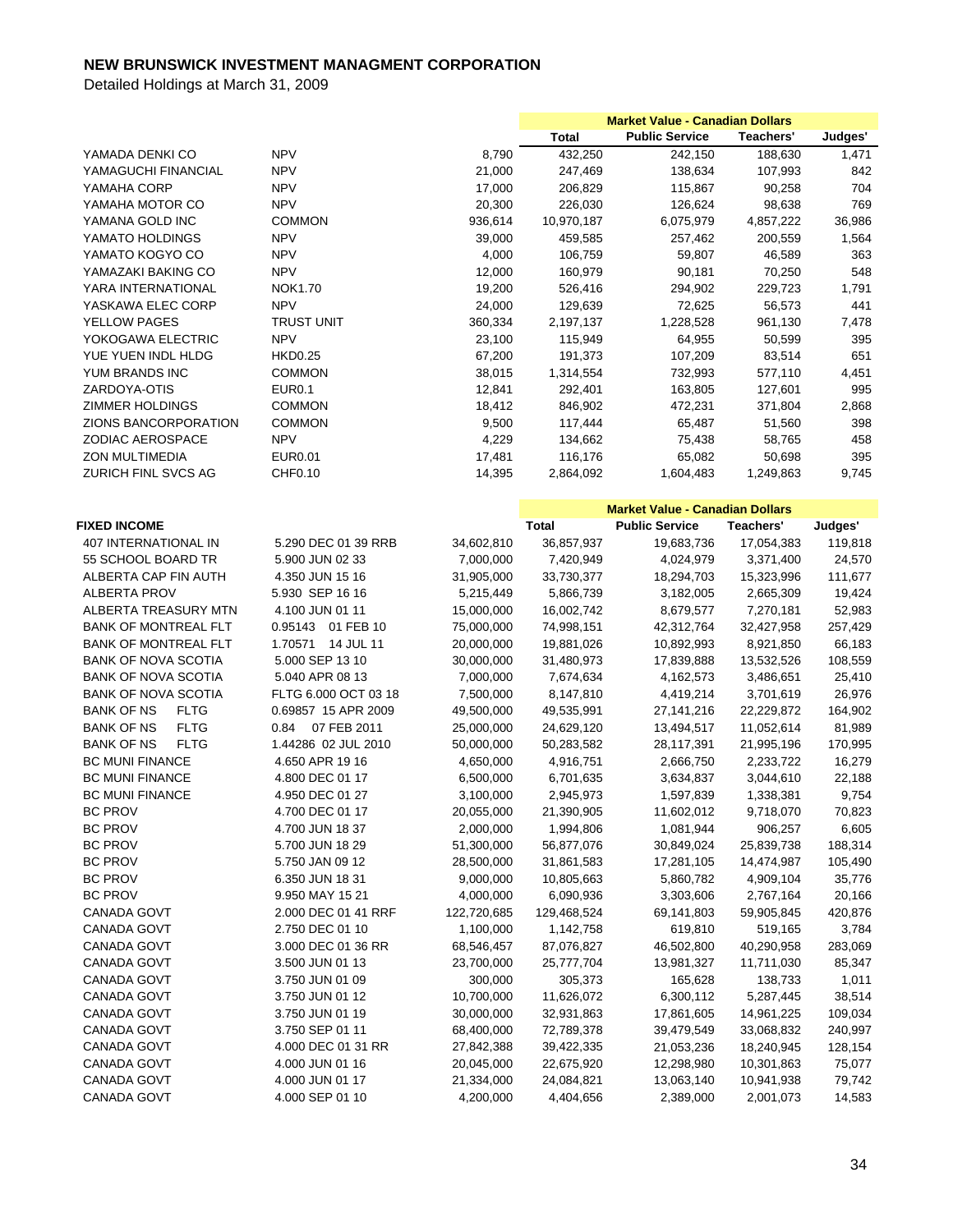|                            |                         |            | <b>Market Value - Canadian Dollars</b> |                       |              |         |
|----------------------------|-------------------------|------------|----------------------------------------|-----------------------|--------------|---------|
|                            |                         |            | <b>Total</b>                           | <b>Public Service</b> | Teachers'    | Judges' |
| CANADA GOVT                | 4.250 DEC 01 21 RRF     | 73,171,897 | 93,995,346                             | 50,197,589            | 43,492,197   | 305,560 |
| <b>CANADA GOVT</b>         | 4.250 DEC 01 26 RRF     | 56,475,458 | 77,286,246                             | 41,274,205            | 35,760,799   | 251,242 |
| <b>CANADA GOVT</b>         | 4.250 JUN 01 18         |            | (6, 288)                               | (3, 410)              | (2,857)      | (21)    |
| CANADA GOVT                | 4.500 JUN 01 15         | 1,200,000  | 1,394,225                              | 756,201               | 633,408      | 4,616   |
| CANADA GOVT                | 5.000 JUN 01 14         | 567,000    | 667,035                                | 354,846               | 309,954      | 2,235   |
| CANADA GOVT                | 5.000 JUN 01 37         | 4,000,000  | 5,084,633                              | 2,757,807             | 2,309,992    | 16,835  |
| <b>CANADA GOVT</b>         | 5.250 JUN 01 12         | 1,500,000  | 1,706,775                              | 918,882               | 782,216      | 5,677   |
| <b>CANADA GOVT</b>         | 5.250 JUN 01 13         | 1,775,000  | 2,065,497                              | 1,120,286             | 938,373      | 6,839   |
| CANADA GOVT                | 5.500 JUN 01 09         | 3,981,000  | 4,086,704                              | 2,212,860             | 1,860,299    | 13,545  |
| CANADA GOVT                | 5.500 JUN 01 10         | 200,000    | 214,816                                | 115,319               | 98,781       | 716     |
| CANADA GOVT                | 5.750 JUN 01 29         | 3,000,000  | 3,959,982                              | 2,147,818             | 1,799,054    | 13,111  |
| CANADA GOVT                | 5.750 JUN 01 33         | 500,000    | 678,722                                | 366,237               | 310,231      | 2,254   |
| <b>CANADA GOVT</b>         | 6.000 JUN 01 11         | 2,900,000  | 3,261,792                              | 1,765,510             | 1,485,469    | 10,813  |
| CANADA GOVT                | 8.000 JUN 01 23         | 293,000    | 454,443                                | 245,265               | 207,669      | 1,509   |
| CANADA GOVT                | 8.000 JUN 01 27         | 13,140,000 | 21,109,034                             | 11,445,562            | 9,593,568    | 69,903  |
| CANADA GOVT                | 9.000 JUN 01 25         | 7,009,000  | 11,945,082                             | 6,478,447             | 5,427,085    | 39,550  |
| CANADA GOVT                | 9.750 JUN 01 21         | 30,000     | 50,887                                 | 24,940                | 25,768       | 179     |
| <b>CANADA GOVT</b>         | 10.250 MAR 15 14        | 3,188,000  | 4,488,618                              | 2,434,540             | 2,039,217    | 14,861  |
| CANADA GOVT RESIDUAL       | 0.000 DEC 01 21 RR      | 60,230,000 | 64,191,990                             | 34,281,305            | 29,702,010   | 208,675 |
| <b>CANADA HOUSING TRST</b> | 3.550 SEP 15 10         | 30,000,000 | 31,180,085                             | 16,911,474            | 14, 165, 377 | 103,234 |
| CANADA HOUSING TRST        | 3.550 SEP 15 13         | 10,000,000 | 10,658,662                             | 5,781,052             | 4,842,320    | 35,290  |
| <b>CANADA HOUSING TRST</b> | 3.600 JUN 15 13         | 13,700,000 | 14,723,593                             | 7,985,791             | 6,689,053    | 48,748  |
| <b>CANADA HOUSING TRST</b> | 3.750 MAR 15 10         | 15,000,000 | 15,465,958                             | 8,388,436             | 7,026,316    | 51,206  |
| <b>CANADA HOUSING TRST</b> | 3.950 DEC 15 11         | 57,800,000 | 62,098,079                             | 33,680,795            | 28,211,684   | 205,600 |
| <b>CANADA HOUSING TRST</b> | 4.050 MAR 15 11         | 31,000,000 | 32,753,526                             | 17,764,878            | 14,880,205   | 108,443 |
| <b>CANADA HOUSING TRST</b> | 4.550 DEC 15 12         | 96,000,000 | 106,298,275                            | 57,654,125            | 48,292,208   | 351,942 |
| <b>CIBC</b>                | FLTG 6.000 JUN 06 23    | 9,800,000  | 10,098,940                             | 5,477,470             | 4,588,034    | 33,436  |
| <b>CIBC</b><br><b>FLT</b>  | 0.58286 01 JUN 10       | 3,500,000  | 3,492,507                              | 1,913,576             | 1,567,305    | 11,626  |
| <b>FLT</b><br><b>CIBC</b>  | 1.19<br>01 APR 2010     | 167        | 913,955                                | 512,004               | 398,842      | 3,110   |
| <b>CIBC</b><br><b>FLTG</b> | 0.41429 NOV 10 2009     | 4,500,000  | 4,484,295                              | 2,456,986             | 2,012,382    | 14,928  |
| <b>CIBC</b><br><b>FLTG</b> | 1.44<br><b>JUN 1311</b> | 15,000,000 | 14,814,070                             | 8,116,762             | 6,647,992    | 49,315  |
| <b>CIBC CAPITAL TRUST</b>  | 9.976 JUN 30 19         | 15,000,000 | 16,092,720                             | 8,728,380             | 7,311,059    | 53,281  |
| <b>CITY OF WINNIPEG</b>    | 6.250 NOV 17 17         | 12,000,000 | 13,752,062                             | 7,458,104             | 6,248,425    | 45,534  |
| <b>EDMONTON ALBERTA</b>    | 10.750 MAY 16 11        | 6,000,000  | 7,352,462                              | 3,987,400             | 3,340,716    | 24,345  |
| <b>FINANCEMENT QUEBEC</b>  | 5.250 DEC 01 11         | 15,250,000 | 16,835,089                             | 9,131,026             | 7,648,324    | 55,739  |
| <b>GE CAP CAN FUNDING</b>  | 5.730 OCT 22 37         | 6,000,000  | 4,526,627                              | 2,455,155             | 2,056,485    | 14,987  |
| GE CAP CORP<br><b>FLTG</b> | 0.53143 AUG 17 2009     | 10,000,000 | 9,885,603                              | 5,416,411             | 4,436,283    | 32,909  |
| <b>HALTON ON</b>           | 4.500 SEP 15 14         | 6,068,000  | 6,557,946                              | 3,556,903             | 2,979,331    | 21,713  |
| <b>HYDRO QUEBEC</b>        | 6.000 FEB 15 40         | 30,950,000 | 35,673,988                             | 19,348,880            | 16,206,995   | 118,113 |
| <b>HYDRO QUEBEC</b>        | 6.500 FEB 15 35         | 11,250,000 | 13,399,263                             | 7,265,633             | 6,089,259    | 44,371  |
| <b>HYDRO QUEBEC</b>        | 10.250 JUL 16 12        | 5,300,000  | 6,746,480                              | 3,659,160             | 3,064,983    | 22,337  |
| <b>HYDRO QUEBEC</b>        | 11.750 FEB 01 12 U      | 6,500,000  | 10,438,201                             | 5,661,478             | 4,742,163    | 34,560  |
| <b>HYDRO-QUEBEC</b>        | 5.000 FEB 15 50         | 5,000,000  | 5,009,837                              | 2,717,239             | 2,276,011    | 16,587  |
| <b>MANITOBA PROV</b>       | 4.600 MAR 05 38         | 22,000,000 | 20,754,948                             | 11,257,082            | 9,429,149    | 68,717  |
| <b>MANITOBA PROV</b>       | 4.750 FEB 11 20         | 56,335,000 | 57,388,835                             | 31,126,592            | 26,072,235   | 190,008 |
| <b>MANITOBA PROV</b>       | 8.500 JUL 22 13         | 3,000,000  | 3,757,997                              | 2,038,265             | 1,707,290    | 12,442  |
| MILITAIR INC.              | 5.75 JUN 30 19 AMORT    | 17,602,870 | 19,876,380                             | 10,780,563            | 9,030,008    | 65,808  |
| <b>MONTREAL PQ</b>         | 5.000 DEC 01 18         | 4,000,000  | 4,031,993                              | 2,186,875             | 1,831,769    | 13,349  |
| NEW BRUNSWICK PROV         | 4.500 FEB 04 15         | 4,500,000  | 4,848,934                              | 2,629,968             | 2,202,912    | 16,054  |
| <b>NEW BRUNSWICK PROV</b>  | 4.550 MAR 26 37         | 7,000,000  | 6,446,043                              | 3,496,209             | 2,928,492    | 21,342  |
| <b>NEW BRUNSWICK PROV</b>  | 4.650 SEP 26 35         | 35,300,000 | 32,457,538                             | 17,604,340            | 14,745,735   | 107,463 |
| NEW BRUNSWICK PROV         | 5.500 JAN 27 34         | 387,000    | 402,427                                | 218,269               | 182,826      | 1,332   |
| <b>NEW BRUNSWICK PROV</b>  | 5.875 DEC 06 12         | 10,000,000 | 11,427,903                             | 6,198,273             | 5,191,793    | 37,836  |
| <b>NEW BRUNSWICK PROV</b>  | 6.375 JUN 15 10         | 20,000,000 | 21,666,274                             | 11,751,367            | 9,843,172    | 71,735  |
| <b>NEW BRUNSWICK PROV</b>  | 8.500 JUN 28 13         | 2,100,000  | 2,635,180                              | 1,429,270             | 1,197,185    | 8,725   |
| NEWFOUNDLAND MUNI          | 5.375 MAR 26 13         | 10,000,000 | 11,146,663                             | 6,045,734             | 5,064,024    | 36,905  |
| NEWFOUNDLAND PROV          | 4.500 APR 17 37         | 6,000,000  | 5,595,615                              | 3,034,953             | 2,542,135    | 18,526  |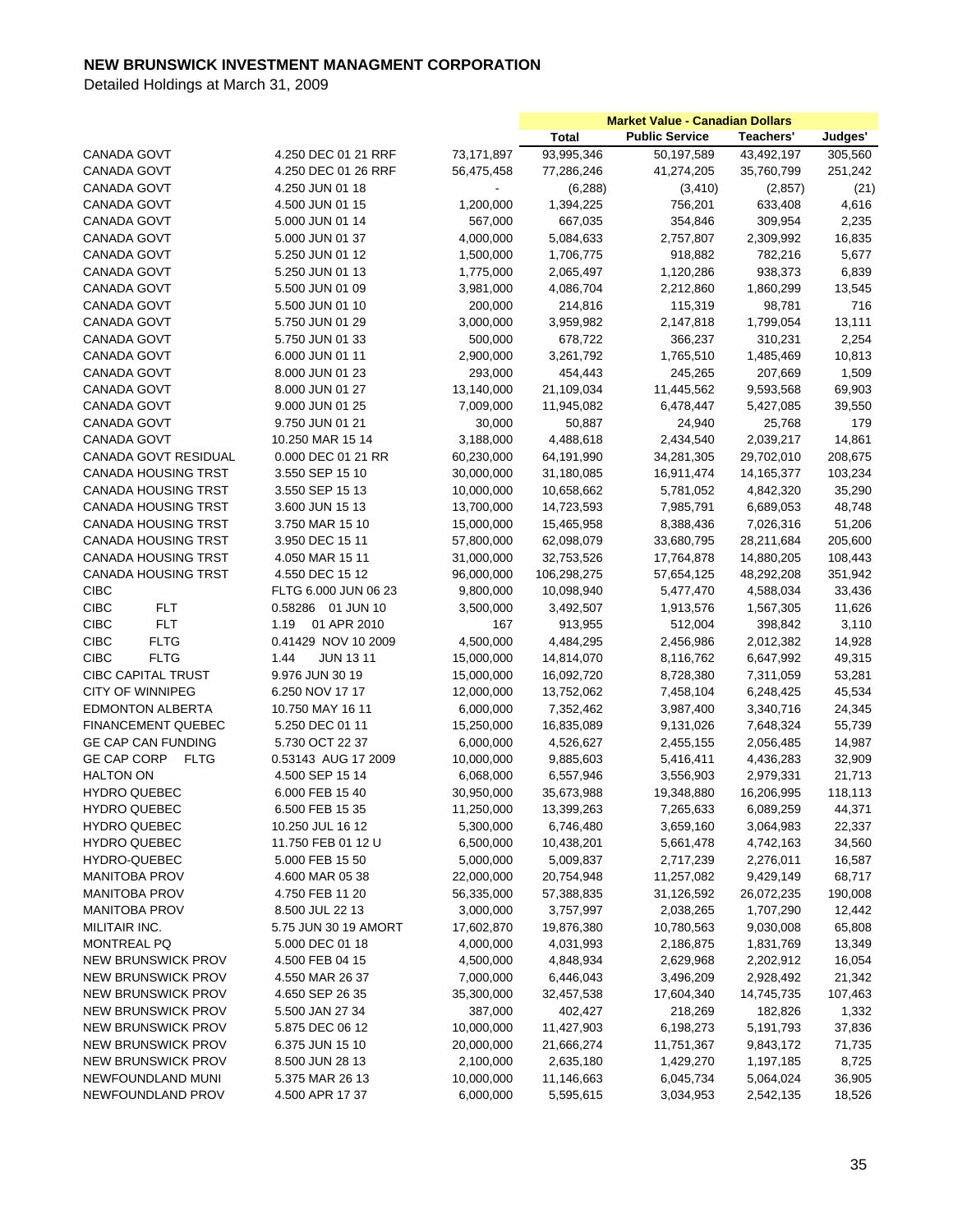|                                            |                                    |                       | <b>Market Value - Canadian Dollars</b> |                       |            |               |
|--------------------------------------------|------------------------------------|-----------------------|----------------------------------------|-----------------------|------------|---------------|
|                                            |                                    |                       | <b>Total</b>                           | <b>Public Service</b> | Teachers'  | Judges'       |
| NEWFOUNDLAND PROV                          | 4.650 OCT 17 40                    | 12,000,000            | 11,427,607                             | 6,198,112             | 5,191,659  | 37,836        |
| NEWFOUNDLAND PROV                          | 5.250 JUN 04 14                    | 1,485,000             | 1,674,514                              | 908,224               | 760,746    | 5,544         |
| NEWFOUNDLAND PROV                          | 5.600 OCT 17 33                    | 5,000,000             | 5,338,675                              | 2,895,594             | 2,425,406  | 17,676        |
| NEWFOUNDLAND PROV                          | 5.700 OCT 17 35                    | 1,000,000             | 1,097,917                              | 592,978               | 501,294    | 3,645         |
| NEWFOUNDLAND PROV                          | 6.150 APR 17 28                    | 4,000,000             | 4,553,485                              | 2,469,722             | 2,068,687  | 15,076        |
| NEWFOUNDLAND PROV                          | 6.400 JUL 25 11                    | 34,083,000            | 38,022,561                             | 20,622,700            | 17,273,972 | 125,888       |
| NEWFOUNDLAND PROV                          | 6.550 OCT 17 30                    | 2,040,000             | 2,449,692                              | 1,328,666             | 1,112,916  | 8,111         |
| NEWFOUNDLAND(PROV)                         | 5.65 MAY 12 2013                   | 30,555,000            | 35,478,887                             | 19,241,923            | 16,119,493 | 117,471       |
| NFLD & LABRADOR HYDR                       | 4.300 OCT 13 16                    | 10,000,000            | 10,480,152                             | 5,684,231             | 4,761,222  | 34,699        |
| NFLD & LABRADOR HYDR                       | 10.250 JUL 14 17                   | 835,000               | 1,212,831                              | 657,626               | 551,189    | 4,016         |
| NHA MBS #96501135                          | 5.55 APR 01 09                     | 2,817,397             | 2,829,863                              | 1,534,863             | 1,285,631  | 9,369         |
| NHA MBS #96501150                          | 5.75 SEP 01 18                     | 2,367,809             | 2,698,337                              | 1,463,526             | 1,225,877  | 8,934         |
| NHA MBS #96601257                          | 5.800 APR 01 16                    | 11,811,954            | 13,452,657                             | 7,296,460             | 6,111,656  | 44,540        |
| NHA MBS # 99007742                         | 5.375 MAY 01 28                    | 9,790,790             | 10,896,630                             | 5,910,121             | 4,950,431  | 36,078        |
| NIAGARA ON                                 | 4.950 JUL 11 13                    | 5,138,000             | 5,646,784                              | 3,062,706             | 2,565,382  | 18,696        |
| NIAGARA ON                                 | 5.000 JUL 11 14                    | 3,513,000             | 3,890,408                              | 2,110,082             | 1,767,446  | 12,881        |
| <b>NOVA SCOTIA PROV</b>                    | 4.500 JUN 01 37                    | 10,800,000            | 10,040,917                             | 5,445,999             | 4,561,674  | 33,244        |
| <b>NOVA SCOTIA PROV</b>                    | 4.600 AUG 18 16                    | 2,250,000             | 2,380,111                              | 1,290,235             | 1,081,993  | 7,883         |
| <b>NOVA SCOTIA PROV</b>                    | 4.900 JUN 01 35                    | 26,000,000            | 25,301,629                             | 13,723,114            | 11,494,745 | 83,771        |
| NOVA SCOTIA PROV                           | 6.400 SEP 01 10                    | 20,000,000            | 21,580,205                             | 11,703,275            | 9,805,475  | 71,455        |
| <b>NOVA SCOTIA PROV</b>                    | 6.600 JUN 01 27                    | 16,295,000            | 19,297,657                             | 10,465,902            | 8,767,860  | 63,895        |
| <b>ONTARIO HYDRO</b>                       | 8.250 JUN 22 26                    | 150,000               | 208,963                                | 113,337               | 94,934     | 692           |
| <b>ONTARIO HYDRO</b>                       | 10.000 OCT 17 14                   | 5,500,000             | 7,708,225                              | 4,180,792             | 3,501,912  | 25,521        |
| <b>ONTARIO PROV</b>                        | 2.000 DEC 01 36                    | 32,969,837            | 30,367,045                             | 16,217,318            | 14,051,009 | 98,717        |
| <b>ONTARIO PROV</b>                        | 4.000 MAY 19 10                    | 16,100,000            | 16,899,136                             | 9,165,764             | 7,677,421  | 55,951        |
| <b>ONTARIO PROV</b>                        | 4.300 MAR 08 17                    | 2,000,000             | 2,068,639                              | 1,121,990             | 939,800    | 6,849         |
| <b>ONTARIO PROV</b>                        | 4.400 MAR 08 16                    |                       |                                        |                       |            |               |
|                                            |                                    | 13,700,000            | 14,496,417                             | 7,862,576             | 6,585,845  | 47,996        |
| <b>ONTARIO PROV</b><br><b>ONTARIO PROV</b> | 4.600 JUN 02 39<br>4.700 JUN 02 37 | 500,000<br>16,400,000 | 492,074<br>16,394,478                  | 266,891<br>8,892,047  | 223,553    | 1,629         |
| <b>ONTARIO PROV</b>                        | 5.000 MAR 08 14                    | 200,000               | 220,716                                | 119,712               | 7,448,150  | 54,280<br>731 |
|                                            |                                    |                       |                                        |                       | 100,273    |               |
| <b>ONTARIO PROV</b>                        | 5.600 JUN 02 35                    | 3,700,000             | 4,128,303                              | 2,239,112             | 1,875,523  | 13,668        |
| <b>ONTARIO PROV</b>                        | 5.850 MAR 08 33                    | 26,000,000            | 29,075,184                             | 15,769,816            | 13,209,103 | 96,265        |
| <b>ONTARIO PROV</b>                        | 6.200 JUN 02 31                    | 5,000,000             | 5,914,218                              | 3,207,758             | 2,686,880  | 19,581        |
| <b>ONTARIO PROV</b>                        | 6.500 MAR 08 29                    | 10,186,000            | 12,188,526                             | 6,610,820             | 5,537,351  | 40,355        |
| <b>ONTARIO PROV PKG</b>                    | 5.000 060204-060218                | 25,000,000            | 26,752,784                             | 14,510,192            | 12,154,017 | 88,575        |
| <b>ONTREA INC</b>                          | 5.570 APR 09 13                    | 24,626,000            | 27,254,832                             | 14,782,493            | 12,382,102 | 90,238        |
| ONTREA INC                                 | 5.700 OCT 31 11                    | 8,200,000             | 8,945,961                              | 4,852,116             | 4,064,226  | 29,619        |
| PEI PROV                                   | 5.300 MAY 1936                     | 1,100,000             | 1,145,372                              | 621,071               | 520,508    | 3,793         |
| PEI PROV                                   | 11.000 SEP 19 11                   | 807,000               | 986,555                                | 535,088               | 448,200    | 3,266         |
| PROV ONT FLOATING NT                       | 0.27286 DEC 03 2010                | 30,000,000            | 29,731,593                             | 16,290,208            | 13,342,411 | 98,975        |
| PROV ONT FLOATING NT                       | 1.25571 JUL 15 2011                | 65,000,000            | 65,258,560                             | 36,792,704            | 28,242,018 | 223,838       |
| PROV ONTARIO FLTG                          | 1.63286 APR 02 2013                | 35,000,000            | 34,986,350                             | 19,732,485            | 15,133,815 | 120,050       |
| PROVINCE NB FLOATING                       | 1.11000 01 MAY 2009                | 65,000,000            | 65,122,423                             | 36,904,093            | 27,993,762 | 224,568       |
| QUEBEC PROV                                | 4.250 DEC 01 31 RR                 | 5,844,850             | 7,437,411                              | 3,971,900             | 3,441,334  | 24,178        |
| QUEBEC PROV                                | 4.500 DEC 01 16                    | 7,050,000             | 7,438,749                              | 4,031,296             | 3,382,812  | 24,642        |
| QUEBEC PROV                                | 4.500 DEC 01 17                    | 15,800,000            | 16,380,563                             | 8,884,500             | 7,441,829  | 54,234        |
| QUEBEC PROV                                | 5.000 DEC 01 15                    | 2,000,000             | 2,216,497                              | 1,202,185             | 1,006,973  | 7,339         |
| QUEBEC PROV                                | 5.000 DEC 01 38                    | 5,000,000             | 5,048,792                              | 2,738,367             | 2,293,709  | 16,716        |
| QUEBEC PROV                                | 5.250 OCT 01 13                    | 10,000,000            | 11,350,942                             | 6,156,531             | 5,156,829  | 37,582        |
| QUEBEC PROV                                | 5.500 JUN 01 09                    | 2,548,000             | 2,614,993                              | 1,418,321             | 1,188,013  | 8,658         |
| QUEBEC PROV                                | 5.750 DEC 01 36                    | 3,200,000             | 3,550,765                              | 1,925,866             | 1,613,143  | 11,756        |
| QUEBEC PROV                                | 6.000 OCT 01 29                    | 35,141,000            | 39,689,771                             | 21,525,568            | 18,032,789 | 131,414       |
| QUEBEC PROV                                | 8.500 APR 01 26                    | 1,614,000             | 2,278,743                              | 1,235,946             | 1,035,252  | 7,545         |
| QUEBEC PROV                                | 9.375 JAN 16 23 GL                 | 11,380,000            | 16,584,266                             | 8,994,984             | 7,534,373  | 54,909        |
| QUEBEC PROV                                | 11.000 APR 01 09                   | 686,000               | 723,509                                | 392,417               | 328,696    | 2,395         |
| QUEBEC PROVINCE                            | 4.500 DEC 01 26 RRB                | 43,750,700            | 55,508,898                             | 29,644,158            | 25,684,292 | 180,448       |
| ROYAL BANK<br><b>FLTG</b>                  | 0.87<br>JAN 21 11                  | 85,000,000            | 84,005,214                             | 46,998,787            | 36,720,599 | 285,829       |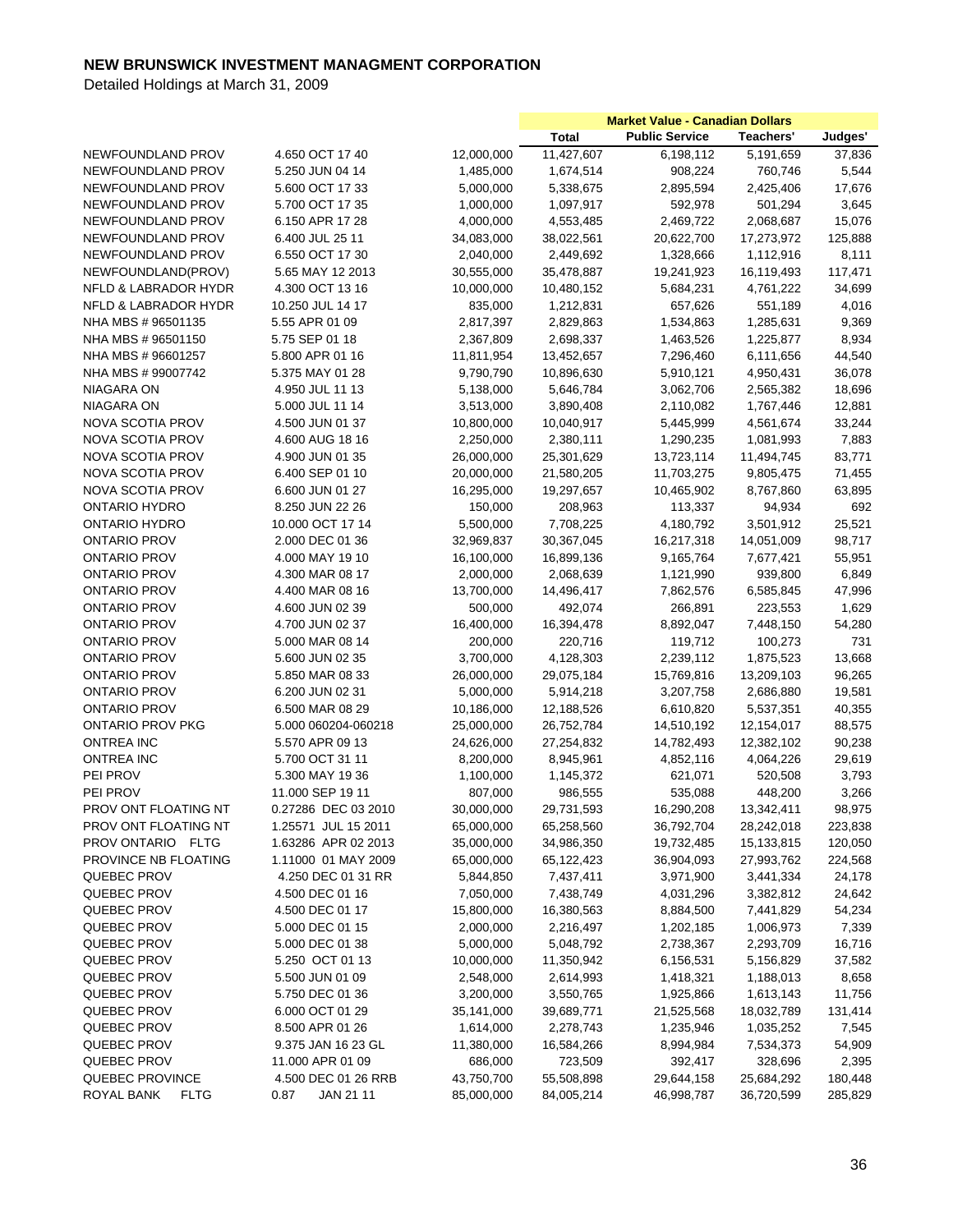Detailed Holdings at March 31, 2009

|                                  |                        |            | <b>Market Value - Canadian Dollars</b> |                       |            |         |
|----------------------------------|------------------------|------------|----------------------------------------|-----------------------|------------|---------|
|                                  |                        |            | Total                                  | <b>Public Service</b> | Teachers'  | Judges' |
| <b>FLTG</b><br>ROYAL BANK        | 1.41786 MAR 25 2011    | 25,000,000 | 24,743,005                             | 13,556,915            | 11,103,721 | 82,368  |
| ROYAL BANK CDA                   | 5.060 JUL 17 13        | 9,000,000  | 9,780,930                              | 5,304,987             | 4,443,559  | 32,384  |
| ROYAL OFFICE FINANCE             | 5.209 NOV 12 32        | 11,981,729 | 11,997,030                             | 6,506,957             | 5,450,352  | 39,721  |
| SASKATCHEWAN PROV                | 4.750 JUN 01 40        | 5,000,000  | 5,040,232                              | 2,733,724             | 2,289,820  | 16,688  |
| SASKATCHEWAN PROV                | 6.150 SEP 01 10        | 11,350,000 | 12,211,179                             | 6,622,052             | 5,548,693  | 40,434  |
| SASKATCHEWAN PROV                | 8.750 MAY 30 25        | 3,000,000  | 4,334,481                              | 2,345,086             | 1,975,022  | 14,373  |
| TD BANK                          | 4.779 DEC 14 2105      | 22,700,000 | 18,686,860                             | 10,135,391            | 8,489,599  | 61,870  |
| <b>TD BANK</b><br><b>FLTG</b>    | 0.88143 19 NOV 2010    | 16,000,000 | 15,974,511                             | 8,752,579             | 7,168,754  | 53,178  |
| <b>TD BANK</b><br><b>FLOATER</b> | 0.83286 15 FEB 2011    | 25,000,000 | 24,614,891                             | 13,486,720            | 11,046,229 | 81,941  |
| <b>TD CAPITAL TRUST</b>          | <b>FLTG 7.243 PERP</b> | 2,000,000  | 1,897,019                              | 1,028,906             | 861,832    | 6,281   |
| <b>TORONTO DOMINION BK</b>       | FLTG 5.480 APR 02 20   | 14,000,000 | 14,708,605                             | 7,977,663             | 6,682,244  | 48,699  |
| <b>TORONTO HOSPITAL</b>          | 5.640 DEC 08 22        | 8,552,551  | 9,800,717                              | 5,315,719             | 4,452,549  | 32,449  |
| <b>TORONTO ON</b>                | 4.550 MAY 20 15        | 8,000,000  | 8,504,561                              | 4,612,709             | 3,863,694  | 28,158  |
| <b>TORONTO ON</b>                | 4.850 JUL 28 16        | 20,000,000 | 20,905,567                             | 11,338,775            | 9,497,577  | 69,216  |
| <b>TORONTO ON</b>                | 4.950 JUN 27 18        | 11,500,000 | 11,771,376                             | 6,384,567             | 5,347,836  | 38,974  |
| <b>TORONTO ON</b>                | 5.050 JUL 18 17        | 36,000,000 | 37,503,779                             | 20,341,323            | 17,038,285 | 124,171 |
| UNITED STATES TREAS              | 2.500 JAN 15 29 TPS    | 9,833,000  | 13,536,124                             | 7,228,877             | 6,263,244  | 44,003  |
| UNITED STATES TREAS              | 3.500 FEB 15 39        |            | (609)                                  | (330)                 | (277)      | (2)     |
| YORK ON                          | 4.600 MAY 30 17        | 5,000,000  | 5,159,447                              | 2,798,384             | 2,343,980  | 17,082  |
| YORK ON                          | 4.700 JUN 01 15        | 12,102,000 | 13,313,798                             | 7,221,146             | 6,048,571  | 44,080  |

**Market Value - Canadian Dollars**

|                               |                  |            |              | <b>Public</b>  |            |         |
|-------------------------------|------------------|------------|--------------|----------------|------------|---------|
| <b>SHORT TERM INVESTMENTS</b> |                  |            | <b>Total</b> | <b>Service</b> | Teachers'  | Judges' |
| ALBERTA CAP FIN D/N           | DISCNT JUN 08 09 | 15,000,000 | 14,937,104   | 8,184,174      | 6,703,205  | 49,725  |
| <b>BANK OF MONTREAL B/A</b>   | DISCNT APR 06 09 | 5,000,000  | 4,997,030    | 2,737,918      | 2,242,477  | 16,635  |
| <b>BANK OF MONTREAL B/A</b>   | DISCNT APR 27 09 | 5,000,000  | 4,989,141    | 2,733,595      | 2,238,937  | 16,609  |
| <b>BANK OF MONTREAL B/A</b>   | DISCNT AUG 1709  | 7,500,000  | 7,470,165    | 4,092,971      | 3,352,326  | 24,868  |
| <b>BANK OF MONTREAL B/A</b>   | DISCNT AUG 24 09 | 1,600,000  | 1,593,637    | 873,168        | 715,164    | 5,305   |
| <b>BANK OF MONTREAL B/A</b>   | DISCNT JUL 15 09 | 4,000,000  | 3,984,655    | 2,183,229      | 1,788,162  | 13,265  |
| <b>BANK OF MONTREAL B/A</b>   | DISCNT JUN 26 09 | 5,000,000  | 4,981,432    | 2,729,371      | 2,235,477  | 16,583  |
| <b>BANK OF MONTREAL B/A</b>   | DISCNT MAY 05 09 | 5,000,000  | 4,986,664    | 2,732,238      | 2,237,825  | 16,600  |
| <b>BANK OF MONTREAL B/A</b>   | DISCNT MAY 29 09 | 4,000,000  | 3,984,350    | 2,183,061      | 1,788,025  | 13,264  |
| <b>BANK OF MONTREAL B/A</b>   | DISCNT OCT 14 09 | 3,600,000  | 3,573,640    | 1,958,029      | 1,603,714  | 11,896  |
| <b>BANK OF MONTREAL B/A</b>   | DISCNT SEP 02 09 | 2,900,000  | 2,891,163    | 1,584,094      | 1,297,444  | 9,625   |
| <b>BANK OF MONTREAL BDN</b>   | DISCNT APR 2009  | 5,000,000  | 4,990,089    | 2,734,114      | 2,239,362  | 16,612  |
| <b>BANK OF MONTREAL BDN</b>   | DISCNT JUN 01 09 | 7,500,000  | 7,459,900    | 4,087,347      | 3,347,720  | 24,834  |
| <b>BANK OF MONTREAL BDN</b>   | DISCNT JUN 01 09 | 5,000,000  | 4,969,979    | 2,723,097      | 2,230,338  | 16,545  |
| <b>BANK OF MONTREAL BDN</b>   | DISCNT JUN 01 09 | 12,500,000 | 12,429,880   | 6,810,443      | 5,578,058  | 41,378  |
| <b>BANK OF MONTREAL BDN</b>   | DISCNT JUN 02 09 | 3,020,000  | 3,004,638    | 1,646,268      | 1,348,367  | 10,002  |
| <b>BANK OF MONTREAL BDN</b>   | DISCNT JUN 22 09 | 10,000,000 | 9,922,720    | 5,436,748      | 4,452,940  | 33,032  |
| <b>BANK OF MONTREAL BDN</b>   | DISCNT MAY 22 09 | 15,896,000 | 15,823,826   | 8,670,017      | 7,101,132  | 52,677  |
| <b>BANK OF MONTREAL BDN</b>   | DISCNT SEP 04 09 | 10,000,000 | 9,856,482    | 5,400,455      | 4,423,215  | 32,812  |
| BK OF NOVA SCOT B/A           | DISCNT APR 21 09 | 17,500,000 | 17,490,445   | 9,906,282      | 7,523,883  | 60,280  |
| BK OF NOVA SCOT BDN           | DISCNT APR 02 09 | 38,000,000 | 37,997,198   | 21,526,609     | 16,339,597 | 130,992 |
| BK OF NOVA SCOT BDN           | DISCNT JUN 03 09 | 5,000,000  | 4,994,643    | 2,736,610      | 2,241,406  | 16,627  |
| BK OF NOVA SCOT BDN           | DISCNT JUN 23 09 | 5,000,000  | 4,993,327    | 2,735,889      | 2,240,815  | 16,622  |
| BK OF NOVA SCOT BDN           | DISCNT MAY 05 09 | 7,500,000  | 7,477,360    | 4,096,913      | 3,355,555  | 24,892  |
| BK OF NOVA SCOT BDN           | DISCNT MAY 06 09 | 7,500,000  | 7,476,366    | 4,096,368      | 3,355,109  | 24,888  |
| BK OF NOVA SCOT BDN           | DISCNT NOV 1809  | 5,000,000  | 4,902,930    | 2,686,359      | 2,200,249  | 16,322  |
| BK OF NOVA SCOT BDN           | DISCNT SEP 09 09 | 5,000,000  | 4,984,064    | 2,730,814      | 2,236,659  | 16,592  |
| CANADA T BILL T/B             | DISCNT APR 1609  | 15,000,000 | 14,994,803   | 8,215,788      | 6,729,099  | 49,917  |
| T/B<br><b>CANADA T BILL</b>   | DISCNT APR 30 09 | 10,000,000 | 9,992,620    | 5,475,047      | 4,484,309  | 33,265  |
| <b>CANADA T BILL</b><br>T/B   | DISCNT AUG 2009  | 25,000,000 | 24,926,669   | 13,657,547     | 11,186,143 | 82,979  |
| <b>CANADA T BILL</b><br>T/B   | DISCNT JAN 21 10 | 10,000,000 | 9,924,455    | 5,437,698      | 4,453,719  | 33,038  |
| <b>CANADA T BILL</b><br>T/B   | DISCNT JUN 11 09 | 20,000,000 | 19,964,092   | 10,938,506     | 8,959,127  | 66,459  |
| T/B<br><b>CANADA T BILL</b>   | DISCNT MAY 14 09 | 353,000    | 352,612      | 193,199        | 158,239    | 1,174   |